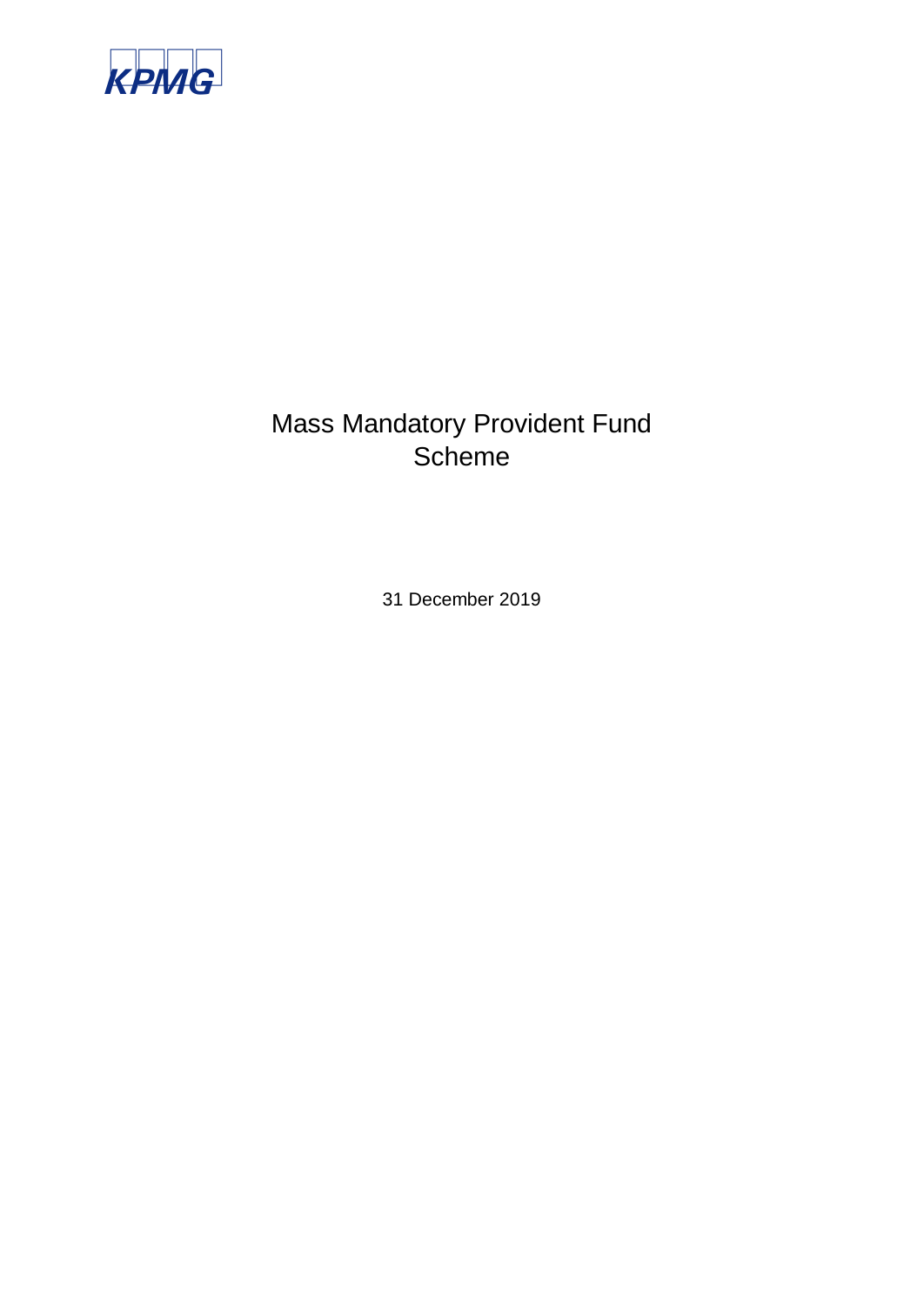| <b>Contents</b>                                                                     | Page(s)     |
|-------------------------------------------------------------------------------------|-------------|
| Scheme report                                                                       | $1 - 8$     |
| Investment report                                                                   | $9 - 87$    |
| Independent auditor's report                                                        | $88 - 91$   |
| Independent auditor's assurance report                                              | $92 - 94$   |
| Statement of comprehensive income                                                   | $95 - 98$   |
| Statement of net assets available for benefits                                      | $99 - 105$  |
| Statement of changes in net assets attributable to members<br>- Master trust scheme | $106 - 107$ |
| Cash flow statement - Master trust scheme                                           | $108 - 109$ |
| Statement of changes in net assets attributable to members<br>- Constituent funds   | $110 - 113$ |
| Notes to the financial statements                                                   | 114 - 137   |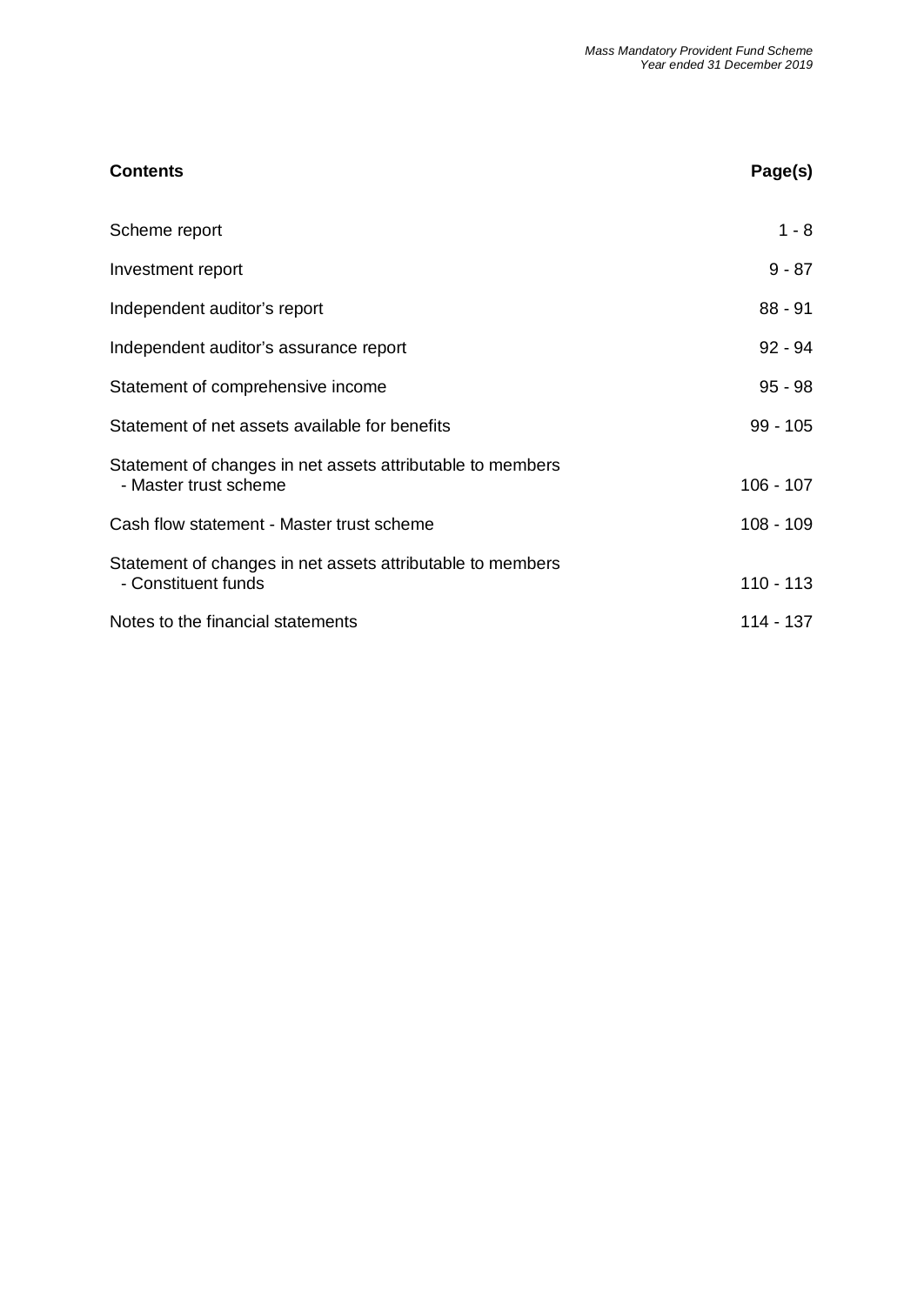# Scheme report

### **Financial development of the Mass Mandatory Provident Fund Scheme ("the Scheme")**

Hong Kong economy recorded a negative growth of 1.2% in 2019 due to the China & US trade tensions and the outbreak of the coronavirus disease. The epidemic directly hits the tourism industry, retail market, export and restaurants sector as the cross-border is closed, schools are suspended and the prohibition of the group gathering. In addition, the economy is also affected by the local social incident and violent demonstration and 2020 is expected to be another difficult year for Hong Kong.

During the reporting period, the total contributions received and receivable by the Scheme were HK\$340.9 million (2018: HK\$349.5 million). They consisted of HK\$173.1 million (2018: HK\$176.2 million) mandatory contributions, HK\$30.0 million (2018: HK\$26.6 million) voluntary contributions and HK\$137.8 million (2018: HK\$146.7 million) transfers-in contributions. The net assets of the Scheme amounted to HK\$3,136.8 million (2018: HK\$2,739.2 million) as at the year end.

#### **Changes to the governing rules of the Scheme from 1 January 2019 to the date of this report**

The Trust Deed was amended by the Sixteenth Deed of Amendment as of 11 January 2019, the Seventeenth Deed of Amendment as of 14 March 2019, the Eighteenth Deed of Amendment as of 1 May 2019 and the Nineteenth Deed of Amendment as of 16 March 2020. Summaries of major changes as per these deeds of amendment are as follows:

#### *Sixteenth Deed of Amendment*

Revision in relation to setting withdrawal limitation of non-regular voluntary contribution which were effective on 1 April 2019.

#### *Seventeenth Deed of Amendment*

Revision in relation to the change of company names were effective on 16 April 2019.

#### *Eighteenth Deed of Amendment*

Revision in relation to the Tax Deductible Voluntary Contribution which were effective on 1 May 2019.

#### *Nineteenth Deed of Amendment*

Revision in relation to the latest Code on Disclosure for MPF Investment Funds issued by the Mandatory Provident Fund Schemes Authority.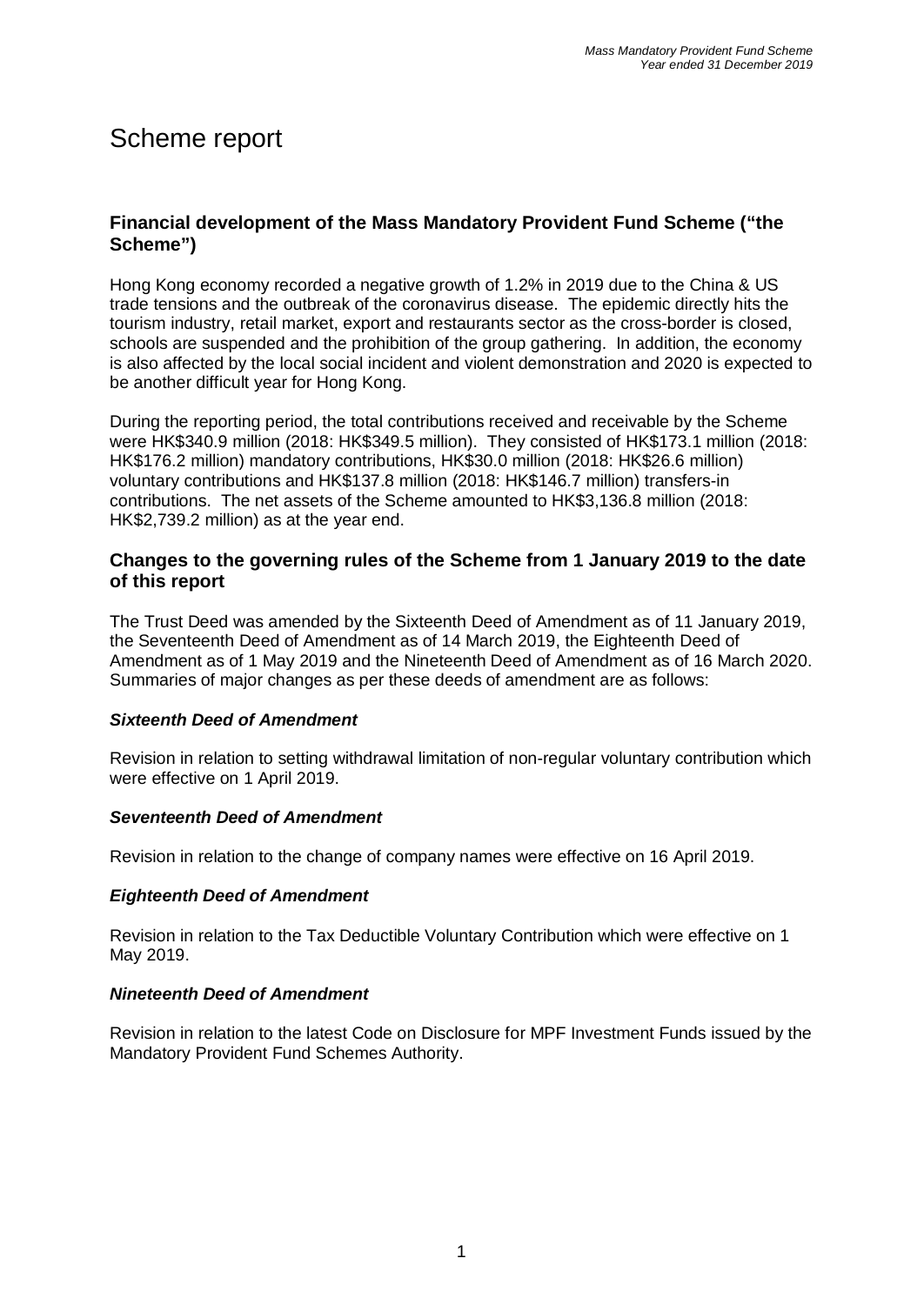### **Information concerning the Scheme and its operations**

#### *The Scheme*

By a Trust Deed dated 27 January 2000, as amended by the deeds of amendment dated 24 October 2000, 15 August 2002, 27 February 2003, 20 January 2006, 1 March 2007, 30 September 2009, 1 May 2011, 15 November 2011, 13 June 2012, 31 January 2013, 17 July 2013, 27 August 2015, 24 December 2015, 21 November 2016, 2 December 2016, 11 January 2019, 14 March 2019, 1 May 2019 and 16 March 2020, YF Life Trustees Limited ("the Trustee") established the Scheme. Employers and employees, self-employed persons and any other persons covered by the Hong Kong Mandatory Provident Fund Schemes Ordinance ("the MPFSO") may participate in the Scheme.

The assets of the Scheme as at 31 December 2019 are invested in the Allianz Global Investors Choice Fund, the Templeton MPF Investment Funds, the JP Morgan SAR Greater China Fund, the Invesco Pooled Investment Fund and the Mass MPF Guaranteed Policy (the "APIF Policy"). The Allianz Global Investors Choice Fund, the Templeton MPF Investment Funds, the JP Morgan SAR Greater China Fund, the Invesco Pooled Investment Fund and the APIF Policy have been approved by the Hong Kong Mandatory Provident Fund Schemes Authority ("the MPFA") and authorised by the Securities and Futures Commission of Hong Kong ("the SFC") as approved pooled investment funds (the "APIFs"). However, such approval and authorisation do not imply any official recommendation.

The APIF Policy is underwritten by YF Life Insurance International Limited and was launched in January 2006.

HSBC Institutional Trust Services (Asia) Limited is the trustee of the Allianz Global Investors Choice Fund and Allianz Global Investors Asia Pacific Limited is the investment manager of the MPF Conservative Fund, Global Stable Fund, Global Growth Fund, Hong Kong Equities Fund in the Scheme and the APIF Policy. Each investment fund of the Allianz Global Investors Choice Fund is a pooled investment fund in accordance with Part IV of Schedule 1 of the Hong Kong Mandatory Provident Fund Schemes (General) Regulation ("the General Regulation").

Cititrust Limited is the trustee of the Templeton MPF Investment Funds and Franklin Templeton Investments (Asia) Limited is the investment manager of the Asian Balanced Fund, Global Bond Fund, Global Equity Fund, Asian Pacific Equity Fund, European Equity Fund, and US Equity Fund. Each investment fund of the Templeton MPF Investment Funds is a pooled investment fund in accordance with Part IV of Schedule 1 of the General Regulation.

Cititrust Limited is the trustee of the JP Morgan SAR Greater China Fund and JP Morgan Asset Management (Asia Pacific) Limited is the investment manager of the Greater China Equity Fund. The JP Morgan SAR Greater China Fund is a pooled investment fund in accordance with Part IV of Schedule 1 of the General Regulation.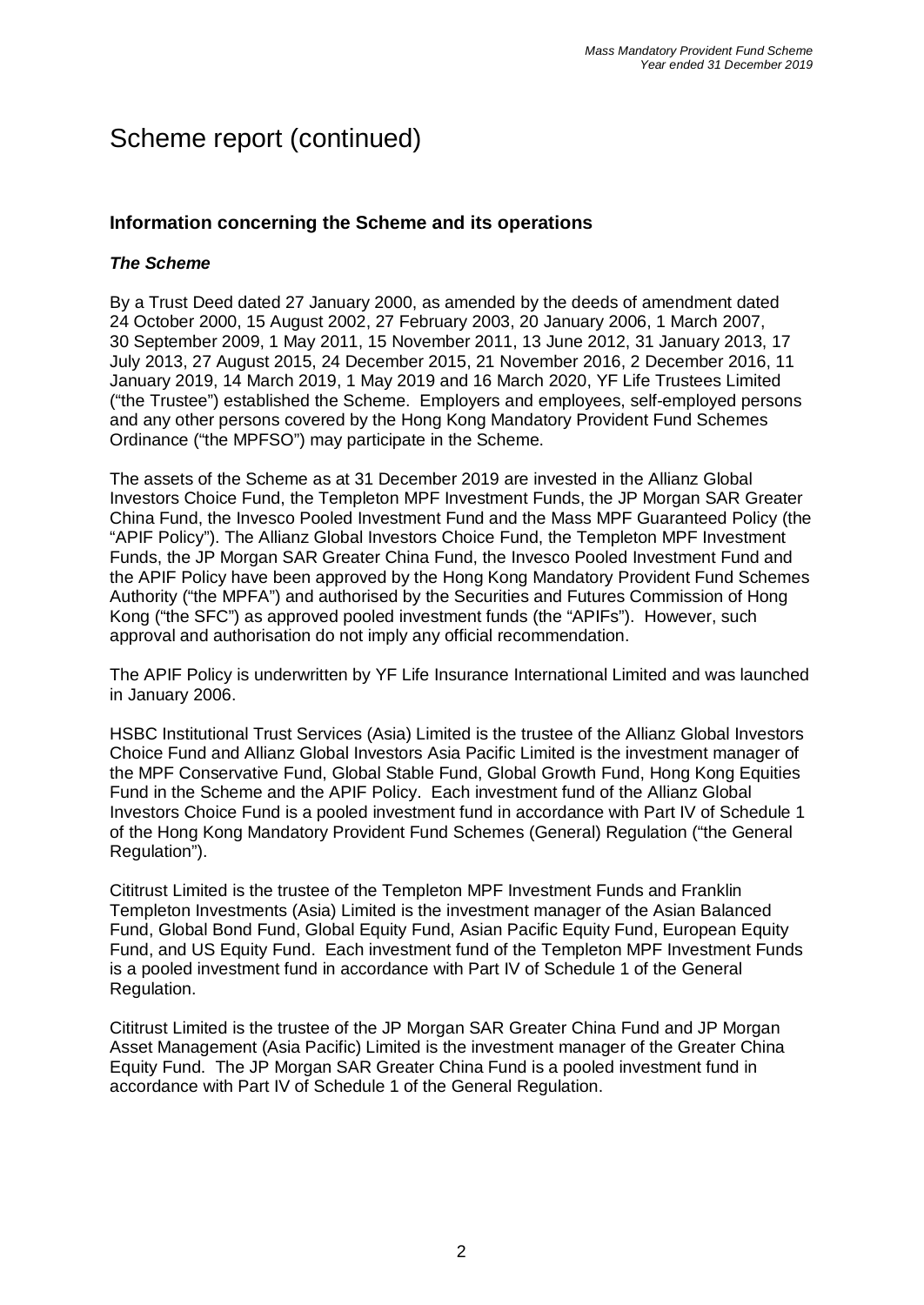### **Information concerning the Scheme and its operations (continued)**

Bank Consortium Trust Company Limited is the trustee of the Invesco Pooled Investment Fund and Invesco Hong Kong Limited is the investment manager of the Age 65 Plus Fund and Core Accumulation Fund. Each investment fund of the Invesco Pooled Investment Fund is a pooled investment fund in accordance with Part IV of Schedule 1 of the General Regulation.

The MPF Scheme Brochure of the Scheme includes information regarding the Scheme and brief details of the APIF Policy. The Trustee can provide more information regarding the Scheme, the related sub-funds of Allianz Global Investors Choice Fund, the related subfunds of Templeton MPF Investment Funds, JP Morgan SAR Greater China Fund and the related sub-funds of Invesco Pooled Investment Fund upon request.

The Scheme is registered with the MPFA as a registered scheme under Section 21 of the MPFSO and is authorised by the SFC under Section 103 of the Securities and Futures Ordinance. Such registration and authorisation do not imply any official recommendation.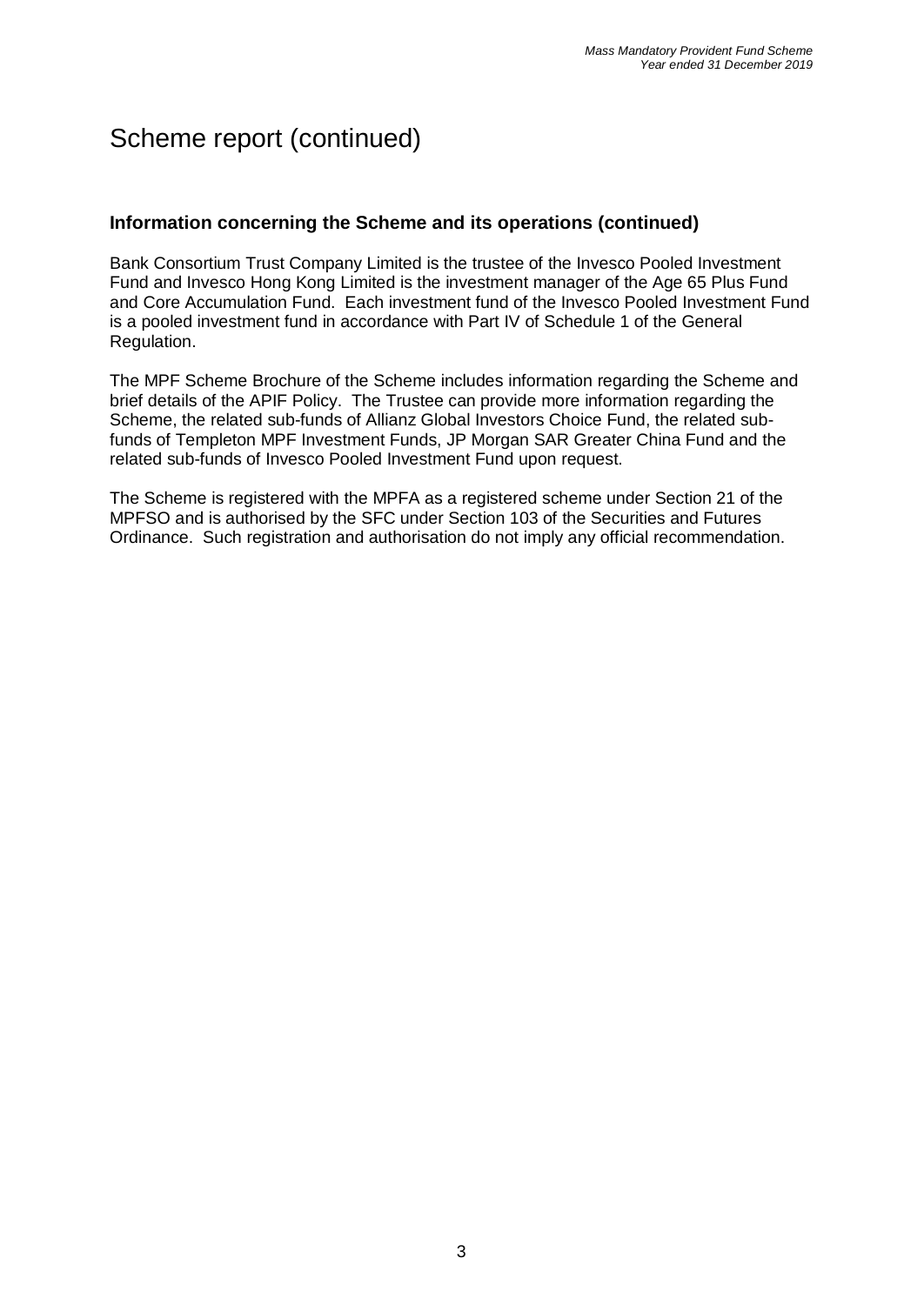### **Information concerning the Scheme and its operations (continued)**

### *Constituent funds*

The Scheme offers the following fourteen constituent funds with different investment objectives:

- Guaranteed Fund which is a balanced fund (with guaranteed features);
- Global Growth Fund which is a balanced fund;
- Global Stable Fund which is a balanced fund;
- MPF Conservative Fund which is a money market fund;
- Global Equity Fund which is an equity fund;
- Asian Balanced Fund which is a balanced fund;
- Global Bond Fund which is a bond fund;
- Hong Kong Equities Fund which is an equity fund;
- Asian Pacific Equity Fund which is an equity fund;
- European Equity Fund which is an equity fund;
- US Equity Fund which is an equity fund;
- Greater China Equity Fund which is an equity fund;
- Age 65 Plus Fund which is a mixed assets fund; and
- Core Accumulation Fund which is a mixed assets fund.

All the above constituent funds are unitised funds.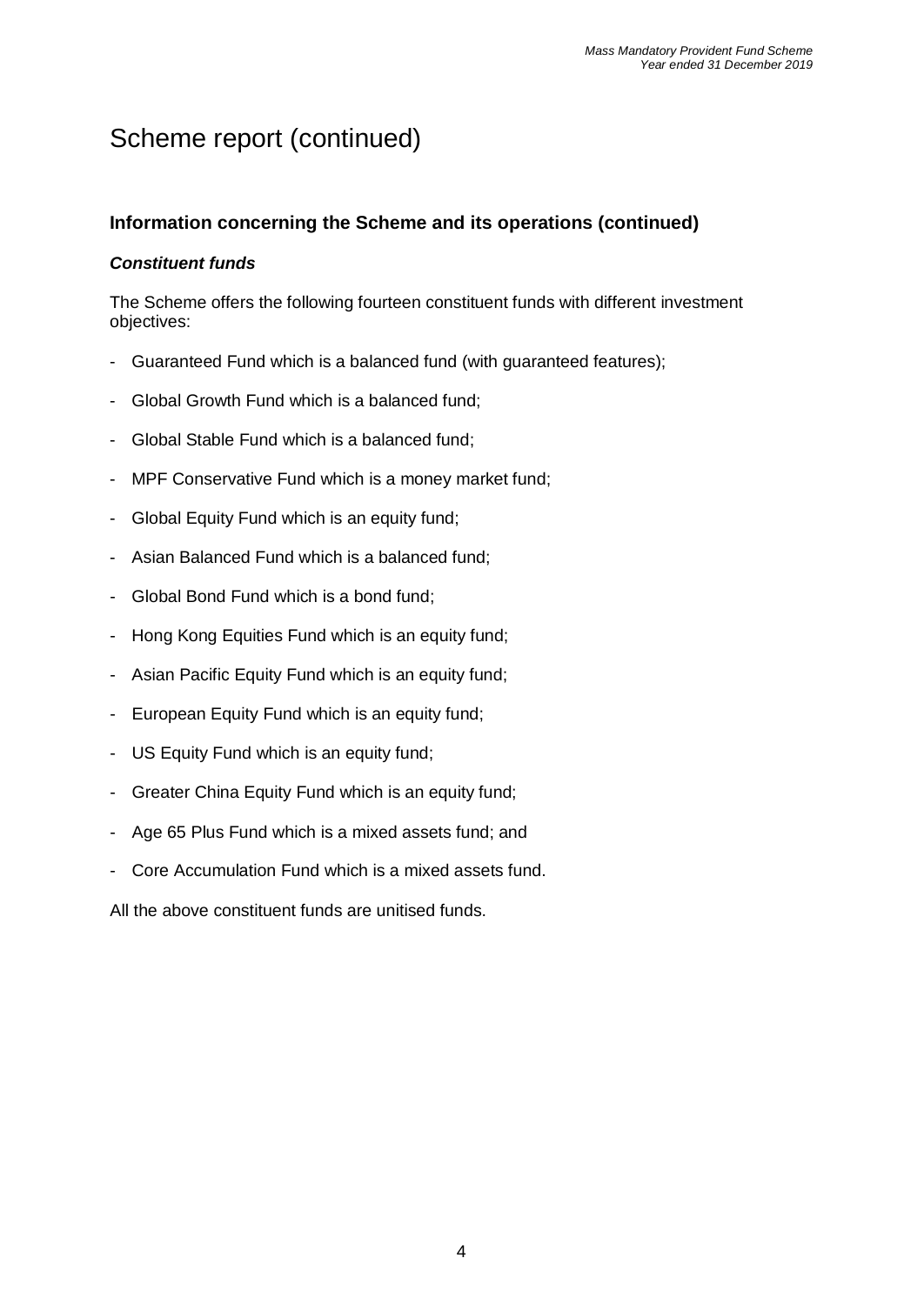### **Information concerning the Scheme and its operations (continued)**

#### *Constituent funds (continued)*

All monies contributed to the above constituent funds are directly or indirectly (in the case of Guaranteed Fund) invested in the Allianz Global Investors Choice Fund, the Templeton MPF Investment Funds, the JP Morgan SAR Greater China Fund and the Invesco Pooled Investment Fund. They are established as pooled investment funds in accordance with Part IV of Schedule 1 to the General Regulation. For ease of reference, the structure of the Scheme is set out in the diagram below:



Approved Pooled Investment Funds

Allianz Global Investors Asia Pacific Limited acts as the investment manager of the MPF Conservative Fund, Global Stable Fund, Global Growth Fund, Hong Kong Equities Fund in the Scheme and the APIF Policy. Franklin Templeton Investments (Asia) Limited acts as the investment manager of the Global Equity Fund, Asian Balanced Fund, Global Bond Fund, Asian Pacific Equity Fund, European Equity Fund and US Equity Fund. JP Morgan Asset Management (Asia Pacific) Limited acts as the investment manager of the Greater China Equity Fund. Invesco Hong Kong Limited acts as the investment manager of the Age 65 Plus Fund and Core Accumulation Fund.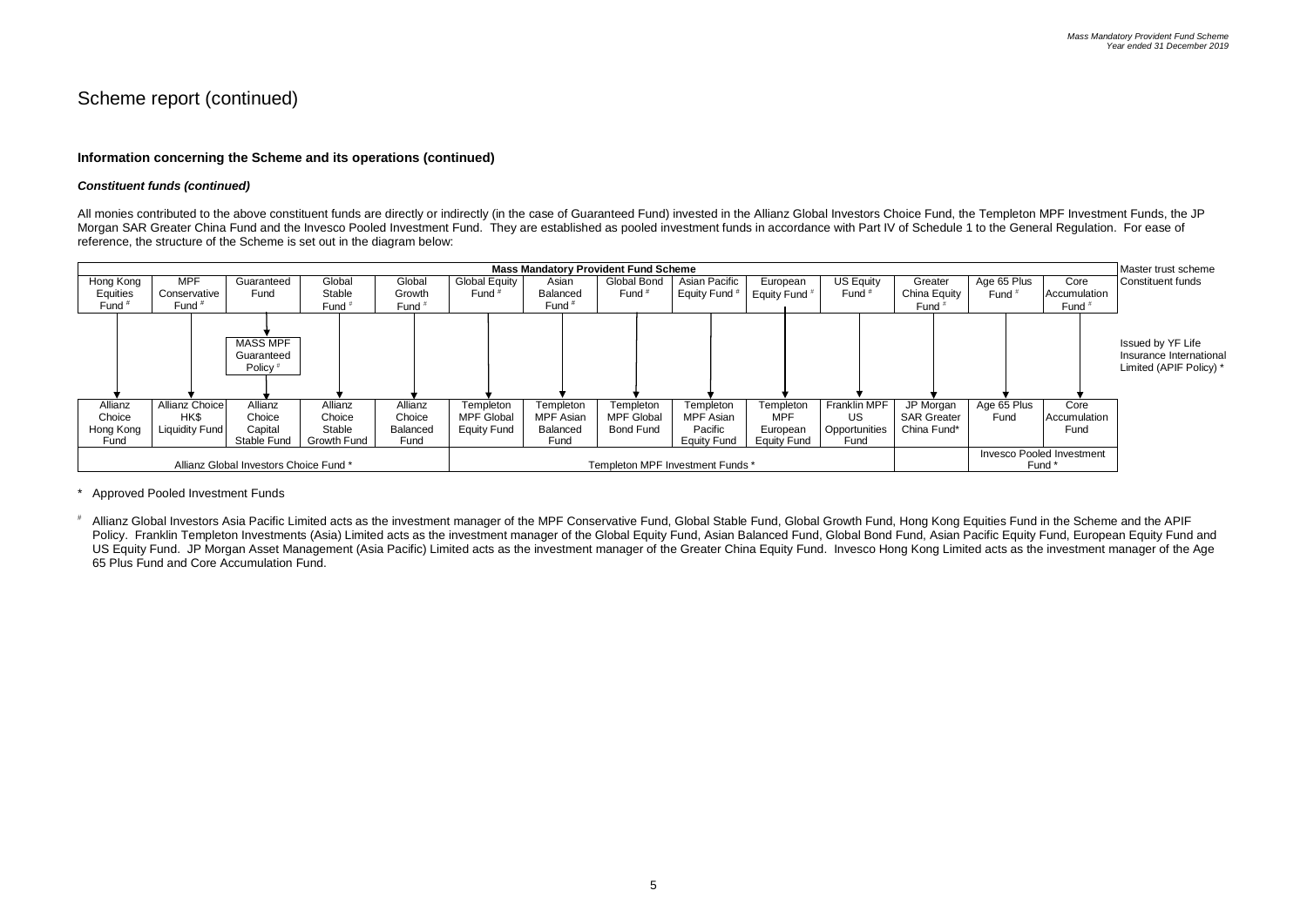### **Channels for acquiring further information about the Scheme**

Members may obtain further information about the Scheme and its operations from the Trustee at its hotline number 2533 5522.

### **Particulars of the Trustee, service providers, auditors, banks and promoter of the Scheme during the year**

#### **Trustee, Scheme Administrator and Custodian**

YF Life Trustees Limited 27th Floor, 33 Lockhart Road Wanchai, Hong Kong

#### **Investment Managers**

Allianz Global Investors Asia Pacific Limited 27/F, ICBC Tower 3 Garden Road Central, Hong Kong

Franklin Templeton Investments (Asia) Limited 17th Floor, Chater House 8 Connaught Road Central, Hong Kong

JP Morgan Asset Management (Asia Pacific) Limited 21/F, Chater House 8 Connaught Road Central, Hong Kong

Invesco Hong Kong Limited 41/F, Champion Tower 3 Garden Road Central, Hong Kong

### **Auditor**

KPMG 8th Floor, Prince's Building 10 Chater Road Central, Hong Kong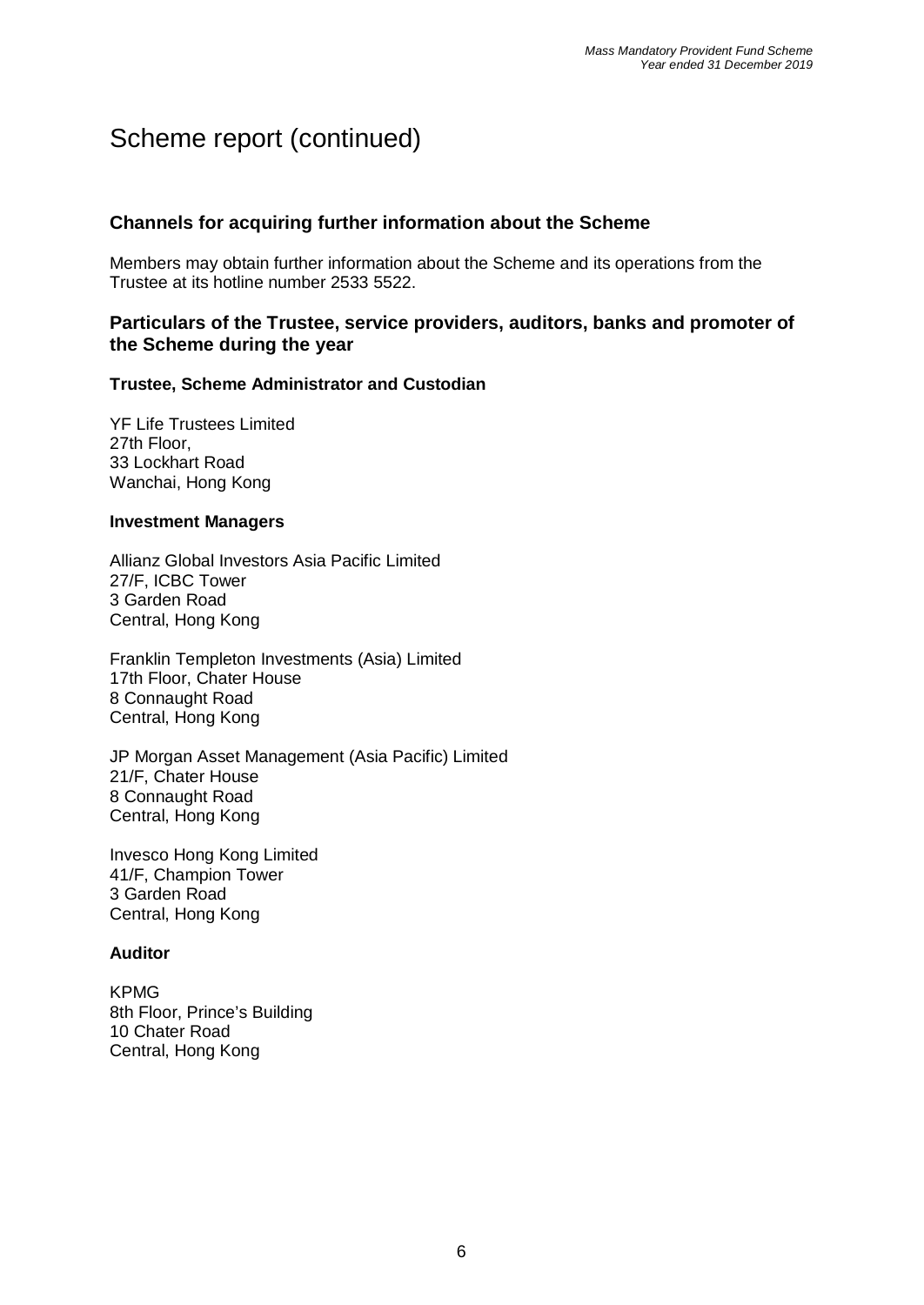### **Particulars of the Trustee, service providers, auditors, banks and promoter of the Scheme during the year (continued)**

#### **Banks**

Citibank N.A. 50th Floor, Champion Tower 3 Garden Road Central, Hong Kong

The Hongkong and Shanghai Banking Corporation Limited 1 Queen's Road Central, Hong Kong

The Bank of China (Hong Kong) Limited Bank of China Tower 1 Garden Road Central, Hong Kong

#### **Promoter**

YF Life Insurance International Limited \* 27th Floor, 33 Lockhart Road Wanchai, Hong Kong

\* This is an immediate holding company of the Trustee.

### **Directors of the Trustee**

The directors who held office during the year and up to the date of this report are:

Mr Keng Puang Tay Mr Victor Ka Lin Yip Mr Gah Jih Wong Mr Siu Chuen Lee Mr Jonas Chun Leung Wong

Mr Elvin Tin Yau Yu (appointed on 1 January 2020)

The business address of these directors is:

27th Floor, 33 Lockhart Road Wanchai, Hong Kong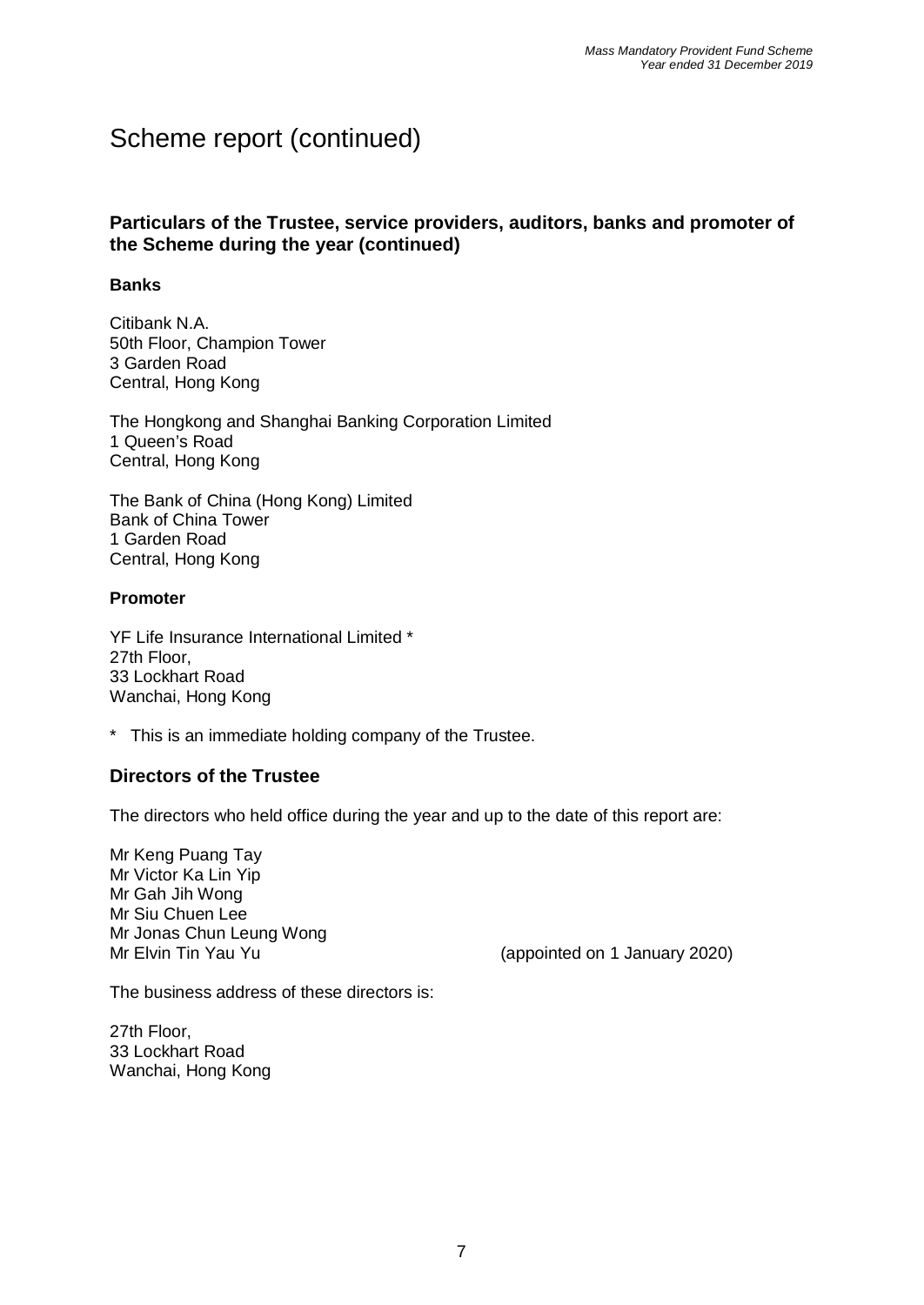### **Controllers of the associate of the Trustee**

### **YF Life Insurance International Limited**

The controllers during the year and up to the date of this report are:

Yunfeng Financial International Holdings Limited Yunfeng Financial Group Limited Yunfeng Financial Holdings Limited Key Imagination Limited Jade Passion Limited Massachusetts Mutual Life Insurance Company MassMutual International LLC Mr Keng Puang Tay Mr Adnan Omar AHMED Mr Chan Man Ko Mr Yu Feng Ms Li Ting **Ms** Li Ting **Ms** Li Ting **Ms** Li Ting **Ms** Li Ting **Ms** (resigned on 23 February 2020)

*Independent non-executive directors*

Ms Liu Shu Yen Mr Ng Yu Lam Kenneth Mr Qi Daqing

The business/correspondence address of these controllers is:

27th Floor, 33 Lockhart Road Wanchai, Hong Kong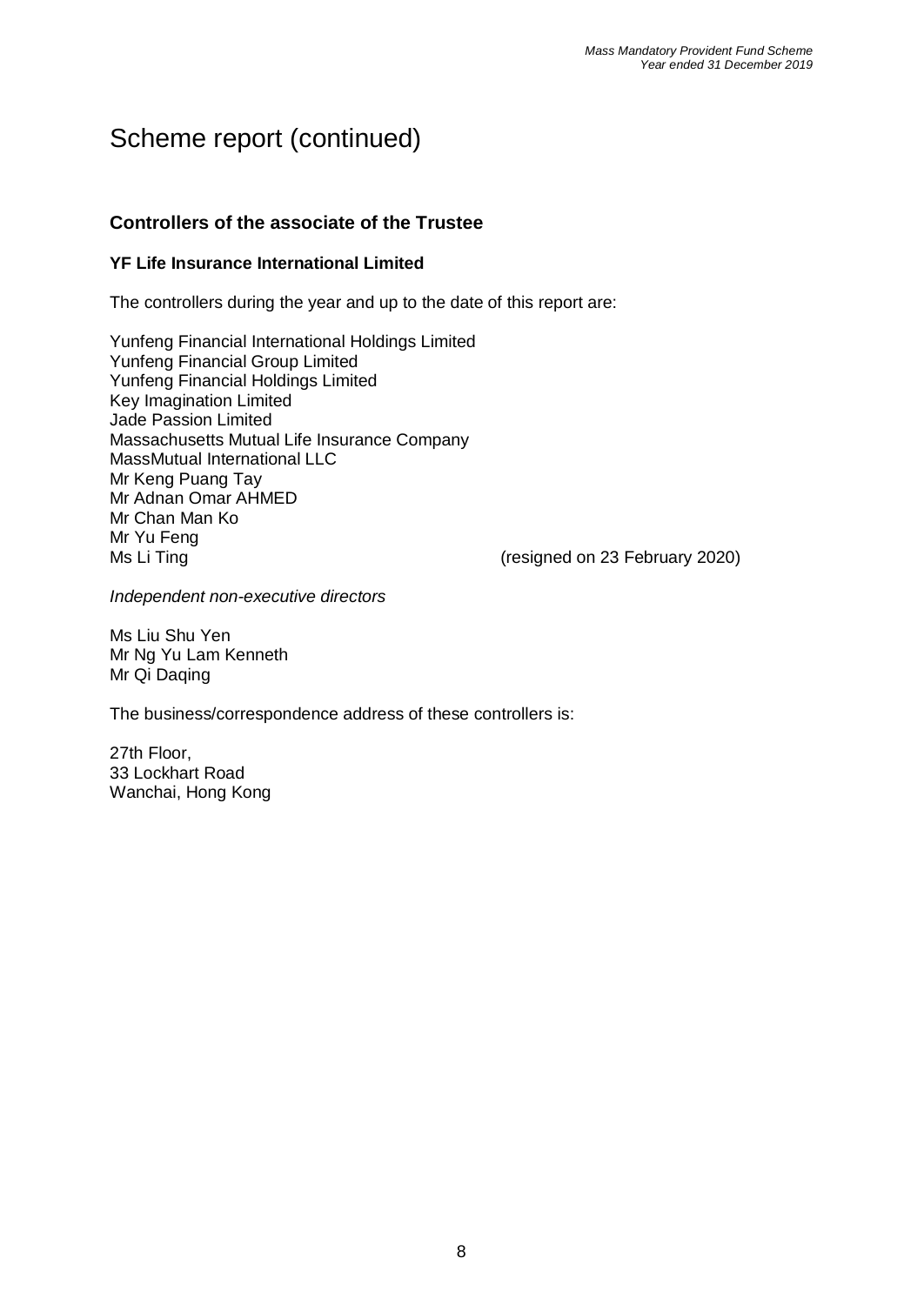# Investment report

### **1 Analysis of investments and Trustee's commentary**

#### *1.1 MPF Conservative Fund*

#### 1.1.1 Analysis of investments during the year

In 2019, the fund returned 1.15%\* versus the benchmark's return of 0.10%. The benchmark return of the fund was the Hong Kong Mandatory Provident Fund Scheme Authority's prescribed savings rate.

|                                | Annualised return |              |               | Since          |
|--------------------------------|-------------------|--------------|---------------|----------------|
|                                | 1 year<br>%       | 5 years<br>% | 10 years<br>% | launch<br>$\%$ |
| <b>MPF Conservative Fund</b>   |                   |              |               |                |
| (Launch date: 1 December 2000) | 1.15              | 0.35         | 0.15          | 0.50           |
| <b>Benchmark</b>               | 0.10              | 0.03         | 0.02          | 0.49           |
| Deviation from the benchmark   | 1.05              | 0.32         | 0.13          | 0.01           |

#### 1.1.2 Trustee's commentary

According to the investment manager, over the past year, the fund's performance was helped by active comparisons and investments into HKD money market products to achieve the best returns versus MPF prescribed savings rate.

HIBOR rates retreated at the start of 2019 as liquidity eased after the year-end. The HKD HIBOR fell faster than USD LIBOR, causing the 3-month LIBOR-HIBOR differential to widen from 48 basis point at the end of 2018 to over 100 basis points at the end of February, a level last seen in April 2018. As a result of rising interest rate differential between HK and US, HKD currency depreciated to 7.85 per USD, the weak end of the trading band, triggering HKMA's intervention to withdraw liquidity from the system in March. Short term Hong Kong rates have become more volatile as liquidity tightened after several rounds of HKMA's intervention. In addition, political concern and protests had also created negative sentiments in the HKD rates market. The HKD HIBOR rose in Q2 to multi-year high, reaching parity with LIBOR in mid-June, and traded higher than LIBOR in the second half of 2019. Hong Kong's economy showed signs of slowing down with Q3 GDP falling by 2.9% year-on-year, and retail sales seeing double digit decline. Rating agencies have turned more cautious on HK economy. Fitch cut HK sovereign rating from AA+ to AA with negative outlook; and Moody's downgraded HK outlook from stable to negative in September.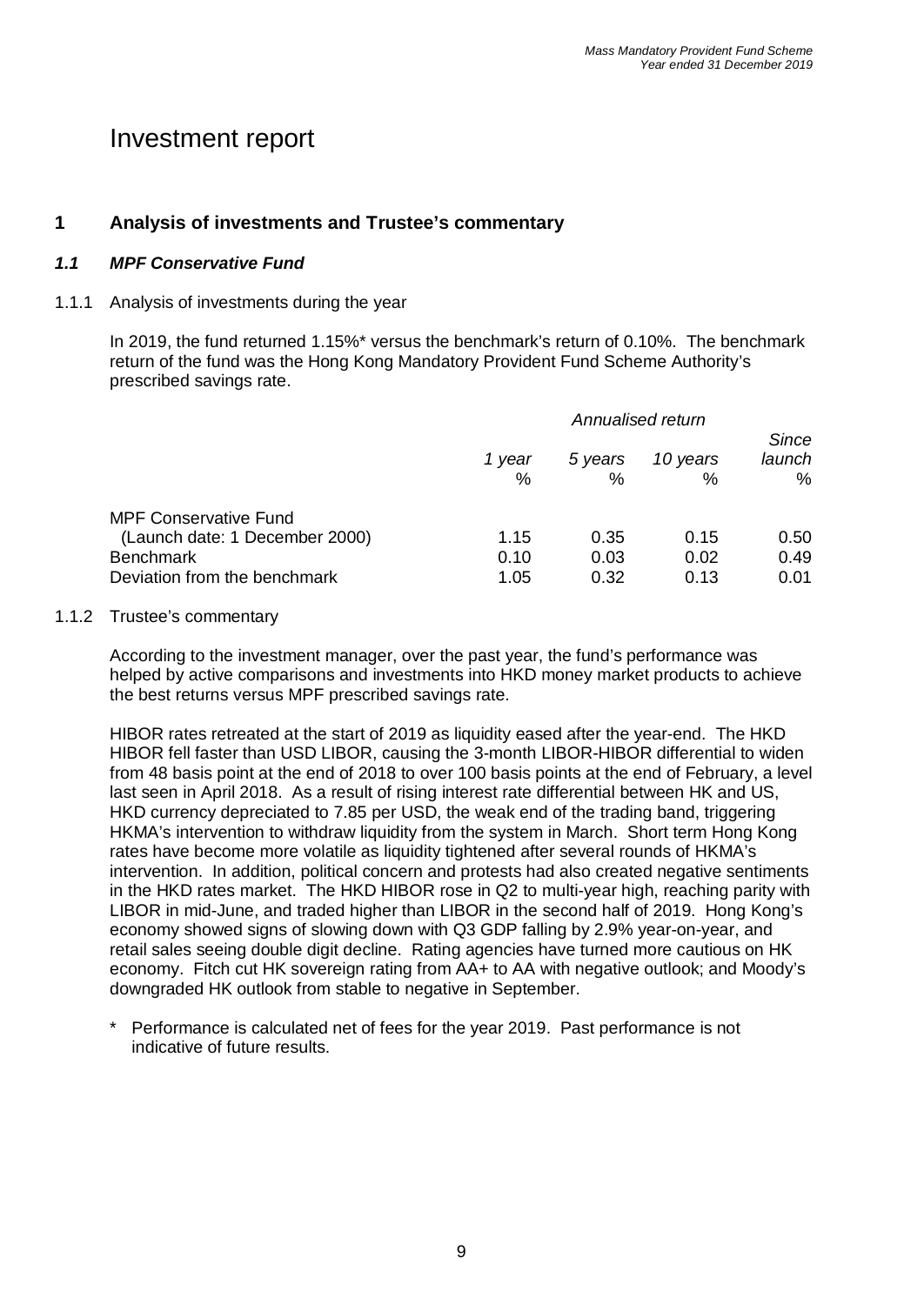# **1 Analysis of investments and Trustee's commentary (continued)**

#### *1.2 Guaranteed Fund*

#### 1.2.1 Analysis of investments during the year

In 2019, the fund returned 6.54%\* versus the benchmark's return of 9.72%. The components of the benchmark were as follows: Financial Times Stock Exchange (FTSE) World Government Bond Index (WGBI) (60%), FTSE All-World (AW) North America (6%), FTSE AW Europe (6%), FTSE Japan (4%), FTSE AW Asia Pacific ex Japan ex Hong Kong (4%), FTSE MPF Hong Kong (10%) and Hong Kong Mandatory Provident Fund Schemes Authority's prescribed saving rate (10%).

|                                | Annualised return<br><b>Since</b> |                 |               |                |
|--------------------------------|-----------------------------------|-----------------|---------------|----------------|
|                                | 1 year<br>$\%$                    | 5 years<br>$\%$ | 10 years<br>℅ | launch<br>$\%$ |
| Guaranteed Fund                |                                   |                 |               |                |
| (Launch date: 20 January 2006) | 6.54                              | 0.23            | 0.40          | 0.76           |
| Benchmark                      | 9.72                              | 4.06            | 3.97          | 4.57           |
| Deviation from the benchmark   | (3.18)                            | (3.83)          | (3.57)        | (3.81)         |

#### 1.2.2 Trustee's commentary

The fund has about 33% equities at 2019 year end and its return was behind benchmark.

According to the investment manager, over the past year, global equities and bonds delivered robust gains. The fund underperformed the benchmark amid this environment. Overall, fixed income was key contributor. However, this was partly offset by negative contributions from US and European equities as value style suffered. As an active manager, they have taken necessary measures including adjusting the relative benchmark positions relative to sectors at the portfolio level and focus on stock selection as the source of alpha.

Global equities delivered robust gains over 2019. After a weak end to 2018, stock markets rebounded in January and the advance continued throughout 2019, with many markets closing the year at, or near, record/multi-month highs. Central bank monetary policy U-turns and better-than-expected corporate earnings fuelled the rally, as did optimism over improved U.S./China trade relations, although trade-war flare ups and fears of a severe global slowdown caused significant stock market corrections in May and August, respectively. In general, developed markets outperformed developing ones. At a sector level, technology stocks led the advance, soaring in value, while energy was the weakest sector.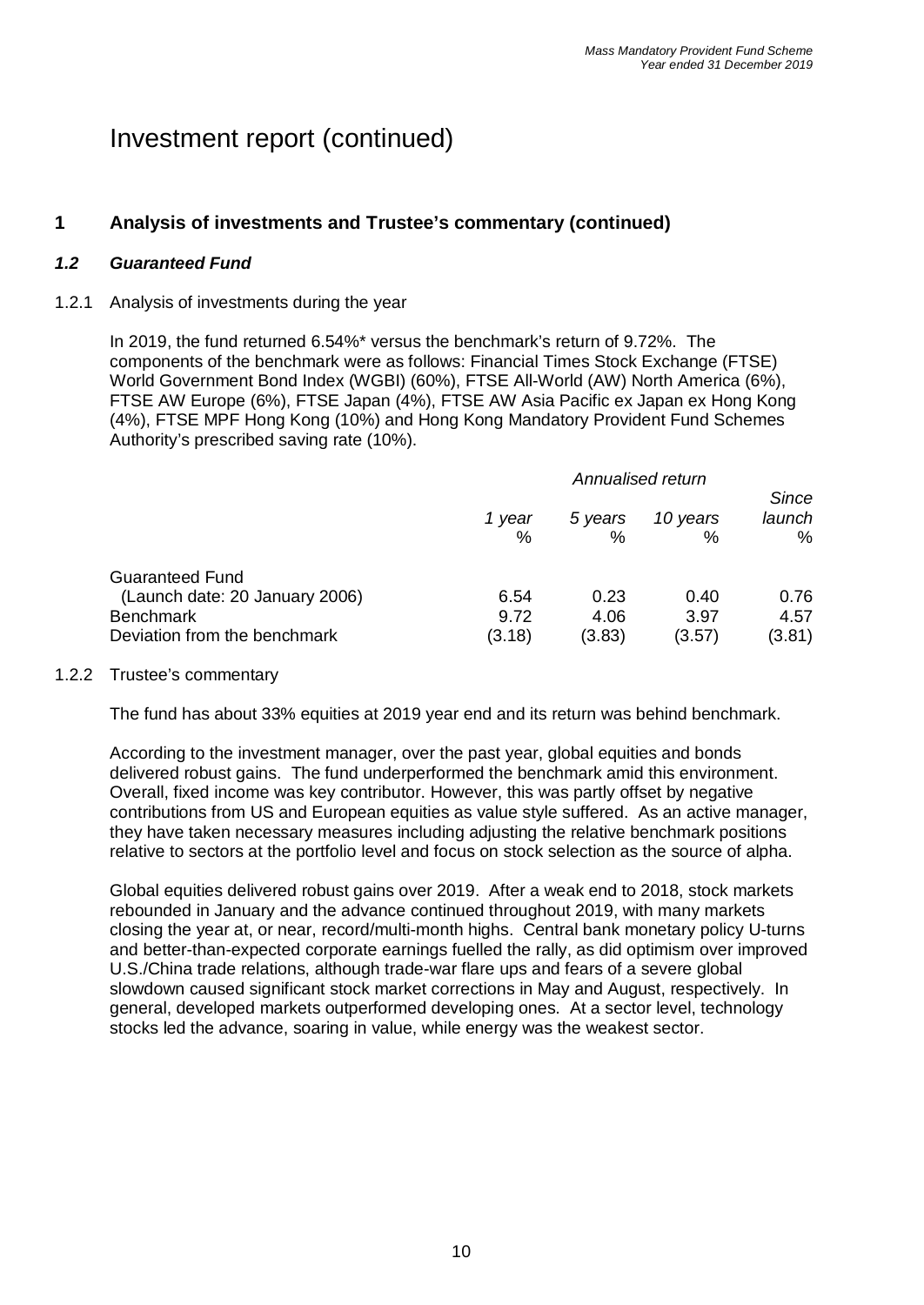### **1 Analysis of investments and Trustee's commentary (continued)**

#### *1.2 Guaranteed Fund (continued)*

#### 1.2.2 Trustee's commentary (continued)

Global bonds rallied strongly as central banks undertook monetary policy U-turns, switching from raising rates to reducing them. After a relatively quiet first quarter, bond yields declined sharply in the second and third quarters, before backing up in the fourth quarter. August also saw European bond yields fall to record lows, with the entire German yield curve moving below zero.

The double whammy of COVID-19 and a slump in oil prices triggered an unprecedented supply and demand shock that has sent the world economy into recession. While the depth and duration remain highly uncertain, we expect a deeper economic contraction than in 2008/09. Although policymakers have gone all-in to cushion the blow, monetary and fiscal stimulus will only be sufficient to mitigate the fallout but not to prevent the downturn. In particular, monetary easing might be overwhelmed by the overall tightening in global financial conditions in the months ahead. The investment manager continues to see high volatility in asset classes that they invest in. Given the uncertainty surrounding the coronavirus, they have adopted a more cautious approach to asset allocation. The investment manager has a neutral view on equities with preference in US and HK/China. In fixed income, they have a neutral view given core developed government bond market has become more expensive in valuation.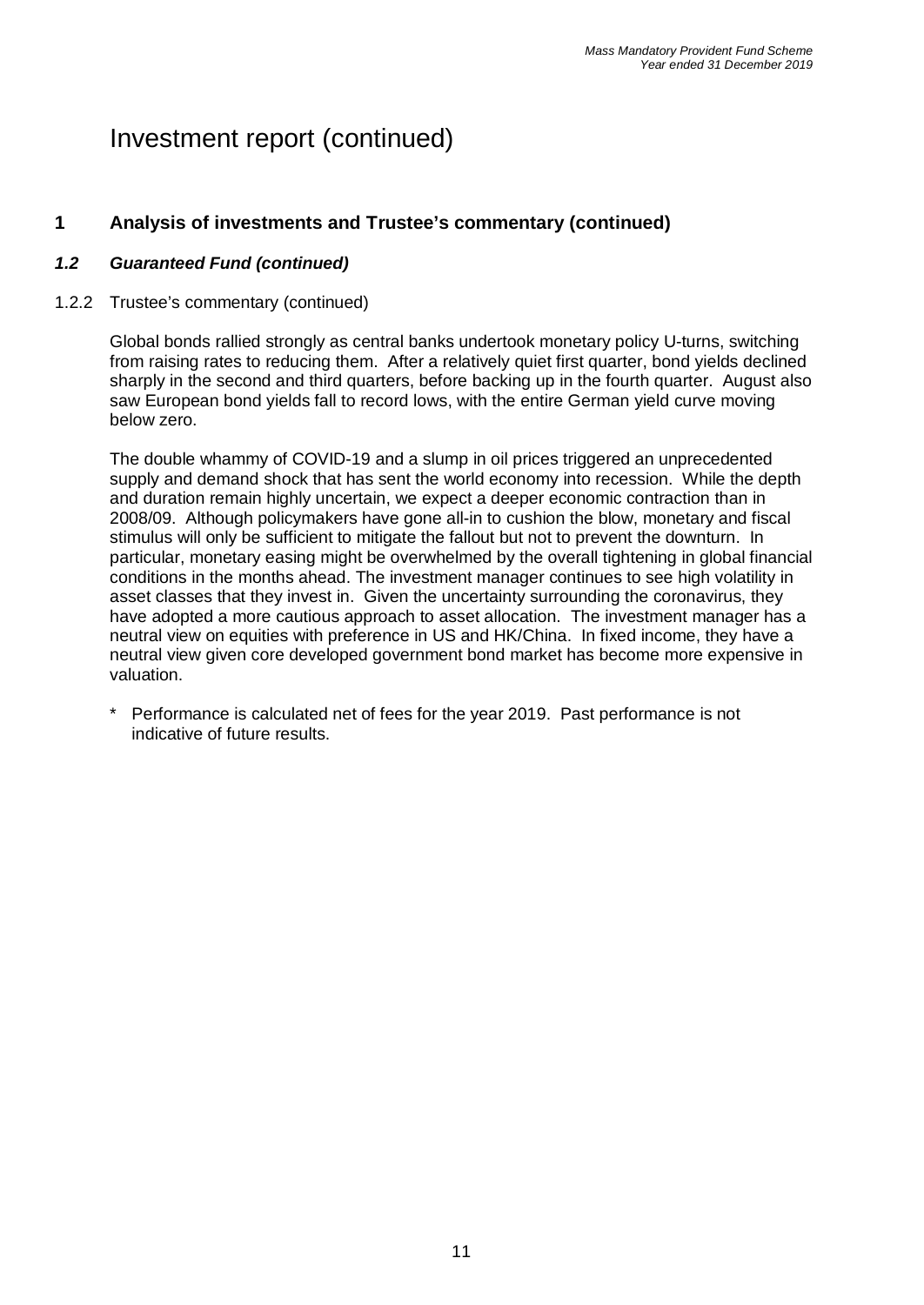### **1 Analysis of investments and Trustee's commentary (continued)**

#### *1.3 Global Stable Fund*

#### 1.3.1 Analysis of investments during the year

In 2019, the fund returned 11.20%\* versus the benchmark's return of 13.01%. The components of the benchmark were as follows: FTSE WGBI (45%), FTSE AW North America (10%), FTSE AW Europe (10%), FTSE Japan (6.5%), FTSE AW Asia Pacific ex Japan ex Hong Kong (6.5%), FTSE MPF Hong Kong (17%) and Hong Kong Mandatory Provident Fund Schemes Authority's prescribed savings rate (5%).

|                                | Annualised return<br>Since |              |                  |             |
|--------------------------------|----------------------------|--------------|------------------|-------------|
|                                | 1 year<br>%                | 5 years<br>% | 10 years<br>$\%$ | launch<br>% |
| <b>Global Stable Fund</b>      |                            |              |                  |             |
| (Launch date: 1 December 2000) | 11.20                      | 2.98         | 3.38             | 3.96        |
| <b>Benchmark</b>               | 13.01                      | 5.31         | 5.20             | 5.66        |
| Deviation from the benchmark   | (1.81)                     | (2.33)       | (1.82)           | (1.07)      |

#### 1.3.2 Trustee's commentary

The fund has about 53% equities at 2019 year end and its return was behind benchmark.

According to the investment manager, over the past year, global equities and bonds delivered robust gains. The fund underperformed the benchmark amid this environment. Overall, US and European equities were key detractors as value style suffered, while this was partly offset by positive attributions from fixed income portion. As an active manager, they have taken necessary measures including adjusting the relative benchmark positions relative to sectors at the portfolio level and focus on stock selection as the source of alpha.

Global equities delivered robust gains over 2019. After a weak end to 2018, stock markets rebounded in January and the advance continued throughout 2019, with many markets closing the year at, or near, record/multi-month highs. Central bank monetary policy U-turns and better-than-expected corporate earnings fuelled the rally, as did optimism over improved U.S./China trade relations, although trade-war flare ups and fears of a severe global slowdown caused significant stock market corrections in May and August, respectively. In general, developed markets outperformed developing ones. At a sector level, technology stocks led the advance, soaring in value, while energy was the weakest sector.

Global bonds rallied strongly as central banks undertook monetary policy U-turns, switching from raising rates to reducing them. After a relatively quiet first quarter, bond yields declined sharply in the second and third quarters, before backing up in the fourth quarter. August also saw European bond yields fall to record lows, with the entire German yield curve moving below zero.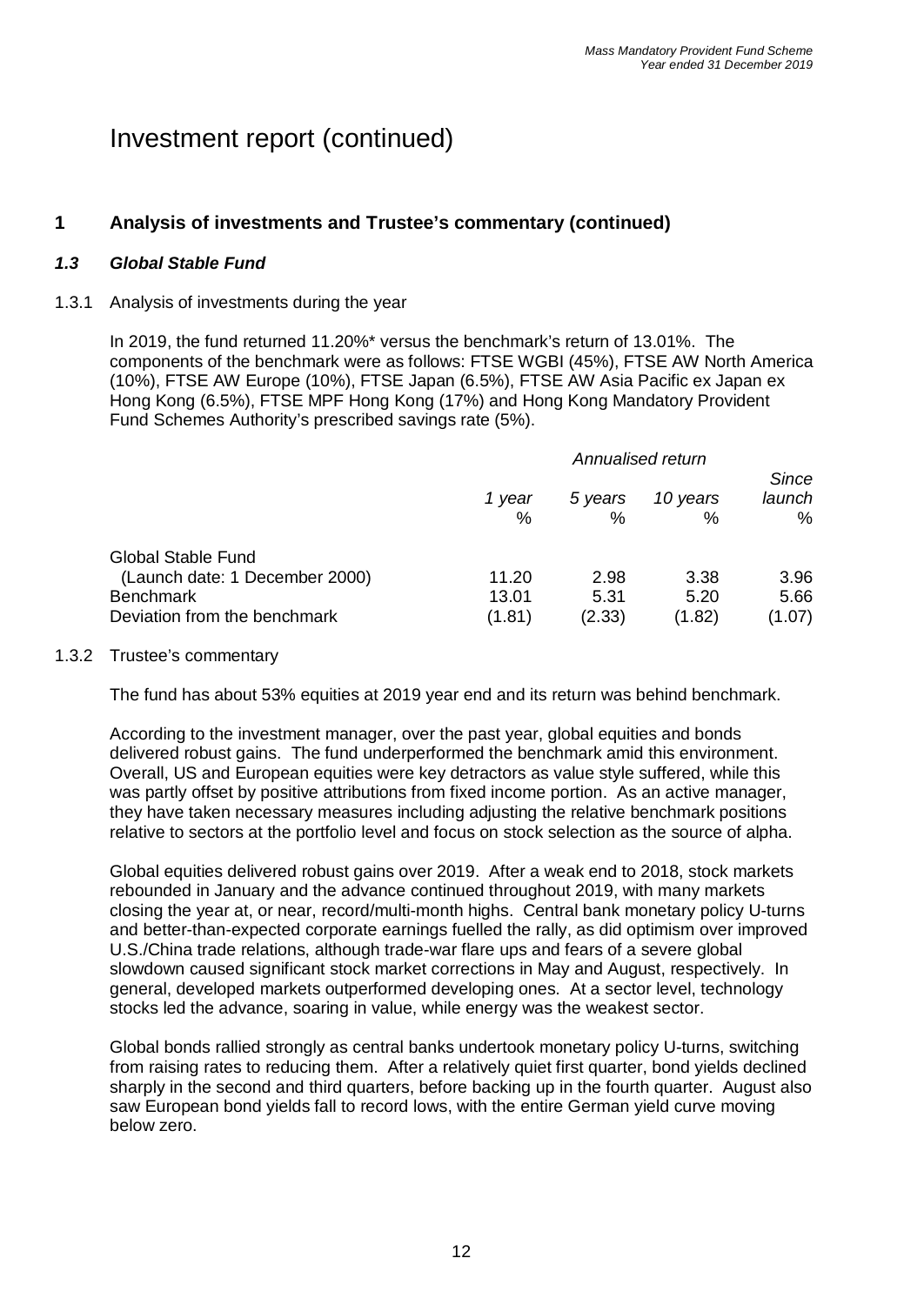### **1 Analysis of investments and Trustee's commentary (continued)**

#### *1.3 Global Stable Fund (continued)*

#### 1.3.2 Trustee's commentary (continued)

The double whammy of COVID-19 and a slump in oil prices triggered an unprecedented supply and demand shock that has sent the world economy into recession. While the depth and duration remain highly uncertain, we expect a deeper economic contraction than in 2008/09. Although policymakers have gone all-in to cushion the blow, monetary and fiscal stimulus will only be sufficient to mitigate the fallout but not to prevent the downturn. In particular monetary easing might be overwhelmed by the overall tightening in global financial conditions in the months ahead. The investment manager continues to see high volatility in asset classes that they invest in. Given the uncertainty surrounding the coronavirus, they have adopted a more cautious approach to asset allocation. The investment manager has a neutral view on equities with preference in US and HK/China. In fixed income, they have a neutral view given core developed government bond market has become more expensive in valuation.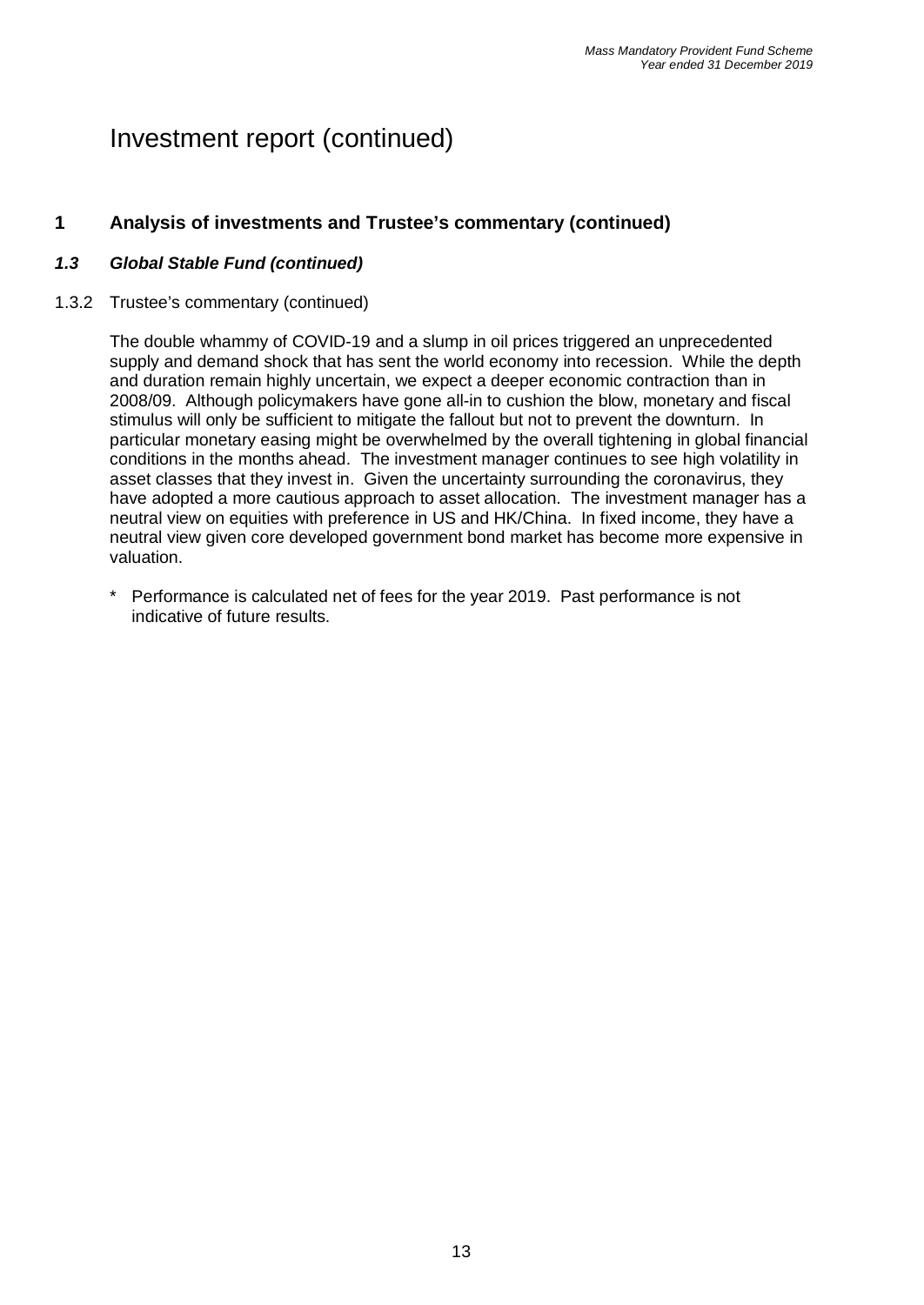### **1 Analysis of investments and Trustee's commentary (continued)**

#### *1.4 Global Growth Fund*

#### 1.4.1 Analysis of investments during the year

In 2019, the fund returned 13.79%\* versus the benchmark's return of 15.97%. The components of the benchmark were as follows: FTSE WGBI (25%), FTSE AW North America (14%), FTSE AW Europe (14%), FTSE Japan (9%), FTSE AW Asia Pacific ex Japan ex Hong Kong (9%), FTSE MPF Hong Kong (24%) and Hong Kong Mandatory Provident Fund Schemes Authority's prescribed savings rate (5%).

|                                | Annualised return |                 |               |                      |
|--------------------------------|-------------------|-----------------|---------------|----------------------|
|                                | 1 year<br>℅       | 5 years<br>$\%$ | 10 years<br>% | Since<br>launch<br>% |
| <b>Global Growth Fund</b>      |                   |                 |               |                      |
| (Launch date: 1 December 2000) | 13.79             | 3.65            | 4.15          | 4.45                 |
| <b>Benchmark</b>               | 15.97             | 6.38            | 6.23          | 4.73                 |
| Deviation from the benchmark   | (2.18)            | (2.73)          | (2.08)        | (0.28)               |

#### 1.4.2 Trustee's commentary

The fund has about 72% equities at 2019 year end and its return was behind the benchmark.

According to the investment manager, global equities delivered robust gains over the past year. Central bank monetary policy U-turns and better-than-expected corporate earnings fuelled the rally, as did optimism over improved U.S./China trade relations, although tradewar flare ups and fears of a severe global slowdown caused significant stock market corrections in May and August, respectively. The fund underperformed the benchmark amid this environment. As an active manager, they have taken necessary measures including adjusting the relative benchmark positions relative to sectors at the portfolio level and focus on stock selection as the source of alpha.

Global equities delivered robust gains over 2019. After a weak end to 2018, stock markets rebounded in January and the advance continued throughout 2019, with many markets closing the year at, or near, record/multi-month highs. Central bank monetary policy U-turns and better-than-expected corporate earnings fuelled the rally, as did optimism over improved U.S./China trade relations, although trade-war flare ups and fears of a severe global slowdown caused significant stock market corrections in May and August, respectively. In general, developed markets outperformed developing ones. At a sector level, technology stocks led the advance, soaring in value, while energy was the weakest sector.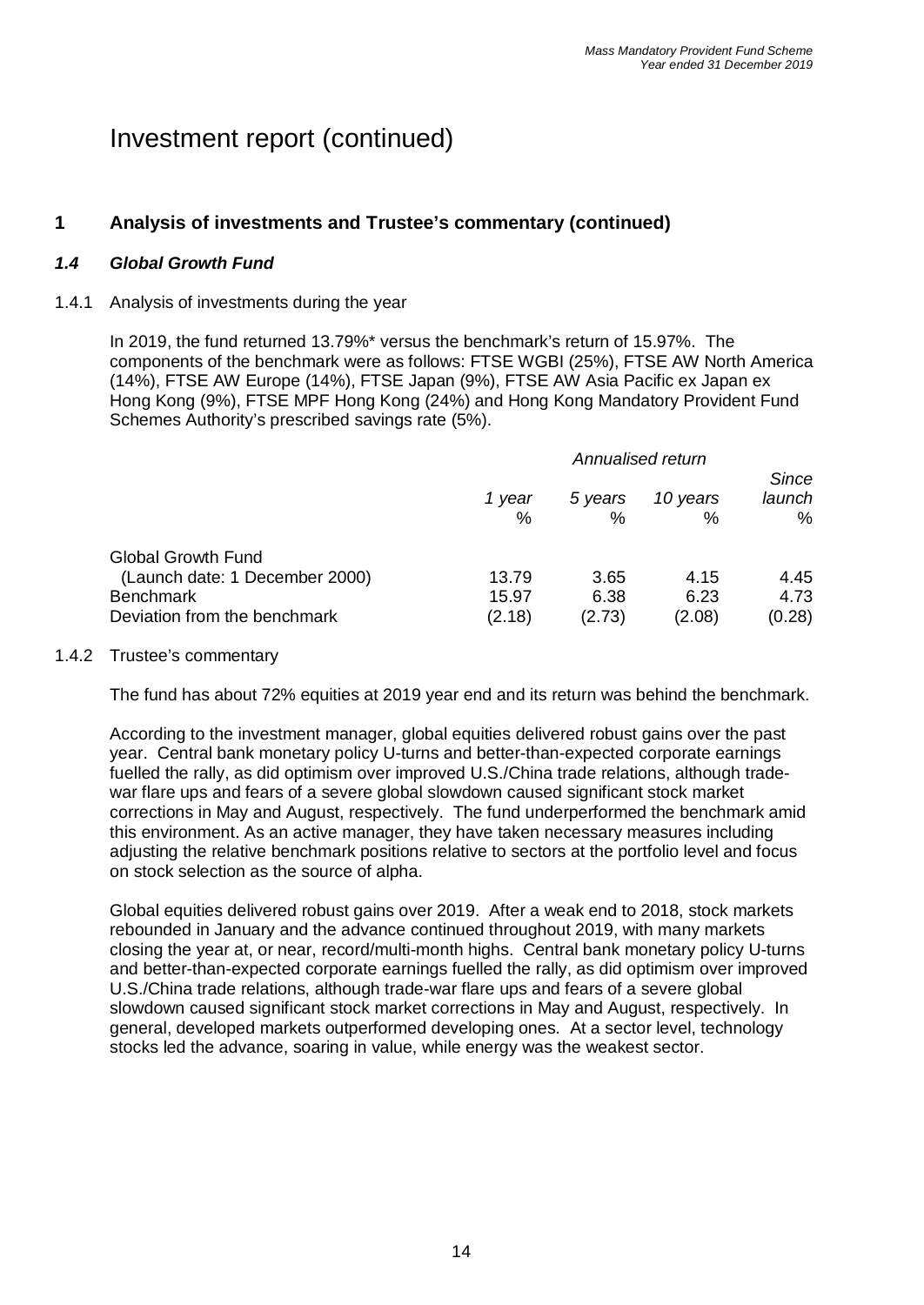### **1 Analysis of investments and Trustee's commentary (continued)**

### *1.4 Global Growth Fund (continued)*

#### 1.4.2 Trustee's commentary (continued)

Global bonds rallied strongly as central banks undertook monetary policy U-turns, switching from raising rates to reducing them. After a relatively quiet first quarter, bond yields declined sharply in the second and third quarters, before backing up in the fourth quarter. August also saw European bond yields fall to record lows, with the entire German yield curve moving below zero.

The double whammy of COVID-19 and a slump in oil prices triggered an unprecedented supply and demand shock that has sent the world economy into recession. While the depth and duration remain highly uncertain, we expect a deeper economic contraction than in 2008/09. Although policymakers have gone all-in to cushion the blow, monetary and fiscal stimulus will only be sufficient to mitigate the fallout but not to prevent the downturn. In particular, monetary easing might be overwhelmed by the overall tightening in global financial conditions in the months ahead. The investment manager continues to see high volatility in asset classes that they invest in. Given the uncertainty surrounding the coronavirus, they have adopted a more cautious approach to asset allocation. The investment manager has a neutral view on equities with preference in US and HK/China. In fixed income, they have a neutral view given core developed government bond market has become more expensive in valuation.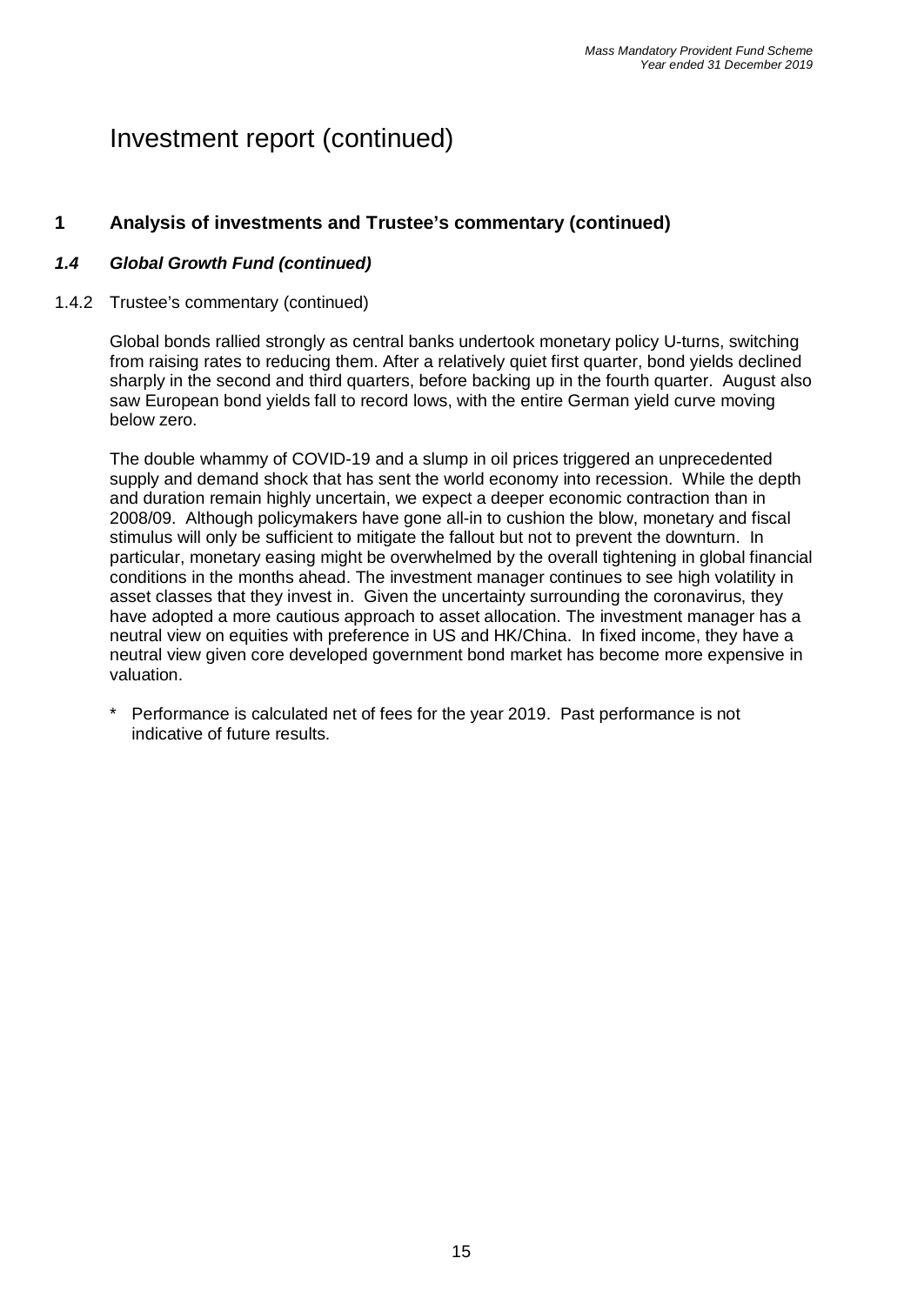### **1 Analysis of investments and Trustee's commentary (continued)**

#### *1.5 Asian Balanced Fund*

#### 1.5.1 Analysis of investments during the year

In 2019, the fund returned 8.06%\* versus the benchmark's return of 16.34%. The components of the benchmark were as follows: MSCI All-Country (AC) Asia Pacific (65%) and JP Morgan GBI-EM Broad Diversified Asia Index (35%).

|                                                                                                         | Annualised return       |                        |                        | <b>Since</b>           |
|---------------------------------------------------------------------------------------------------------|-------------------------|------------------------|------------------------|------------------------|
|                                                                                                         | 1 year<br>%             | 5 years<br>%           | 10 years<br>%          | launch<br>%            |
| Asian Balanced Fund<br>(Launch date: 17 March 2003)<br><b>Benchmark</b><br>Deviation from the benchmark | 8.06<br>16.34<br>(8.28) | 1.87<br>6.62<br>(4.75) | 3.30<br>5.82<br>(2.52) | 6.17<br>7.71<br>(1.54) |

#### 1.5.2 Trustee's commentary

The Templeton MPF Asian Balanced Fund underperformed its benchmark for the year 2019 due to stock selection in the equity sector. This was partially offset by an underweight allocation and stock selection in the fixed income sector.

Within the equity sector, relative performance lagged the equity portion of the benchmark due to lagging stock selection in the industrials, health care, and materials sectors. Regionally, an overweight allocation and stock selection in Thailand and stock selection in China detracted from relative performance. Contributors to relative performance were stock selection in the information technology and consumer staples sectors.

In the industrials sector select opportunities exist, particularly among companies benefiting from restructuring or exposure to growth-oriented end markets. We have avoided expensive companies that fail to reflect the maturity of their business cycles or are excessively optimistic about sustainable growth rates and returns. Protectionism is a risk as exportoriented capital goods firms remain at the forefront of trade war rhetoric, though valuations are beginning to reflect such concerns.

Health care is less of a rate-sensitive bond proxy than other defensive sectors and offers solid growth potential through innovation and expansion into untapped markets. Global pharmaceuticals stocks have experienced solid earnings revisions and improving pipeline prospects, but concerns about US health care reform are overshadowing fundamentals. History suggests that companies capable of innovating to provide products that address unmet medical needs will continue to thrive and profit.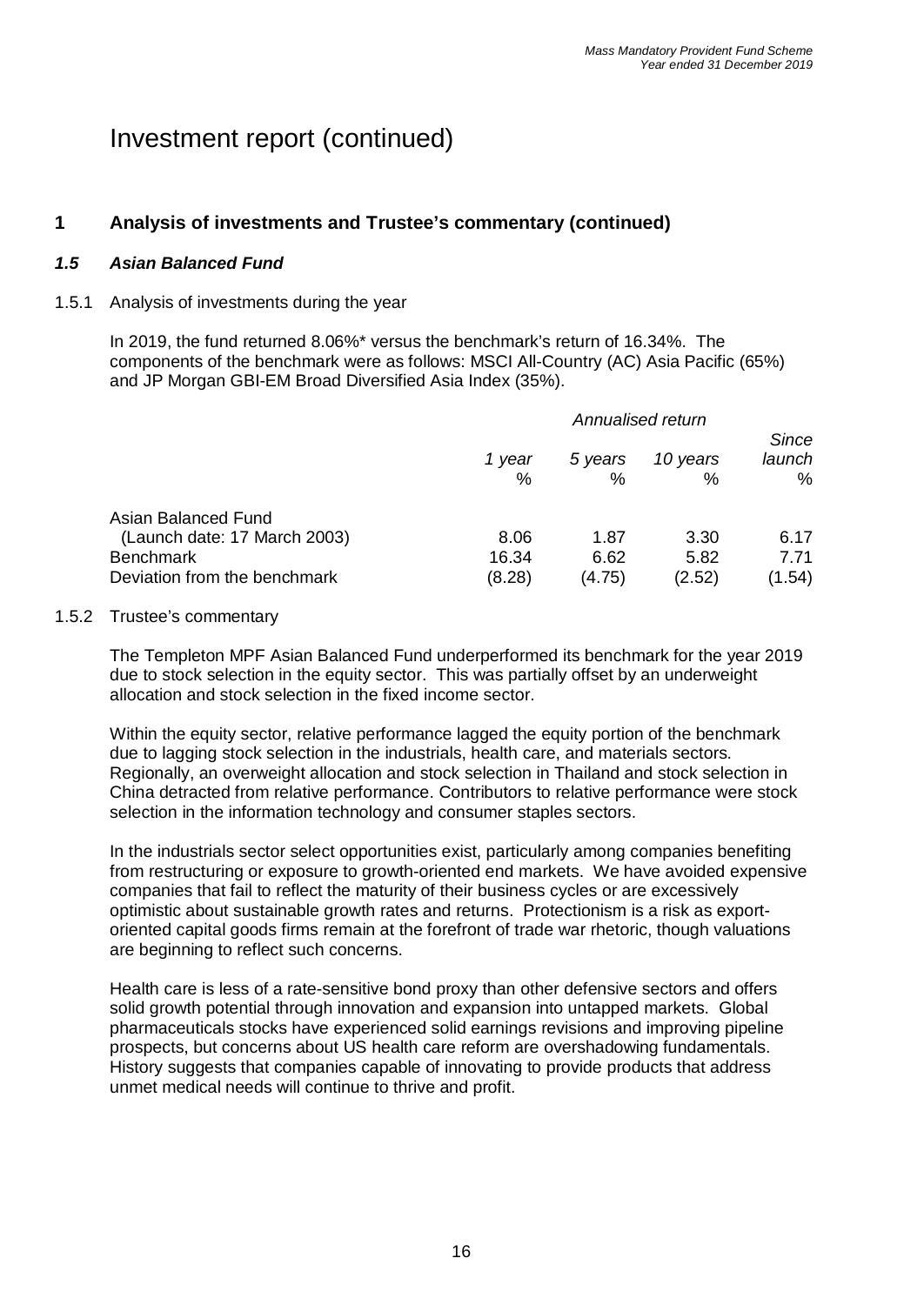### **1 Analysis of investments and Trustee's commentary (continued)**

#### *1.5 Asian Balanced Fund (continued)*

#### 1.5.2 Trustee's commentary (continued)

Materials, namely chemicals and construction materials, detracted from relative performance. We have found some renewed opportunities among construction materials firms that have de-rated amid cyclical concerns. Select chemicals stocks offer idiosyncratic opportunities to own high-quality businesses. In mining, high-quality precious metals stocks help hedge and diversify portfolio risks amid record debt levels, low rates and resumed official gold buying.

Turning to relative contributors, the information technology sector added relative value during the period. With the information technology sector strength being driven by multiple expansion, not earnings growth, we have continued to view high-flying tech stocks as especially vulnerable to a shift in sentiment or inflection in the cycle. Within the sector, we have avoided expensive, momentum-driven stocks, finding opportunities instead among hardware companies with restructuring potential and semiconductor manufacturers excessively pressured by supply concerns.

In the one-year period, the fixed income portfolio underperformed its benchmark index primarily due to interest-rate strategies. Currency positions had an overall neutral effect on relative results. The fund maintained a defensive approach regarding interest rates. Select underweighted duration exposures in East Asia (China), Southeast Asia (Thailand and Malaysia), and South Asia (India) detracted from relative results. However, overweighted duration exposures in Southeast Asia (Indonesia) contributed to relative results. Amongst currencies, the fund's overweighted positions in Southeast Asia (the Indonesian rupiah) contributed to relative performance. However, underweighted currency positions in South Asia (the Indian rupee) and Southeast Asia (the Thai baht) detracted.

The Templeton MPF Asian Balanced Fund underperformed its benchmark during the fiveyear period due to holdings in both the equity and fixed income sector.

Within the equity sector, relative performance lagged the equity portion of the benchmark due to holdings in industrials, energy, and real estate. Regionally, an overweight allocation and lagging stock selection in Asia hurt relative performance. Notable detractors were energy equipment and services company Ezion Holdings (energy), and Transportation Infrastructure companies China Merchants Port Holdings (industrials) and International Container Terminal Services (industrials).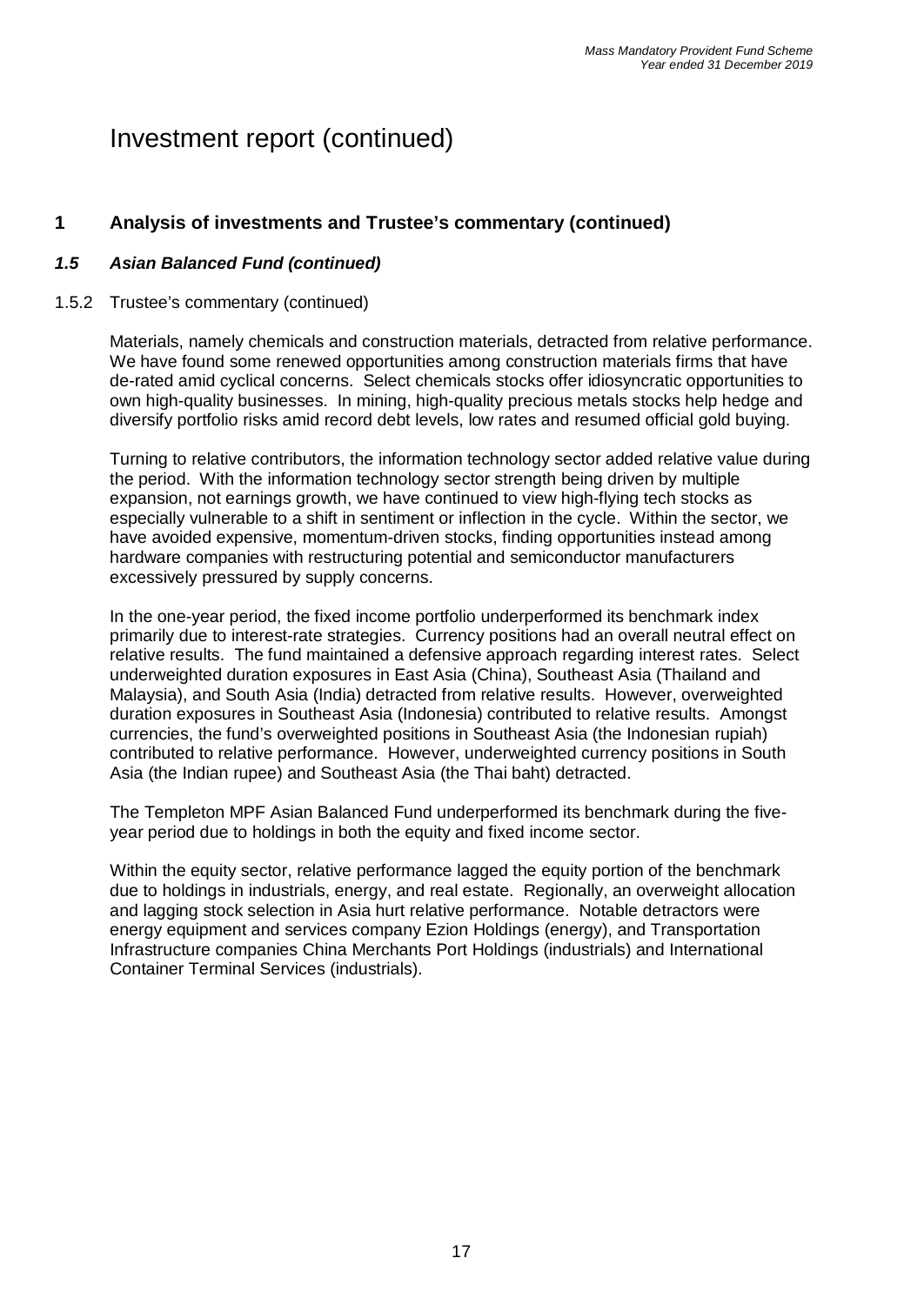# **1 Analysis of investments and Trustee's commentary (continued)**

### *1.5 Asian Balanced Fund (continued)*

#### 1.5.2 Trustee's commentary (continued)

Turning to contributors, holdings in information technology, consumer staples, and financials contributed to relative performance. Notable contributors were technology hardware company Samsung Electronics (information technology), Australia and New Zealand Banking (financials), and Matsumotokiyoshi Holdings (consumer staples).

In the five-year period, the fixed income portfolio underperformed its benchmark index primarily due to interest-rate strategies, followed by currency positions. The fund maintained a defensive approach regarding interest rates. Select underweighted duration exposures in Southeast Asia (Thailand), East Asia (China) and South Asia (India) detracted from relative results. However, overweighted duration exposures in South Korea and Hong Kong contributed. Amongst currencies, select underweighted positions in South Asia (the Indian rupee) detracted from relative performance. However, the fund's underweighted position in the Japanese yen contributed.

The Templeton MPF Asian Balanced Fund underperformed its benchmark during the tenyear period due to holdings in the fixed income sector. This was partially offset by stock selection in the equity sector.

Within the equity sector, primary contributors to relative performance were stock selection in consumer discretionary, industrials, and utilities. Regionally, stock selection in Asia helped relative performance. Notable contributors were Hanon Systems (consumer discretionary), Qantas Airway (industrials), and Korea Electric Power (utilities).

Turning to detractors, holdings in communication services, financials, and energy detracted from relative performance. Regionally holdings in Europe hurt relative performance. Notable detractors were SKY Network Television (communication services), China Shenhua Energy (energy), and Sumitomo Mitsui Financial Group (financials).

In the ten-year period, interest-rate strategies detracted from relative performance. Currency positions had a largely neutral effect. Select underweighted duration exposures in East Asia (China), Southeast Asia (Thailand), and South Asia (India) detracted from relative results. Amongst currencies, select underweighted positions in South Asia (the Indian rupee) detracted from relative performance. However, the fund's position in the Japanese yen contributed.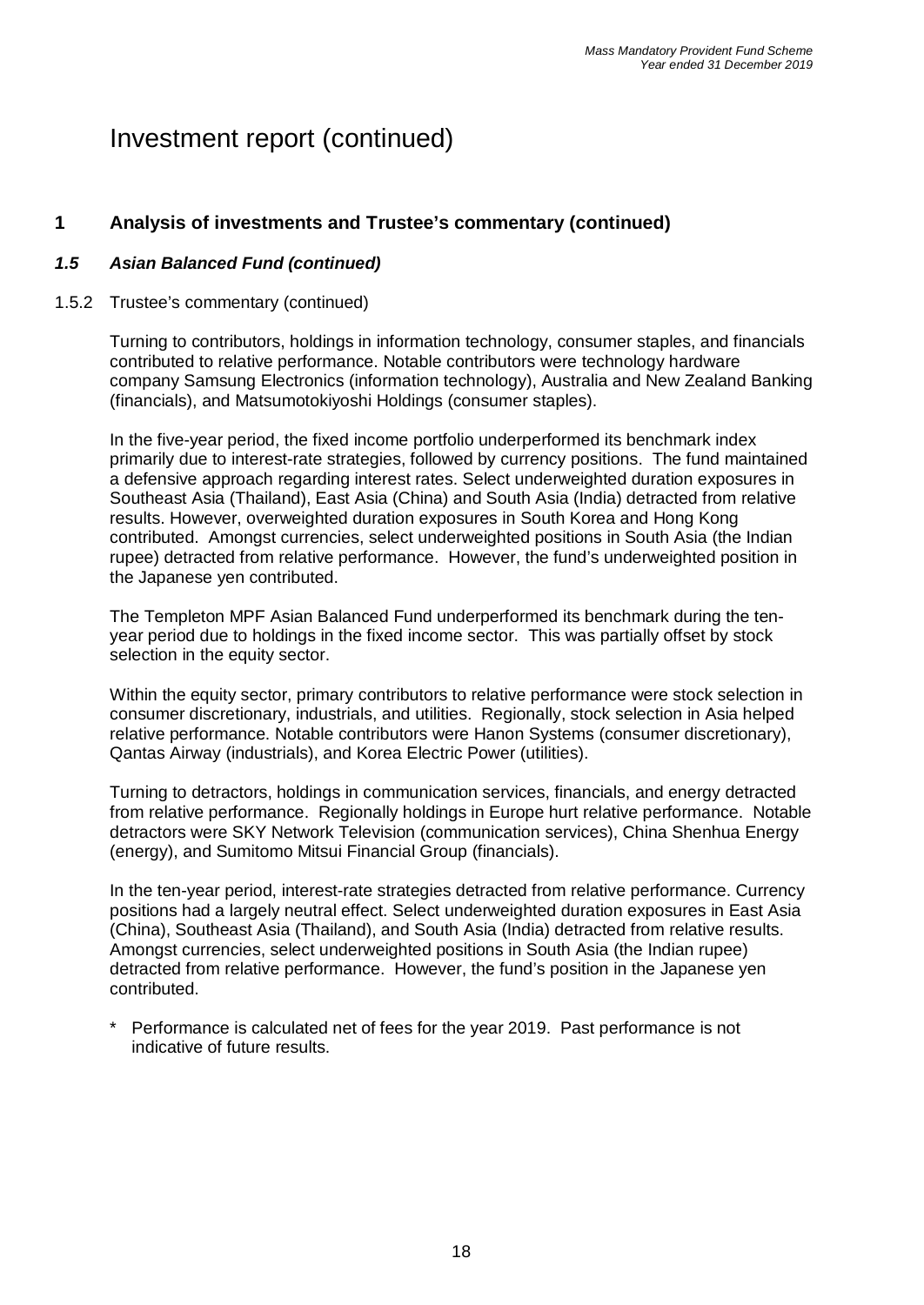### **1 Analysis of investments and Trustee's commentary (continued)**

#### *1.6 Global Bond Fund*

#### 1.6.1 Analysis of investments during the year

In 2019, the fund returned 1.96%\* versus the benchmark's return of 4.30%. The components of the benchmark were as follows: FTSE WGBI (65%) and Bloomberg Barclays Global Treasury-Hong Kong Index (35%).

|                                                                                                             | Annualised return      |                          |                        | <b>Since</b>           |
|-------------------------------------------------------------------------------------------------------------|------------------------|--------------------------|------------------------|------------------------|
|                                                                                                             | 1 year<br>$\%$         | 5 years<br>%             | 10 years<br>$\%$       | launch<br>$\%$         |
| <b>Global Bond Fund</b><br>(Launch date: 17 March 2003)<br><b>Benchmark</b><br>Deviation from the benchmark | 1.96<br>4.30<br>(2.34) | (1.18)<br>1.92<br>(3.10) | 0.54<br>1.87<br>(1.33) | 1.90<br>3.38<br>(1.48) |

#### 1.6.2 Trustee's commentary

In calendar year 2019, the Templeton MPF Global Bond Fund's relative underperformance was primarily due to interest-rate strategies. Currency positions contributed to relative results. The fund maintained a defensive approach regarding interest rates in developed markets, while holding duration exposures in select emerging markets. Select underweighted duration exposures in Europe detracted from relative performance, as did underweighted duration exposure in the United States. However, select overweighted duration exposures in Asia ex Japan (Indonesia) contributed to relative results. Amongst currencies, the fund's lack of exposure to the euro contributed to relative performance, as did overweighted currency positions in Asia ex Japan (the Indonesian rupiah). The fund's overweighted position in the Mexican peso also contributed to relative results.

Over the five-year period, Templeton MPF Global Bond Fund underperformed its benchmark index primarily due to interest-rate strategies. Currency positions and overall credit exposures had largely neutral effects on relative results. The fund maintained a defensive approach regarding interest rates in developed markets, while holding duration exposures in select emerging markets. Select underweighted duration exposures in Europe detracted from relative results. Among currencies, the fund's underweighted position in the euro contributed to relative results, while currency positions in multiple regions detracted.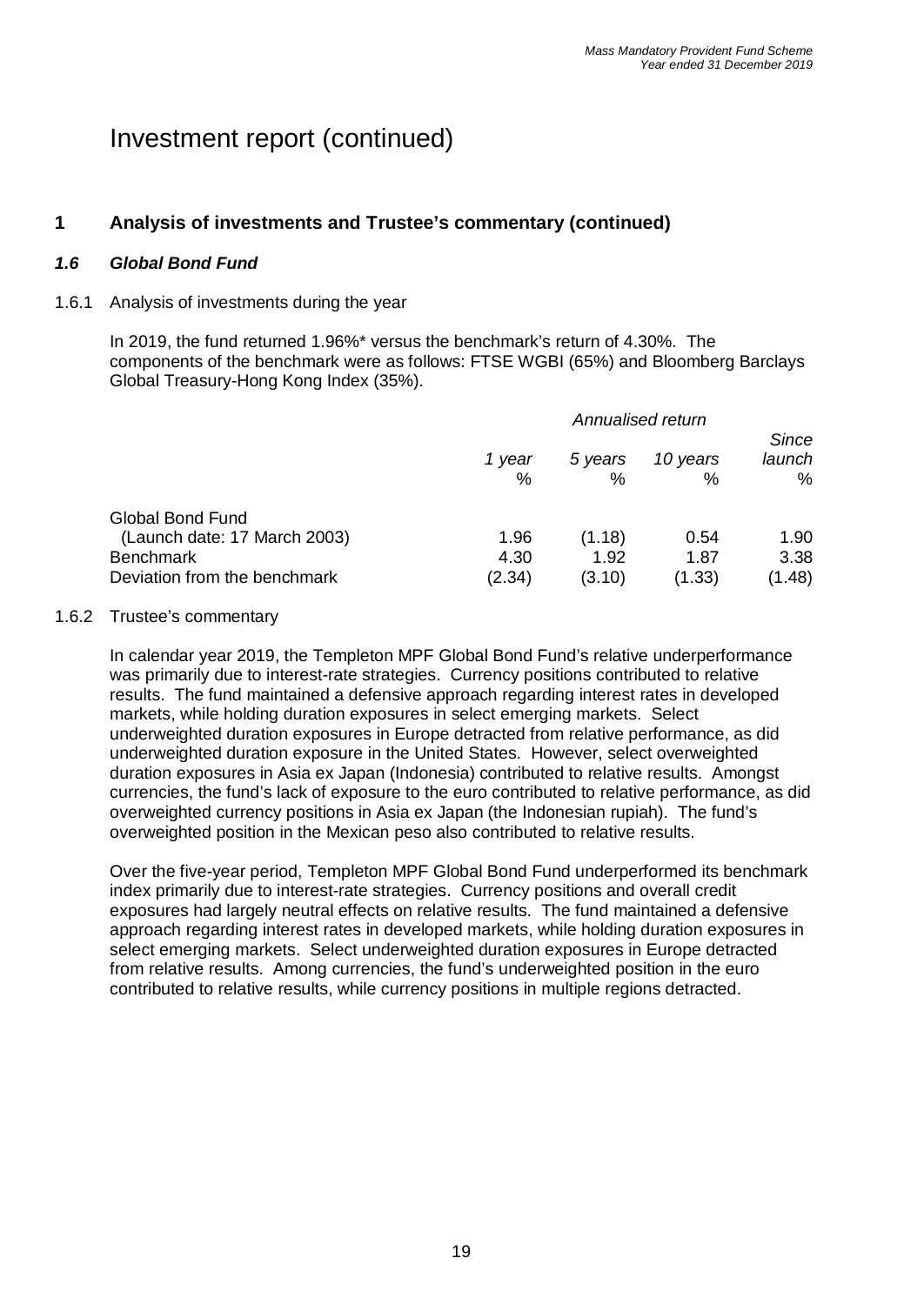### **1 Analysis of investments and Trustee's commentary (continued)**

#### *1.6 Global Bond Fund (continued)*

1.6.2 Trustee's commentary (continued)

Over the ten-year period, Templeton MPF Global Bond Fund's currency positions contributed to relative results. Interest-rate strategies and overall credit exposures had largely neutral effects on relative results. Among currencies, the fund's underweighted positions in the euro contributed to relative performance. Underweighted duration exposures in Europe detracted from relative performance, while overweighted duration exposures in Asia ex Japan contributed.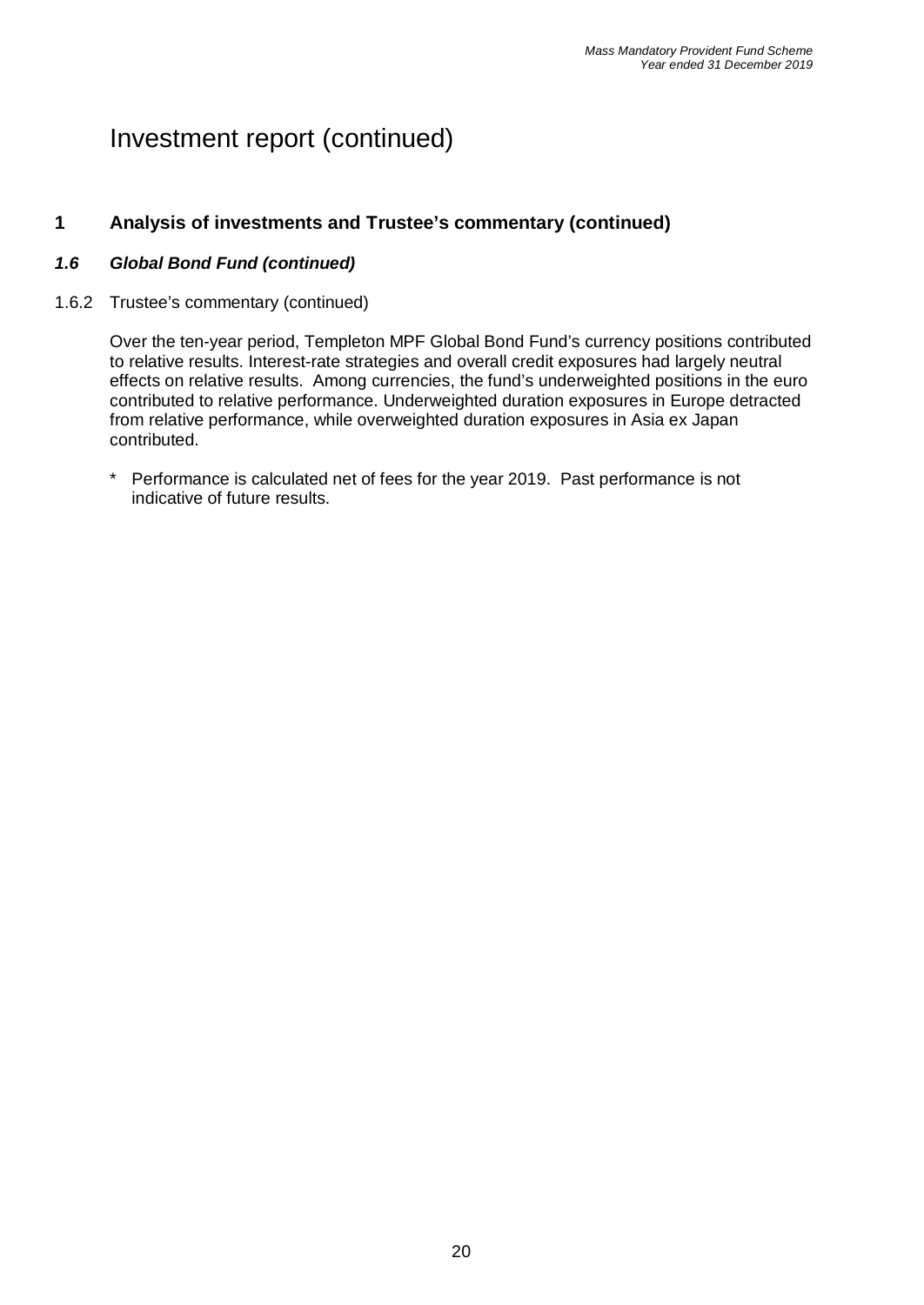### **1 Analysis of investments and Trustee's commentary (continued)**

### *1.7 Global Equity Fund*

#### 1.7.1 Analysis of investments during the year

The fund returned 17.13%\* in 2019 compared with a 26.30% return for its benchmark, the FTSE MPF All World Index.

|                                                           | Annualised return |         |          | Since  |
|-----------------------------------------------------------|-------------------|---------|----------|--------|
|                                                           | 1 year            | 5 years | 10 years | launch |
|                                                           | $\%$              | $\%$    | %        | %      |
| <b>Global Equity Fund</b><br>(Launch date: 17 March 2003) | 17.13             | 3.56    | 5.59     | 6.39   |
| <b>Benchmark</b>                                          | 26.30             | 8.86    | 9.34     | 9.38   |
| Deviation from the benchmark                              | (9.17)            | (5.30)  | (3.75)   | (2.99) |

#### 1.7.2 Trustee's commentary

The Templeton MPF Global Equity Fund underperformed its benchmark during 2019. Primary detractors from relative performance were an overweight allocation and stock selection in energy, an underweight allocation and lagging stock selection in information technology, and stock-specific holdings in communication services. Regionally, an overweight allocation and lagging stock selection in Asia, and an underweight allocation and lagging stock selection in the United States hurt performance. Contributors to relative performance were stock selection in materials, notably metals and mining, and health care.

Energy was the benchmark's worst performing sector during the year, causing our overweight to be a notable detractor. In energy we strive to remain nimble, using major oil price declines to increase exposure to cyclically-geared oil services and E&P stocks and then rotating back towards the large, dividend-paying integrateds as the price of oil recovers above the marginal cost of production. This has worked reasonably well over time, and in the current environment, leaves us biased towards the more stable integrateds, which remain unloved despite improving fundamentals. OPEC vigilance, rising depletion rates and enhanced geopolitical risks all point to future supply tightness. At the corporate level, production growth is coming through after years of investment, with excess cash flow likely to be returned to shareholders.

An underweight to strong performing U.S. tech names was a significant source of relative underperformance. With the information technology sector strength being driven by multiple expansion, not earnings growth, we have continued to view high-flying tech stocks as especially vulnerable to a shift in sentiment or inflection in the cycle. Within the sector, we have avoided expensive, momentum-driven stocks, finding opportunities instead among hardware companies with restructuring potential, semiconductor manufacturers excessively pressured by supply concerns and, occasionally, mature software firms with healthy cash flows and new growth levers.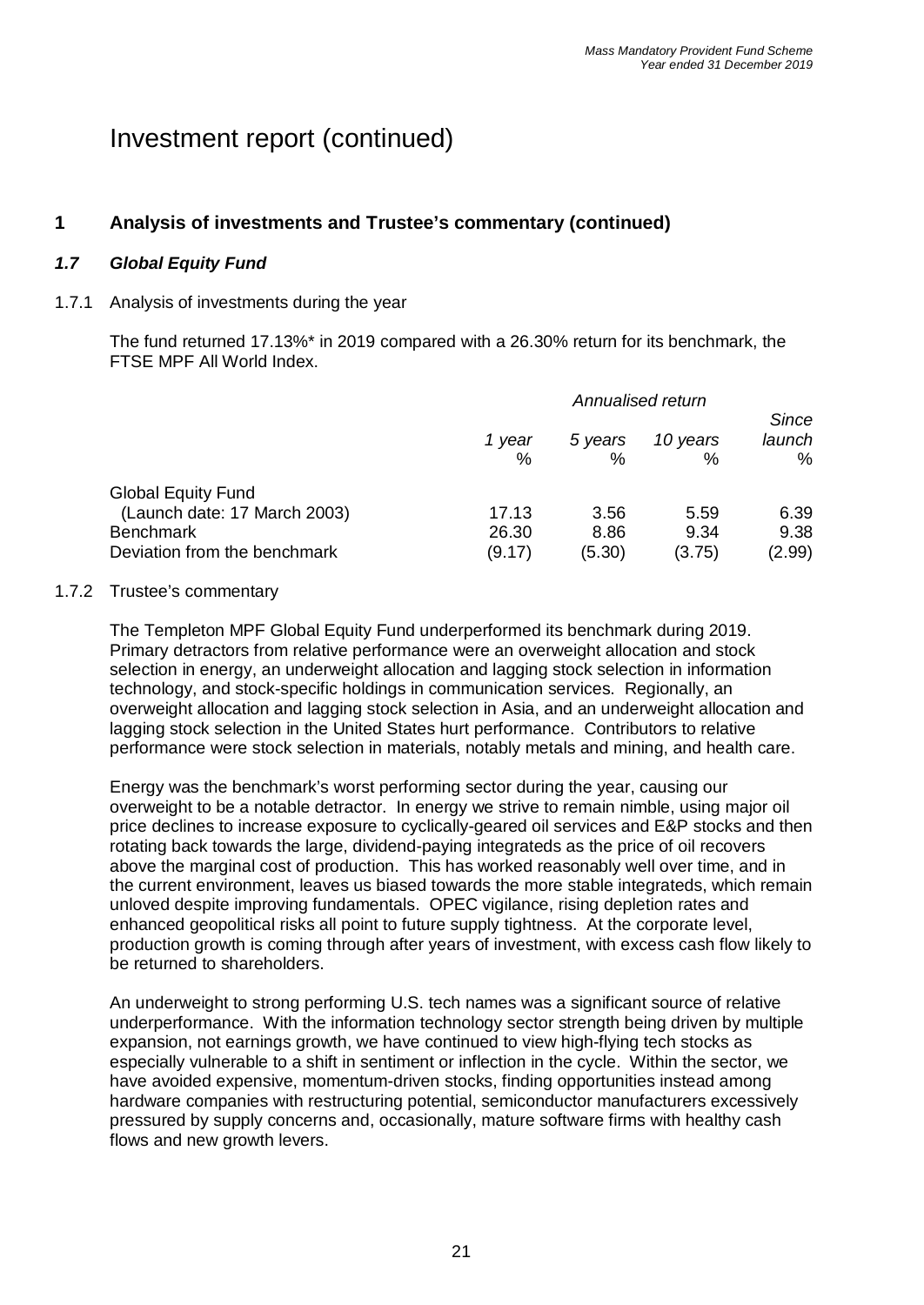# **1 Analysis of investments and Trustee's commentary (continued)**

#### *1.7 Global Equity Fund (continued)*

#### 1.7.2 Trustee's commentary (continued)

Among telecoms, we look for lowly valued firms with strong balance sheets, declining capital intensity and attractive dividends operating in markets with stable competitive dynamics and regulatory structures. The sector's defensiveness and yield profile should help in a low-rate, elevated risk environment, though value recognition may require a catalyst. The other part of this sector grouping—media and entertainment—is home to a number of former tech and consumer stocks we have avoided on valuation grounds.

Turning to relative contributors, the materials, notably metals and mining, and health care sectors added relative value during the period. In mining, high-quality precious metals stocks help hedge and diversify portfolio risks amid record debt levels, low rates, and resumed official gold buying. Health care is less of a rate-sensitive bond proxy than other defensive sectors and offers solid growth potential through innovation and expansion into untapped markets. Global pharmaceuticals stocks have experienced solid earnings revisions and improving pipeline prospects, but concerns about US health care reform are overshadowing fundamentals. History suggests that companies capable of innovating to provide products that address unmet medical needs will continue to thrive and profit.

The Templeton MPF Global Equity Fund underperformed its benchmark during the five-year period. Primary detractors from relative performance were holdings in health care, financials, and communication services. Regionally, an underweight allocation and lagging stock selection in the United States and an overweight allocation and lagging stock selection in Europe hurt relative performance. Notable detractors were Teva Pharmaceutical (health care), Barclays (financials), and Baidu (communication services).

Turning to contributors, holdings in materials, notably metals & mining, and utilities contributed to relative performance. Notable contributors were Glencore (materials) and Veolia Environment (utilities).

The Templeton MPF Global Equity Fund underperformed its benchmark during the 10-year period. Primary detractors from relative performance were holdings in consumer staples, energy, the benchmark's worst performing sector, and consumer discretionary. Regionally, an overweight allocation and lagging stock selection in Europe hurt relative performance. Notable detractors were Chesapeake Energy (energy), Tesco (consumer staples), and Kingfisher (consumer discretionary).

Turning to contributors, holdings in materials, notably metals & mining, and health care contributed to relative performance. Notable contributors were Glencore (materials) and Amgen (health care).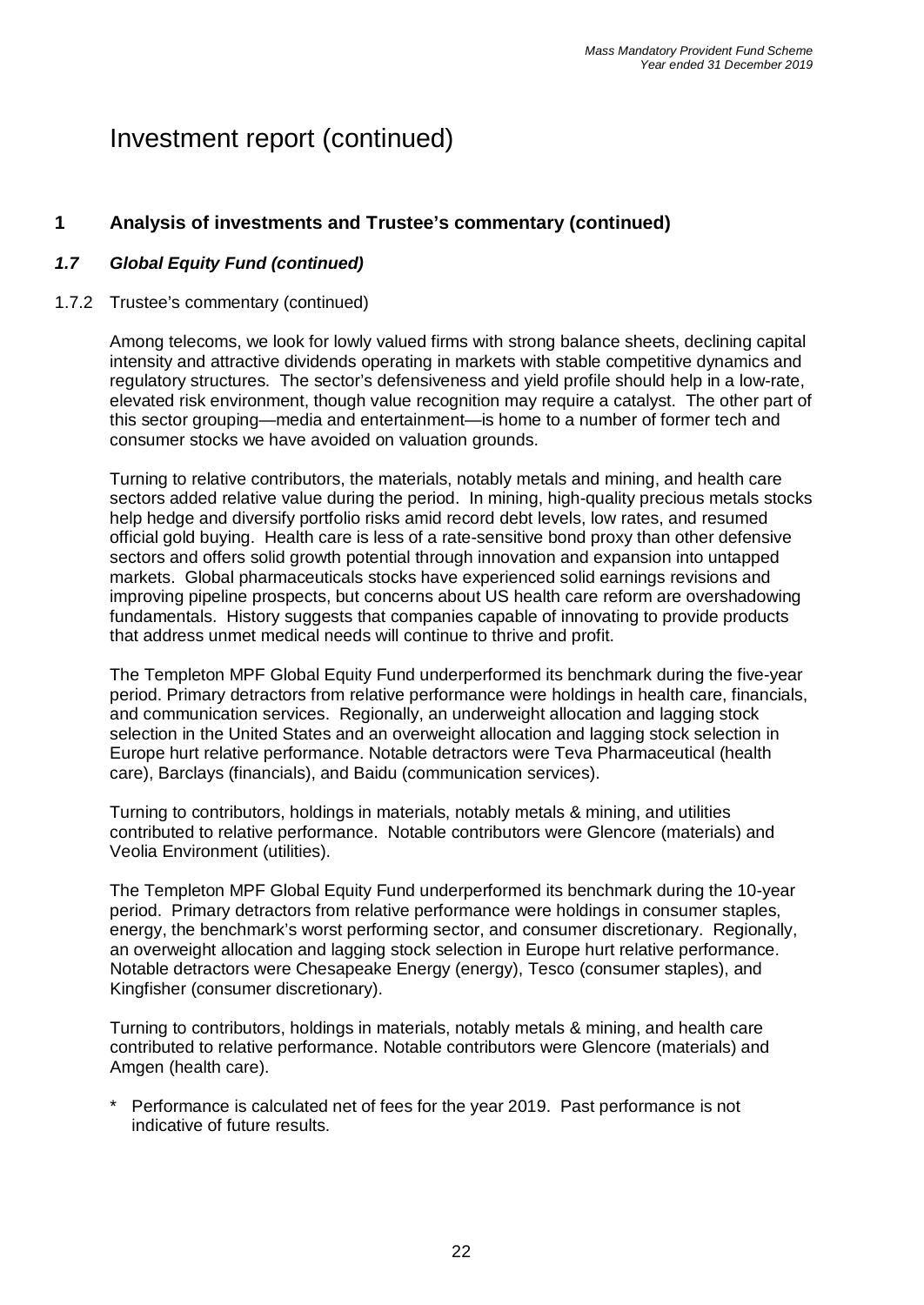### **1 Analysis of investments and Trustee's commentary (continued)**

### *1.8 Asian Pacific Equity Fund*

#### 1.8.1 Analysis of investments during the year

The fund returned 7.87%\* in 2019 compared with a 16.78% return for its benchmark, the FTSE MPF Asia Pacific ex-Japan Index.

|                                                  | Annualised return |                 |                |                             |
|--------------------------------------------------|-------------------|-----------------|----------------|-----------------------------|
|                                                  | 1 year<br>$\%$    | 5 years<br>$\%$ | 10 years<br>℅  | <b>Since</b><br>launch<br>% |
| Asian Pacific Equity Fund                        |                   |                 |                |                             |
| (Launch date: 19 March 2007)                     | 7.87              | 2.92            | 4.79           | 4.17                        |
| <b>Benchmark</b><br>Deviation from the benchmark | 16.78<br>(8.91)   | 6.36<br>(3.44)  | 5.80<br>(1.01) | 5.44<br>(1.27)              |

#### 1.8.2 Trustee's commentary

The Templeton Asian Pacific Equity Fund underperformed its benchmark for 2019. Primary detractors from relative performance were an underweight allocation and lagging stock selection in consumer discretionary, and stock selection in materials and utilities. Regionally, an overweight allocation and lagging stock selection in Thailand, and lagging stock selection in China hurt performance. Stock specific holdings in information technology helped relative performance during the period.

In the consumer discretionary sector, we remain cautious on consumer industries exposed to late-cycle demand dynamics and/or trade war risks. Opportunities remain in some select retail franchises that can grow in a challenging environment or restructure their operations.

In the materials sector the majority of the fund's exposure is to chemical stocks. In chemicals select stocks offer idiosyncratic opportunities to own high-quality businesses.

Within the utilities sector some growth opportunities among renewable power providers. though the sector generally remains vulnerable to potentially weaker demand and increasing regulatory interference. Excess capacity in developed markets, combined with the sector's bond-proxy status, create a poor combination of weak fundamentals and expensive valuations.

Turning to relative contributors, holdings in the information technology sector helped performance. With sector strength being driven by multiple expansion, not earnings growth, we have continued to view high-flying tech stocks as especially vulnerable to a shift in sentiment or inflection in the cycle. Within the sector, we have avoided expensive, momentum-driven stocks, finding opportunities instead among hardware companies with restructuring potential and semiconductor manufacturers excessively pressured by supply concerns.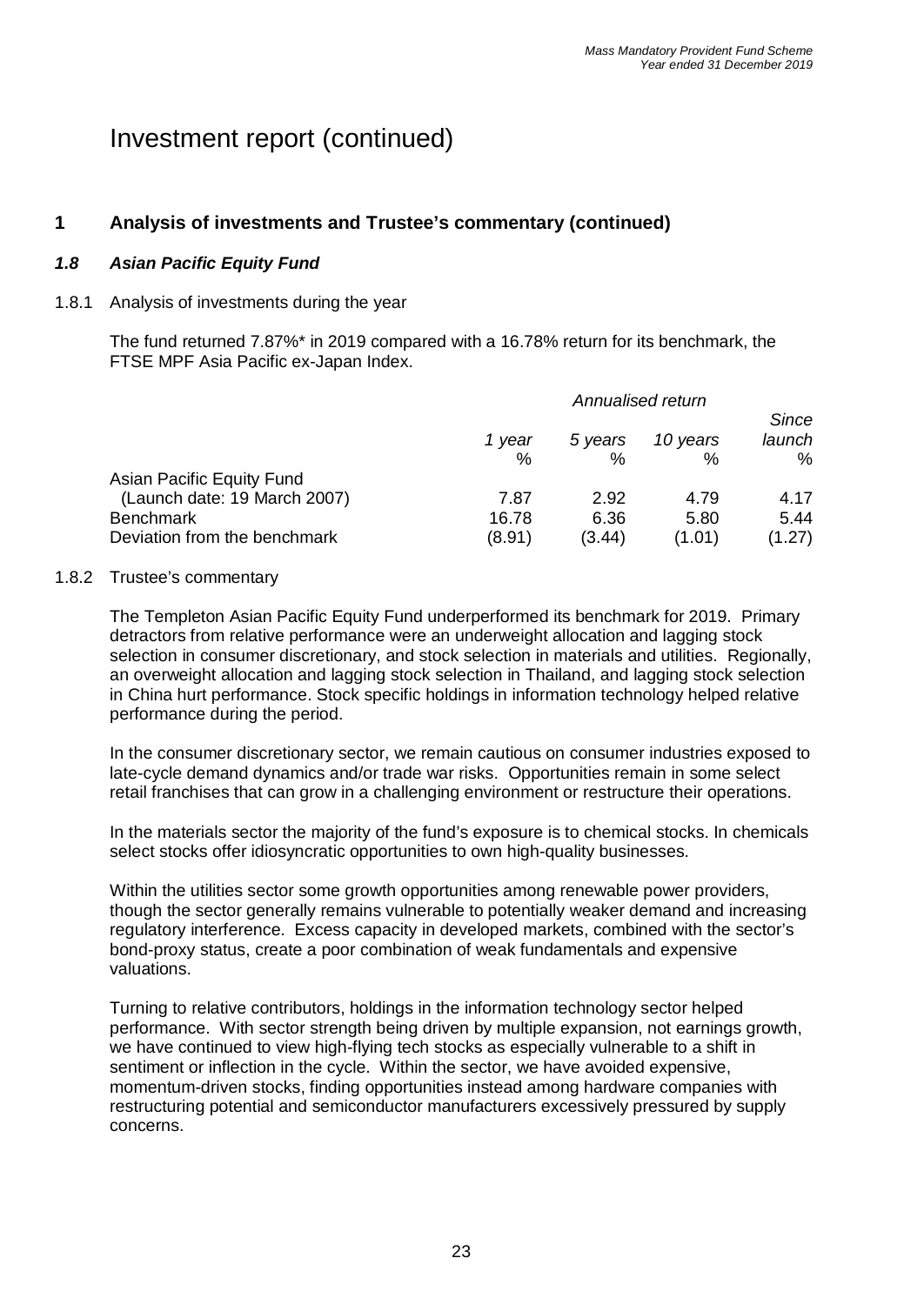### **1 Analysis of investments and Trustee's commentary (continued)**

### *1.8 Asian Pacific Equity Fund (continued)*

#### 1.8.2 Trustee's commentary (continued)

The Templeton Asian Pacific Equity Fund underperformed its benchmark during the five-year period. Primary detractors from relative performance were holdings in consumer discretionary, materials, and energy. Regionally, holdings in Asia hurt relative performance. Notable detractors were Lotte Chemical (materials), Ezion Holdings (energy), and Yougone (consumer discretionary).

Turning to contributors, holdings in health care, financials, and information technology contributed to relative performance. Notable contributors were Biocon (health care), Australia and New Zealand Banking (financials), Samsung (information technology).

The Templeton Asian Pacific Equity Fund underperformed its benchmark during the ten-year period. Primary detractors from relative performance were holdings in energy, materials, and consumer staples. Regionally, lagging stock selection in Europe hurt relative performance. Notable detractors were China Coal Energy (energy), Vinda International Holdings (consumer staples), and Lotte Chemical (materials).

Turning to contributors, holdings in industrials, real estate, and health care contributed to relative performance. Regionally, holdings in Asia helped relative performance. Notable contributors were International Container Terminal Services (industrials), Hemaraj Land And Development (real estate), and Torrent Pharmaceuticals (health care).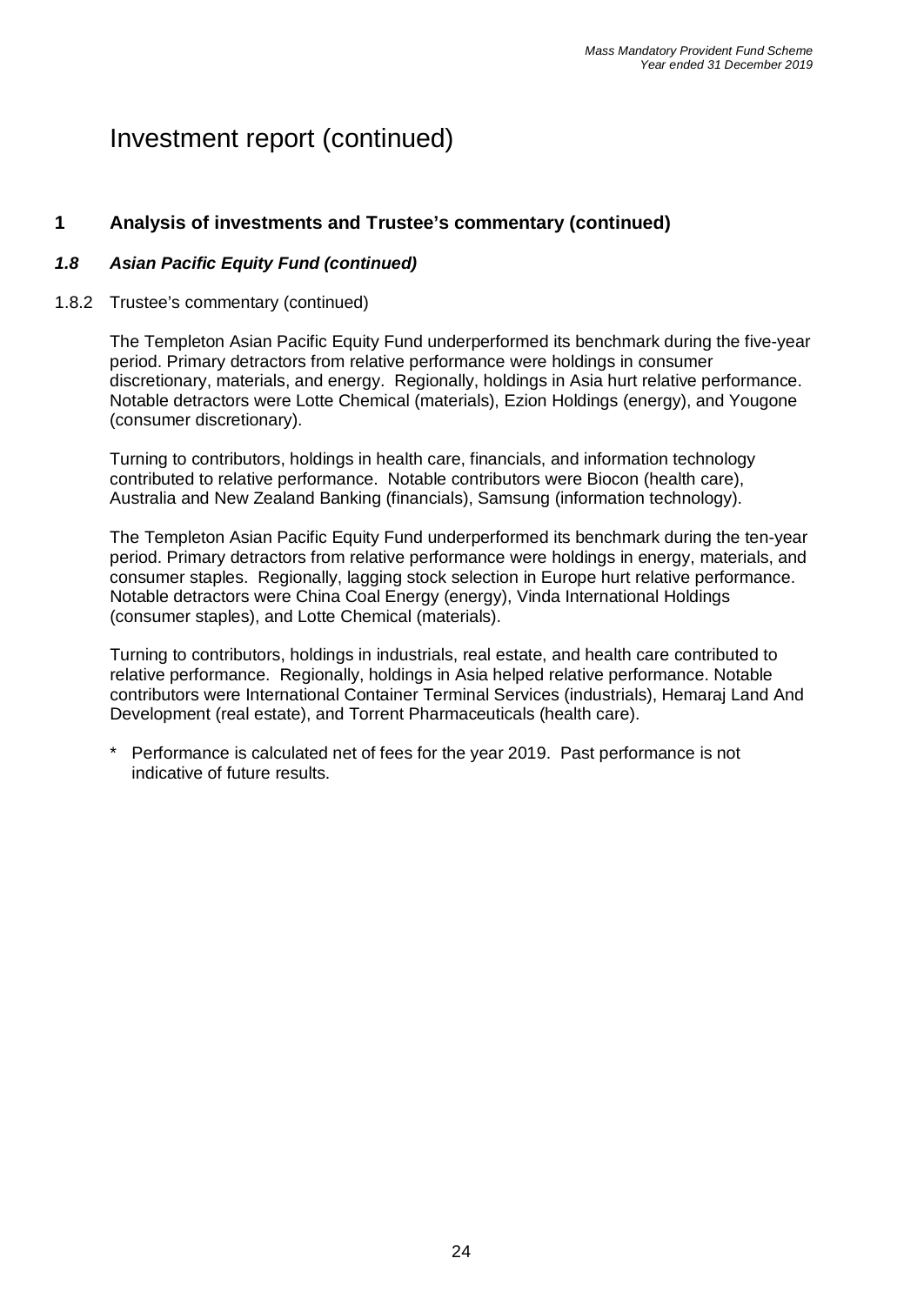### **1 Analysis of investments and Trustee's commentary (continued)**

### *1.9 European Equity Fund*

#### 1.9.1 Analysis of investments during the year

The fund returned 17.89%\* in 2019 compared with a 25.00% return for its benchmark, the FTSE MPF Europe Index.

|                                                                                 | Annualised return |              |               |                      |
|---------------------------------------------------------------------------------|-------------------|--------------|---------------|----------------------|
|                                                                                 | 1 year<br>$\%$    | 5 years<br>% | 10 years<br>% | Since<br>launch<br>% |
| <b>European Equity Fund</b><br>(Launch date: 19 March 2007)<br><b>Benchmark</b> | 17.89<br>25.00    | 5.64<br>6.77 | 5.50<br>6.52  | 1.48<br>3.33         |
| Deviation from the benchmark                                                    | (7.11)            | (1.13)       | (1.02)        | (1.85)               |

#### 1.9.2 Trustee's commentary

The fund lagged its reference benchmark in the 12 months ended 31 December 2019. Some stock specific issues placed a drag on relative performance. Value style headwinds in the first half of 2019 did not help neither given rising macro uncertainty and lower government bond yields. Yet a recovery was witnessed in the latter part of the year amid a rotation within equity markets.

On a sector level, information technology was the leading outperformer. The fund benefited from an overweight position relative to the benchmark combined with good stock picking. Landis+Gyr, the Swiss smart metering company, led the sector as it continued to grow revenues and earnings. This was followed by the Dutch group, NXP Semiconductors, which also witnessed good operating performance. Elsewhere, good stock selection within the materials sector also benefited relative returns. Umicore, the speciality chemicals company, performed strongly amid higher growth expectations after winning a sizable contract from a leading electronic vehicle (EV) battery manufacturer. Within the utilities sector, Orsted, the Danish renewable energy company, led the sector benefiting from growing offshore wind industry and a well-regarded management team.

However, these benefits were outweighed by some stock specific issues within the health care sector. LivaNova, a medical equipment and services company, weighed on relative returns in 2019 after a profit warning in April; yet we remain encouraged by the transformation plan and long-term prospects of the firm. UCB, the biopharmaceutical company, was another detracted after announcing higher than anticipated R&D spend. But the long-term investment thesis remains valid in our view, underpinned by a strong product pipeline. Within the consumer discretionary sector, TAKKT, the business equipment distributor, also detracted due to trade uncertainty and weaker economic indicators.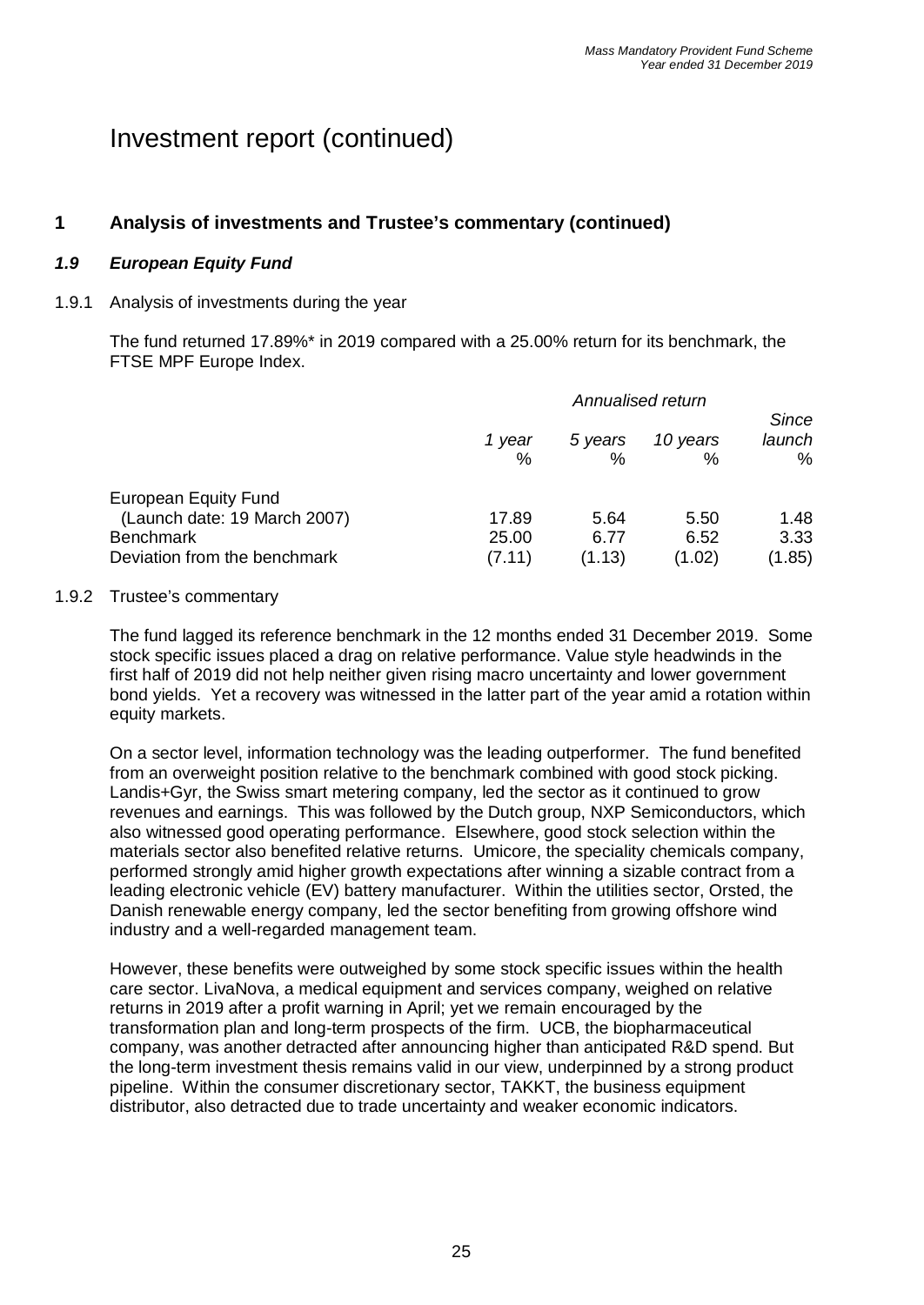### **1 Analysis of investments and Trustee's commentary (continued)**

#### *1.9 European Equity Fund (continued)*

#### 1.9.2 Trustee's commentary (continued)

Within the financials sector, ASR Nederland, the Dutch insurance company, was another detractor impacted by the lower yield environment in Europe.

In the 5 years ended 31 December 2019, the fund's performance was behind the benchmark, however the underlying fund outperformed its reference benchmark.

Outperformance was driven good stock selection and sector allocation decisions. The materials sector was among the leading outperformers thanks to good stock picking (e.g. CRH, Glencore). Another good source of positive attribution was the healthcare sector driven by an overweight position relative to the benchmark and good stock selection, particularly within the pharmaceuticals and biotechnology sub-sector (e.g. H. Lundbeck, Morphosys) as companies benefited from good innovations and sales growth. Selective exposure to the energy sector and the recalibration of weights between oil services and large integrated oil companies over the period under review also benefited the fund. Meanwhile, the consumer staples sector placed a drag on relative returns. Ontex, the personal hygiene products maker, detracted after a downgrade in earnings expectations. Yet the investment manager remained encouraged by the restructuring effort undertaken by the company's management and long-term growth strategy which is starting to bear fruits in our view. The consumer discretionary sector, particularly the retailing sub-sector, also placed a drag in relative returns (e.g. TAKKT, Kingfisher). Exposure to some companies within the financials sector also detracted amid falling interest rates and rising macro/geo-political uncertainties over the period.

In the 10 years ended 31 December 2019, the fund's performance was behind the benchmark, however the underlying fund outperformed its reference benchmark.

Outperformance was driven by both stock selection and sector allocation decisions. The financials sector was among the leading outperformers thanks to good stock picking, particularly within the banks (e.g. KBC) and insurance (e.g. Swiss Re) sub-sectors. The materials sector was another leading outperformer; the fund benefited from an underweight position in the metals and mining sub-sector as well as good stock picking within construction materials (e.g. Heidelberg cement, CRH). The overweight position in the healthcare sector combined with good stock selection also helped relative returns. Meanwhile, the underweight position in the consumer staples sector placed a drag on relative returns; specifically, the lack of exposure to the beverages sub-sector, driven by our valuation discipline, detracted as beverages outperformed the broader market. The consumer discretionary sector also weighed on relative returns in the period under review, particularly the underweight position in luxury goods. Within the industrials sector, exposure to some distribution companies (e.g. Kloeckner, steel distributor) weighed on relative performance amid volatile commodity prices.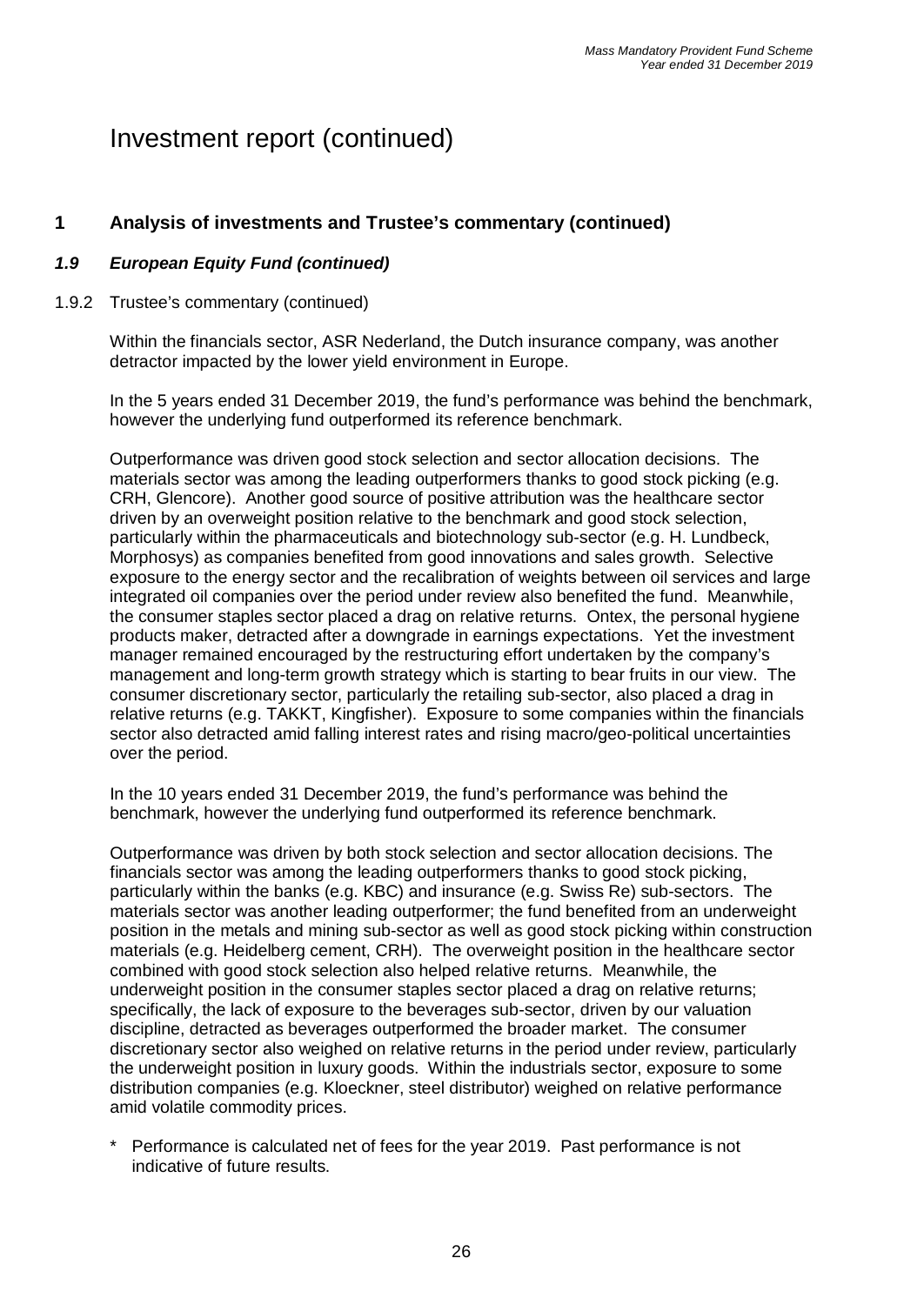### **1 Analysis of investments and Trustee's commentary (continued)**

### *1.10 Hong Kong Equities Fund*

#### 1.10.1 Analysis of investments during the year

The fund returned 11.34%\* in 2019 compared with a 14.35% return for its benchmark, the FTSE MPF Hong Kong Index.

|                                                                                                             | Annualised return        |                        |                        |                             |
|-------------------------------------------------------------------------------------------------------------|--------------------------|------------------------|------------------------|-----------------------------|
|                                                                                                             | 1 year<br>%              | 5 years<br>%           | 10 years<br>%          | <b>Since</b><br>launch<br>% |
| Hong Kong Equities Fund<br>(Launch date: 19 March 2007)<br><b>Benchmark</b><br>Deviation from the benchmark | 11.34<br>14.35<br>(3.01) | 2.99<br>6.75<br>(3.76) | 2.09<br>5.95<br>(3.86) | 2.25<br>5.83<br>(3.58)      |

#### 1.10.2 Trustee's commentary

According to the Investment manager, Hong Kong equities have delivered positive performance in 2019. This market has been volatile during the period amid social unrest in Hong Kong. The ongoing political protests disrupted business and tourism. However, sentiment was lifted by rate cuts in China and the agreement of 'phase one' trade deal between China and the US. The fund underperformed the benchmark over the past year. The recent market correction has brought good opportunities for us to build positions for companies that we believe have strong fundamentals but were overly punished by the market. Their recent activities have been focusing on taking profit from previous winners and adding on weakness. In terms of sector performance, health care was the strongest performer while energy lagged behind.

The fund underperformed the benchmark over the past year. Stock selection in industrials detracted the most while our holdings in consumer goods largely offset the underperformance. On a single stock level, the top detractor was the leading coal fire plant operator in China. Structurally the investment manager expects market leader to consolidate the power generation market given rising environmental requirements which will squeeze out small operators. The share price slump was triggered by a surprising dividend cut. While the investment manager certainly does not like such disappointment and their investment thesis remained intact, they decided to trim the position to control risks.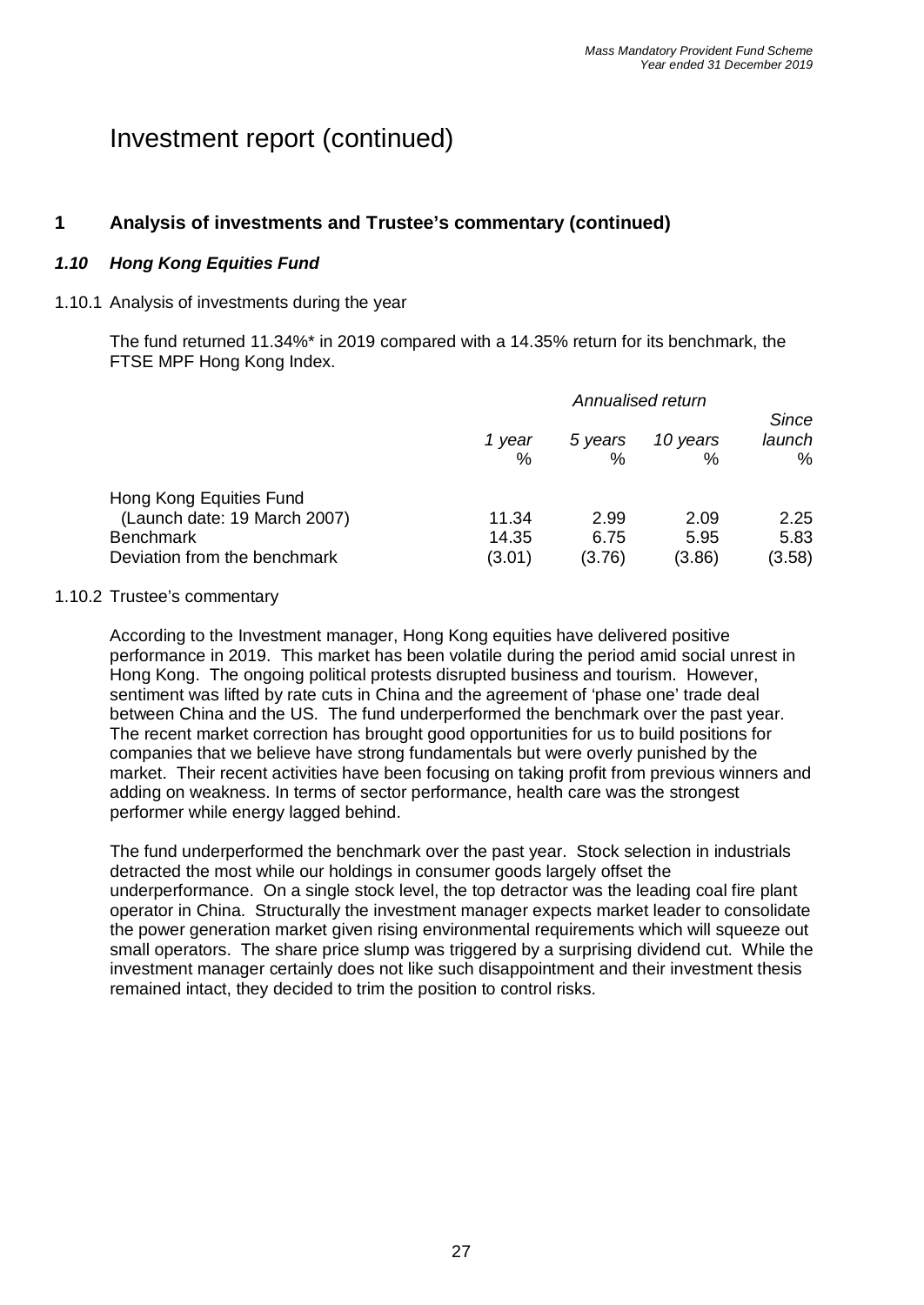### **1 Analysis of investments and Trustee's commentary (continued)**

#### *1.10 Hong Kong Equities Fund (continued)*

#### 1.10.2 Trustee's commentary (continued)

On a positive note, a premium automobile dealer and after-sales services provider in China contributed the most. The company surprised the market with better-than-expected results. In addition, it is expected to see stabilization of domestic automobile demands towards end of the year which provided catalysts for stock price movement. The investment manager believed this name would be a beneficiary of continuous premiumization trend in China automobile market.

As the rest of the world continued to struggle with the impact of coronavirus, China has incrementally shifted the focus of strict containment measures back to economic growth. Anecdotal news on the China economy continues to improve. Note that such economic recovery is relatively muted policy support, especially when compared to the Europe and US. There is now a widespread consensus in China the global financial crisis response was excessive, and the high levels of debt inflicted long-term damage on the economy. On the other hand, this also means that the remaining policy levers are still sufficient to help cushion economic downside.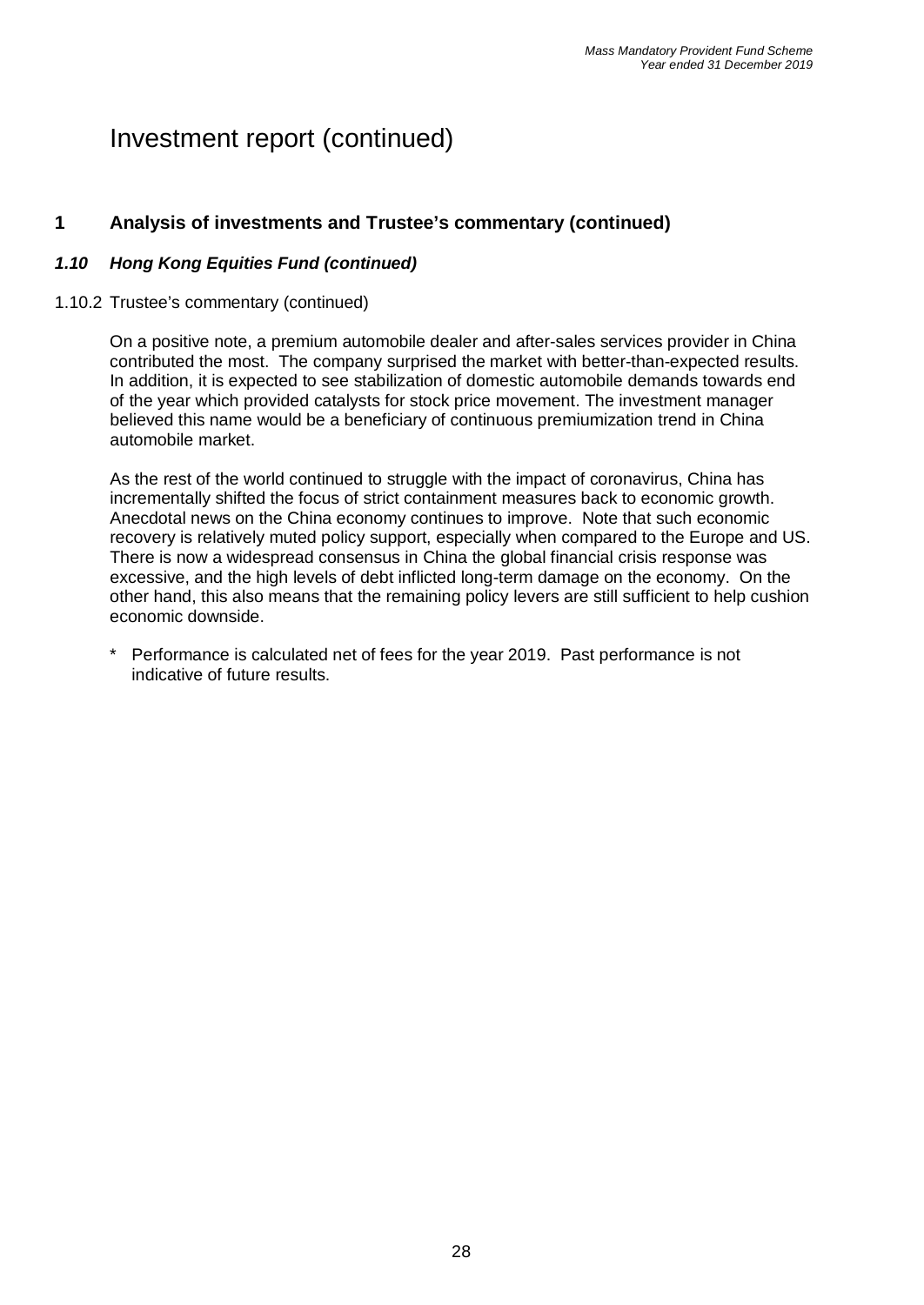# **1 Analysis of investments and Trustee's commentary (continued)**

### *1.11 US Equity Fund*

#### 1.11.1 Analysis of investments during the year

The fund returned 30.38%\* in 2019 compared with a 30.35% return for its benchmark, the FTSE MPF USA Index.

|                                                                                                    | Annualised return      |                        |                          | <b>Since</b>           |
|----------------------------------------------------------------------------------------------------|------------------------|------------------------|--------------------------|------------------------|
|                                                                                                    | 1 year<br>%            | 5 years<br>%           | 10 years<br>%            | launch<br>%            |
| US Equity Fund<br>(Launch date: 19 March 2007)<br><b>Benchmark</b><br>Deviation from the benchmark | 30.38<br>30.35<br>0.03 | 11.03<br>10.95<br>0.08 | 10.86<br>12.81<br>(1.95) | 7.26<br>8.22<br>(0.96) |

#### 1.11.2 Trustee's commentary

US equities, as measured by the Standard & Poor's® 500 Index (S&P 500®), posted strong returns during the reporting period, driven by the US Federal Reserve's (Fed's) monetary policy easing, solid domestic economic growth and diminished concerns about the global economy and trade relations. Stocks gained sharply early in the year and experienced heightened volatility in May and September before reaching record price highs near the end of 2019. The decline in market volatility reflected many market participants' shift from growth concerns to a more optimistic outlook.

The Fed provided a substantial boost to equity markets early in the reporting period as it shifted to a more accommodative monetary policy. In January 2019, the Fed signalled the end of its tightening cycle and cut the federal funds rate three times thereafter, lowering it to a range of 1.50%–1.75%. Stocks responded positively to the interest-rate cuts and gained further in December 2019 after the Fed indicated it would likely leave interest rates unchanged in 2020.

Solid US economic growth also supported equities, as healthy consumer spending and a strong labor market kept the economy afloat. The unemployment rate fell during the year, reaching 3.5% in September and November 2019, the lowest recorded unemployment rate in 50 years. Wages also grew, albeit at a moderate pace, and inflation remained persistently low. In addition, deficit spending by the US government boosted current growth at the expense of long-term debt. Despite the strength in the consumer sector, some parts of the economy struggled, particularly heavy industry. Annual industrial production contracted late in the reporting period, manufacturing output stalled and capital spending declined.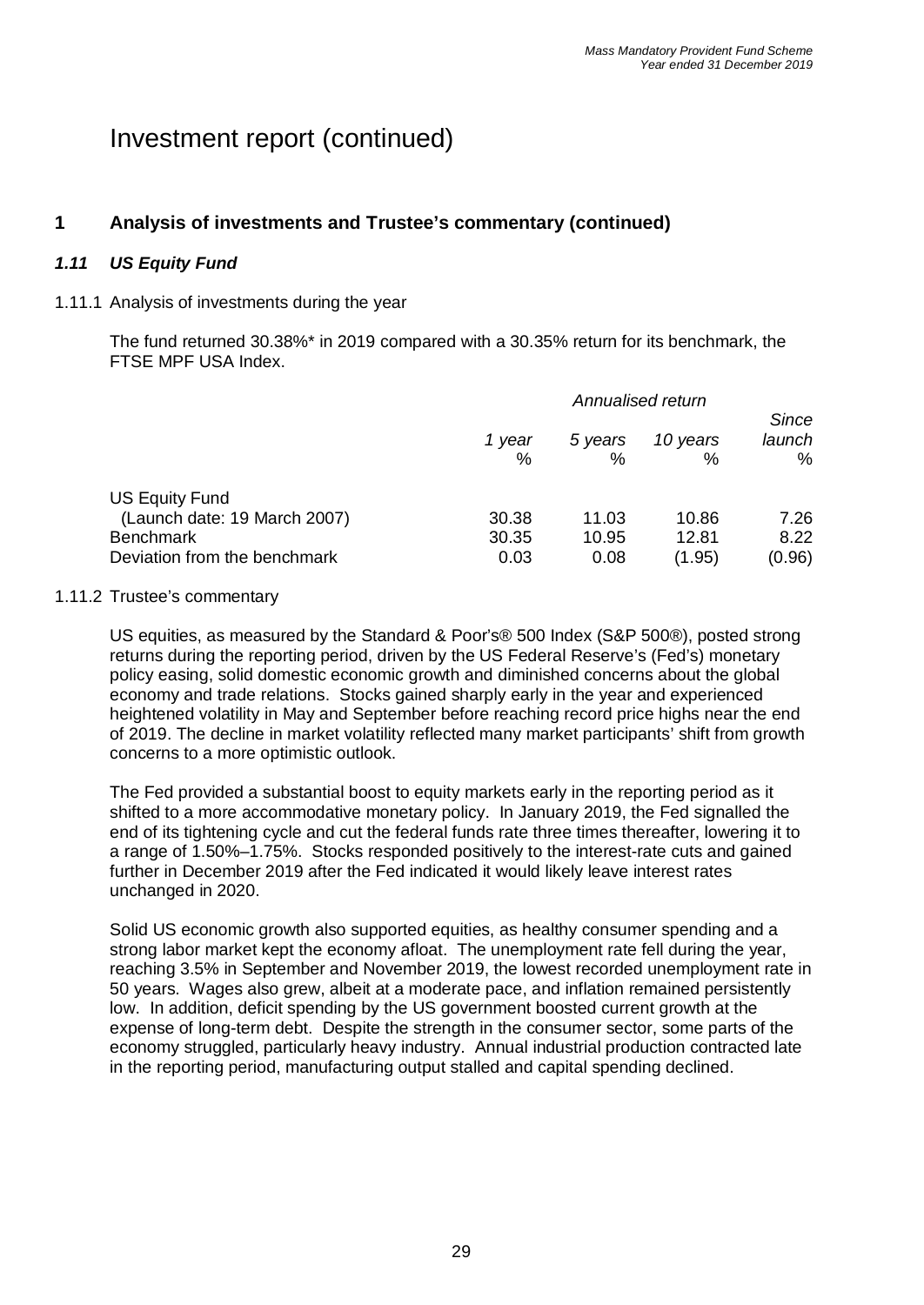# **1 Analysis of investments and Trustee's commentary (continued)**

#### *1.11 US Equity Fund (continued)*

#### 1.11.2 Trustee's commentary (continued)

International and trade developments also impacted US stocks during the period. Investors were concerned about slowing global growth and the impact it might have on US equities, but some market participants' predictions of a global recession did not materialize as growth proved resilient amid a series of interest-rate cuts by many central banks. The trade war between the US and China was a dominant theme over the period, and stocks fluctuated as many investors responded to the latest developments, both positive and negative. However, by period-end, markets were reassured by a phase one agreement between the two countries, which lowered certain tariffs and addressed some of the principal areas of conflict.

The fund outperformed its benchmark, the FTSE AW MPF USA (35% Hedged into HKD) Index, for the one-year period ended 31 December 2019. Strong stock selection contributed to relative performance in the industrials, health care and financials sectors. An underweighting in the energy sector also proved positive for relative returns. In contrast, stock selection in the consumer discretionary and information technology sectors dampened relative results.

In terms of holdings, real estate information and marketing company CoStar Group was a top contributor in the industrials sector. The continued success and growth momentum of the company's multifamily platform has been a strong revenue generator.

Medical device company Nevro was a leading contributor in the health care sector. Sales and procedure growth for Nevro's spinal cord stimulation treatment for chronic pain gained momentum over the year. Furthermore, the company's next generation neurostimulator recently received approval from the US Food and Drug Administration (FDA) and has already generated strong initial interest from customers, which should warrant premium pricing, according to company management. Conversely, safety concerns over a heart pump device cast a shadow on its manufacturer, ABIOMED. Although the FDA clarified matters and stated the device was safe and effective, nevertheless, the company was negatively impacted and forced to cut its guidance.

Elsewhere, a top fund contributor was Mastercard in the information technology sector. The global payment provider has been benefiting from a cash-to-digital payments secular trend. We expect the business environment for Mastercard to continue to be favourable with the rapid growth of non-cash transactions driven by the rise in e-commerce, mobile wallets and online payment systems. In contrast, an underweighting in Apple proved adverse for relative performance. The technology giant's wearables business showed dramatic growth in 2019, which helped push the company's stock to an all-time high. Also hindering results was a position in education technology specialist 2U, which faced competition and staffing issues across its graduate and short-course portfolios.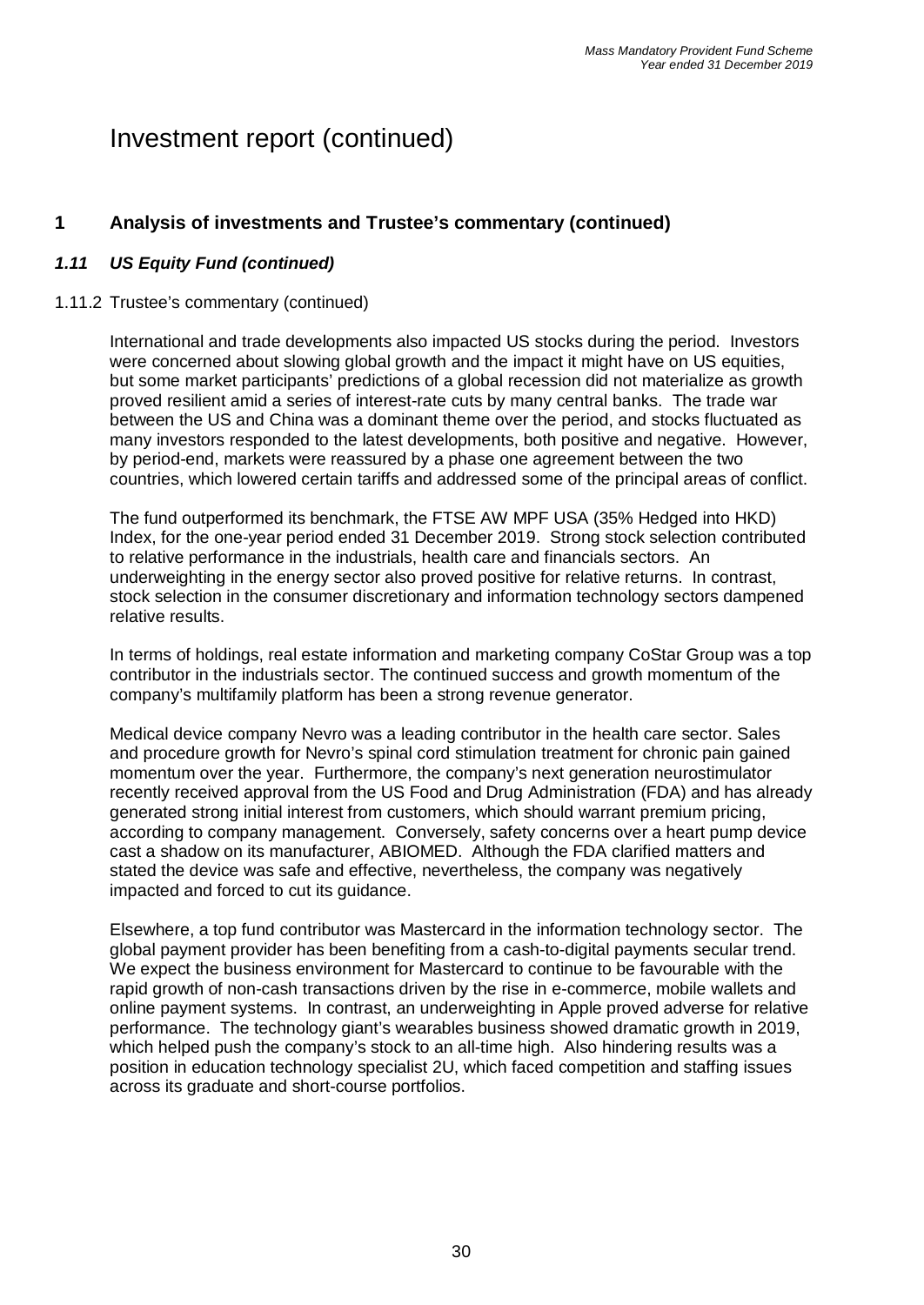### **1 Analysis of investments and Trustee's commentary (continued)**

#### *1.11 US Equity Fund (continued)*

#### 1.11.2 Trustee's commentary (continued)

For the 5-year period ended 31 December 2019, the Fund outperformed its benchmark (FTSE AW MPF USA (35% hedged to HKD) index) driven primarily by positive sector allocation effects, with positive stock selection de minimis. The fund's material overweight to information technology was by far the largest contributor to relative performance, with notable contributions from the software and IT services industries, and further augmented by strong stock selection in the sector. The fund also benefited from an underweight allocation to the underperforming energy sector and from positive stock selection in the communication services and consumer sectors. On the other hand, the fund was most negatively impacted by negative stock selection in health care, primarily within the biotechnology and pharmaceuticals industries.

The investment manager continues to be selective in the investments, focusing primarily on multi-year transformational growth and areas of the market that will be driven by secular change versus cyclical rotation. They believe it remains an exciting time for growth investors as new technologies and business models are disrupting traditional industries, creating investment opportunities for active investors with a long-term view. As part of the investment management process, they interact with some of the world's leading innovators. Their research team constantly reaches out to thought leaders across industries and meets with trailblazing firms to understand cutting-edge technologies and ideas that could have transformative potential.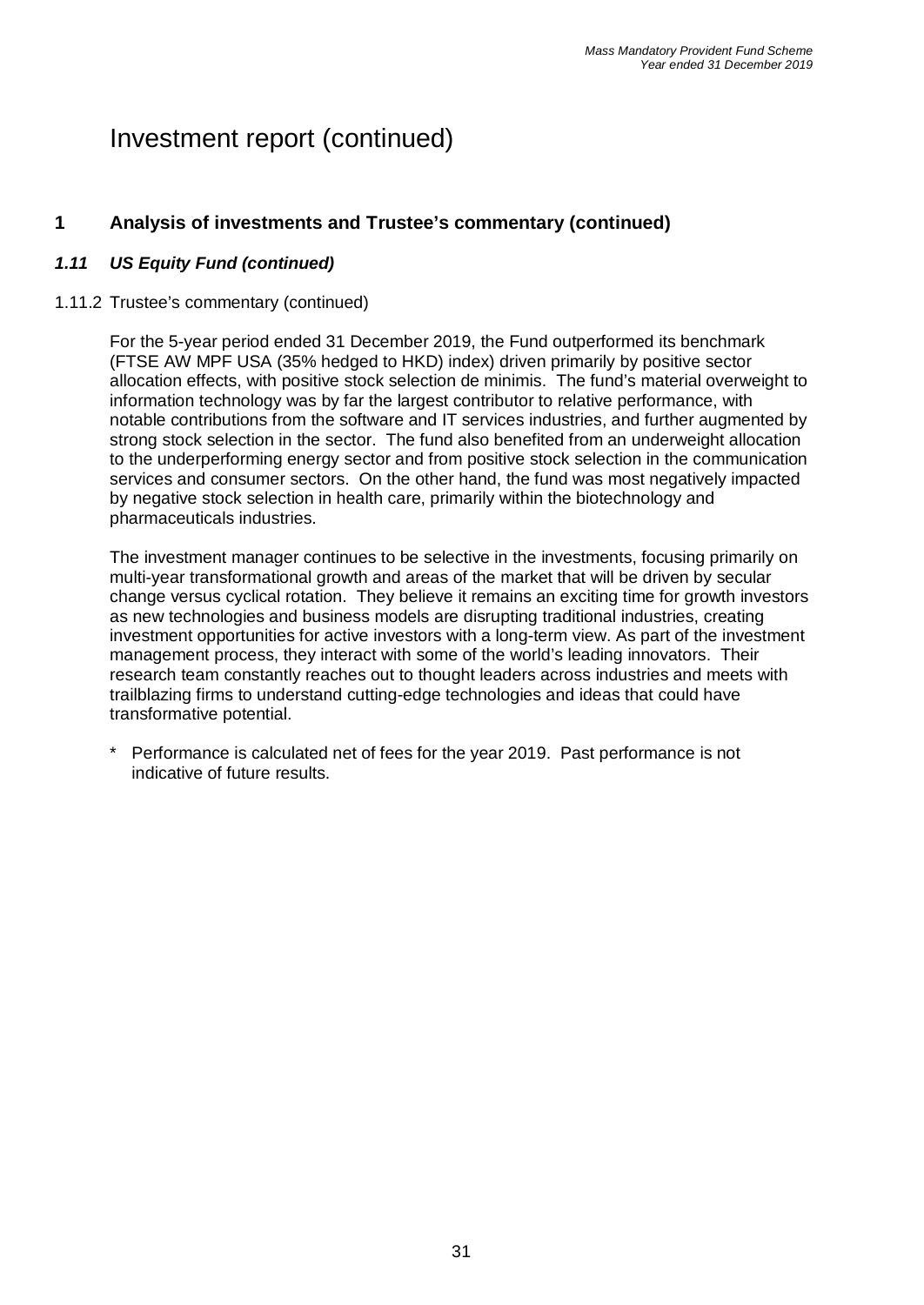### **1 Analysis of investments and Trustee's commentary (continued)**

#### *1.12 Greater China Equity Fund*

#### 1.12.1 Analysis of investments during the year

The fund returned 34.60%\* in 2019 compared with a 20.70% return for its benchmark, the MSCI Golden Dragon ex China A-Shares ex Foreign Listing (NDR) index.

|                                  | 1 year<br>$\%$ | 5 years<br>% | 10 years<br>$\%$ | Since<br>launch<br>% |
|----------------------------------|----------------|--------------|------------------|----------------------|
| <b>Greater China Equity Fund</b> |                |              |                  |                      |
| (Launch date: 1 May 2011)        | 34.60          | 8.22         | N/A              | 5.78                 |
| <b>Benchmark</b>                 | 20.70          | 8.20         | N/A              | 5.90                 |
| Deviation from the benchmark     | 13.90          | 0.02         | N/A              | (0.12)               |

#### 1.12.2 Trustee's commentary

Greater China equities posted strong returns in 2019. China commenced an economic recovery at the start of the year in response to prior policy easing, but the growth trajectory dwindled out soon due to the cessation of trade talks with the US in May that led to the imposition of additional tariffs and the ban of select tech firms. However, the People's Bank of China refrained from effecting any meaningful monetary reflation, allowing the slowdown in activity to persist through the rest of year. In Q4, China was buoyed by an end of the year equity rally, driven by the agreement with the US on a Phase I trade deal. Hong Kong experienced violent protests that dragged it into recession. Taiwan was the most consistent performer in the region, as it leveraged on the global rally in the semiconductor industry.

The fund outperformed the benchmark in 2019, driven by a broad- based contribution across sectors. Strong stock selection, particularly in healthcare, financials and industrials were the primary drivers, with stock selection in, and an overweight to information technology also contributing. Stock selection in the consumer discretionary sector was the main detractor.

Having taken advantage of the indiscriminate sell-off in the sector in late 2018, following the centralized procurement drug pricing cuts programme, positions in healthcare names performed strongly with a broad number of stocks driving the portfolio's returns; Jiangsu Hengrui, Hangzhou Tigermed, and Wuxi Biologics contributing. These companies benefitted from better than expected results and, in the case of Hengrui a promising update on its oncology pipeline. The stock selection in the industrials was an overall contributor. Country Garden Services outperformed the market on strong earnings growth as well as proven track record on M&A deals.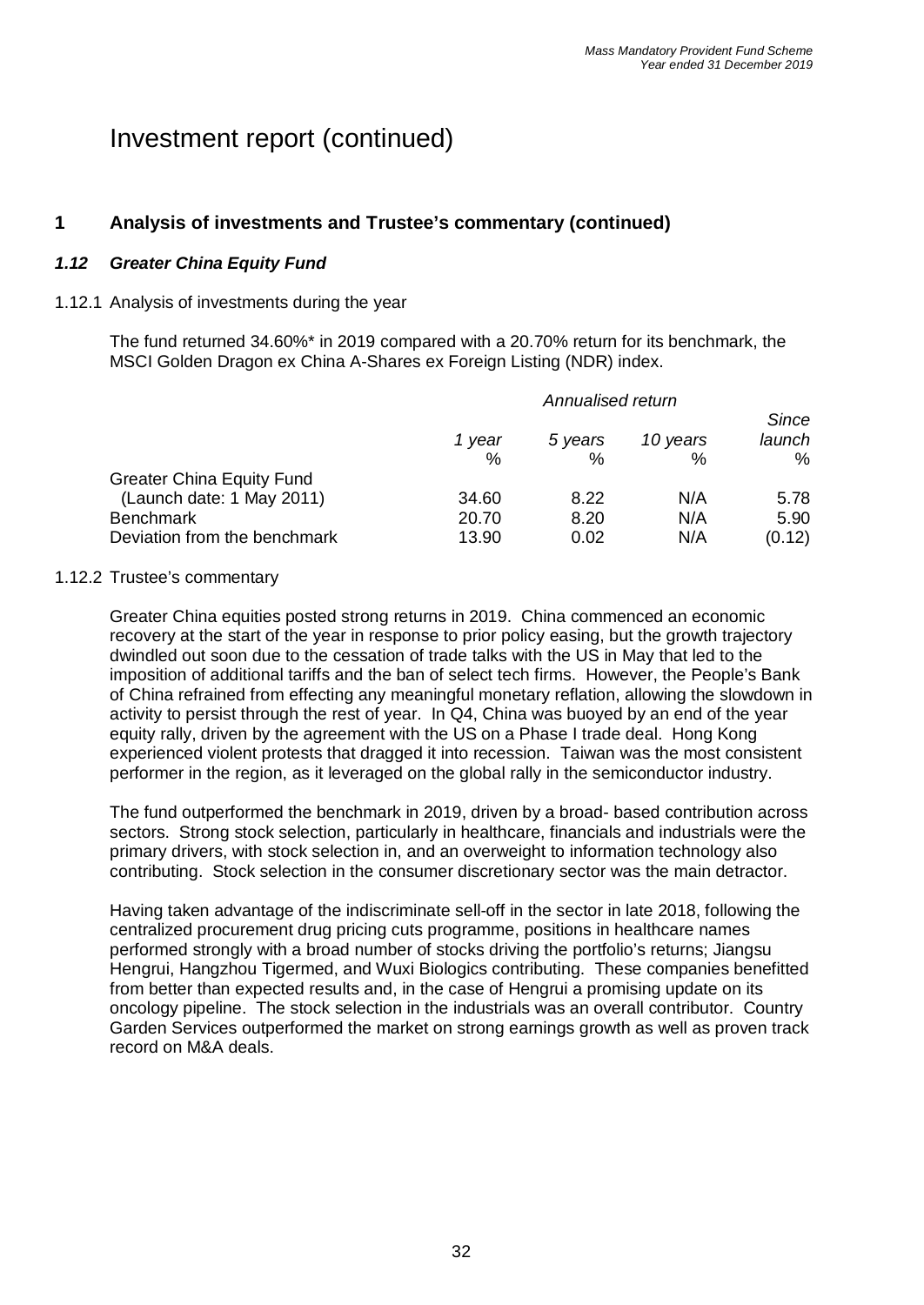### **1 Analysis of investments and Trustee's commentary (continued)**

#### *1.12 Greater China Equity Fund (continued)*

#### 1.12.2 Trustee's commentary (continued)

After a disappointing 2018 which saw the IT sector, particularly those in the Apple supply chain, heavily sold off, 2019 marked a recovery, and the fund's holding in Sunny Optical contributed, as it was helped by Huawei's improving supply chain activities with Huawei being its important customers. In Taiwan, Largan Precision was a key contributor along with the broader sector recovery driven by optimism over stronger smartphone cycle.

In contrast, the stock selection in the consumer discretionary sector detracted from the relative returns. Not owning some of the lower quality names hurt as these names rose along with our preferred names.

While the situation of the COVID-19 outbreak remains fluid and short term disruption on both domestic consumption and global supply chain is unavoidable, the investment manager takes comfort in Chinese government's strong outbreak containment measures as well as proactive countercyclical economic policies to mitigate the negative impact on consumption and employment. The strategy remains unchanged, with structural overweights in healthcare (especially services, outsourcing and diagnostics), technology (especially secular areas in software and semiconductors) and certain longer duration investments in consumer.

The investment manager continues to explore structural opportunities within healthcare, especially medical devices and healthcare services, which should benefit from both government and private investment accelerated by recent events.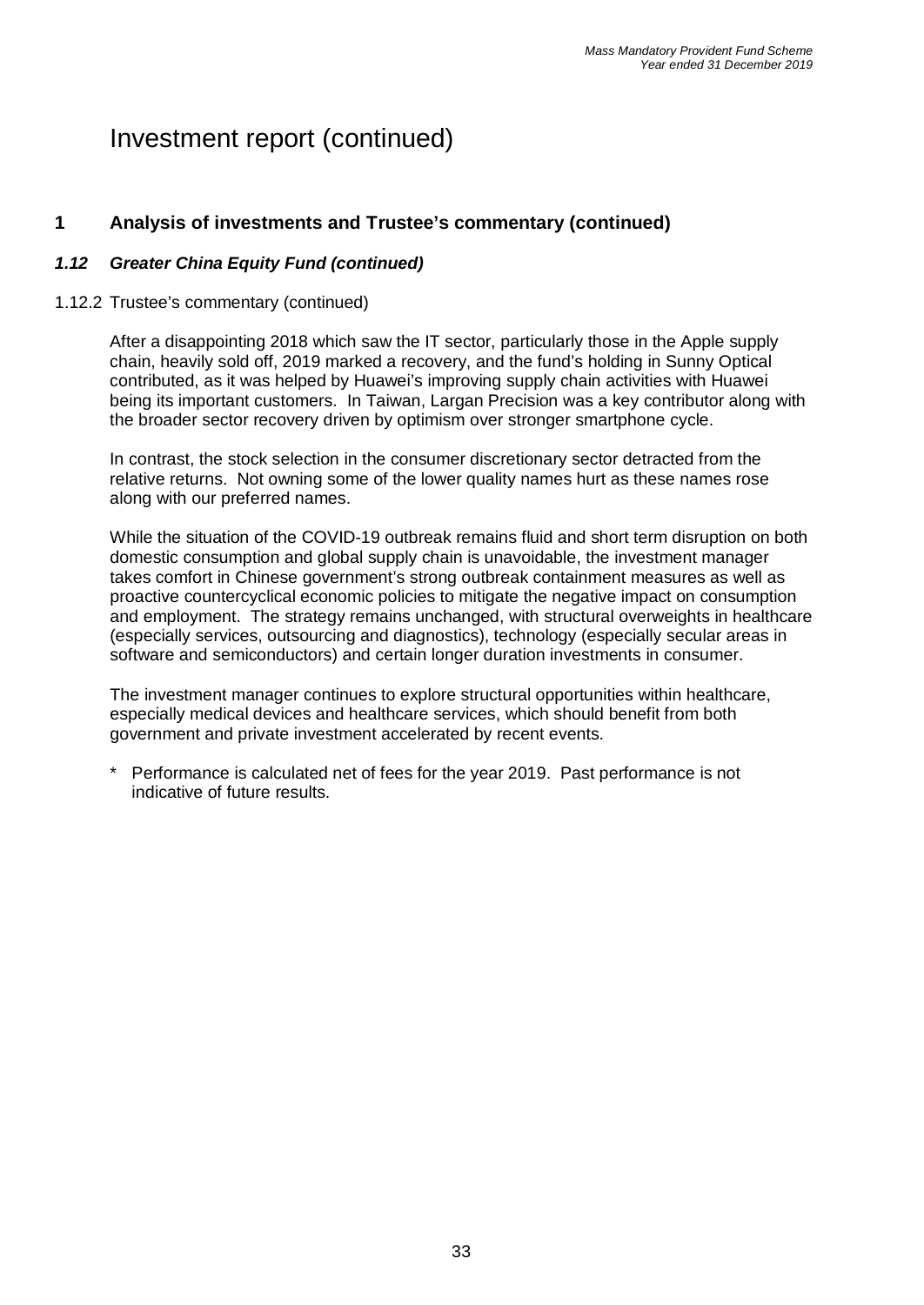# **1 Analysis of investments and Trustee's commentary (continued)**

### *1.13 Age 65 Plus Fund*

#### 1.13.1 Analysis of investments during the year

In 2019, the fund returned 8.97%\* compared with a 9.63% return for its benchmark. The components of the benchmark were as follows: FTSE MPF All-World Index (20%), FTSE MPF WGBI (77%) and Hong Kong Mandatory Provident Fund Schemes Authority's prescribed savings rate (3%).

|                                                                                                     | Annualised return      |                   |                   |                                |
|-----------------------------------------------------------------------------------------------------|------------------------|-------------------|-------------------|--------------------------------|
|                                                                                                     | 1 year<br>%            | 5 years<br>$\%$   | 10 years<br>%     | <b>Since</b><br>launch<br>$\%$ |
| Age 65 Plus Fund<br>(Launch date: 1 April 2017)<br><b>Benchmark</b><br>Deviation from the benchmark | 8.97<br>9.63<br>(0.66) | N/A<br>N/A<br>N/A | N/A<br>N/A<br>N/A | 3.68<br>4.18<br>(0.50)         |

#### 1.13.2 Trustee's commentary

The fund is a relatively 'low risk' fund and has about 20% equities at 2019 year end and its return was behind the benchmark in 2019. The comments in relation to the equity and fixed income performance of the fund in 2019 were described under following paragraphs.

#### Equity Strategy

Global equity markets ended the first quarter of the year in positive territory. Driven mostly by gains in the US equity market, global stocks saw their largest quarterly gains since 2010. The positive investor sentiment offset concerns over the health of the global economy and was fueled by optimism over trade talks between the two largest economies (China and the US) and a dovish rhetoric from several central banks, including the Fed and the European Central Bank. Markets were especially boosted by the Fed's announcement that it would put further interest increases on hold. All three months in the first quarter saw positive returns in global equity markets. Despite the question of UK's departure from the European Union, which dominated headlines throughout the first quarter of the year, the UK equity market along with the European equity market provided positive returns three months in a row.

While markets performed well in April and June, the month of May recorded a negative performance. Continued fears of a trade war between the US and China weighed on markets mid-quarter as the US threatened increased tariffs and accused China of backpedaling. In June, international markets rose steadily, soothed by an improving outlook for global economic growth, the prospect of resolving US-Sino trade relations and a more accommodative tone from central banks including the US Federal Reserve. Stocks hence benefitted from the likelihood of an accommodative central bank policy which was reflected in 10-Year Treasury Notes declining 40 basis points and German 10-Year Bunds trading at a record low of -33 basis points.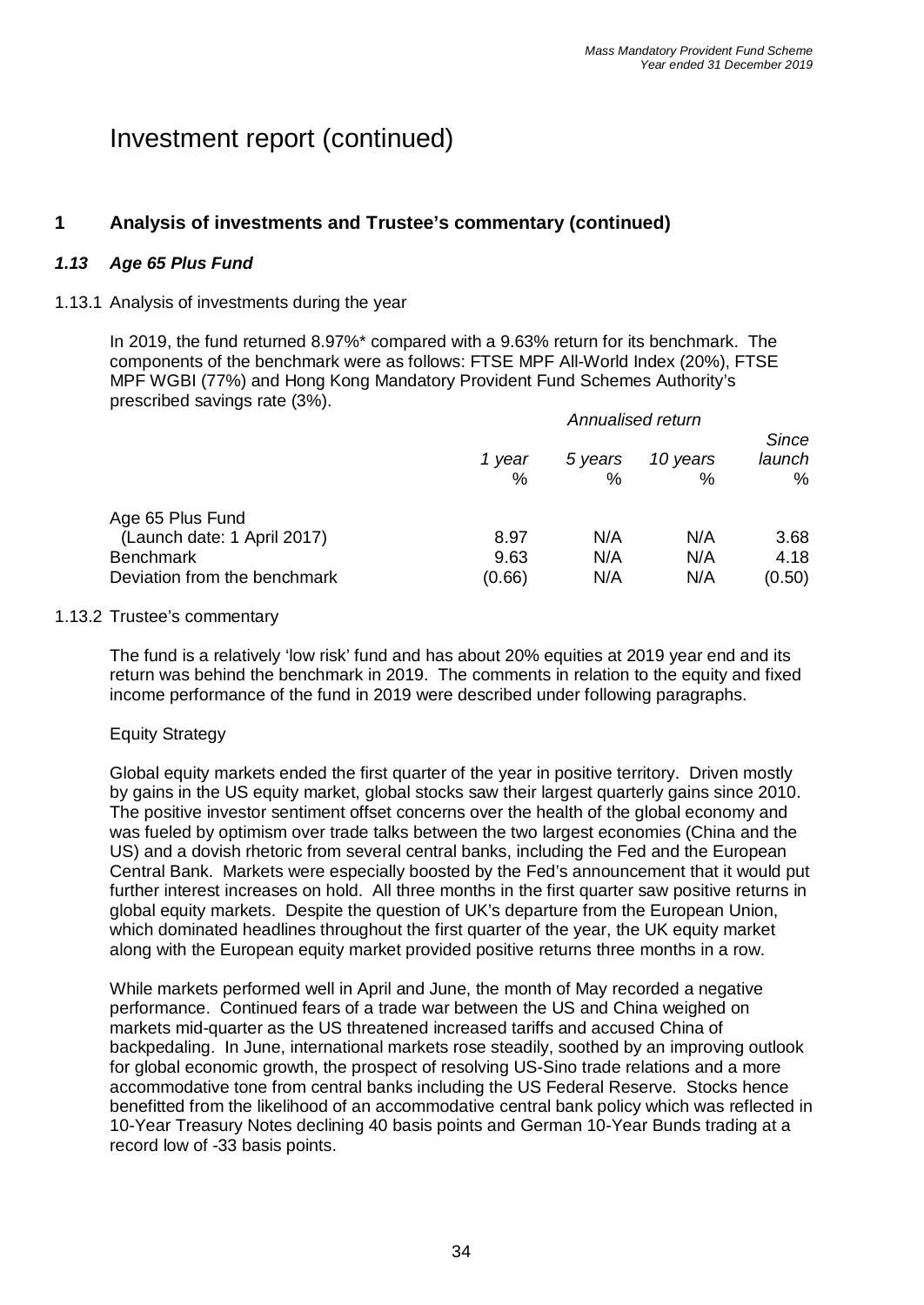## **1 Analysis of investments and Trustee's commentary (continued)**

### *1.13 Age 65 Plus Fund (continued)*

#### 1.13.2 Trustee's commentary (continued)

While markets posted gains in July they tumbled significantly in August. September saw a recovery that was able to offset the losses of the previous months. Continued fears of a trade war between the US and China weighed on markets as the US threatened increased tariffs and accused China of backpedaling. The prospect of resolving US-Sino trade relations and a more accommodative tone from central banks including the US Federal Reserve drove positive performance in the last month of the quarter. Stocks hence benefitted from an accommodative central bank policy which saw the restart of the quantitative easing in Europe and further rates cuts by the US Federal Reserve.

Global equity markets ended the fourth quarter of the year in positive territory amid receding fears of a global recession and signs of progress in US-China trade talks. In October, markets gained in response to several positive catalysts including a US interest rates cut, positive news flow around US-China trade negotiations, and a raft of upbeat corporate results. The optimistic environment helped ease concerns that global economic growth is losing momentum. This trend continued in November, as policies from central banks remained supportive and investors expected that low interest rates would be in place for longer. With the agreement of phase one US-China trade negotiations and an emphatic victory for the UK's Conservative Party, global equity markets saw a positive December and ended the year of 2019 with substantial gains.

#### Fixed Income Strategy

Throughout 2019 the portfolio was positioned to take advantage of deeper valued government bonds, but with hedges in lower volatility bonds to control portfolio tail risk, an allocation designed to do well in an environment of generally rising rates. Against a background of central bank easing and dovish policymaker rhetoric bond markets performed strongly. The underweight positions to the core bond markets of the US, Germany and the UK underperformed in this environment. Tilts towards bond markets with stronger value characteristics saw positive performance contributions from Canada and the USA. Tilts towards markets with stronger carry characteristics saw positive performance from Sweden and New Zealand and the tilts towards markets with stronger quality characteristics witnessed positive contributions from Switzerland, Sweden and Japan. By contrast exposure to Australia captured under the both the quality and carry factors contributed negatively. Elsewhere Emerging market exposures provided a strong positive contribution to performance.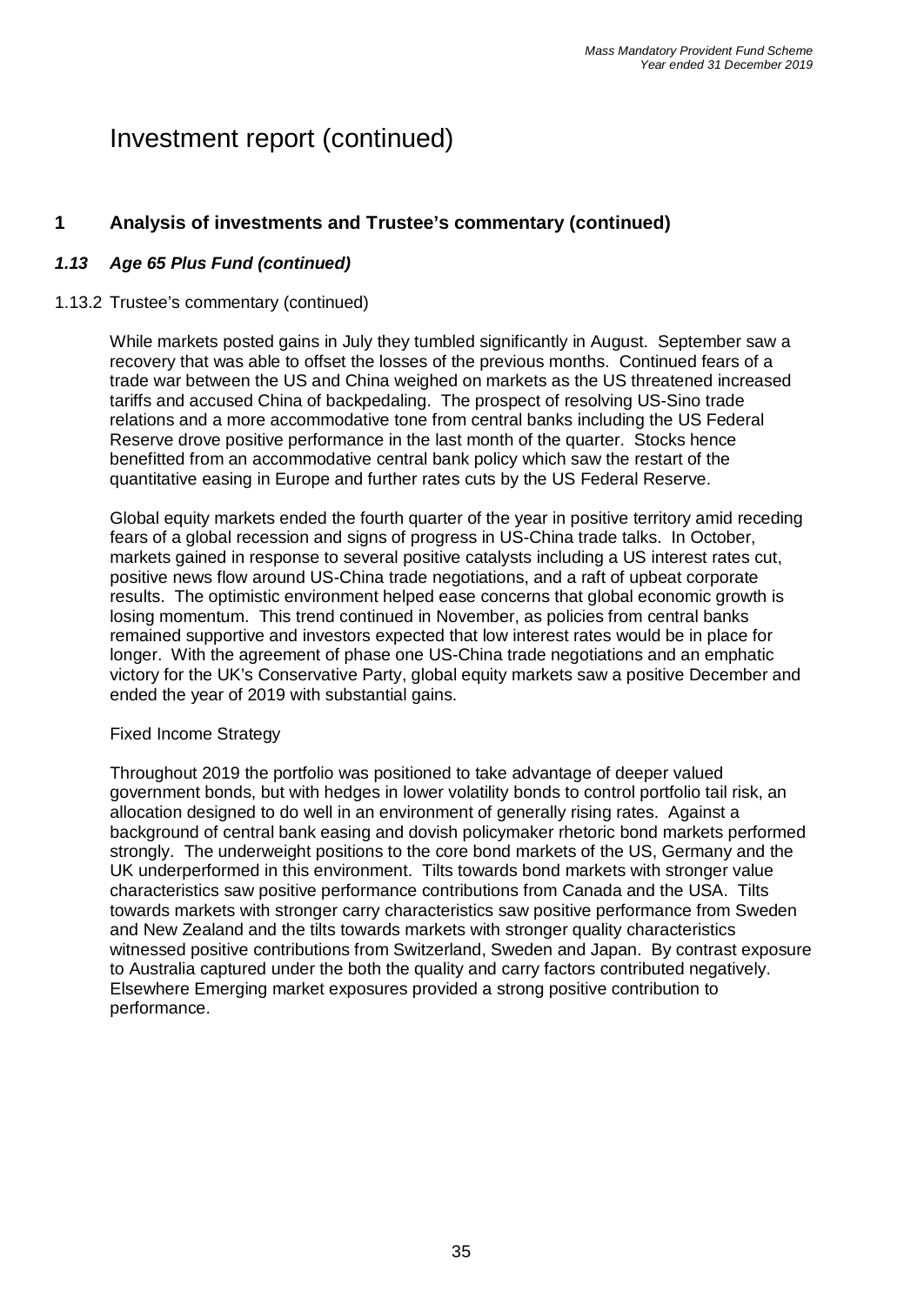## **1 Analysis of investments and Trustee's commentary (continued)**

### *1.13 Age 65 Plus Fund (continued)*

#### 1.13.2 Trustee's commentary (continued)

Global growth shows signs of stabilization, especially in Europe and China. In the US, data has softened but the Fed remains supportive and we expect the 3-6-month growth trend to come around 1.75%. Consumer confidence has softened but remains at high levels, but business investment could continue to weigh on growth with continued political and trade uncertainty. In terms of inflation, we expect it to look much like it has in the post-crisis period at around 2.0%-2.5% per year. We have seen some impact from tariffs on flexible prices which we expect to wane by the end of 2020. Policy wise, we believe the Fed is done with cutting interest rates for the next six months. It has communicated that it is relatively comfortable with the current pace of economic growth and sees limited inflation pressures. For the Fed to cut further, growth must slow significantly. On the other hand, the Fed is unlikely to raise rates in the near future as it has committed to not raising rates unless there is a substantial increase in inflation. In Europe, we expect German car manufacturing to pick up in the fourth quarter and European consumers remain in good shape, based on rising real wages, low inflation and falling unemployment, which should support the service sector. However, the US, China and UK are key markets for European exporters, exposing the eurozone to the effects of Brexit, a China slowdown and the risk of US auto tariffs. We continue to forecast a trend of low inflation for Europe despite some noise caused by tariffs. We expect monetary policy to remain on hold, with European Central Bank's policy essentially tapped out at negative interest rates of -0.50% and the recent resumption of quantitative easing. There have been calls for fiscal expansion, but economic conditions would have to deteriorate to heighten the political appetite for increased spending, in our view, and we believe this is unlikely in 2020. We expect Chinese growth to be just below 6% but there is optimism that regional trade agreements and China's Belt and Road Initiative could open new avenues for international trade. We expect further monetary easing in the second half of 2020, but for now, rising headline inflation driven by rising food prices, constrains monetary policy. Inflation hit 3.8% in October (versus an official desired level of 3%) and could reach 5%-6% in the first quarter of 2020. We expect fiscal policy to be more proactive in 2020, which could result in a higher fiscal deficit, a larger quota for local government special project bonds and a further pick up in credit growth in early 2020.

Performance is calculated net of fees for the year 2019. Past performance is not indicative of future results.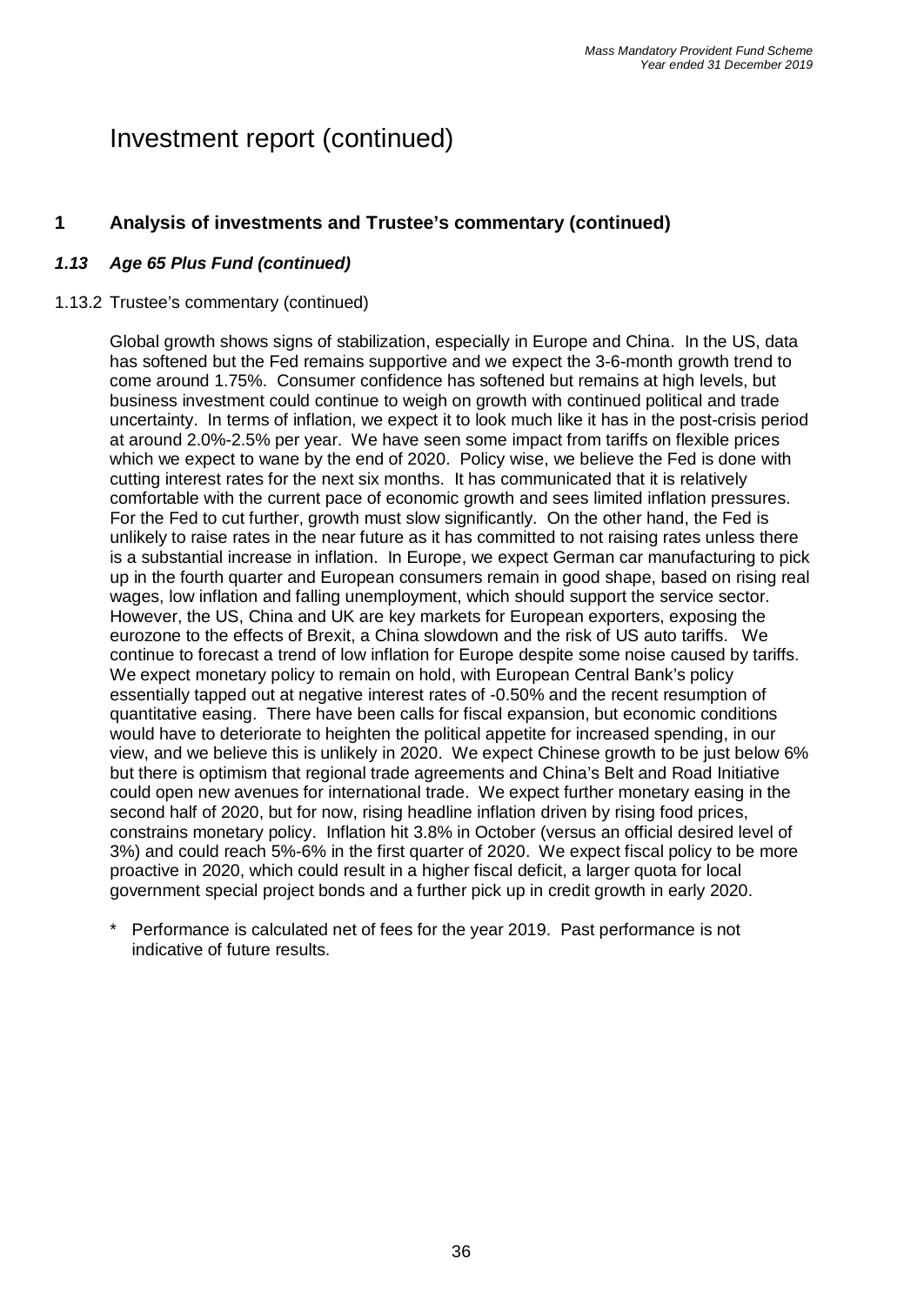## **1 Analysis of investments and Trustee's commentary (continued)**

### *1.14 Core Accumulation Fund*

#### 1.14.1 Analysis of investments during the year

In 2019, the fund returned 15.73%\* compared with a 17.03% return for its benchmark. The components of the benchmark were as follows: FTSE MPF All-World Index (60%), FTSE MPF WGBI (37%) and Hong Kong Mandatory Provident Fund Schemes Authority's prescribed savings rate (3%).

|                               |             | Since        |                  |             |
|-------------------------------|-------------|--------------|------------------|-------------|
|                               | 1 year<br>% | 5 years<br>% | 10 years<br>$\%$ | launch<br>% |
| <b>Core Accumulation Fund</b> |             |              |                  |             |
| (Launch date: 1 April 2017)   | 15.73       | N/A          | N/A              | 6.21        |
| <b>Benchmark</b>              | 17.03       | N/A          | N/A              | 7.17        |
| Deviation from the benchmark  | (1.30)      | N/A          | N/A              | (0.96)      |

#### 1.14.2 Trustee's commentary

The Fund is a relatively 'high risk' fund and has about 62% equities at 2019 year end and its return was behind the benchmark in 2019. The comments in relation to the equity and fixed income performance of the fund in 2019 were described in the following paragraphs.

#### Equity Strategy

Global equity markets ended the first quarter of the year in positive territory. Driven mostly by gains in the US equity market, global stocks saw their largest quarterly gains since 2010. The positive investor sentiment offset concerns over the health of the global economy and was fueled by optimism over trade talks between the two largest economies (China and the US) and a dovish rhetoric from several central banks, including the Fed and the European Central Bank. Markets were especially boosted by the Fed's announcement that it would put further interest increases on hold. All three months in the first quarter saw positive returns in global equity markets. Despite the question of UK's departure from the European Union, which dominated headlines throughout the first quarter of the year, the UK equity market along with the European equity market provided positive returns three months in a row.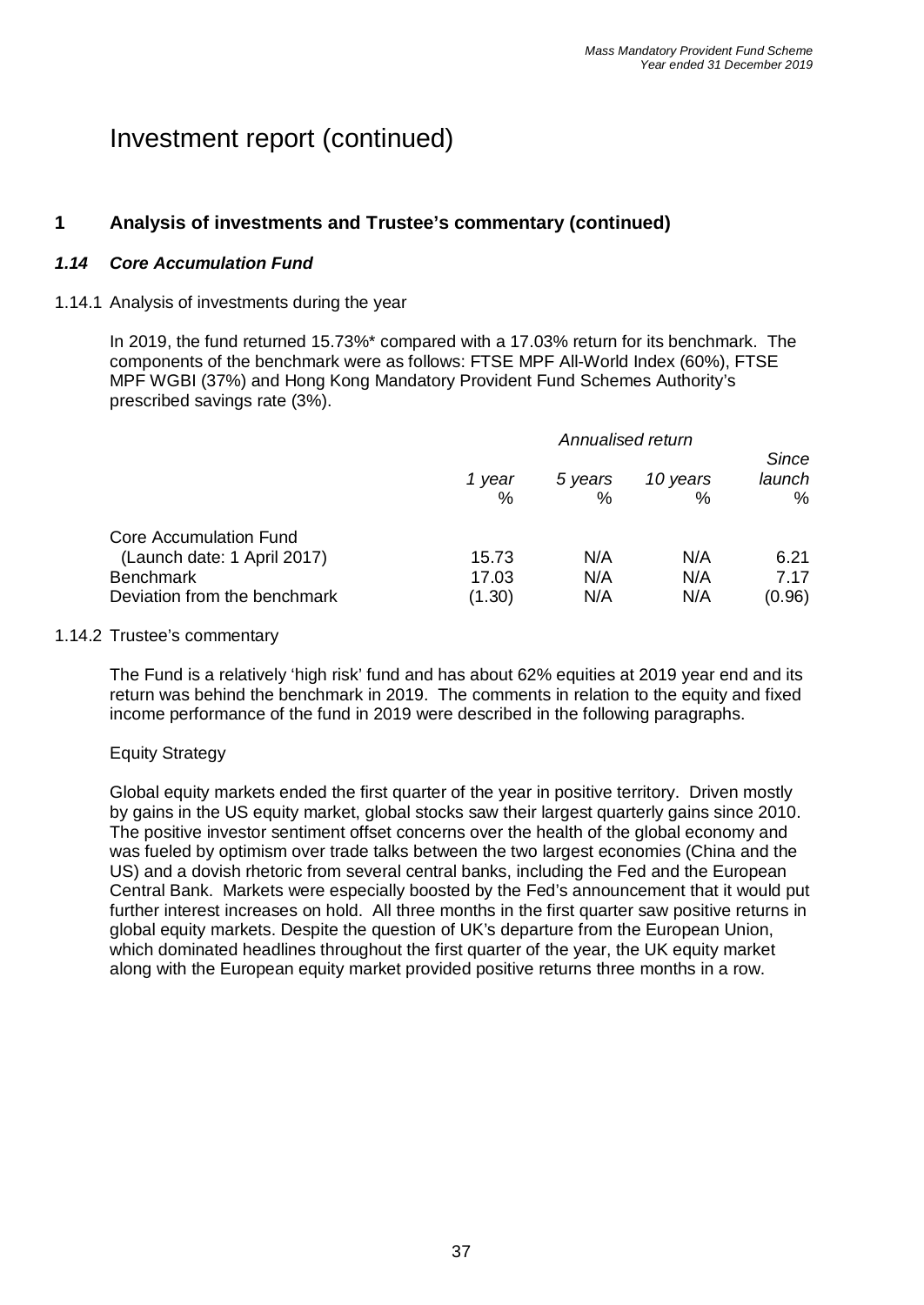### **1 Analysis of investments and Trustee's commentary (continued)**

### *1.14 Core Accumulation Fund (continued)*

#### 1.14.2 Trustee's commentary (continued)

While markets performed well in April and June, the month of May recorded a negative performance. Continued fears of a trade war between the US and China weighed on markets mid-quarter as the US threatened increased tariffs and accused China of backpedaling. In June, international markets rose steadily, soothed by an improving outlook for global economic growth, the prospect of resolving US-Sino trade relations and a more accommodative tone from central banks including the US Federal Reserve. Stocks hence benefitted from the likelihood of an accommodative central bank policy which was reflected in 10-Year Treasury Notes declining 40 basis points and German 10-Year Bunds trading at a record low of -33 basis points.

While markets posted gains in July they tumbled significantly in August. September saw a recovery that was able to offset the losses of the previous months. Continued fears of a trade war between the US and China weighed on markets as the US threatened increased tariffs and accused China of backpedaling. The prospect of resolving US-Sino trade relations and a more accommodative tone from central banks including the US Federal Reserve drove positive performance in the last month of the quarter. Stocks hence benefitted from an accommodative central bank policy which saw the restart of the QE in Europe and further rates cuts by the US Federal Reserve.

Global equity markets ended the fourth quarter of the year in positive territory amid receding fears of a global recession and signs of progress in US-China trade talks. In October, markets gained in response to several positive catalysts including a US interest rates cut, positive news flow around US-China trade negotiations, and a raft of upbeat corporate results. The optimistic environment helped ease concerns that global economic growth is losing momentum. This trend continued in November, as policies from central banks remained supportive and investors expected that low interest rates would be in place for longer. With the agreement of phase one US-China trade negotiations and an emphatic victory for the UK's Conservative Party, global equity markets saw a positive December and ended the year of 2019 with substantial gains.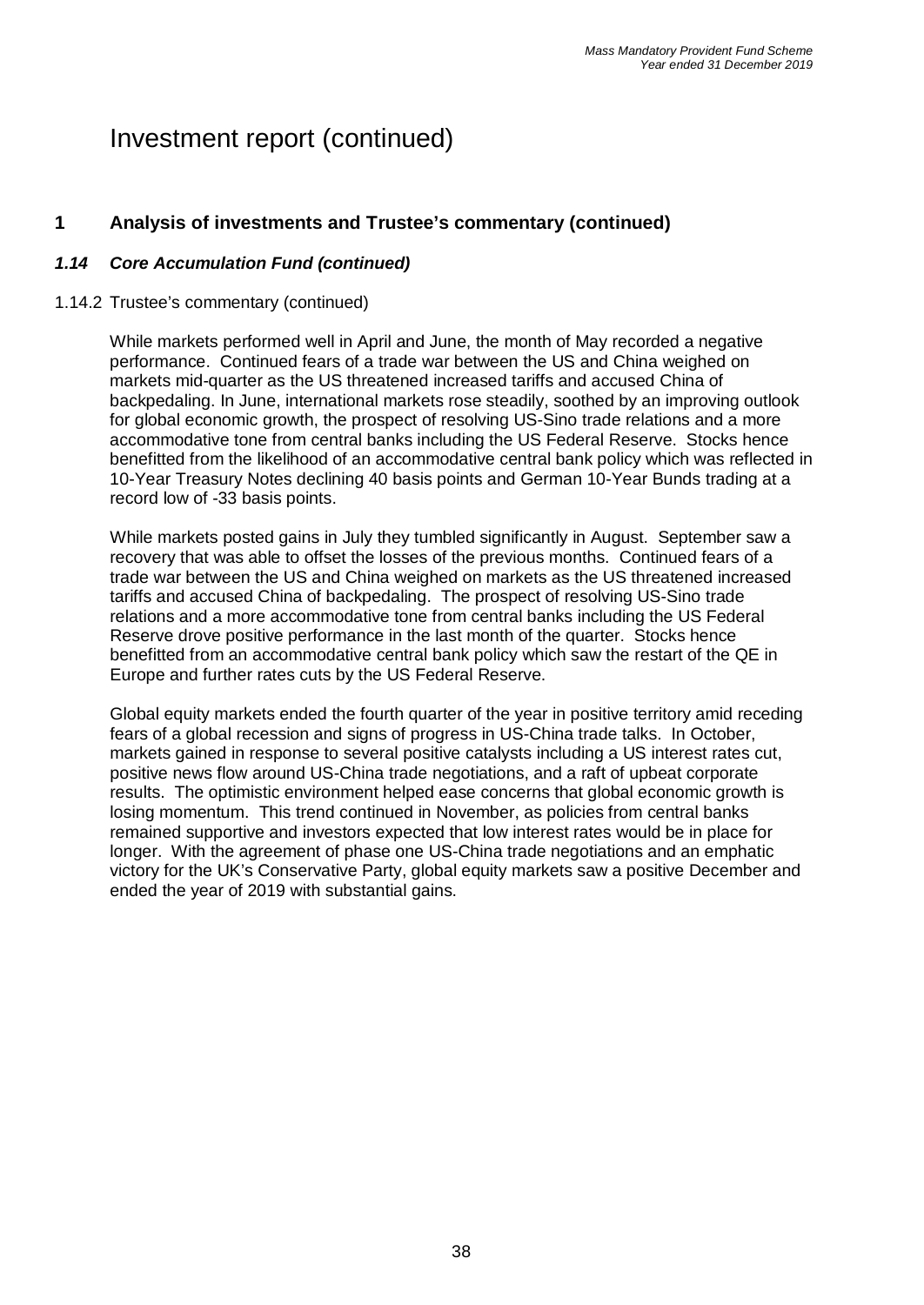### **1 Analysis of investments and Trustee's commentary (continued)**

### *1.14 Core Accumulation Fund (continued)*

#### 1.14.2 Trustee's commentary (continued)

#### Fixed Income Strategy

Throughout 2019 the portfolio was positioned to take advantage of deeper valued government bonds, but with hedges in lower volatility bonds to control portfolio tail risk, an allocation designed to do well in an environment of generally rising rates. Against a background of central bank easing and dovish policymaker rhetoric bond markets performed strongly. The underweight positions to the core bond markets of the US, Germany and the UK underperformed in this environment. Tilts towards bond markets with stronger value characteristics saw positive performance contributions from Canada and the USA. Tilts towards markets with stronger carry characteristics saw positive performance from Sweden and New Zealand and the tilts towards markets with stronger quality characteristics witnessed positive contributions from Switzerland, Sweden and Japan. By contrast exposure to Australia captured under the both the quality and carry factors contributed negatively. Elsewhere Emerging market exposures provided a strong positive contribution to performance.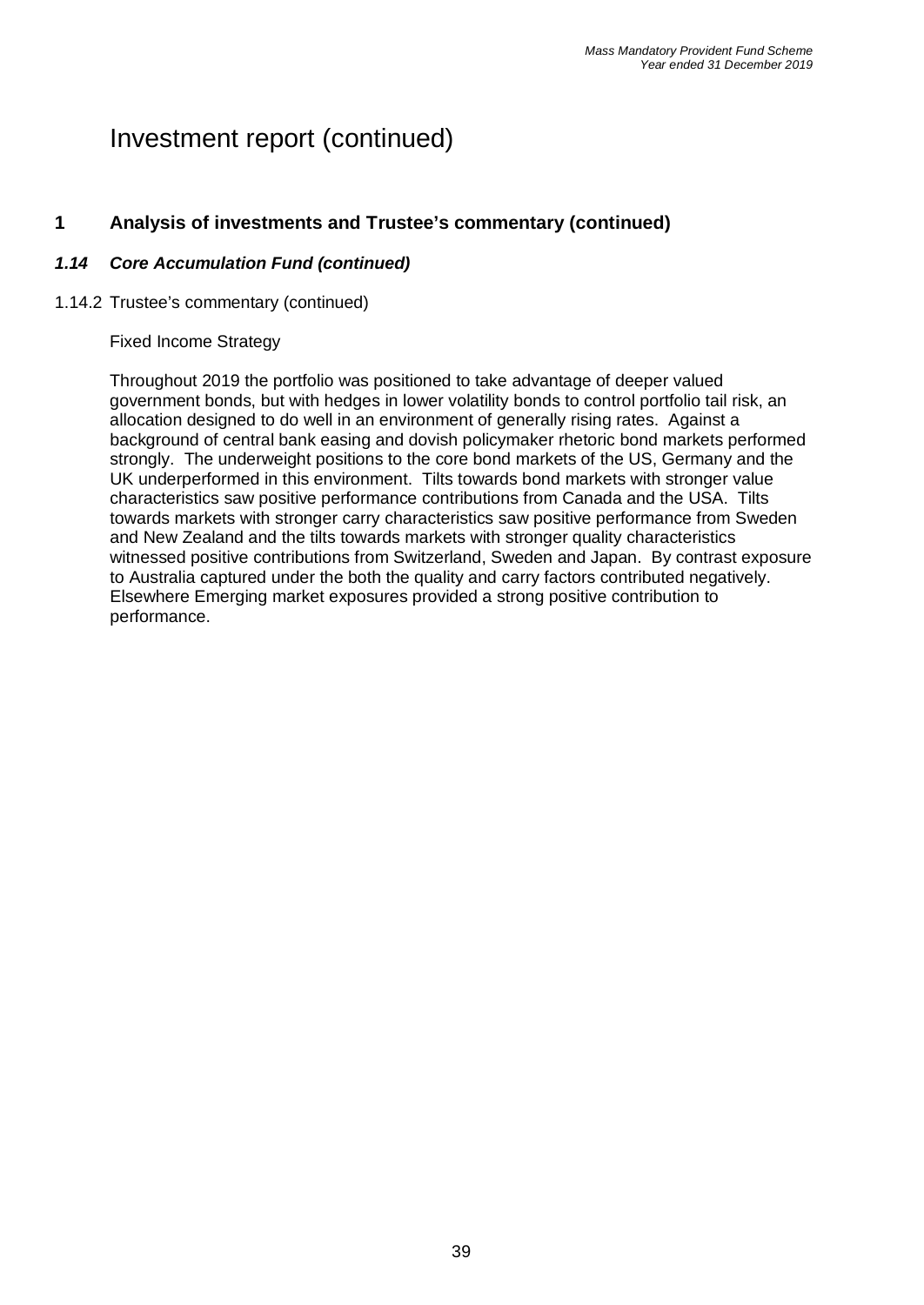## **1 Analysis of investments and Trustee's commentary (continued)**

### *1.14 Core Accumulation Fund (continued)*

### 1.14.2 Trustee's commentary (continued)

Global growth shows signs of stabilization, especially in Europe and China. In the US, data has softened but the Fed remains supportive and we expect the 3-6-month growth trend to come around 1.75%. Consumer confidence has softened but remains at high levels, but business investment could continue to weigh on growth with continued political and trade uncertainty. In terms of inflation, we expect it to look much like it has in the post-crisis period at around 2.0%-2.5% per year. We have seen some impact from tariffs on flexible prices which we expect to wane by the end of 2020. Policy wise, we believe the Fed is done with cutting interest rates for the next six months. It has communicated that it is relatively comfortable with the current pace of economic growth and sees limited inflation pressures. For the Fed to cut further, growth must slow significantly. On the other hand, the Fed is unlikely to raise rates in the near future as it has committed to not raising rates unless there is a substantial increase in inflation. In Europe, we expect German car manufacturing to pick up in the fourth quarter and European consumers remain in good shape, based on rising real wages, low inflation and falling unemployment, which should support the service sector. However, the US, China and UK are key markets for European exporters, exposing the eurozone to the effects of Brexit, a China slowdown and the risk of US auto tariffs. We continue to forecast a trend of low inflation for Europe despite some noise caused by tariffs. We expect monetary policy to remain on hold, with European Central Bank's policy essentially tapped out at negative interest rates of -0.50% and the recent resumption of quantitative easing. There have been calls for fiscal expansion, but economic conditions would have to deteriorate to heighten the political appetite for increased spending, in our view, and we believe this is unlikely in 2020. We expect Chinese growth to be just below 6% but there is optimism that regional trade agreements and China's Belt and Road Initiative could open new avenues for international trade. We expect further monetary easing in the second half of 2020, but for now, rising headline inflation driven by rising food prices, constrains monetary policy. Inflation hit 3.8% in October (versus an official desired level of 3%) and could reach 5%-6% in the first quarter of 2020. We expect fiscal policy to be more proactive in 2020, which could result in a higher fiscal deficit, a larger quota for local government special project bonds and a further pick up in credit growth in early 2020.

Performance is calculated net of fees for the year 2019. Past performance is not indicative of future results.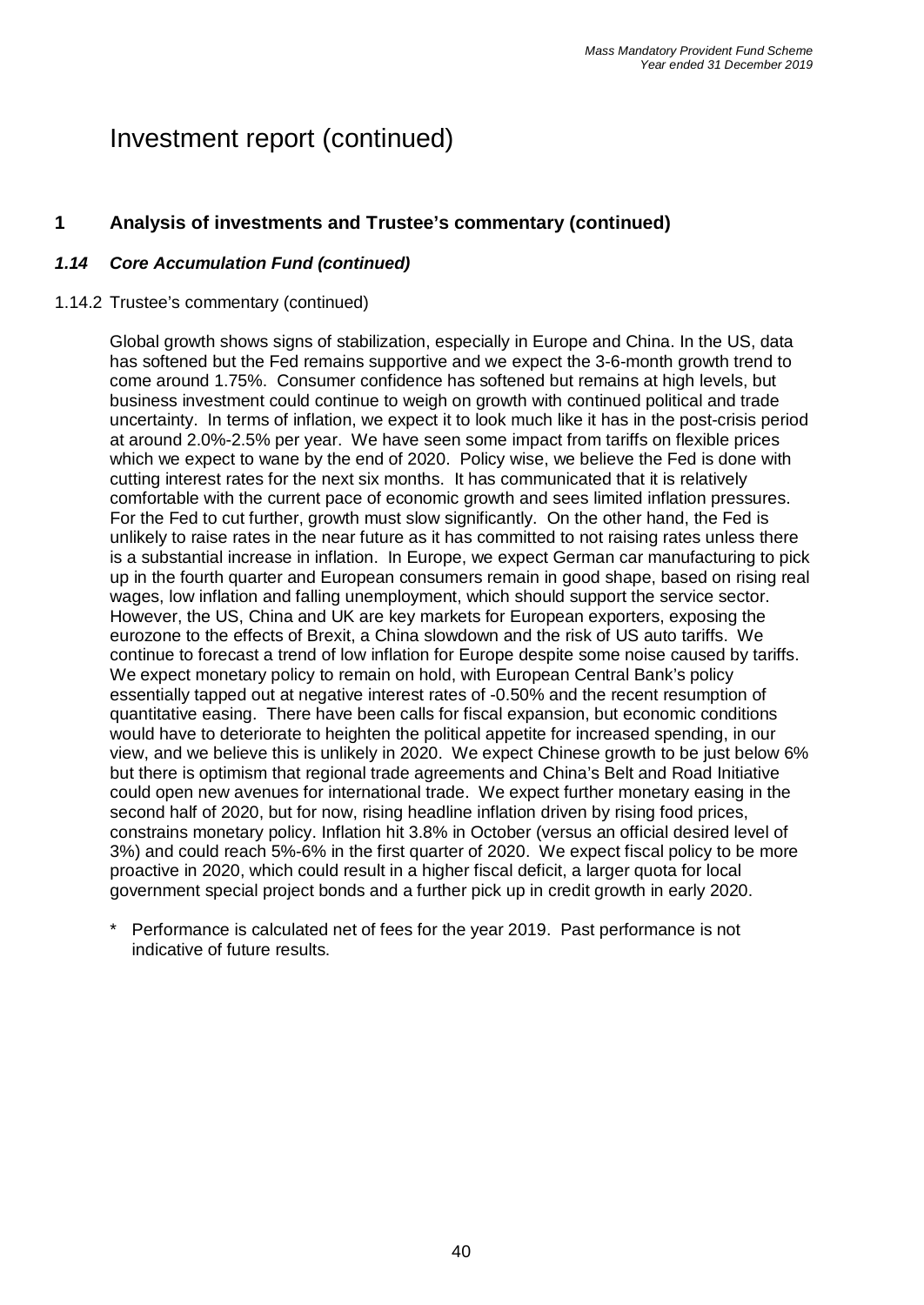### **1 Analysis of investments and Trustee's commentary (continued)**

### *1.15 Trustee's commentary and performance assessment*

We are of the view that:

- (a) the investments made complied with the Scheme rules; and
- (b) the investment strategy of our constituent funds followed the investment objectives specified in the MPF Scheme Brochure.

On a regular basis, the directors of YF Life Trustees Limited review the funds' performances and discuss with the Investment Managers on ways to improve their funds' performance, if necessary.

Moreover, the directors also review the variety of Fund choices offered to members, the size of each constituent fund and the fee level to ensure Mass Mandatory Provident Fund Scheme is competitive in the market.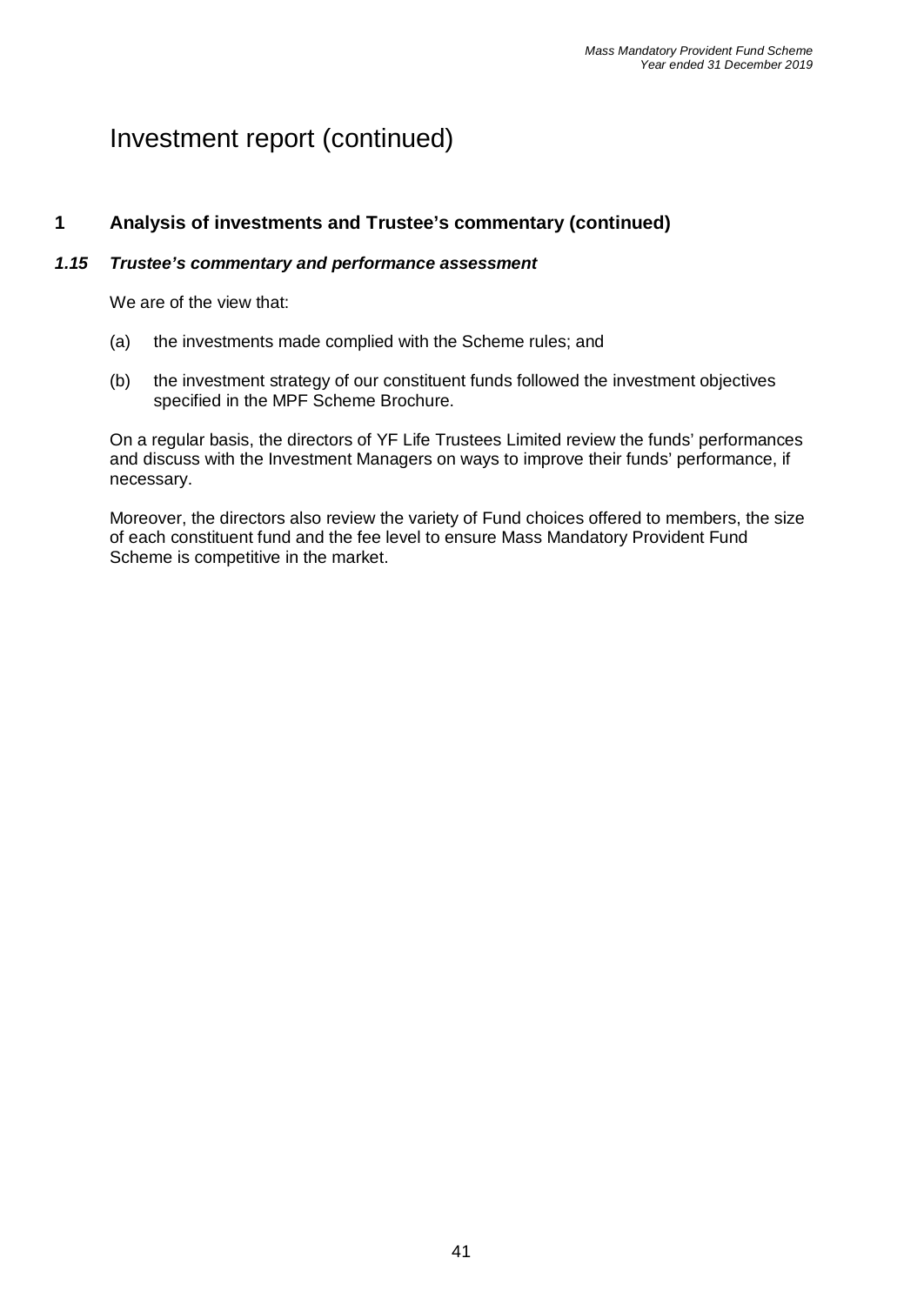### **2 Particulars of the investment policy during the year**

### *2.1 Statement of investment policy*

#### 2.1.1 MPF Conservative Fund

The investment objective of the MPF Conservative Fund is to provide a convenient and easily realisable medium of investment for investors who require a level of income combined with a high degree of capital protection by investing in HK dollar denominated bank deposits and other high quality HK dollar denominated fixed interest and other monetary instruments. The MPF Conservative Fund seeks to achieve the above objective by investing into the Allianz Choice HK\$ Liquidity Fund of the Allianz Global Investors Choice Fund.

As a result of investing into the Allianz Choice HK\$ Liquidity Fund of the Allianz Global Investors Choice Fund, the MPF Conservative Fund may invest in any or a combination of (a) deposits for a term not exceeding 12 months; (b) unrestricted investment having a remaining maturity period of no more than 2 years; (c) debt securities (other than unrestricted investment) with a remaining maturity period of no more than 1 year and which satisfy the minimum credit rating set by the MPFA or (d) any other assets permitted for investment by Capital Preservation Fund pursuant to the General Regulation.

The MPF Conservative Fund will maintain an average portfolio maturity of not more than 90 days and an effective currency exposure (as defined in the General Regulation) to Hong Kong dollars equal to the latest available NAV of the Allianz Choice HK\$ Liquidity Fund of the Allianz Global Investors Choice Fund.

The MPF Conservative Fund is a low-risk investment option which protects investors against investment losses resulting from market fluctuations or volatility. The MPF Conservative Fund may not engage in financial futures contracts or financial option contracts or currency forward contracts or in securities lending.

The inherent risk in implementing the above investment policy is considered low.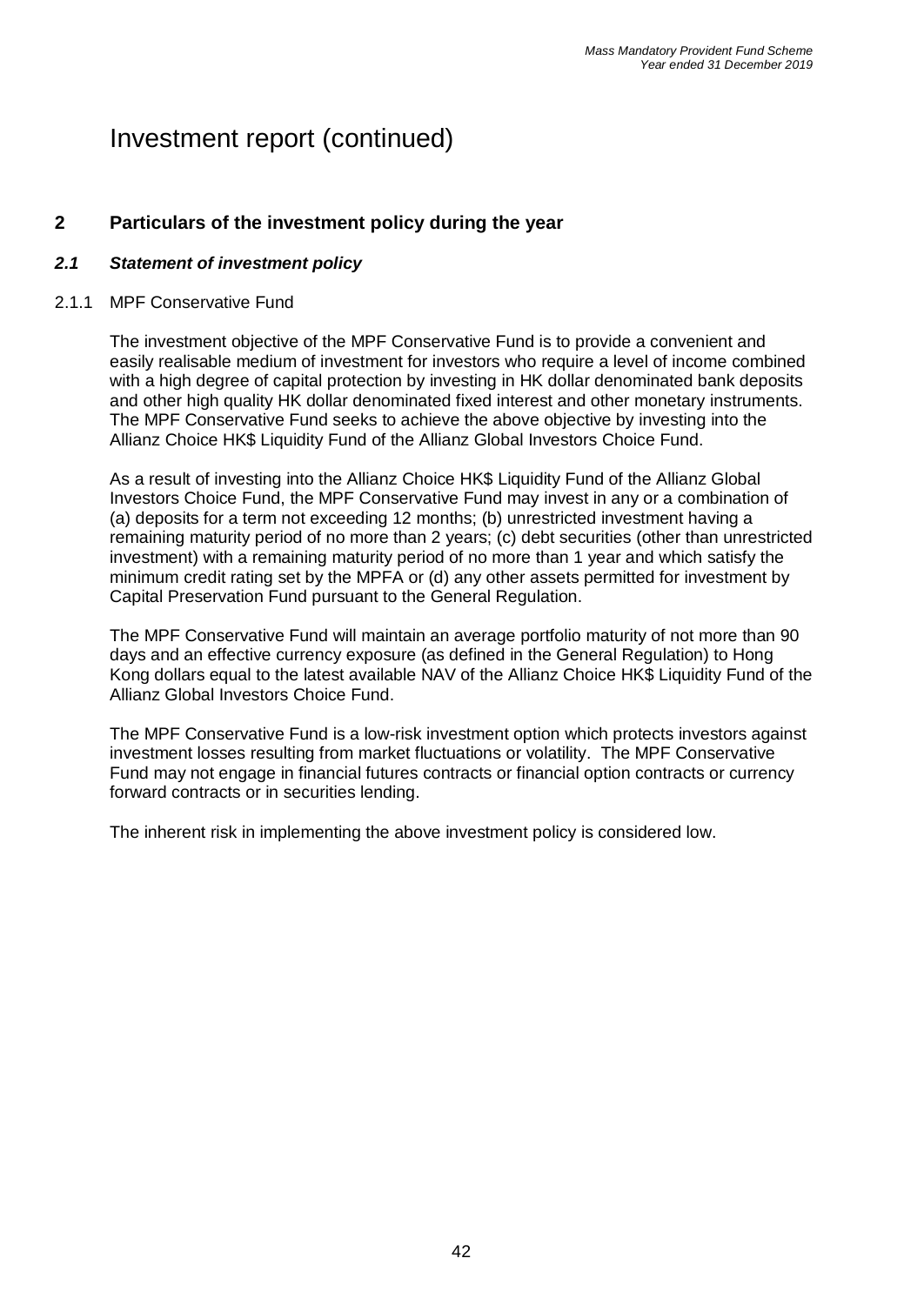## **2 Particulars of the investment policy during the year (continued)**

### 2.1.2 Guaranteed Fund and Mass MPF Guaranteed Policy (the "APIF Policy")

The primary investment objective of the Guaranteed Fund and the underlying APIF Policy are identical. The Guaranteed Fund and the underlying APIF policy aim at achieving longterm capital appreciation through a primary emphasis on global fixed income securities and a secondary exposure to global equity markets.

The assets of the Guaranteed Fund are invested solely in the underlying APIF Policy. The assets of the underlying APIF Policy, in turn, are invested solely in the Allianz Choice Capital Stable Fund of the Allianz Global Investors Choice Fund.

As a result of the investments in the Allianz Choice Capital Stable Fund of the Allianz Global Investors Choice Fund, the Guaranteed Fund and the underlying APIF Policy are expected to invest 30% of their assets in equities and 70% in fixed-interest securities. The fixed income portion of the Allianz Choice Capital Stable Fund of the Allianz Global Investors Choice Fund will consist of a range of instruments issued in countries around the world. The equity portion of the Allianz Choice Capital Stable Fund of the Allianz Global Investors Choice Fund will be invested primarily in the Hong Kong, Japan, North American and European markets with a smaller proportion, being invested, at the discretion of the investment manager, in other Asian countries and emerging markets.

The Guaranteed Fund maintains an "effective currency exposure" to Hong Kong dollars (as defined in the General Regulation) of not less than 30 per cent.

The underlying APIF Policy may not engage in financial futures contracts, financial option contracts and currency forward contracts. Moreover, neither the Guaranteed Fund nor the underlying APIF Policy engages in securities lending. However, the Allianz Choice Capital Stable Fund of the Allianz Global Investors Choice Fund may engage in financial futures contracts, financial option contracts, and currency forward contracts for hedging purposes only. The assets of the Allianz Choice Capital Stable Fund of the Allianz Global Investors Choice Fund may also be applied for the purpose of entering into stock lending transactions. Any such use of stock lending transactions or repurchase agreements will be effected in accordance with the applicable regulatory requirements and the terms of the constitutive documents of the Allianz Choice Capital Stable Fund of the Allianz Global Investors Choice Fund.

The inherent risk in implementing the above investment policy is considered low to medium. The Guaranteed Fund is expected to provide investors with capital preservation combined with steady capital appreciation over the long term by investing in a diversified portfolio of global equities and fixed-interest securities.

Subject to the occurrence of qualifying events, the Guaranteed Fund will provide guarantee on net contributions only made by or for a member (i.e. contribution monies less any offer spread imposed).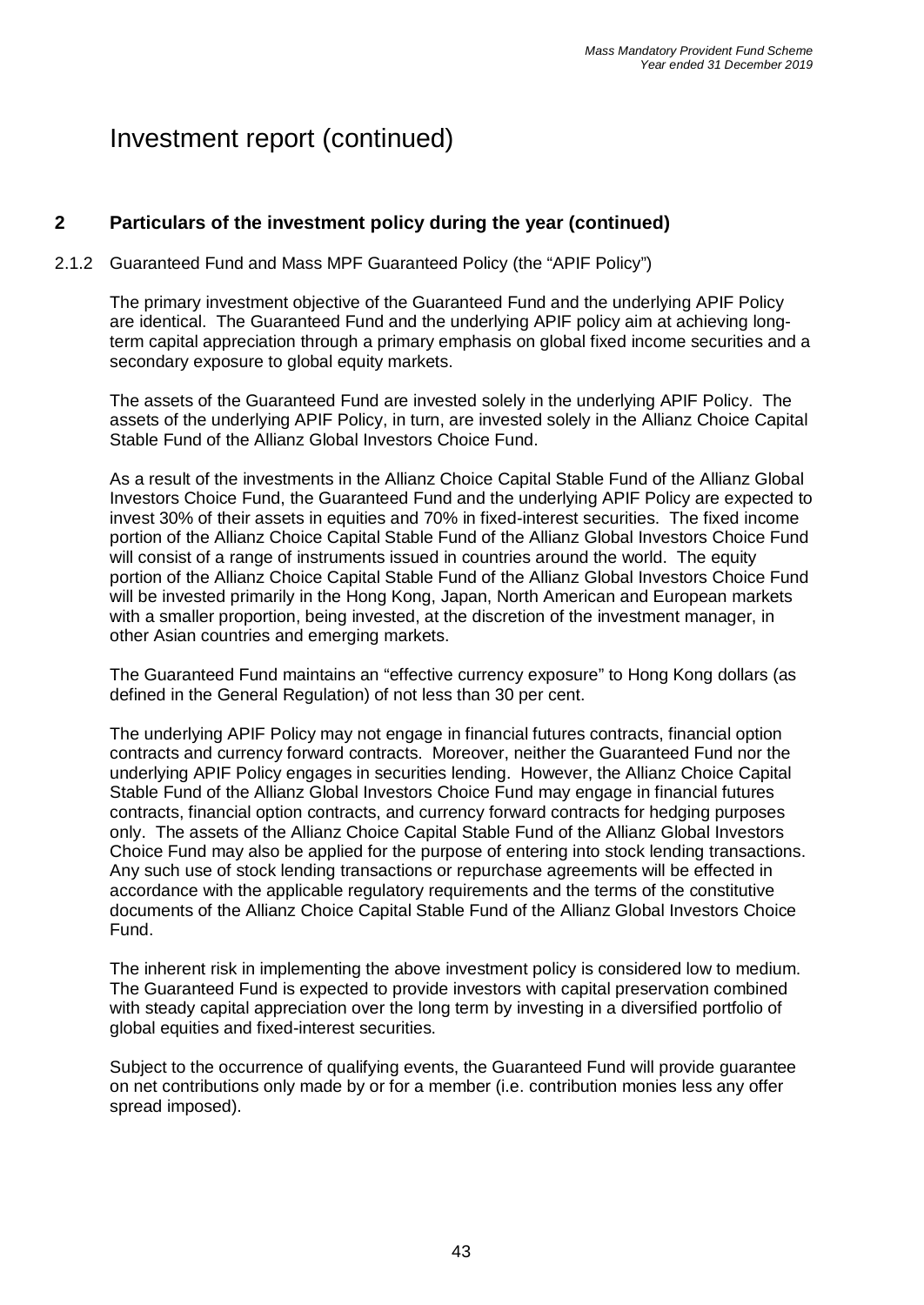## **2 Particulars of the investment policy during the year (continued)**

### 2.1.2 Guaranteed Fund and Mass MPF Guaranteed Policy (the "APIF Policy") (continued)

The Guaranteed Fund in the Scheme invests in an insurance policy which includes a guarantee. The insurance policy is issued by the insurer, YF Life Insurance International Limited.

Given that all the assets of the Guaranteed Fund are invested in the underlying APIF Policy issued by YF Life Insurance International Limited, the guarantee offered by the Guaranteed Fund is effectively provided by YF Life Insurance International Limited. As a result of this guarantee feature, the performance of the Guaranteed Fund may be diluted.

#### 2.1.3 Global Stable Fund

The Global Stable Fund seeks to achieve a stable overall return over the long term by investing in a diversified portfolio of global equities and fixed-interest securities. The Global Stable Fund seeks to achieve the above objectives by investing its assets into the Allianz Choice Stable Growth Fund of the Allianz Global Investors Choice Fund. The criteria for selecting the specific Underlying Investment Fund of the Allianz Global Investors Choice Fund for the Global Stable Fund are as follows: meets our investment objectives, balances between fixed income and equities, risk considerations and strategy formulation with the investment manager.

As a result of investing into the Allianz Choice Stable Growth Fund of the Allianz Global Investors Choice Fund, the Global Stable Fund is expected to invest 50% of its assets in equities and 50% in fixed-interest securities. The fixed income portion of the Allianz Choice Stable Growth Fund of the Allianz Global Investors Choice Fund will consist of a range of instruments issued in countries around the world. The equity portion of the Allianz Choice Stable Growth Fund of the Allianz Global Investors Choice Fund will be invested primarily in the Hong Kong, Japan, North American and European markets with a smaller proportion being invested, at the discretion of the investment manager, in other Asian countries and emerging markets.

The Global Stable Fund will maintain an "effective currency exposure" to Hong Kong dollars (as defined in the General Regulation) of not less than 30 per cent.

The Global Stable Fund may not engage in financial futures contracts, financial option contracts and currency forward contracts. Moreover, the Global Stable Fund will not engage in securities lending. However, the Allianz Choice Stable Growth Fund of the Allianz Global Investors Choice Fund may engage in financial futures contracts, financial option contracts and currency forward contracts for hedging purposes only. The assets of the Allianz Choice Stable Growth Fund of the Allianz Global Investors Choice Fund may also be applied for the purpose of entering into stock lending transactions. Any such use of stock lending transactions or repurchase agreements will be effected in accordance with the applicable regulatory requirements and the terms of the constitutive documents of the Allianz Choice Stable Growth Fund of the Allianz Global Investors Choice Fund.

The inherent risk in implementing the above investment policy is considered medium.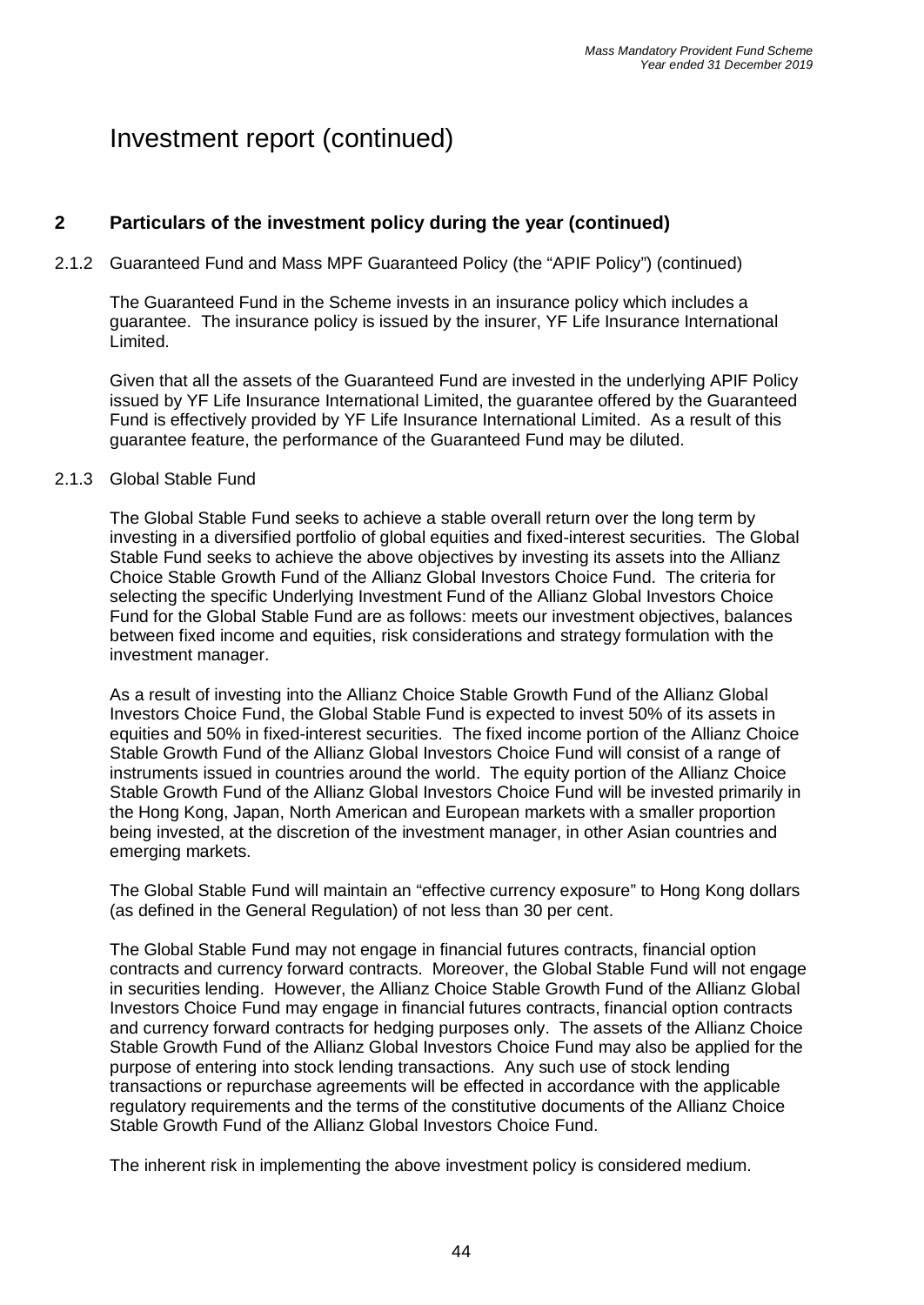## **2 Particulars of the investment policy during the year (continued)**

### 2.1.4 Global Growth Fund

The Global Growth Fund seeks to achieve a high level of overall return over the long term by investing in a diversified portfolio of global equities and fixed-interest securities. The Global Growth Fund seeks to achieve the above objectives by investing its assets into the Allianz Choice Balanced Fund of the Allianz Global Investors Choice Fund. The criteria for selecting the specific Underlying Investment Fund of the Allianz Global Investors Choice Fund for the Global Growth Fund are as follows: meets our investment objectives, balances between fixed income and equities, risk considerations and strategy formulation with the investment manager.

As a result of investing into the Allianz Choice Balanced Fund of the Allianz Global Investors Choice Fund, the Global Growth Fund is expected to invest 70% of its assets in equities and 30% in fixed-interest securities. The fixed income portion of the Allianz Choice Balanced Fund of the Allianz Global Investors Choice Fund will consist of a range of instruments issued in countries around the world. The equity portion of the Allianz Choice Balanced Fund of the Allianz Global Investors Choice Fund will be invested primarily in the Hong Kong, Japan, North American and European markets with a smaller proportion, being invested, at the discretion of the investment manager, in other Asian countries and emerging markets.

The Global Growth Fund will maintain an "effective currency exposure" to Hong Kong dollars (as defined in the General Regulation) of not less than 30 per cent.

The Global Growth Fund may not engage in financial futures contracts, financial option contracts and currency forward contracts. Moreover, the Global Growth Fund will not engage in securities lending. However, the Allianz Choice Balanced Fund of the Allianz Global Investors Choice Fund may engage in financial futures contracts, financial option contracts and currency forward contracts for hedging purposes only. The assets of the Allianz Choice Balanced Fund of the Allianz Global Investors Choice Fund may also be applied for the purpose of entering into stock lending transactions. Any such use of stock lending transactions or repurchase agreements will be effected in accordance with the applicable regulatory requirements and the terms of the constitutive documents of the Allianz Choice Balanced Fund of the Allianz Global Investors Choice Fund.

The inherent risk in implementing the above investment policy is considered medium to high.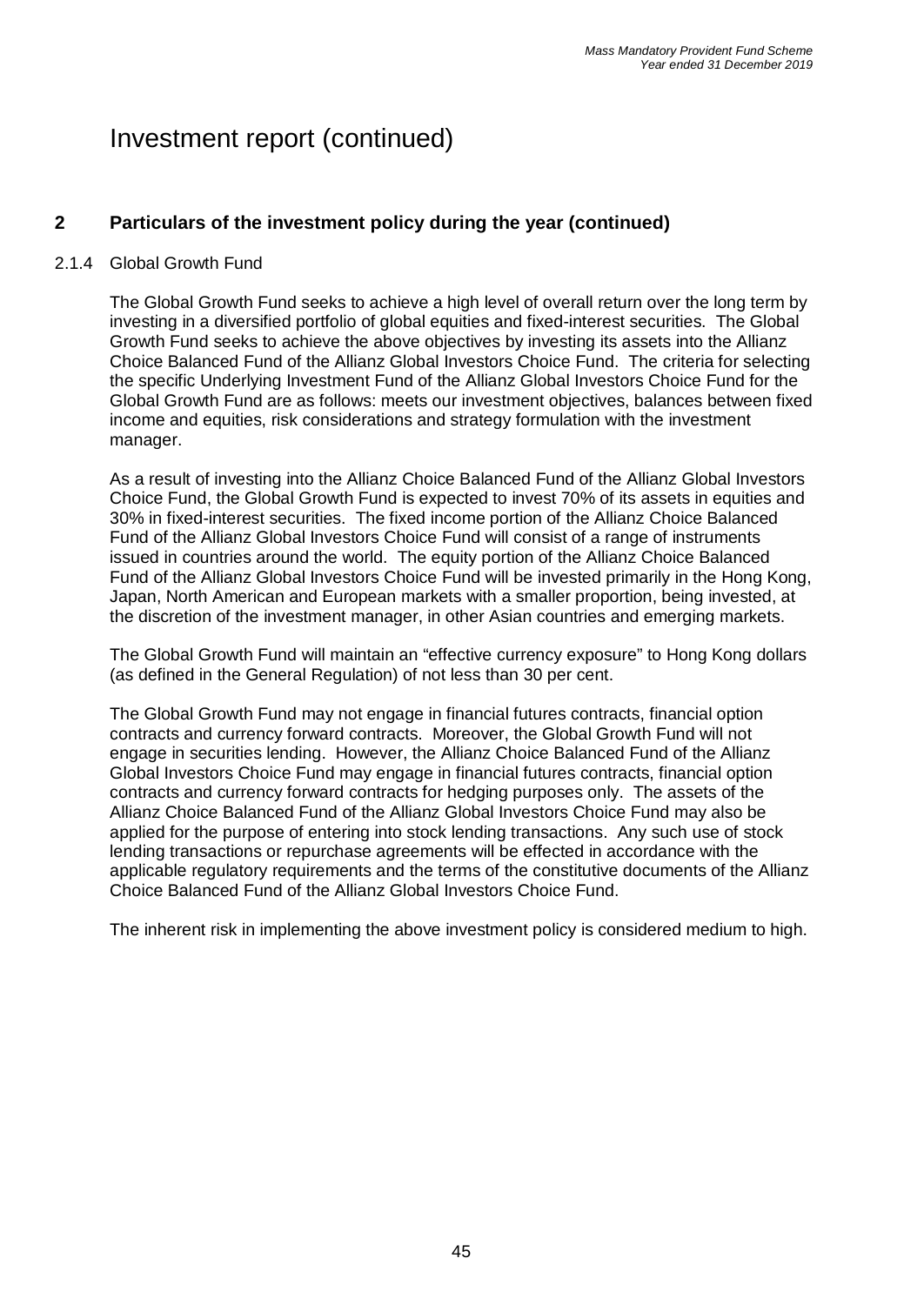## **2 Particulars of the investment policy during the year (continued)**

### 2.1.5 Asian Balanced Fund

The investment objective of the Asian Balanced Fund is to seek to maximise the total return through both capital growth and current income over the medium to longer-term. This fund seeks to achieve the above objective by investing into the Templeton MPF Asian Balanced Fund.

As a result of investing into the Templeton MPF Asian Balanced Fund, the portfolio of the Asian Balanced Fund will primarily invest in a balanced portfolio of equity securities (common stocks) of companies listed on Asian stock markets, bond and fixed income securities, and cash deposits. Other investment assets used by this fund include debt obligations and other publicly traded securities, including preferred stocks, convertible securities and corporate bonds. This fund is actively managed to achieve as high a return as possible commensurate with the lower level of risk considered appropriate for retirement scheme investors.

The Asian Balanced Fund has no prescribed allocations for investments in any single country or specified industry. There is no specific target allocation for any single market sector. This fund may invest in a wide choice of securities in accordance with its Asian mandate. Although this fund is a balanced fund, the investment manager intends to invest, under normal market conditions, a majority of the fund's assets in equity securities, with the remainder in fixed income securities and cash deposits. During periods in which the investment manager believes changes in economic, financial or political conditions make it advisable to do so, this fund may, for temporary defensive purposes, hold cash or short-term fixed income instruments without any limit.

In selection of equity assets for the Asian Balanced Fund, the initial focus will be on the following countries: Hong Kong, Singapore, South Korea, Thailand, Malaysia, the Philippines, China and Indonesia. In selecting fixed income securities for this fund, these Asian countries, together with the developed markets of the US, Europe and Japan may be included.

The Asian Balanced Fund will have a minimum of 30% of its net assets in Hong Kong dollar currency investments. This fund will therefore have a maximum of 70% of its net assets in non-Hong Kong dollar currency investments, which will have an Asian investment mandate.

The Asian Balanced Fund through Templeton MPF Asian Balanced Fund invests in equity and fixed income securities. Investments by this fund are restricted by the terms of the Templeton Trust Deed and by the General Regulation.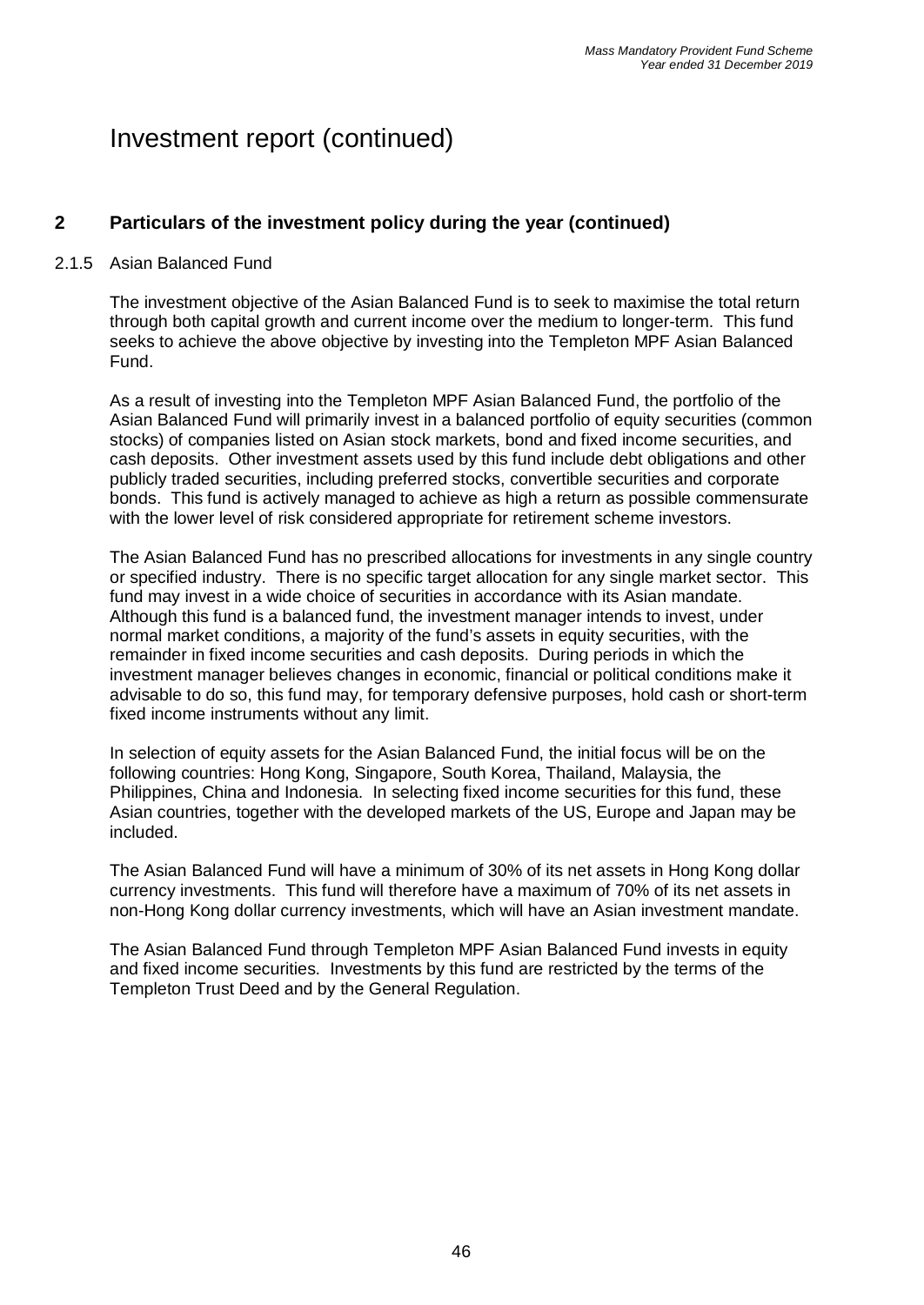## **2 Particulars of the investment policy during the year (continued)**

### 2.1.5 Asian Balanced Fund (continued)

Subject to the limits set out in the investment restrictions specified in the Templeton Trust Deed and the General Regulation, the investment manager may seek to protect and enhance the asset value through hedging strategies consistent with the fund's investment objective by utilising currency options, forward contracts and futures contracts. This fund may, on an ancillary basis, hold liquid assets, which may be kept in the form of cash deposits or in short-term money market instruments. This fund would not engage in such contracts and would be entered by the underlying approved pooled investment funds.

The Manager has the discretion under the Templeton Trust Deed to request the Trustee to enter into security lending arrangements; it is the Manager's current policy that this fund will not be engaged in security lending.

The Asian Balanced Fund is subject to market fluctuations, and to the risks inherent in all investments. Investors should regard the Asian Balanced Fund as a medium risk investment.

#### 2.1.6 Global Bond Fund

The investment objective of the Global Bond Fund is to seek total investment return over the medium to longer-term. This fund seeks to achieve the above objective by investing into the Templeton MPF Global Bond Fund.

As a result of investing into the Templeton MPF Global Bond Fund, the portfolio of the Global Bond Fund will primarily invest in fixed income securities issued by governments and governmental agencies globally. Investment assets used by this fund include debt obligations (bonds), preferred stocks, corporate debt obligations and convertible securities. This fund is actively managed to achieve as high a return as possible commensurate with the lower level of risk considered appropriate for retirement scheme investors.

The Global Bond Fund has no prescribed allocations for investments in any single country or currency. This fund may invest in a wide choice of investments in accordance with its global mandate. As this fund is a bond fund, the investment adviser intends to invest, under normal market conditions, a majority of the Fund's assets in fixed income securities.

The Global Bond Fund will have a minimum of 30% of its net assets in Hong Kong dollar currency investments. This fund will therefore have a maximum of 70% of its net assets in non-Hong Kong dollar currency investments, which will have a global investment mandate.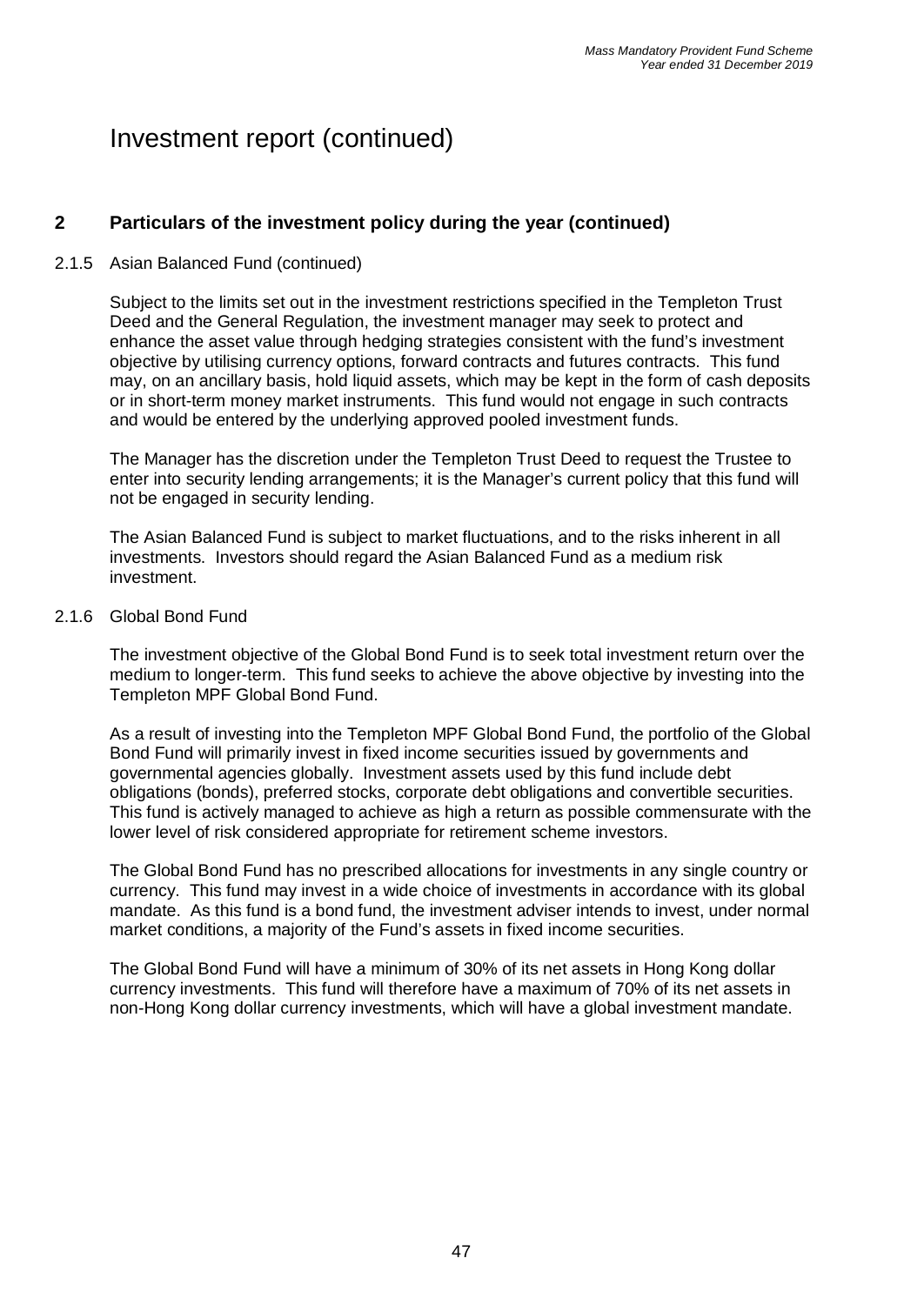## **2 Particulars of the investment policy during the year (continued)**

### 2.1.6 Global Bond Fund (continued)

The Global Bond Fund through Templeton MPF Global Bond Fund invests in fixed income securities. Investments by this fund are restricted by the terms of the Templeton Trust Deed and by the General Regulation.

Subject to the limits set out in the investment restrictions specified in the Templeton Trust Deed and the General Regulation, the investment manager may seek to protect and enhance the asset value through hedging strategies consistent with this fund's investment objective by utilising currency options, forward contracts and futures contracts. This fund may, on an ancillary basis, hold liquid assets, which may be kept in the form of cash deposits or in short-term money market instruments. This fund would not engage in such contracts and would be entered by the underlying approved pooled investment funds.

The Manager has the discretion under the Templeton Trust Deed to request the Trustee to enter into security lending arrangements; it is the Manager's current policy that this fund will not be engaged in security lending.

The Global Bond Fund is subject to market fluctuations, and to the risks inherent in all investments. Investors should regard the Global Bond Fund as a low risk investment.

#### 2.1.7 Global Equity Fund

The investment objective of the Global Equity Fund is to seek capital growth over the medium to longer-term. This fund seeks to achieve the above objective by investing into the Templeton MPF Global Equity Fund.

As a result of investing into the Templeton MPF Global Equity Fund, the portfolio of the Global Equity Fund will primarily invest in equity securities (common stocks) of companies listed on stock markets globally. Other investment assets used by this fund include debt obligations (bonds) and other publicly traded securities, including preferred stocks, convertible securities and fixed income securities. This fund is actively managed to achieve as high a return as possible commensurate with the lower level of risk considered appropriate for retirement scheme investors.

The Global Equity Fund has no prescribed allocations for investments in any single country or specified industry. There is no specific target allocation for any single market sector. This fund may invest in a wide choice of securities in accordance with its global mandate. As this fund is an equity fund, the investment manager intends to invest, under normal market conditions, a majority of the fund's assets in equity securities. During periods in which the investment manager believes changes in economic, financial or political conditions make it advisable to do so, the fund may, for temporary defensive purposes, hold cash or short-term fixed income instruments without any limit.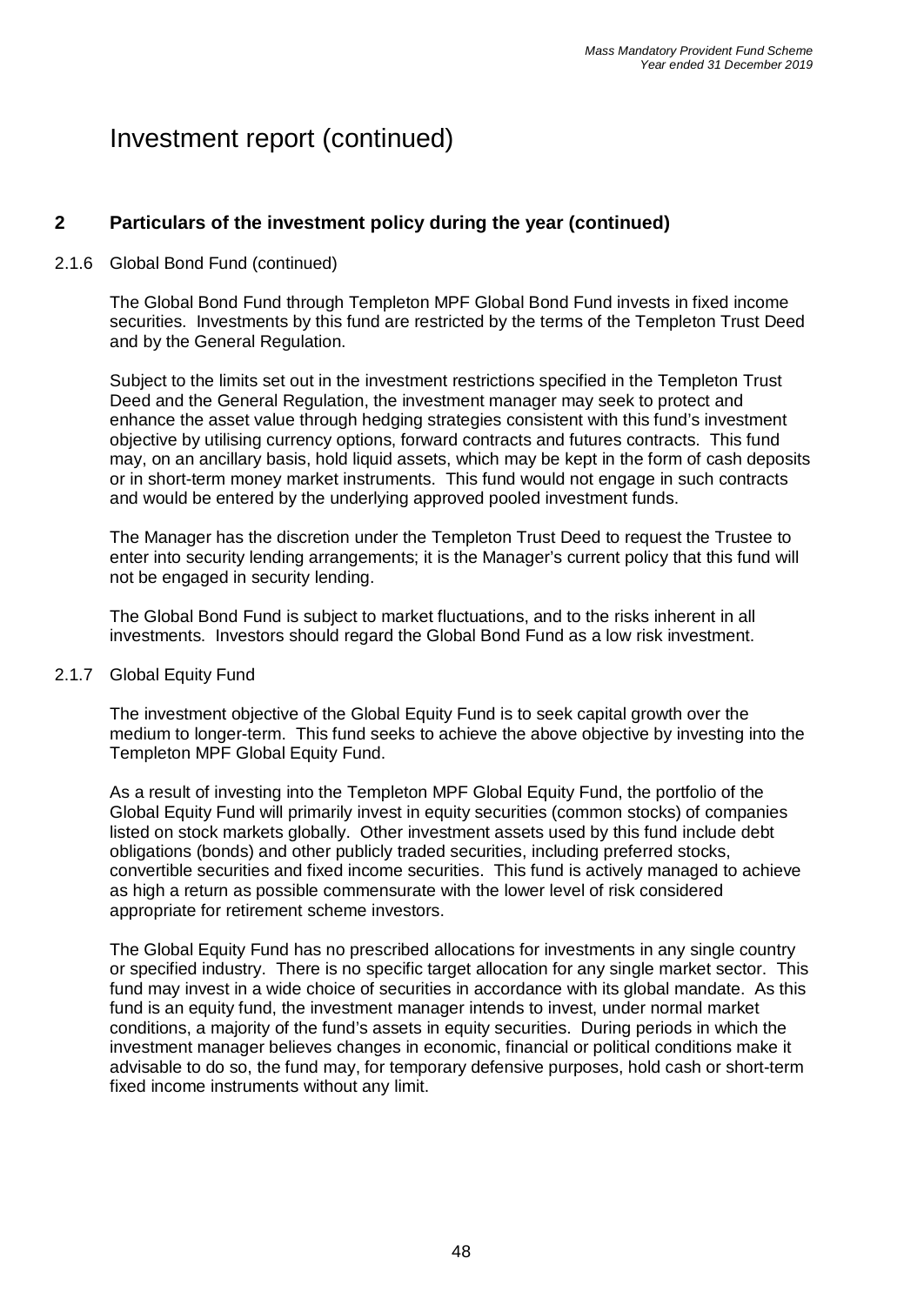## **2 Particulars of the investment policy during the year (continued)**

### 2.1.7 Global Equity Fund (continued)

The Global Equity Fund will have a minimum of 30% of its net assets in Hong Kong dollar currency investments. This fund will therefore have a maximum of 70% of its net assets in non-Hong Kong dollar currency investments, which will have a global investment mandate.

The Global Equity Fund through Templeton MPF Global Equity Fund invests in securities. Investments by this fund are restricted by the terms of the Templeton Trust Deed and by the General Regulation. Subject to the limits set out in the investment restrictions specified in the Templeton Trust Deed and in the General Regulation, the investment manager may seek to protect and enhance the asset value through hedging strategies consistent with the fund's investment objective by utilising currency options, forward contracts and futures contracts. This fund may, on an ancillary basis, hold liquid assets, which may be kept in the form of cash deposits or in short-term money market instruments. This fund would not engage in such contracts and would be entered by the underlying approved pooled investment funds.

The Manager has the discretion under the Templeton Trust Deed to request the Trustee to enter into security lending arrangements; it is the Manager's current policy that this fund will not be engaged in security lending.

The Global Equity Fund is subject to market fluctuations, and to the risks inherent in all investments. Investors should regard the Global Equity Fund as a high risk investment.

#### 2.1.8 Asian Pacific Equity Fund

The investment objective of the Asian Pacific Equity Fund is to seek capital growth over the medium to longer-term. This fund seeks to achieve the above objective by investing into the Templeton MPF Asian Pacific Equity Fund.

As a result of investing into the Templeton MPF Asian Pacific Equity Fund, the portfolio of the Asian Pacific Equity Fund will primarily invest in equity securities (common stocks) of companies listed on Asian stock markets, excluding Japan. Other investment assets used by this fund include debt obligations (bonds) and other publicly traded securities, including preferred stocks, convertible securities and fixed income securities. This fund is actively managed to achieve as high a return as possible commensurate with the lower level of risk considered appropriate for retirement scheme investors.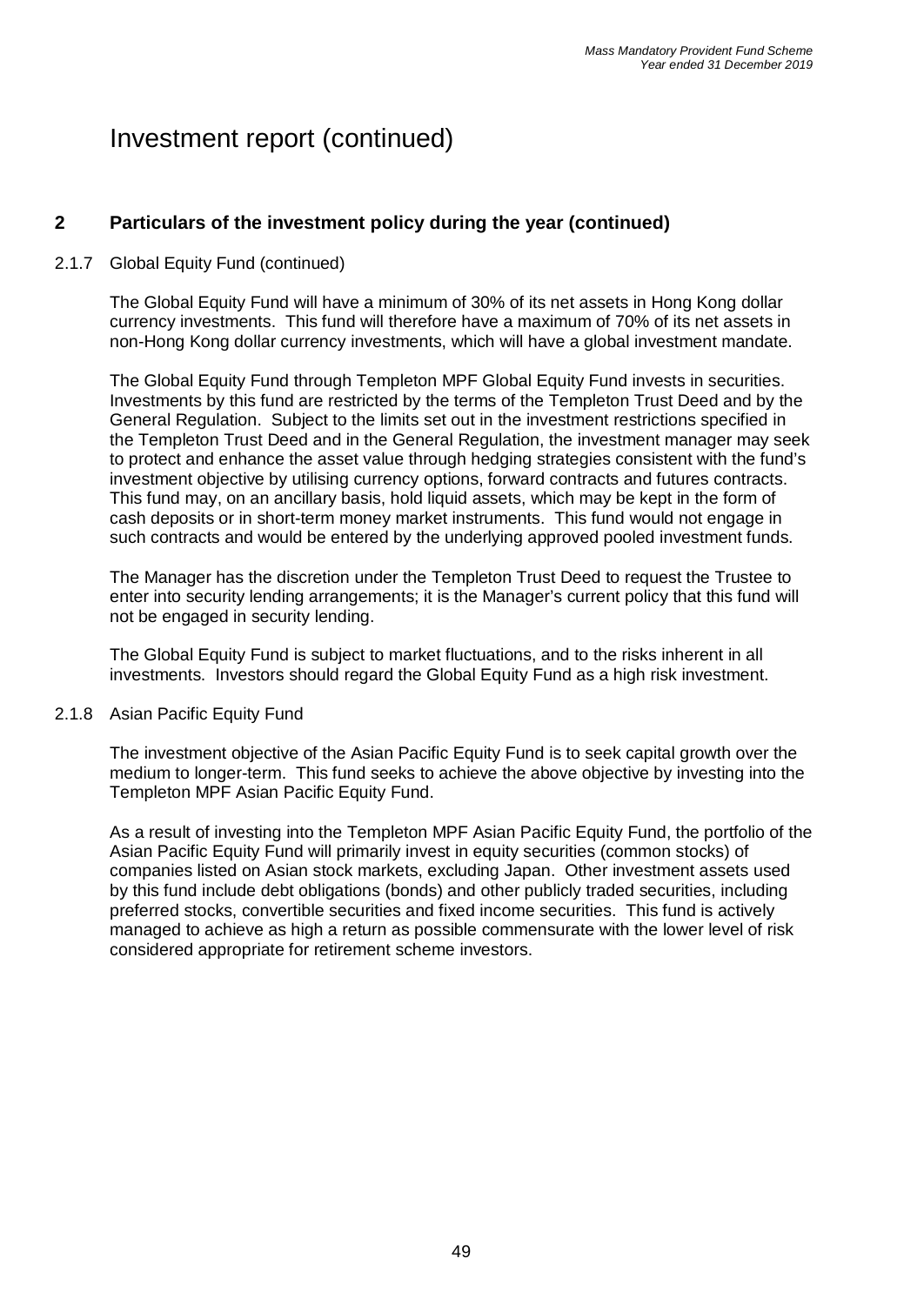## **2 Particulars of the investment policy during the year (continued)**

### 2.1.8 Asian Pacific Equity Fund (continued)

The Asian Pacific Equity Fund has no prescribed allocations for investments in any single country or specified industry. There is no specific target allocation for any single market sector. This fund may invest in a wide choice of securities in accordance with its Asian mandate. As this fund is an equity fund, the investment manager intends to invest, under normal market conditions, a majority of this fund's assets in equity securities. During periods in which the investment manager believes changes in economic, financial or political conditions make it advisable to do so, this fund may, for temporary defensive purposes, hold cash or short-term fixed income instruments without any limit.

The Asian Pacific Equity Fund will have a minimum of 30% of its net assets in HKD currency investments. This fund will therefore have a maximum of 70% of its net assets in non-HKD currency investments, which will have an Asian investment mandate.

The Asian Pacific Equity Fund through Templeton MPF Asian Pacific Equity Fund invests in securities. Investments by this fund are restricted by the terms of the Templeton Trust Deed and by the General Regulation. Subject to the limits set out in the investment restrictions specified in the Templeton Trust Deed and in the General Regulation, the investment manager may seek to protect and enhance the asset value through hedging strategies consistent with the fund's investment objective by utilising currency options, forward contracts and futures contracts. This fund may, on an ancillary basis, hold liquid assets, which may be kept in the form of cash deposits or in short-term money market instruments. This fund would not engage in such contracts and would be entered by the underlying approved pooled investment funds.

The Manager has the discretion under the Templeton Trust Deed to request the Trustee to enter into security lending arrangements; it is the Manager's current policy that this fund will not be engaged in security lending.

The Asian Pacific Equity Fund is subject to market fluctuations, and to the risks inherent in all investments. Investors should regard the Asian Pacific Equity Fund as a high risk investment.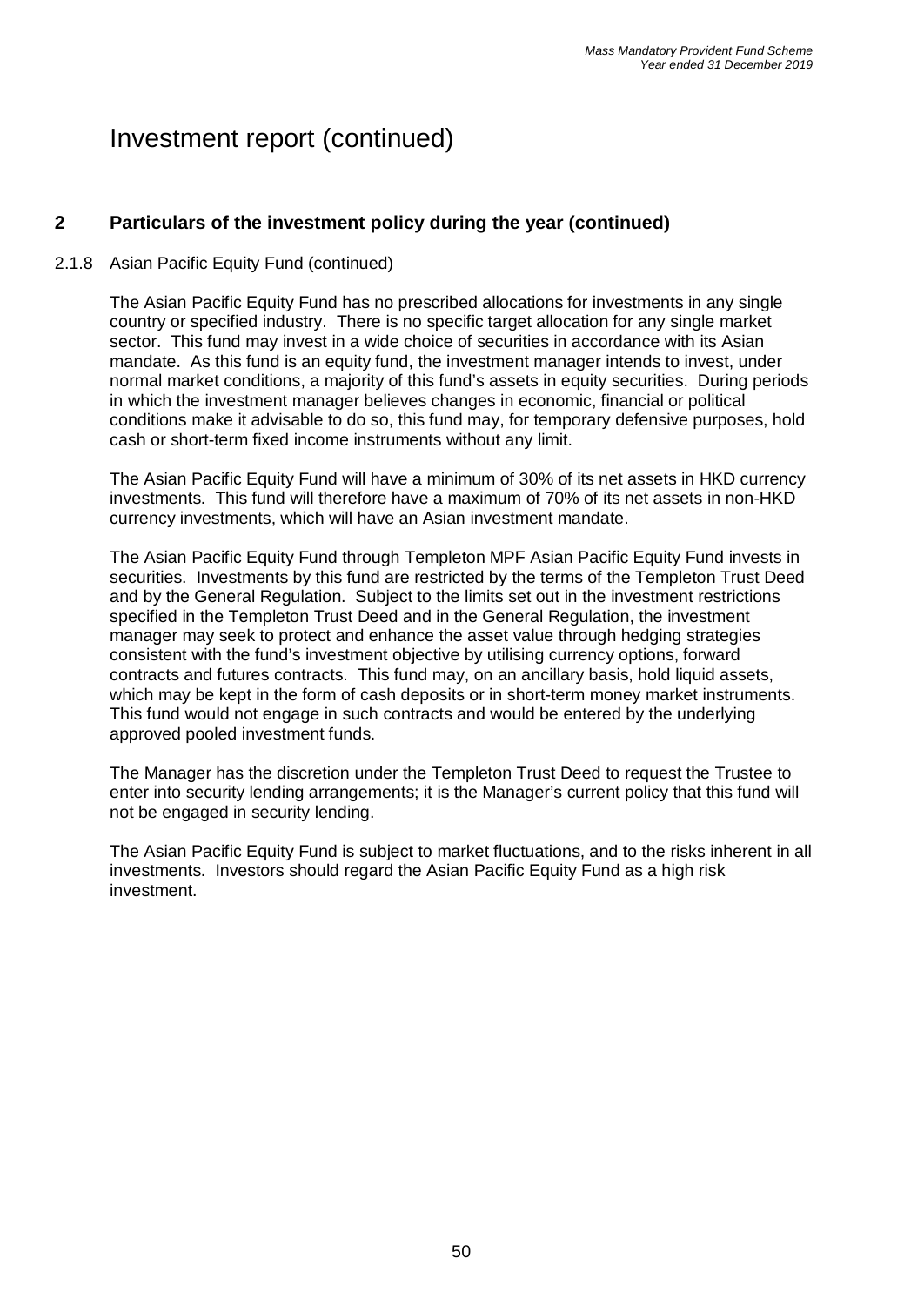## **2 Particulars of the investment policy during the year (continued)**

### 2.1.9 European Equity Fund

The investment objective of the European Equity Fund is to seek capital growth over the medium to longer-term. This fund seeks to achieve the above objective by investing into the Templeton MPF European Equity Fund.

As a result of investing into the Templeton MPF European Equity Fund, the portfolio of the European Equity Fund will primarily invest in equity securities (common stocks) of companies listed on European stock markets. Other investment assets used by this fund include debt obligations (bonds) and other publicly traded securities, including preferred stocks, convertible securities and fixed income securities. This fund is actively managed to achieve as high a return as possible commensurate with the lower level of risk considered appropriate for retirement scheme investors.

The European Equity Fund has no prescribed allocations for investments in any single country or specified industry. There is no specific target allocation for any single market sector. This fund may invest in a wide choice of securities in accordance with its European mandate. As this fund is an equity fund, the investment manager intends to invest, under normal market conditions, a majority of this fund's assets in equity securities. During periods in which the investment manager believes changes in economic, financial or political conditions make it advisable to do so, this fund may, for temporary defensive purposes, hold cash or short-term fixed income instruments without any limit.

The European Equity Fund will have a minimum of 30% of its net assets in HKD currency investments. This fund will therefore have a maximum of 70% of its net assets in non-HKD currency investments, which will have a European investment mandate.

The European Equity Fund through Templeton MPF European Equity Fund invests in securities. Investments by this fund are restricted by the terms of the Templeton Trust Deed and by the General Regulation. Subject to the limits set out in the investment restrictions specified in the Templeton Trust Deed and in the General Regulation, the investment manager may seek to protect and enhance the asset value through hedging strategies consistent with the fund's investment objective by utilising currency options, forward contracts and futures contracts. This fund may, on an ancillary basis, hold liquid assets, which may be kept in the form of cash deposits or in short-term money market instruments. This fund would not engage in such contracts and would be entered by the underlying approved pooled investment funds.

The Manager has the discretion under the Templeton Trust Deed to request the Trustee to enter into security lending arrangements; it is the Manager's current policy that this fund will not be engaged in security lending.

The European Equity Fund is subject to market fluctuations, and to the risks inherent in all investments. Investors should regard the European Equity Fund as a high risk investment.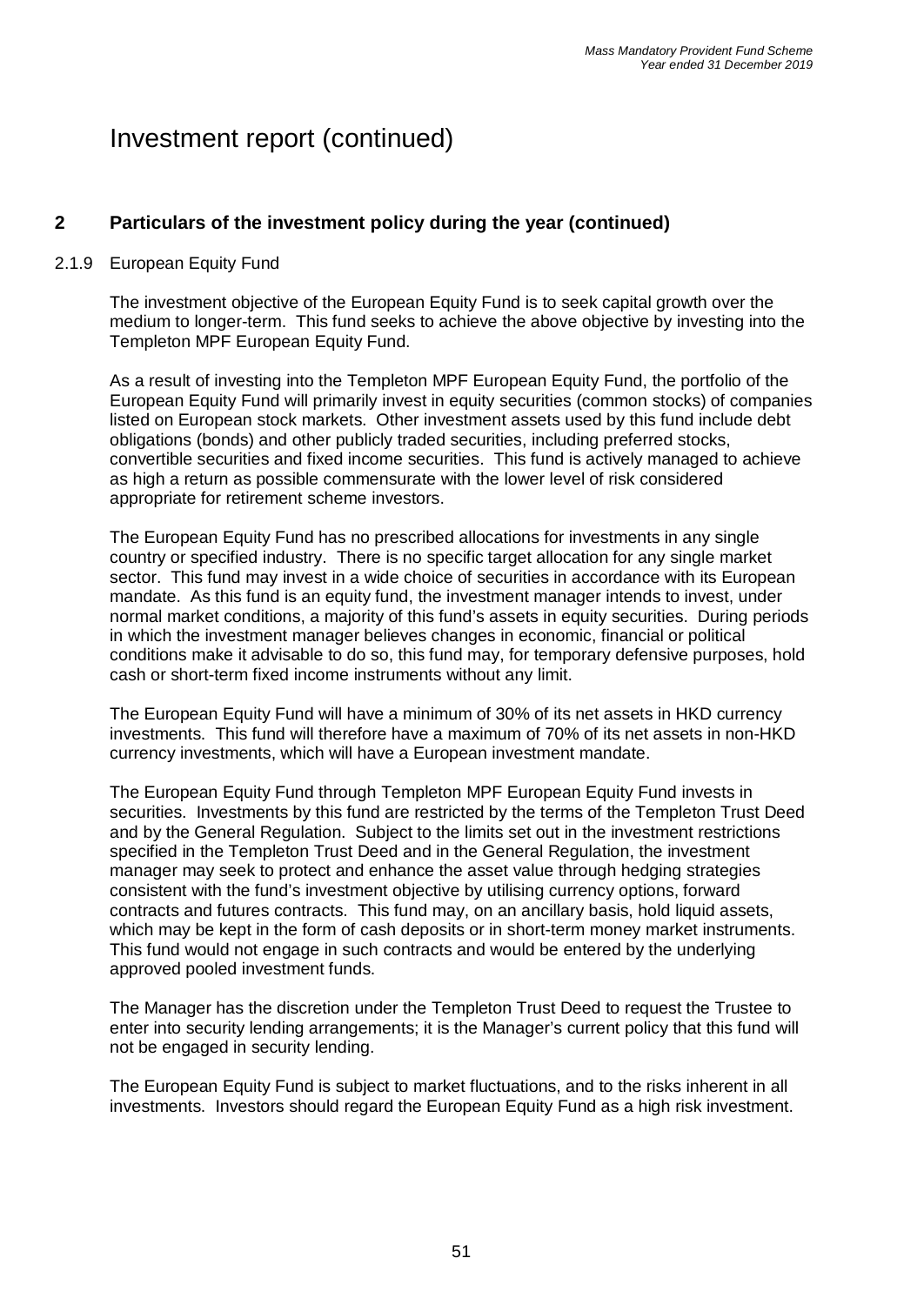## **2 Particulars of the investment policy during the year (continued)**

### 2.1.10 Hong Kong Equities Fund

The Hong Kong Equities Fund seeks to achieve long-term capital growth by investing primarily in Hong Kong equities, including Chinese securities listed in Hong Kong. The Hong Kong Equities Fund seeks to achieve the above objectives by investing its assets into the Allianz Choice Hong Kong Fund of the Allianz Global Investors Choice Fund. The criteria for selecting the specific Underlying Investment Fund of the Allianz Global Investors Choice Fund for the Hong Kong Equities Fund are as follows: meets our investment objectives, risk considerations and strategy formulation with the investment manager.

The Hong Kong Equities Fund will maintain an "effective currency exposure" to Hong Kong dollars (as defined in the General Regulation) of not less than 30 per cent.

The Hong Kong Equities Fund may not engage in financial futures contracts, financial option contracts and currency forward contracts. Moreover, the Hong Kong Equities Fund will not engage in securities lending. However, the Allianz Choice Hong Kong Fund of the Allianz Global Investors Choice Fund may engage in financial futures contracts, financial option contracts and currency forward contracts for hedging purposes only. The assets of the Allianz Choice Hong Kong Fund of the Allianz Global Investors Choice Fund may also be applied for the purpose of entering into stock lending transactions. Any such use of stock lending transactions or repurchase agreements will be effected in accordance with the applicable regulatory requirements and the terms of the constitutive documents of the Allianz Choice Hong Kong Fund of the Allianz Global Investors Choice Fund.

The inherent risk in implementing the above investment policy is considered high.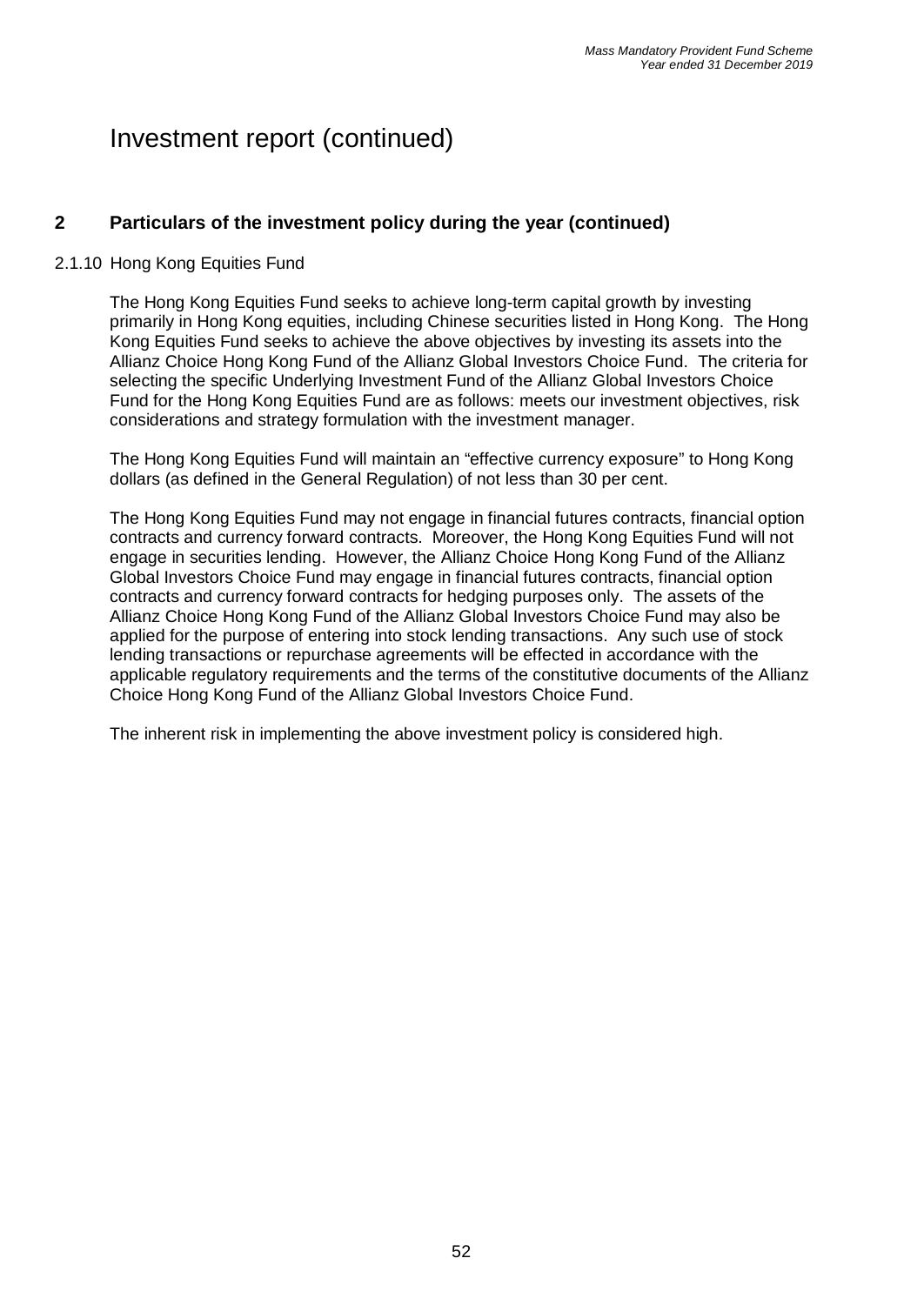## **2 Particulars of the investment policy during the year (continued)**

### 2.1.11 US Equity Fund

The investment objective of the US Equity Fund is to provide capital appreciation in the longterm through investment in US equities. The fund seeks to achieve the above objective by investing into the Franklin MPF US Opportunities Fund.

As a result of investing into the Franklin MPF US Opportunities Fund, the portfolio of the US Equity Fund will invest principally in equity securities of US companies demonstrating accelerating growth, increasing profitability, or above-average growth or growth potential as compared with the overall economy. Equity securities generally entitle the holder to participate in a company's general operating results. They include common stocks, convertible securities and warrants on securities to the extent permissible under the relevant regulatory requirement as set out in the General Regulation.

The US Equity Fund has no prescribed allocations for investments in any single country or specified industry. There is no specific target allocation for any single market sector. The Franklin MPF US Opportunities Fund may invest in a wide choice of securities in accordance with its US mandate. As the Franklin MPF US Opportunities Fund is an equity fund, the investment manager intends to invest, under normal market conditions, a majority of its assets in equity securities. During periods in which the investment manager believes changes in economic, financial or political conditions make it advisable to do so, Franklin MPF US Opportunities Fund may, for temporary defensive purposes, hold cash or short-term fixed income instruments without any limit.

The US Equity Fund through the Franklin MPF US Opportunities Fund principally invests in small, medium, and large capitalisation companies with strong growth potential across a wide range of sectors. In selecting equity investments, the investment manager utilises fundamental, bottom-up research focusing on companies believed to possess sustainable growth characteristics and which meet growth, quality and valuation criteria. The investment manager focuses on sectors that have exceptional growth potential and fast growing, innovative companies within these sectors. In addition, solid management and sound financial records are factors that investment manager also considers. Although the investment manager under normal circumstances, searches for diversified investments across different sectors, the investment manager shall take into account the prevailing market conditions and investment opportunities and may, at its discretion, invest more than 15% of the assets of the Franklin MPF US Opportunities Fund in a particular sector (such as information technology), but in any event, such sector allocation shall not be more than 45% of the assets of the Franklin MPF US Opportunities Fund.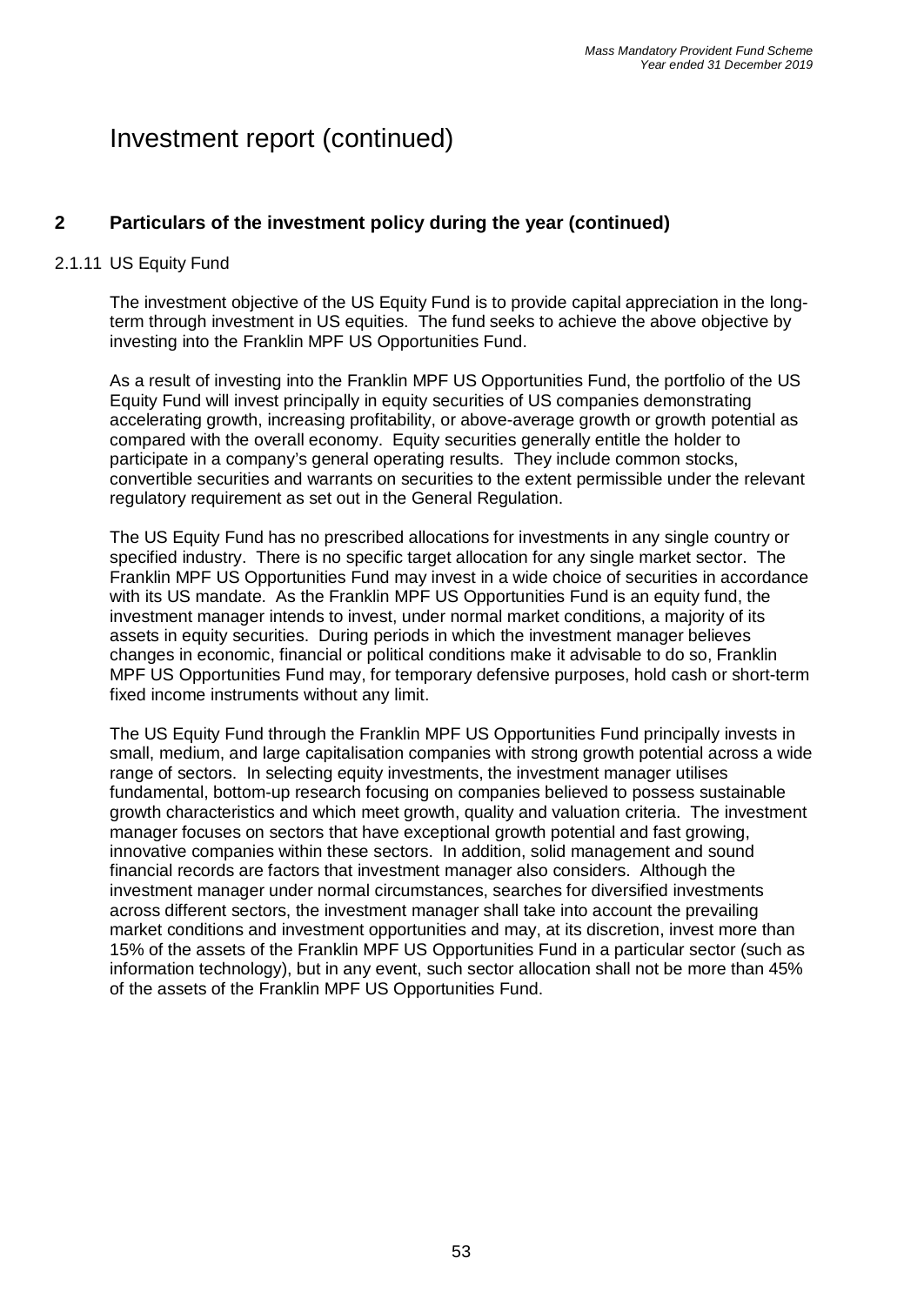## **2 Particulars of the investment policy during the year (continued)**

### 2.1.11 US Equity Fund (continued)

The US Equity Fund will have a minimum of 30% of its net assets in Hong Kong dollar currency investments. The US Equity Fund will therefore have a maximum of 70% of its net assets in non-Hong Kong dollar currency investments, which will have a US investment mandate.

The US Equity Fund through Franklin MPF US Opportunities Fund invests in securities. Investments by the Franklin MPF US Opportunities Fund are restricted by the terms of the Templeton Trust Deed and by the General Regulation. The Franklin MPF US Opportunities Fund may not purchase the securities of any one issuer if at the time of purchase, with respect to 75% of its total net assets, more than 5% of its assets would be invested in the securities of that issuer. The remaining 25% may be invested subject to the terms of the Templeton Trust Deed and the General Regulation. These limitations do not apply to securities issued or guaranteed by the US government of its agencies or instrumentalities, but are subject always to the terms of the Templeton Trust Deed and the General Regulation.

Subject to the limits set out in the investment restrictions specified in the Templeton Trust Deed and in the General Regulation, the investment manager may seek to protect and enhance the asset value through hedging strategies consistent with the Franklin MPF US Opportunities Fund's investment objective by utilising currency options, forward contracts and futures contracts. The Franklin MPF US Opportunities Fund may, on an ancillary basis, hold liquid assets, which may be kept in the form of cash deposits or in short-term money market instruments. The US Equity Fund would not engage in such contracts which would be entered by the underlying approved pooled investment funds.

The investment manager has the discretion under the Templeton Trust Deed to request the Trustee to the Franklin MPF US Opportunities Fund to enter into security lending arrangements; it is the investment manager's current policy that the Franklin MPF US Opportunities Fund will not be engaged in security lending.

The US Equity Fund is subject to market fluctuations, and to the risks inherent in all investments. Investors should regard the US Equity Fund as a high risk investment.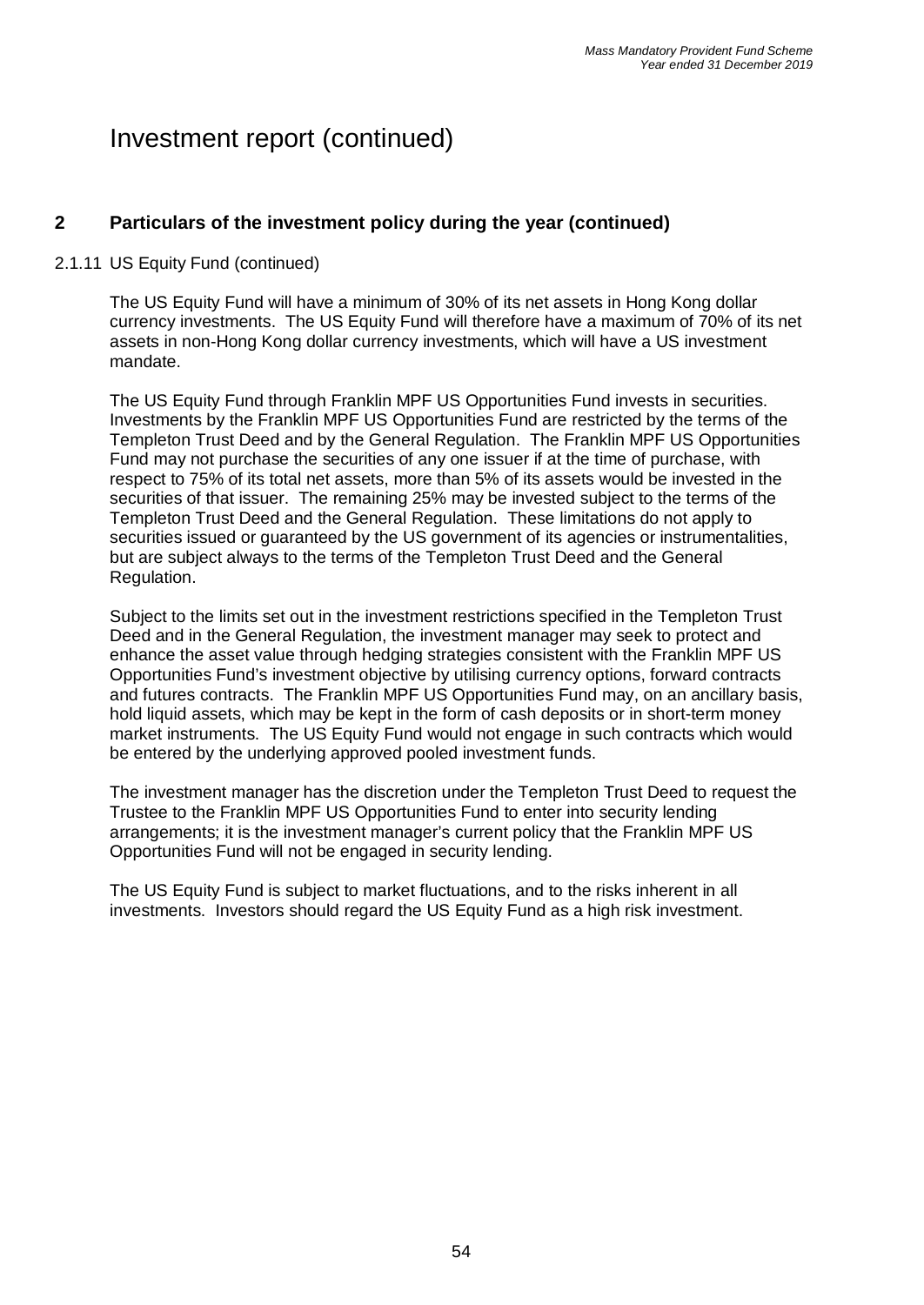## **2 Particulars of the investment policy during the year (continued)**

### 2.1.12 Greater China Equity Fund

The investment objective of the Greater China Equity Fund is to provide investors with longterm capital growth. This fund seeks to achieve the above objective by investing into the JP Morgan SAR Greater China Fund.

As a result of investing into the JP Morgan SAR Greater China Fund, the portfolio of the Greater China Equity Fund will invest primarily in securities of companies based or operating principally in the People's Republic of China, Hong Kong, Macau or Taiwan ("Greater China Region") and the majority of these companies will be listed on a stock exchange in Hong Kong or Taiwan. This fund will not invest (directly or indirectly) more than 10% of its net assets in China A and/or B shares.

The Greater China Equity Fund through its investment in the JP Morgan SAR Greater China Fund will have the following ranges of asset allocations:

- 70 100% net asset value in Greater China equities
- 0 30% net asset value in other equities
- 0 30% net asset value in bonds\*
- \* For cash management purposes only.

The Greater China Equity Fund will have a minimum of 30% of its net assets in Hong Kong dollar currency investments.

The Greater China Equity Fund may not engage in financial futures contracts and financial option contracts. Moreover, the Greater China Equity Fund will not engage in security lending.

The Greater China Equity Fund through JP Morgan SAR Greater China Fund invests in securities. Investments by the JP Morgan SAR Greater China Fund are restricted by the terms of the Trust Deed of the JP Morgan SAR Greater China Fund and by the General Regulation. Subject to the limits set out in the investment restrictions specific in the Trust Deed of the JP Morgan SAR Greater China Fund and in the General Regulation, the investment manager may invest in financial options and warrants and enter into financial futures contracts for hedging purposes. The investment manager has the discretion under the Trust Deed of the JP Morgan SAR Greater China Fund to enter into securities lending arrangements under specific circumstances where the relevant guidelines issued by the MPFA are complied with. However, the investment manager of the JP Morgan SAR Greater China Fund does not currently intend to enter into such arrangements.

The Greater China Equity Fund is subject to market fluctuations and to the risks inherent in all investments. Investors should regard the Greater China Equity Fund as a high risk investment.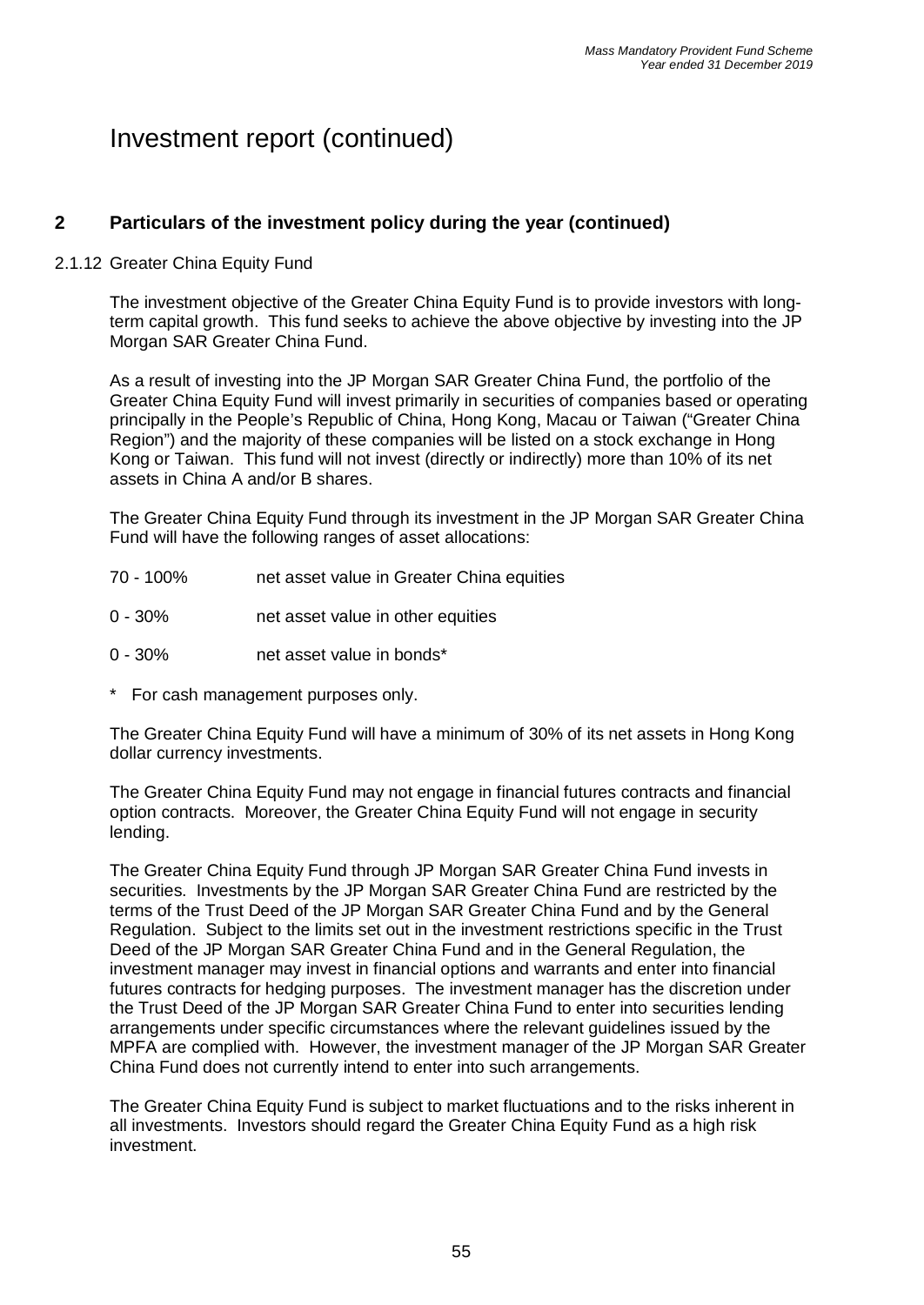## **2 Particulars of the investment policy during the year (continued)**

### 2.1.13 Age 65 Plus Fund

The investment objective of the Age 65 Plus Fund is to achieve stable growth by investing in a globally diversified manner.

The Age 65 Plus Fund through the underlying approved pooled investment funds ("APIFs") of the Underlying Investment Fund adopts active investment strategy. The Underlying Investment Fund, through its APIFs, aim to achieve returns above the MPF industry developed Reference Portfolio for the Age 65 Plus Fund through active management of portfolio by making reference to the MPF industry developed Reference Portfolio for the Age 65 Plus Fund but may not be identical to the MPF industry developed Reference Portfolio for the Age 65 Plus Fund in terms of security selection and weighting and may selectively react to the movement of dealings in the portfolios or market fluctuation. This strategy aims to promote efficiency and minimize cost for the purpose of default investment strategy asset rebalancing.

The Age 65 Plus Fund shall be invested in an approved pooled investment fund named the Age 65 Plus Fund of Invesco Pooled Investment Fund, which in turn primarily invests in a combination of global equities and bonds in a global diversified manner (through investment in the Global Strategic Equity Fund and the Global Strategic Bond Fund of Invesco Pooled Investment Fund which are approved pooled investment funds) as allowed under the General Regulation.

The Age 65 Plus Fund, through the Underlying Investment Fund, targets to invest 20% of its net assets in Higher Risk Assets (such as global equities), with the remainder investing in Lower Risk Assets (such as global bonds, cash and money market instruments). The asset allocation to Higher Risk Assets may vary between 15% and 25% due to differing price movements of various equity and bond markets. The asset allocation to the Higher Risk Assets (ranged from 15% to 25%) is subject to the discretion of investment manager of the Age 65 Plus Fund.

There is no prescribed allocation for investments in any specific countries or currencies.

The Age 65 Plus Fund through its Underlying Investment Fund will maintain an effective currency exposure to Hong Kong dollars (as defined in the General Regulation) of not less than 30% through currency hedging operations.

The Age 65 Plus Fund and its Underlying Investment Fund will not enter into financial future contracts, financial option contracts and will not engage in security lending directly. However, the Age 65 Plus Fund and Underlying Investment Fund, through its APIFs, will enter into financial futures contracts and financial options contracts for hedging purposes only. Besides, the Age 65 Plus Fund will not engage in currency forward contracts.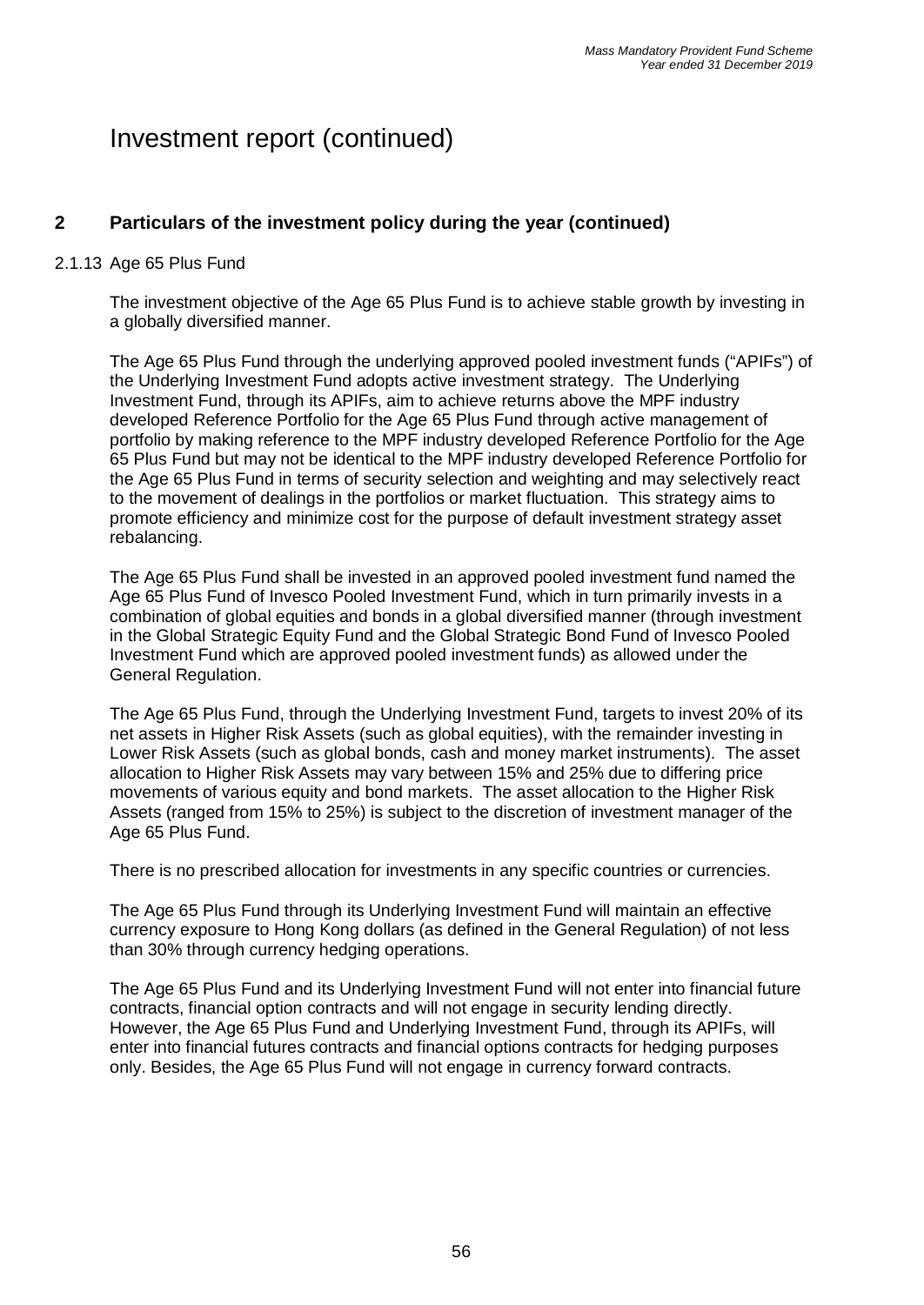## **2 Particulars of the investment policy during the year (continued)**

### 2.1.13 Age 65 Plus Fund (continued)

Investment in the Age 65 Plus Fund is subject to market fluctuations and to the risk inherent to investing in securities. Because the asset allocation of Higher Risk Assets of the Age 65 Plus Fund may vary between 15% to 25%, based on the percentage of assets invested in equities (i.e. Higher Risk Assets), investors should regard the Age 65 Plus Fund as a low to medium risk investment. The return of the Age 65 Plus Fund over the long term is expected to be at least similar to the return of the MPF industry developed Reference Portfolio for the Age 65 Plus Fund.

#### 2.1.14 Core Accumulation Fund

The investment objective of the Core Accumulation Fund is to achieve capital growth by investing in a globally diversified manner.

The Core Accumulation Fund through the APIFs of the Underlying Investment Fund adopts active investment strategy. The Underlying Investment Fund, through its APIFs, aim to achieve returns above the MPF industry developed Reference Portfolio for the Core Accumulation Fund through active management of portfolio by making reference to the MPF industry developed Reference Portfolio for the Core Accumulation Fund but may not be identical to the MPF industry developed Reference Portfolio for the Core Accumulation Fund in terms of security selection and weighting and may selectively react to the movement of dealings in the portfolios or market fluctuation. This strategy aims to promote efficiency and minimize cost for the purpose of default investment strategy asset rebalancing.

The Core Accumulation Fund shall invest in an approved pooled investment fund named the Core Accumulation Fund of Invesco Pooled Investment Fund, which in turn primarily invests in a combination of global equities and bonds in a globally diversified manner (through investment in the Global Strategic Equity Fund and the Global Strategic Bond Fund of Invesco Pooled Investment Fund which are approved pooled investment funds) as allowed under the General Regulation.

The Core Accumulation Fund, through the underlying investment fund, targets to invest 60% of its net assets in Higher Risk Assets (such as global equities), with the remainder investing in Lower Risk Assets (such as global bonds, cash and money market instruments). The asset allocation to Higher Risk Assets may vary between 55% and 65% due to differing price movements of various equity and bond markets. The asset allocation to the Higher Risk Assets (ranged from 55% to 65%) is subject to the discretion of investment manager of the Core Accumulation Fund.

There is no prescribed allocation for investments in any specific countries or currencies.

The Core Accumulation Fund through its Underlying Investment Fund will maintain an effective currency exposure to Hong Kong dollars (as defined in the General Regulation) of not less than 30% through currency hedging operations.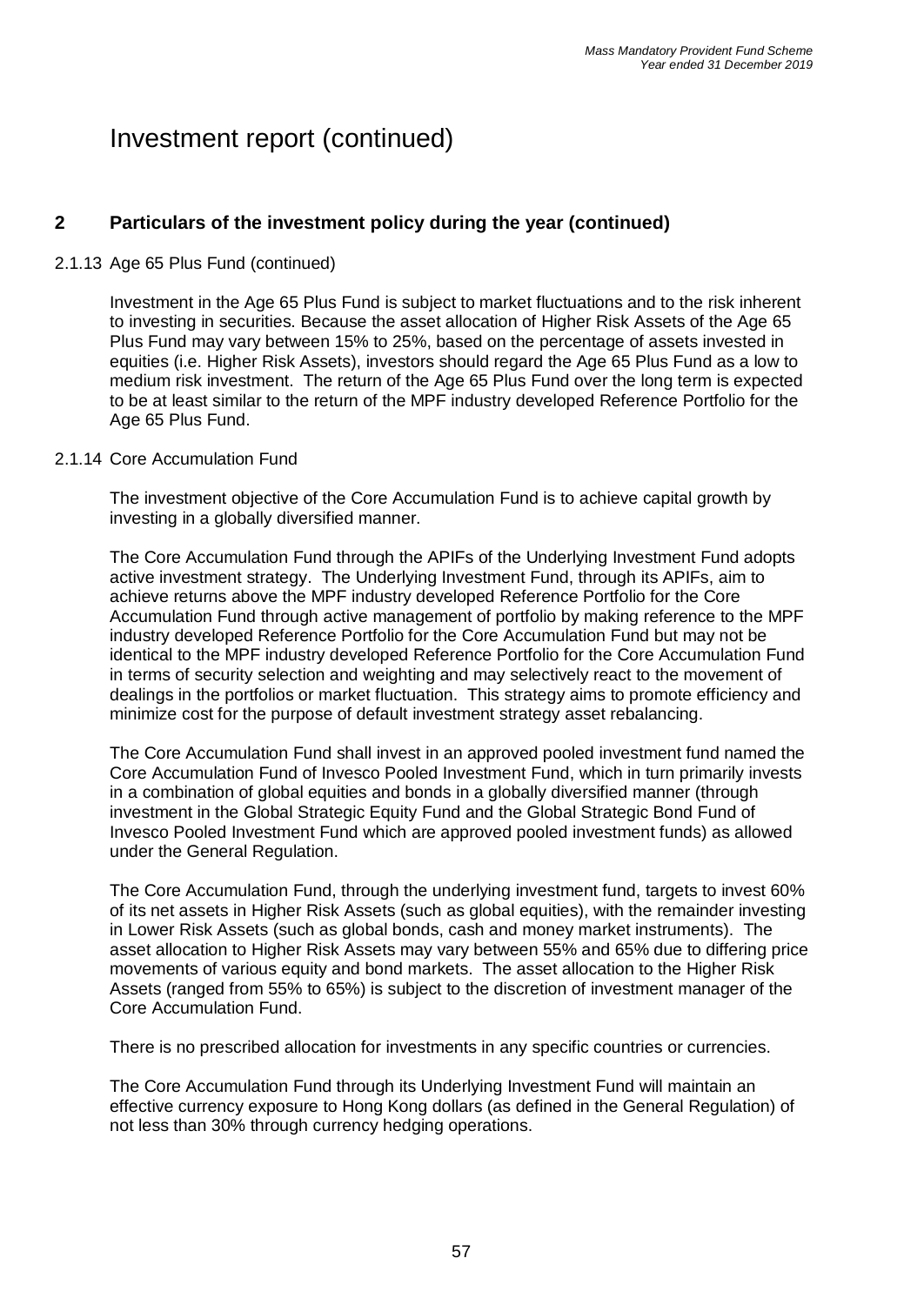## **2 Particulars of the investment policy during the year (continued)**

### 2.1.14 Core Accumulation Fund (continued)

The Core Accumulation Fund and its Underlying Investment Fund will not enter into financial future contracts, financial option contracts and will not engage in security lending directly. However, the Core Accumulation Fund and Underlying Investment Fund, through its APIFs, will enter into financial futures and options contracts for hedging purposes only. Besides, the Core Accumulation Fund will not engage in currency forward contracts.

Investment in the Core Accumulation Fund is subject to market fluctuations and to the risk inherent to investment in securities. Because the asset allocation of Higher Risk Assets of the Core Accumulation Fund may vary between 55% to 65%, based on the percentage of assets invested in equities (i.e. Higher Risk Assets), investors should regard the Core Accumulation Fund as a medium to high risk investment. The return of the Core Accumulation Fund over the long term is expected to be at least similar to the return of the MPF industry developed Reference Portfolio for the Core Accumulation Fund.

#### *2.2 Change of investment policy*

Subject to the approval of the MPFA and the SFC,

- (i) the Trustee may change the investment policy of any constituent fund by one month's prior written notice (or such longer period not exceeding three months as may be imposed by the SFC) to the scheme participants; and
- (ii) the Insurer may change the investment policy of the APIF Policy by one month's prior written notice to the policyholders of the underlying APIF Policy.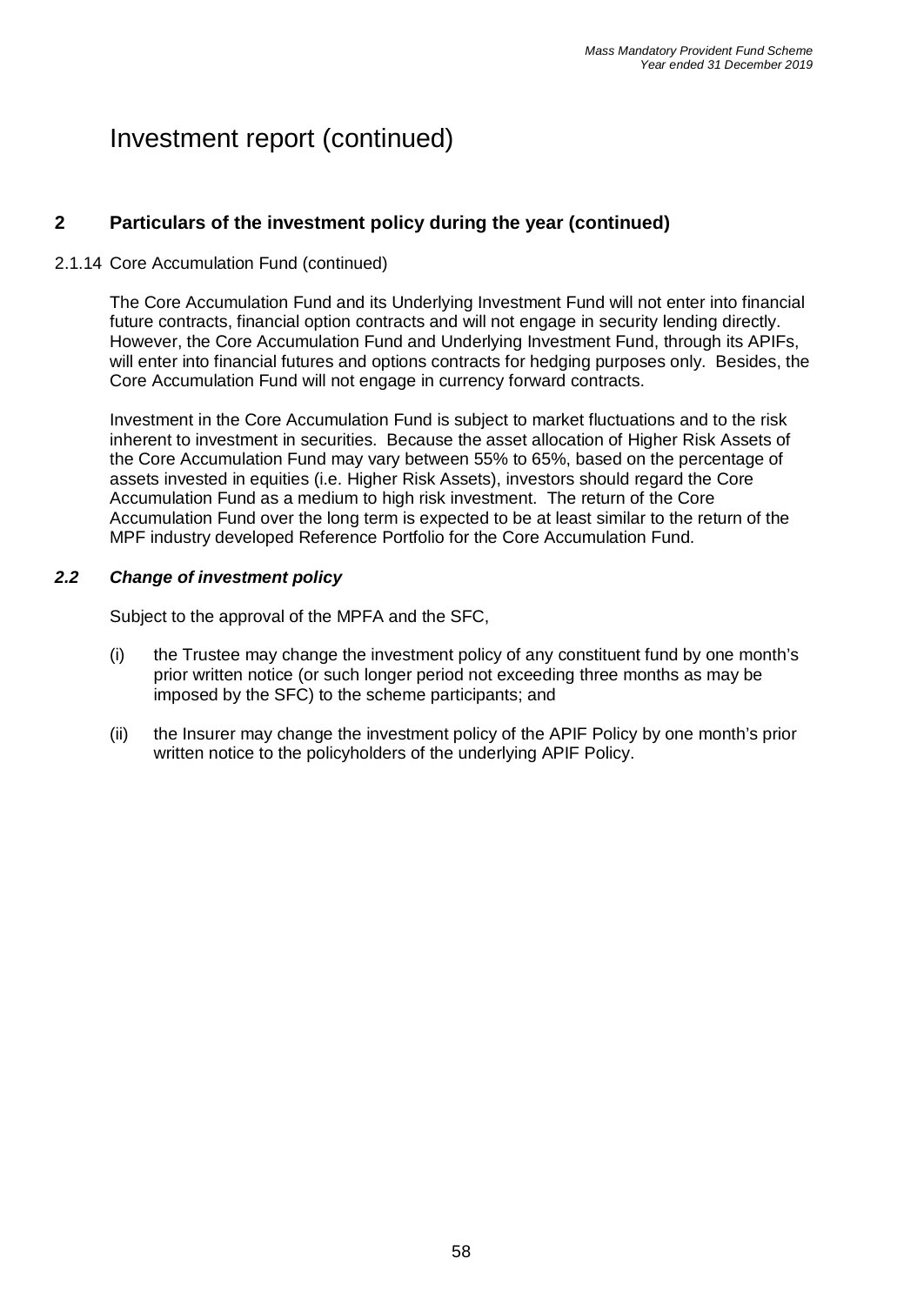#### **3 Performance table**

#### *3.1 MPF Conservative Fund*

|                                                                                                                               | 2019<br>HK\$                          | 2018<br>HK\$                          | 2017<br>HK\$                          | 2016<br>HK\$                          | 2015<br>HK\$                          |
|-------------------------------------------------------------------------------------------------------------------------------|---------------------------------------|---------------------------------------|---------------------------------------|---------------------------------------|---------------------------------------|
| Net loss excluding capital appreciation<br>Capital appreciation - realised and unrealised<br>Income derived from investment # | (1,557,560)<br>4,606,327              | (1,496,416)<br>2,893,535              | (1,000,377)<br>1,013,367              | (471, 081)<br>481,810                 | (550, 376)<br>560,169                 |
| Value of scheme assets derived from investment<br>Total net asset value<br>Net asset value per unit                           | 270,068,507<br>269,811,359<br>11.0021 | 266,714,825<br>266,432,959<br>10.8773 | 206,051,985<br>205,907,680<br>10.8161 | 168,511,498<br>168,446,997<br>10.8154 | 141,659,450<br>141,594,043<br>10.8146 |
|                                                                                                                               |                                       |                                       |                                       |                                       | * Net                                 |
|                                                                                                                               |                                       |                                       | Lowest                                |                                       | annualised                            |
|                                                                                                                               |                                       | <b>Highest</b>                        | redemption                            |                                       | investment                            |
|                                                                                                                               | <i>issue</i> price                    |                                       | price                                 |                                       | return                                |
|                                                                                                                               |                                       | HK\$                                  | HK\$                                  |                                       | %                                     |
| 2019                                                                                                                          |                                       | 11.0021                               | 10.8786                               |                                       | 1.147                                 |
| 2018                                                                                                                          |                                       | 10.8773                               | 10.8161                               |                                       | 0.566                                 |
| 2017                                                                                                                          |                                       | 10.8161                               | 10.8154                               |                                       | 0.007                                 |
| 2016                                                                                                                          |                                       | 10.8154                               | 10.8146                               |                                       | 0.007                                 |

| 20 I I | 1 U.O I U I | 10.010 <del>4</del> | v.vvr   |
|--------|-------------|---------------------|---------|
| 2016   | 10.8154     | 10.8146             | 0.007   |
| 2015   | 10.8146     | 10.8139             | 0.086   |
| 2014   | 10.8139     | 10.8118             | (0.071) |
| 2013   | 10.8221     | 10.8107             | (0.083) |
| 2012   | 10.8220     | 10.8185             | 0.004   |
| 2011   | 10.8297     | 10.8214             | (0.074) |
| 2010   | 10.8368     | 10.8283             | (0.063) |
| 2009   | 10.8618     | 10.8346             | (0.244) |
| 2008   | 10.8630     | 10.7666             | 0.938   |
| 2007   | 10.7555     | 10.5180             | 2.336   |
| 2006   | 10.5137     | 10.2640             | 2.486   |
| 2005   | 10.2597     | 10.1640             | 0.616   |
| 2004   | 10.2360     | 10.1956             | (0.376) |
| 2003   | 10.2371     | 10.2215             | 0.022   |
| 2002   | 10.2393     | 10.1566             | 0.769   |
| 2001   | 10.1564     | 9.9934              | 1.564   |
|        |             |                     |         |

The net annualised investment return is calculated by comparing the net asset value per unit at the year end against the net asset value per unit at the beginning of the year except for the first year where the initial offer price per unit is used. The initial offer price for the constituent fund as at 1 December 2000 was HK\$10.00 per unit.

# The constituent fund is a feeder fund which invests in an approved pooled investment fund. During the year ended 31 December 2019, there was no distribution income from the approved pooled investment fund. As a result, there was no other investment income except for the appreciation of the investments as stated above.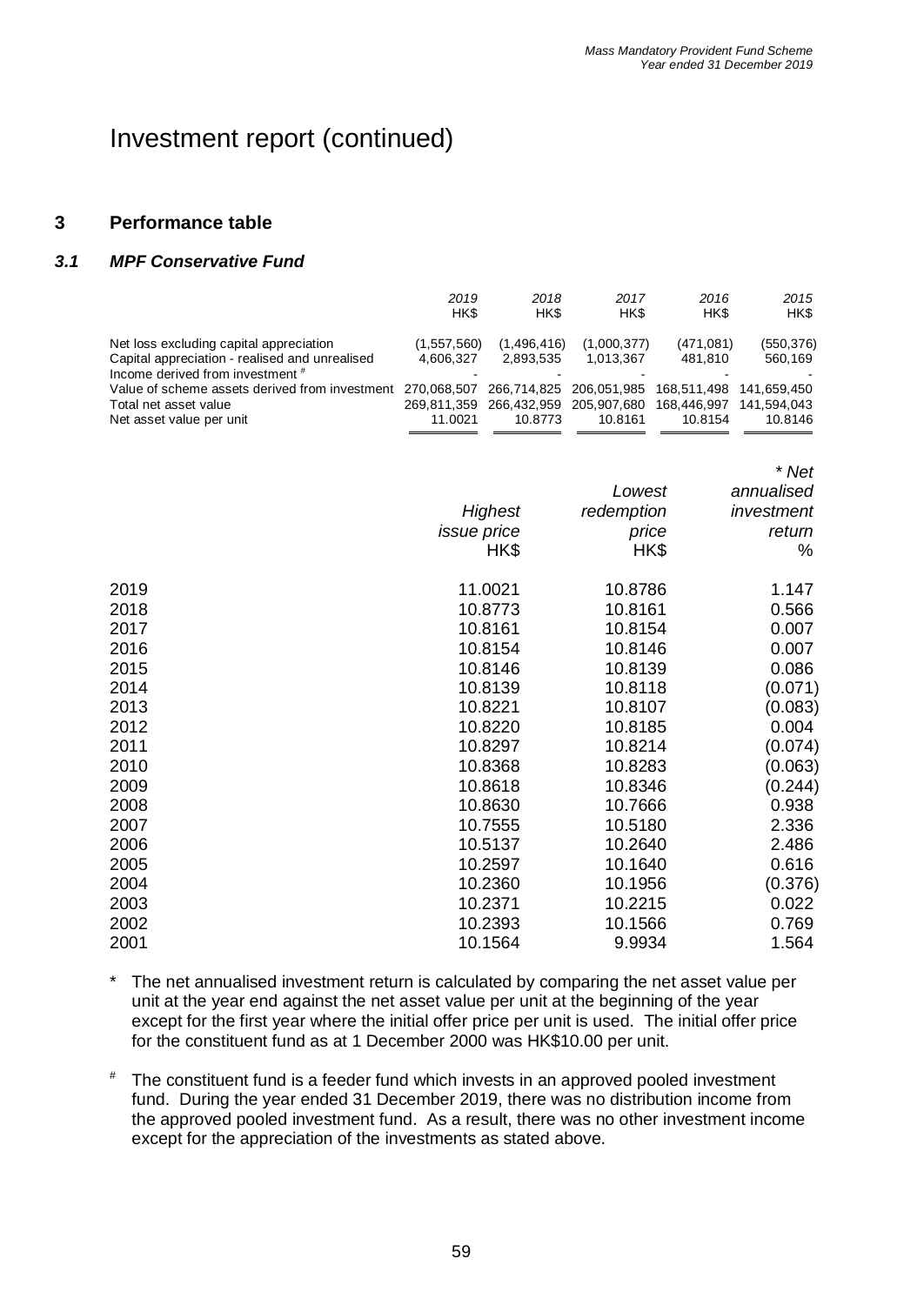## **3 Performance table (continued)**

#### *3.2 Guaranteed Fund*

|                                                    | 2019<br>HK\$ | 2018<br>HK\$ | 2017<br>HK\$            | 2016<br>HK\$ | 2015<br>HK\$ |
|----------------------------------------------------|--------------|--------------|-------------------------|--------------|--------------|
| Net loss excluding capital                         |              |              |                         |              |              |
| appreciation/(depreciation)                        |              |              |                         |              |              |
| Capital appreciation/(depreciation) - realised and |              |              |                         |              |              |
| unrealised                                         | 10.924.167   | (12,065,991) | 14,327,592              | (575.047)    | (4,946,699)  |
| Income derived from investment #                   |              |              |                         |              |              |
| Value of scheme assets derived from investment     | 158.820.443  | 149.019.980  | 151.097.210             | 125,002,290  | 116.580.255  |
| Total net asset value                              | 158.820.443  |              | 149,019,980 151,097,210 | 125,002,290  | 116.580.255  |
| Net asset value per unit                           | 11.1154      | 10.4329      | 11.3663                 | 10.3198      | 10.4419      |
|                                                    |              |              |                         |              |              |

|      |                    |            | * Net      |
|------|--------------------|------------|------------|
|      |                    | Lowest     | annualised |
|      | Highest            | redemption | investment |
|      | <i>issue</i> price | price      | return     |
|      | HK\$               | HK\$       | %          |
| 2019 | 11.1169            | 10.3945    | 6.542      |
| 2018 | 11.7546            | 10.3678    | (8.212)    |
| 2017 | 11.3938            | 10.2917    | 10.141     |
| 2016 | 10.9875            | 10.1218    | (1.169)    |
| 2015 | 11.3261            | 10.3833    | (4.973)    |
| 2014 | 11.4376            | 10.9584    | (2.500)    |
| 2013 | 11.4607            | 10.8076    | 0.919      |
| 2012 | 11.1864            | 10.4330    | 6.859      |
| 2011 | 11.2364            | 10.1280    | (4.201)    |
| 2010 | 11.2159            | 10.1653    | 2.431      |
| 2009 | 10.9253            | 9.1197     | 5.911      |
| 2008 | 11.4559            | 9.2591     | (12.250)   |
| 2007 | 11.6250            | 10.5509    | 7.705      |
| 2006 | 10.6676            | 10.0000    | 6.397      |

\* The net annualised investment return is calculated by comparing the net asset value per unit at the year end against the net asset value per unit at the beginning of the year except for the first year where the initial offer price per unit is used. The initial offer price for the constituent fund as at 20 January 2006 was HK\$10.00 per unit.

# The constituent fund is a feeder fund which invests in an approved pooled investment fund policy. During the year ended 31 December 2019, there was no distribution income from the approved pooled investment fund policy. As a result, there was no other investment income except for the appreciation/(depreciation) of the investments as stated above.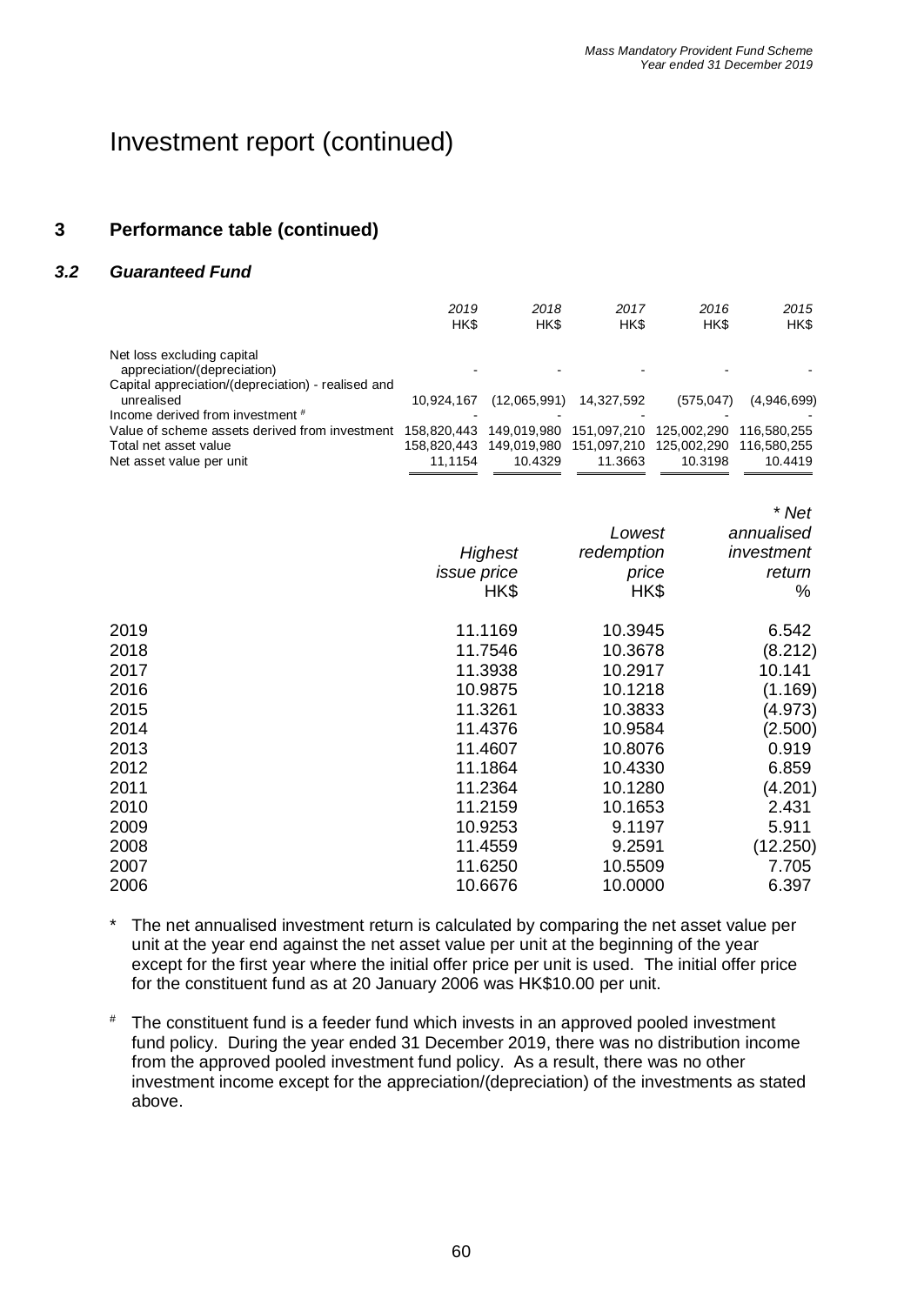## Investment report (continued)

### **3 Performance table (continued)**

### *3.3 Global Stable Fund*

|                                                                        | 2019<br>HK\$ | 2018<br>HK\$                                                | 2017<br>HK\$ | 2016<br>HK\$            | 2015<br>HK\$  |
|------------------------------------------------------------------------|--------------|-------------------------------------------------------------|--------------|-------------------------|---------------|
| Net loss excluding capital                                             |              |                                                             |              |                         |               |
| appreciation/(depreciation)                                            | (3,423,304)  | (3,636,062)                                                 | (3,529,596)  | (3,072,057)             | (3, 107, 973) |
| Capital appreciation/(depreciation) - realised and                     |              |                                                             |              |                         |               |
| unrealised                                                             | 29.778.475   | (20, 753, 336)                                              | 43,033,897   | 6,019,942               | (4,792,153)   |
| Income derived from investment #                                       |              |                                                             |              |                         |               |
| Value of scheme assets derived from investment 259,673,372 236,731,048 |              |                                                             | 263,473,264  | 224.809.140 213.579.793 |               |
| Total net asset value                                                  |              | 259,219,349 236,171,899 262,885,641 224,457,880 213,214,612 |              |                         |               |
| Net asset value per unit                                               | 20.9987      | 18,8830                                                     | 20.8390      | 17.7284                 | 17.4829       |
|                                                                        |              |                                                             |              |                         |               |

|      |                    | Lowest     | annualised |
|------|--------------------|------------|------------|
|      | Highest            | redemption | investment |
|      | <i>issue</i> price | price      | return     |
|      | HK\$               | HK\$       | ℅          |
| 2019 | 21.0172            | 18.7159    | 11.204     |
| 2018 | 21.9188            | 18.6924    | (9.386)    |
| 2017 | 20.8406            | 17.7065    | 17.546     |
| 2016 | 18.6861            | 16.4841    | 1.404      |
| 2015 | 19.2950            | 17.1085    | (3.576)    |
| 2014 | 18.8920            | 17.6903    | (0.766)    |
| 2013 | 18.3013            | 16.7209    | 8.034      |
| 2012 | 16.9481            | 15.1325    | 11.808     |
| 2011 | 16.5870            | 14.1999    | (4.421)    |
| 2010 | 16.1790            | 14.1562    | 5.751      |
| 2009 | 15.2839            | 11.3606    | 15.989     |
| 2008 | 16.3415            | 11.6726    | (21.573)   |
| 2007 | 16.8285            | 14.5219    | 12.680     |
| 2006 | 14.6015            | 12.9097    | 14.871     |
| 2005 | 12.7515            | 12.0488    | 2.712      |
| 2004 | 12.3746            | 10.6553    | 11.542     |
| 2003 | 11.0038            | 9.1114     | 19.992     |
| 2002 | 10.1770            | 8.9321     | (8.117)    |
| 2001 | 10.3664            | 9.4104     | 0.625      |

- \* The net annualised investment return is calculated by comparing the net asset value per unit at the year end against the net asset value per unit at the beginning of the year except for the first year where the initial offer price per unit is used. The initial offer price for the constituent fund as at 1 December 2000 was HK\$10.00 per unit.
- # The constituent fund is a feeder fund which invests in an approved pooled investment fund. During the year ended 31 December 2019, there was no distribution income from the approved pooled investment fund. As a result, there was no other investment income except for the appreciation/(depreciation) of the investments as stated above.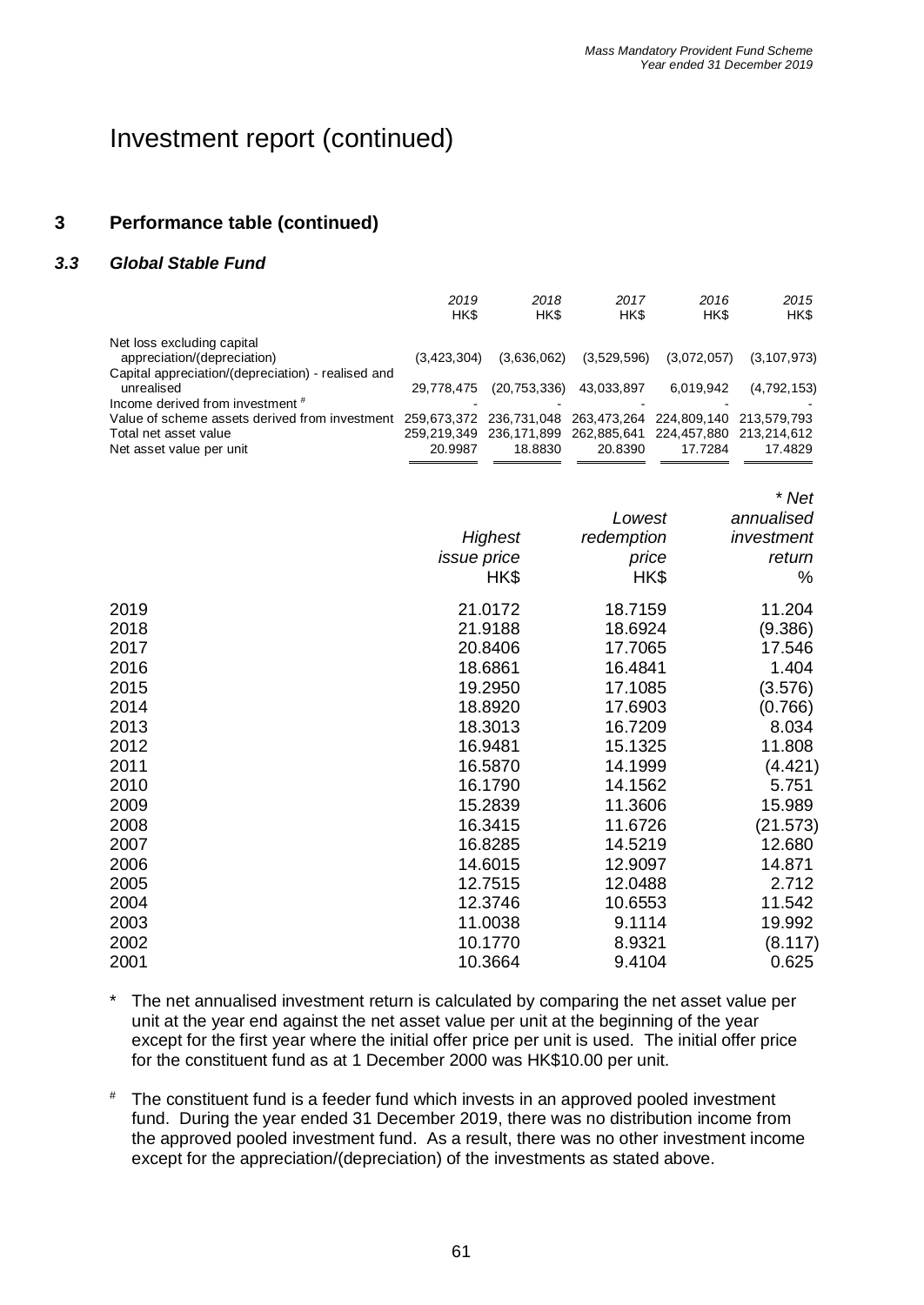## **3 Performance table (continued)**

### *3.4 Global Growth Fund*

|                                                    | 2019<br>HK\$ | 2018<br>HK\$            | 2017<br>HK\$                        | 2016<br>HK\$            | 2015<br>HK\$  |
|----------------------------------------------------|--------------|-------------------------|-------------------------------------|-------------------------|---------------|
| Net loss excluding capital                         |              |                         |                                     |                         |               |
| appreciation/(depreciation)                        | (5.298.244)  | (5,882,673)             | (5,785,866)                         | (4,900,358)             | (5, 141, 382) |
| Capital appreciation/(depreciation) - realised and |              |                         |                                     |                         |               |
| unrealised                                         | 55.226.383   | (46, 156, 559)          | 89,187,714                          | 10,600,686              | (9,495,577)   |
| Income derived from investment #                   |              |                         |                                     |                         |               |
| Value of scheme assets derived from investment     | 404.252.930  | 366.868.761             | 445.052.663                         | 362.094.025 351.420.837 |               |
| Total net asset value                              |              | 403.552.853 365.996.488 | 444,063,468 361,531,741 350,823,416 |                         |               |
| Net asset value per unit                           | 22.9699      | 20.1858                 | 23.0316                             | 18.7202                 | 18.4287       |

|      |                    |            | * Net      |
|------|--------------------|------------|------------|
|      |                    | Lowest     | annualised |
|      | <b>Highest</b>     | redemption | investment |
|      | <i>issue</i> price | price      | return     |
|      | HK\$               | HK\$       | %          |
| 2019 | 23.0107            | 19.9159    | 13.792     |
| 2018 | 24.5815            | 19.9333    | (12.356)   |
| 2017 | 23.0351            | 18.7364    | 23.031     |
| 2016 | 19.6294            | 16.6970    | 1.582      |
| 2015 | 20.9811            | 17.7788    | (3.999)    |
| 2014 | 20.1650            | 18.4415    | (1.000)    |
| 2013 | 19.3902            | 17.1365    | 13.257     |
| 2012 | 17.1663            | 14.8903    | 14.267     |
| 2011 | 17.0810            | 13.6501    | (7.345)    |
| 2010 | 16.4475            | 13.9331    | 6.741      |
| 2009 | 15.3648            | 10.4915    | 23.310     |
| 2008 | 17.8525            | 10.9519    | (32.124)   |
| 2007 | 18.7732            | 15.5949    | 15.400     |
| 2006 | 15.6860            | 13.3519    | 19.945     |
| 2005 | 13.1375            | 12.0343    | 5.221      |
| 2004 | 12.4277            | 10.8135    | 13.115     |
| 2003 | 10.8560            | 8.5541     | 24.465     |
| 2002 | 10.2450            | 8.4838     | (12.118)   |
| 2001 | 10.5722            | 9.0939     | 0.445      |

- \* The net annualised investment return is calculated by comparing the net asset value per unit at the year end against the net asset value per unit at the beginning of the year except for the first year where the initial offer price per unit is used. The initial offer price for the constituent fund as at 1 December 2000 was HK\$10.00 per unit.
- # The constituent fund is a feeder fund which invests in an approved pooled investment fund. During the year ended 31 December 2019, there was no distribution income from the approved pooled investment fund. As a result, there was no other investment income except for the appreciation/(depreciation) of the investments as stated above.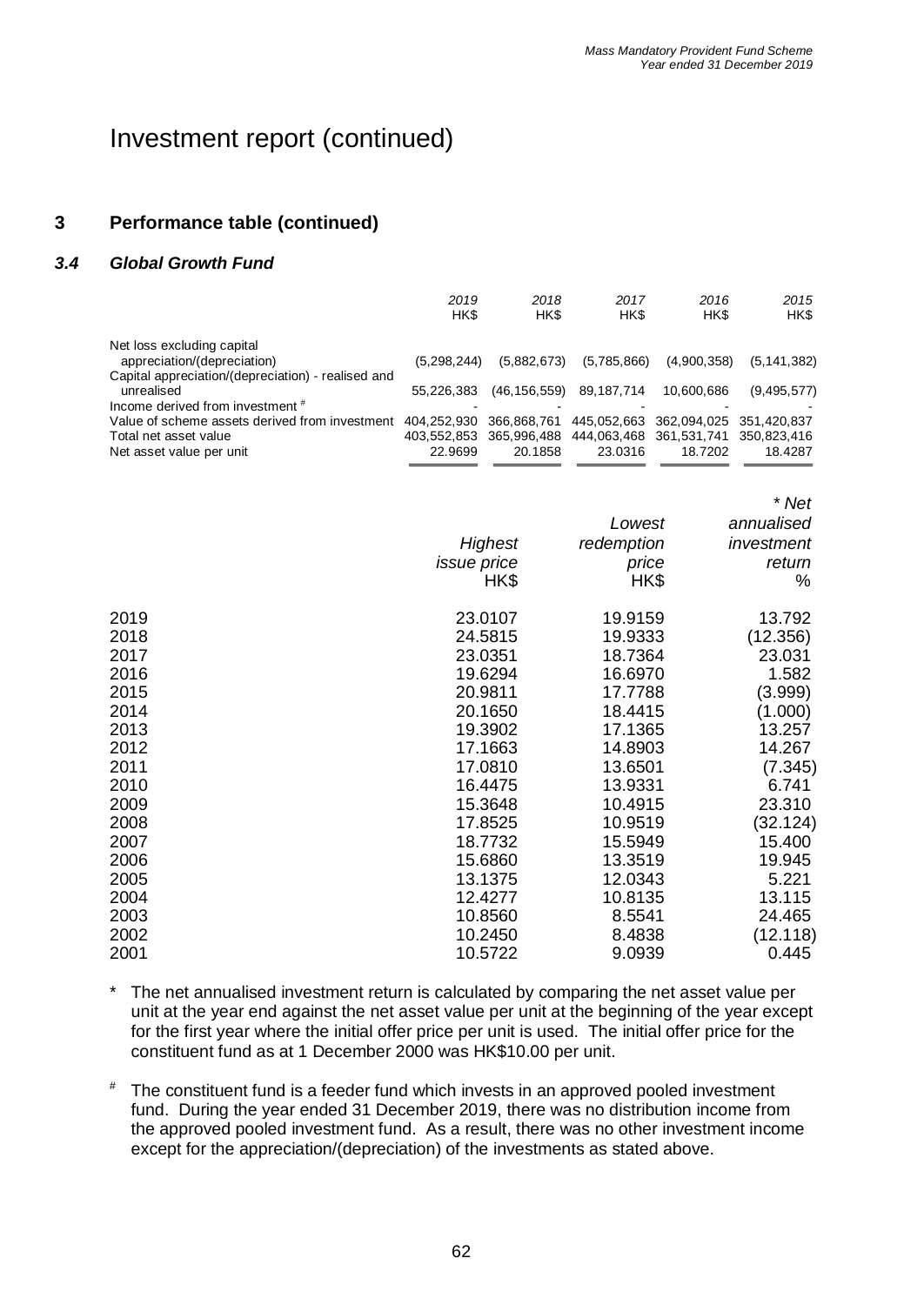## Investment report (continued)

### **3 Performance table (continued)**

### *3.5 Asian Balanced Fund*

|                                                    | 2019<br>HK\$ | 2018<br>HK\$   | 2017<br>HK\$                                                | 2016<br>HK\$ | 2015<br>HK\$   |
|----------------------------------------------------|--------------|----------------|-------------------------------------------------------------|--------------|----------------|
| Net loss excluding capital                         |              |                |                                                             |              |                |
| appreciation/(depreciation)                        | (2.059.145)  | (2,249,213)    | (2,322,034)                                                 | (1,929,910)  | (2,009,612)    |
| Capital appreciation/(depreciation) - realised and |              |                |                                                             |              |                |
| unrealised                                         | 33.357.434   | (63, 486, 809) | 88,058,481                                                  | 14,868,287   | (22, 402, 521) |
| Income derived from investment #                   |              |                |                                                             |              |                |
| Value of scheme assets derived from investment     | 415.732.794  |                | 393,506,432 471,176,572 385,353,859 362,864,927             |              |                |
| Total net asset value                              |              |                | 415,207,050 392,951,726 470,527,484 384,849,292 362,345,933 |              |                |
| Net asset value per unit                           | 27.3360      | 25.2964        | 29.4963                                                     | 24.1375      | 23.3320        |
|                                                    |              |                |                                                             |              |                |

|      | Highest<br><i>issue</i> price<br>HK\$ | Lowest<br>redemption<br>price<br>HK\$ | annualised<br>investment<br>return<br>% |
|------|---------------------------------------|---------------------------------------|-----------------------------------------|
| 2019 | 27.3711                               | 24.2548                               | 8.063                                   |
| 2018 | 30.8194                               | 25.0947                               | (14.239)                                |
| 2017 | 29.4996                               | 24.1916                               | 22.201                                  |
| 2016 | 24.6728                               | 20.9557                               | 3.452                                   |
| 2015 | 27.0394                               | 22.0959                               | (6.350)                                 |
| 2014 | 26.3826                               | 23.4201                               | 1.555                                   |
| 2013 | 25.9563                               | 23.1044                               | 2.598                                   |
| 2012 | 23.9113                               | 20.7711                               | 15.894                                  |
| 2011 | 23.0117                               | 19.7580                               | (7.645)                                 |
| 2010 | 22.3603                               | 18.9547                               | 13.879                                  |
| 2009 | 19.4947                               | 14.0094                               | 28.596                                  |
| 2008 | 21.6534                               | 14.2003                               | (31.084)                                |
| 2007 | 22.5464                               | 19.2512                               | 14.100                                  |
| 2006 | 16.6412                               | 19.4015                               | 16.855                                  |
| 2005 | 16.6045                               | 15.1339                               | 7.613                                   |
| 2004 | 15.4272                               | 13.0641                               | 12.446                                  |
| 2003 | 13.6198                               | 9.9806                                | 37.196                                  |
|      |                                       |                                       |                                         |

\* The net annualised investment return is calculated by comparing the net asset value per unit at the year end against the net asset value per unit at the beginning of the year except for the first year where the initial offer price per unit is used. The initial offer price for the constituent fund as at 17 March 2003 was HK\$10.00 per unit.

# The constituent fund is a feeder fund which invests in an approved pooled investment fund. During the year ended 31 December 2019, there was no distribution income from the approved pooled investment fund. As a result, there was no other investment income except for the appreciation/(depreciation) of the investments as stated above.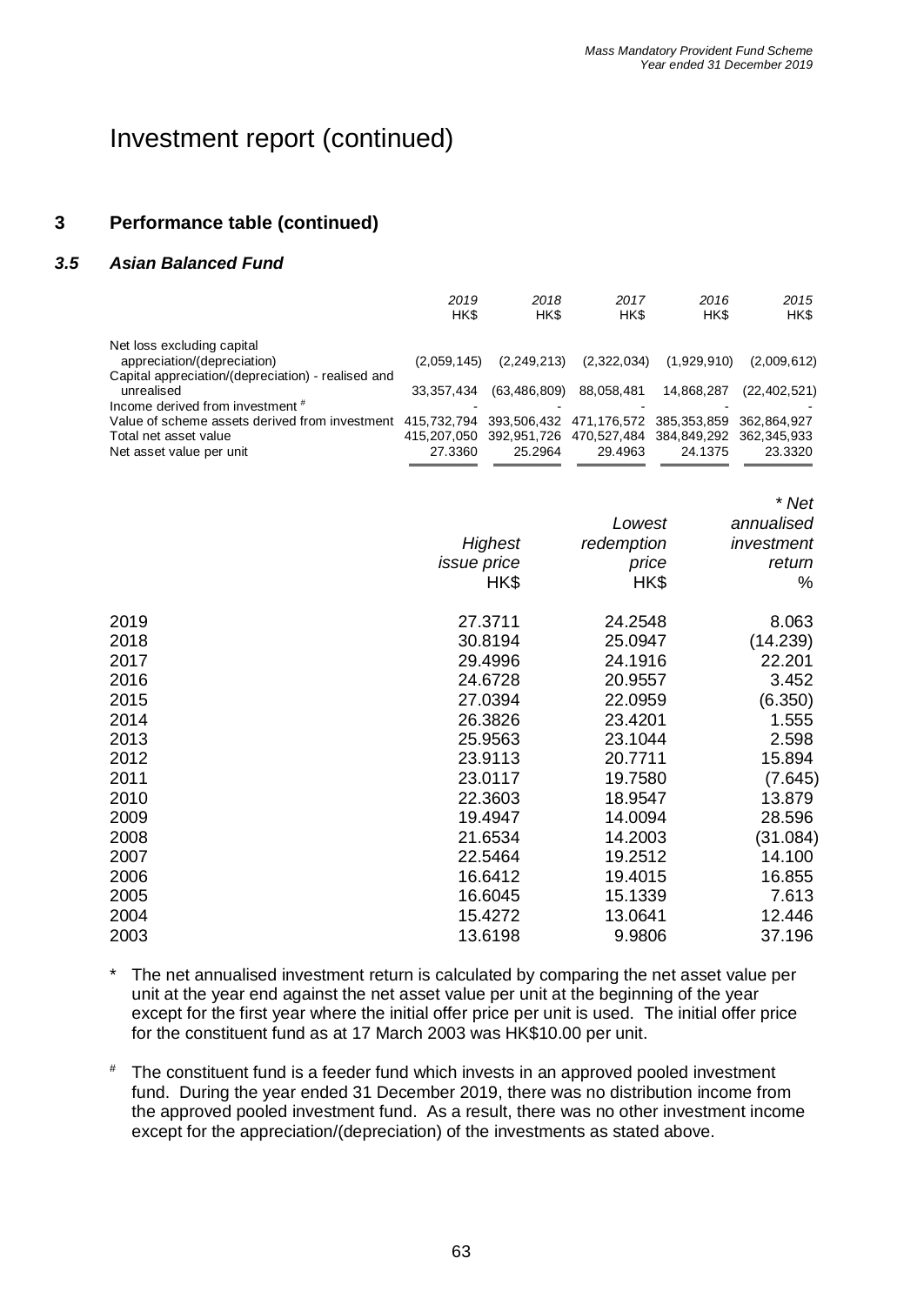## Investment report (continued)

## **3 Performance table (continued)**

### *3.6 Global Bond Fund*

|                                                | 2019<br>HK\$ | 2018<br>HK\$ | 2017<br>HK\$ | 2016<br>HK\$ | 2015<br>HK\$ |
|------------------------------------------------|--------------|--------------|--------------|--------------|--------------|
| Net loss excluding capital                     |              |              |              |              |              |
| appreciation/(depreciation)                    | (691,064)    | (665,086)    | (621, 605)   | (539, 740)   | (546, 289)   |
| Capital appreciation/(depreciation)            |              |              |              |              |              |
| - realised and unrealised                      | 3.104.727    | (1,011,365)  | 3,644,377    | (2,361,187)  | (5,494,966)  |
| Income derived from investment #               |              |              |              |              |              |
| Value of scheme assets derived from investment | 128.671.628  | 121.368.284  | 109.489.111  | 93,298,212   | 90.111.279   |
| Total net asset value                          | 128.514.763  | 121,206,517  | 109.324.099  | 93,179,690   | 89,984,958   |
| Net asset value per unit                       | 13.7154      | 13.4516      | 13.6378      | 13.2136      | 13.6284      |
|                                                |              |              |              |              |              |

|      | Highest            | Lowest<br>redemption | annualised<br>investment |
|------|--------------------|----------------------|--------------------------|
|      | <i>issue</i> price |                      | return                   |
|      |                    | price                | %                        |
|      | HK\$               | HK\$                 |                          |
| 2019 | 13.7154            | 13.4444              | 1.961                    |
| 2018 | 13.8406            | 13.1895              | (1.365)                  |
| 2017 | 13.8691            | 13.1797              | 3.210                    |
| 2016 | 13.8084            | 13.1845              | (3.044)                  |
| 2015 | 14.5711            | 13.5671              | (6.367)                  |
| 2014 | 15.1989            | 14.5351              | (2.136)                  |
| 2013 | 15.2620            | 14.5139              | (1.294)                  |
| 2012 | 15.0680            | 14.0105              | 7.790                    |
| 2011 | 14.7443            | 13.7910              | (0.074)                  |
| 2010 | 14.3564            | 12.8854              | 8.179                    |
| 2009 | 13.0847            | 11.1446              | 8.552                    |
| 2008 | 12.5670            | 11.0927              | 0.492                    |
| 2007 | 12.0106            | 11.1040              | 5.966                    |
| 2006 | 11.3005            | 10.7781              | 3.580                    |
| 2005 | 11.2871            | 10.6522              | (4.841)                  |
| 2004 | 11.3495            | 10.1913              | 6.122                    |
| 2003 | 10.7140            | 9.9117               | 6.951                    |
|      |                    |                      |                          |

- \* The net annualised investment return is calculated by comparing the net asset value per unit at the year end against the net asset value per unit at the beginning of the year except for the first year where the initial offer price per unit is used. The initial offer price for the constituent fund as at 17 March 2003 was HK\$10.00 per unit.
- # The constituent fund is a feeder fund which invests in an approved pooled investment fund. During the year ended 31 December 2019, there was no distribution income from the approved pooled investment fund. As a result, there was no other investment income except for the appreciation/(depreciation) of the investments as stated above.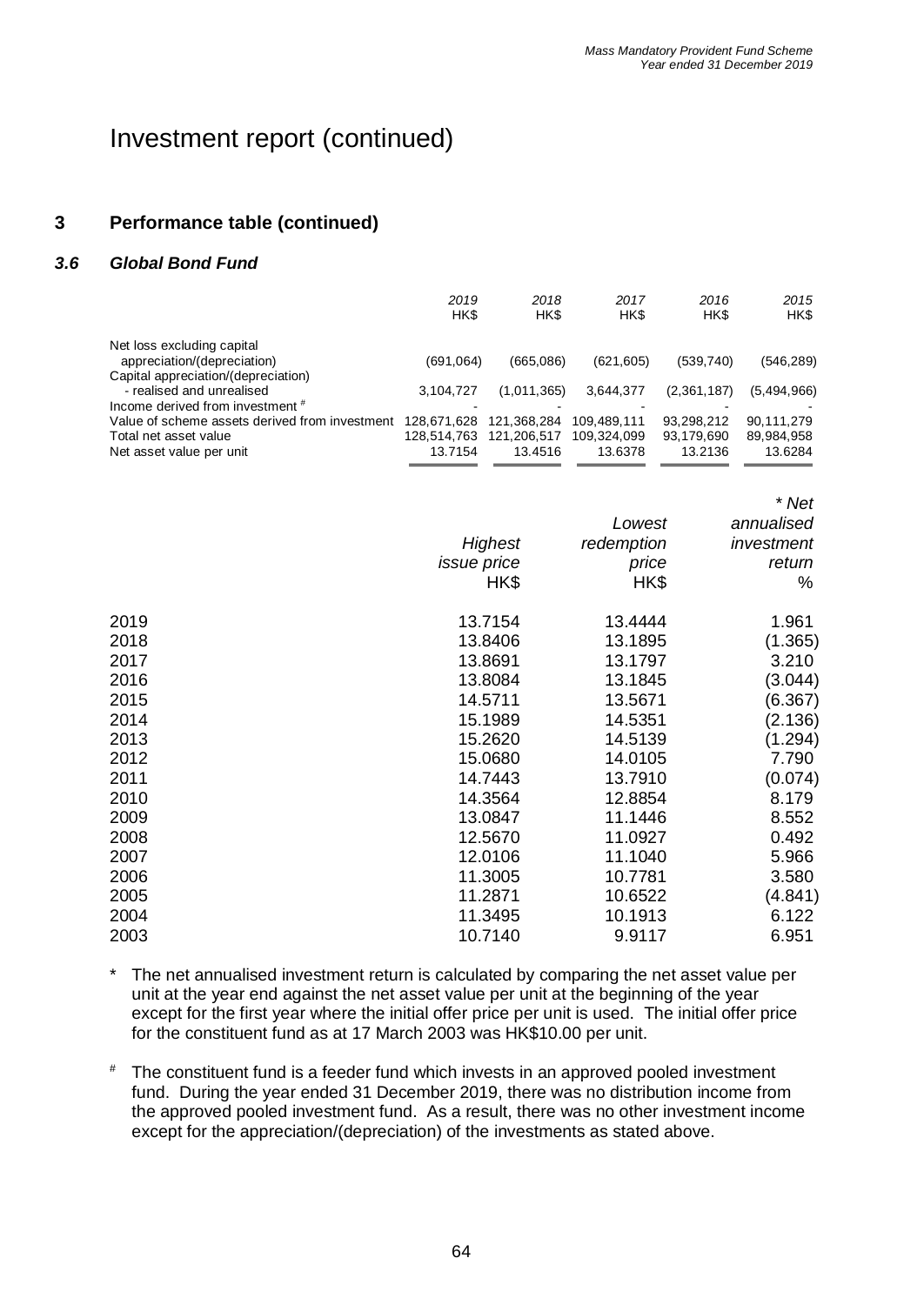## Investment report (continued)

## **3 Performance table (continued)**

### *3.7 Global Equity Fund*

| 2019<br>HK\$ | 2018<br>HK\$                                                                                                     | 2017<br>HK\$ | 2016<br>HK\$                    | 2015<br>HK\$                                                      |
|--------------|------------------------------------------------------------------------------------------------------------------|--------------|---------------------------------|-------------------------------------------------------------------|
|              |                                                                                                                  |              |                                 |                                                                   |
|              |                                                                                                                  |              |                                 | (1, 104, 608)                                                     |
|              |                                                                                                                  |              |                                 |                                                                   |
| 32,835,053   |                                                                                                                  | 35,225,463   | 15,561,579                      | (7,569,070)                                                       |
|              |                                                                                                                  |              |                                 |                                                                   |
|              | 184.985.041                                                                                                      | 238.207.734  | 203.735.039                     | 190.744.589                                                       |
| 216.304.290  |                                                                                                                  |              |                                 | 190.466.641                                                       |
| 28.3052      | 24.1654                                                                                                          | 28.5236      | 24.4558                         | 22.7371                                                           |
|              | Capital appreciation/(depreciation) - realised and<br>Value of scheme assets derived from investment 216,580,643 | (1.077.545)  | (1, 156, 499)<br>(32, 319, 415) | (1,233,963)<br>(1,030,413)<br>184,717,818 237,873,252 203,466,751 |

|      |                    | Lowest     | annualised |
|------|--------------------|------------|------------|
|      | Highest            | redemption | investment |
|      | <i>issue price</i> | price      | return     |
|      | HK\$               | HK\$       | %          |
| 2019 | 28.4076            | 24.0373    | 17.131     |
| 2018 | 30.4612            | 23.5492    | (15.279)   |
| 2017 | 28.5608            | 24.7231    | 16.633     |
| 2016 | 24.6911            | 19.2851    | 7.559      |
| 2015 | 25.1565            | 21.3455    | (4.297)    |
| 2014 | 25.0765            | 22.2170    | 0.794      |
| 2013 | 23.5709            | 19.1187    | 25.222     |
| 2012 | 18.9420            | 15.3107    | 17.979     |
| 2011 | 18.8723            | 14.5469    | (7.328)    |
| 2010 | 17.2165            | 14.2041    | 6.675      |
| 2009 | 16.1896            | 10.1606    | 25.162     |
| 2008 | 21.3141            | 11.4726    | (41.325)   |
| 2007 | 23.2129            | 20.5837    | 5.022      |
| 2006 | 20.9271            | 17.2629    | 23.568     |
| 2005 | 17.0080            | 15.0956    | 7.023      |
| 2004 | 15.8234            | 13.1472    | 13.984     |
| 2003 | 13.7654            | 10.0000    | 38.820     |
|      |                    |            |            |

- \* The net annualised investment return is calculated by comparing the net asset value per unit at the year end against the net asset value per unit at the beginning of the year except for the first year where the initial offer price per unit is used. The initial offer price for the constituent fund as at 17 March 2003 was HK\$10.00 per unit.
- # The constituent fund is a feeder fund which invests in an approved pooled investment fund. During the year ended 31 December 2019, there was no distribution income from the approved pooled investment fund. As a result, there was no other investment income except for the appreciation/(depreciation) of the investments as stated above.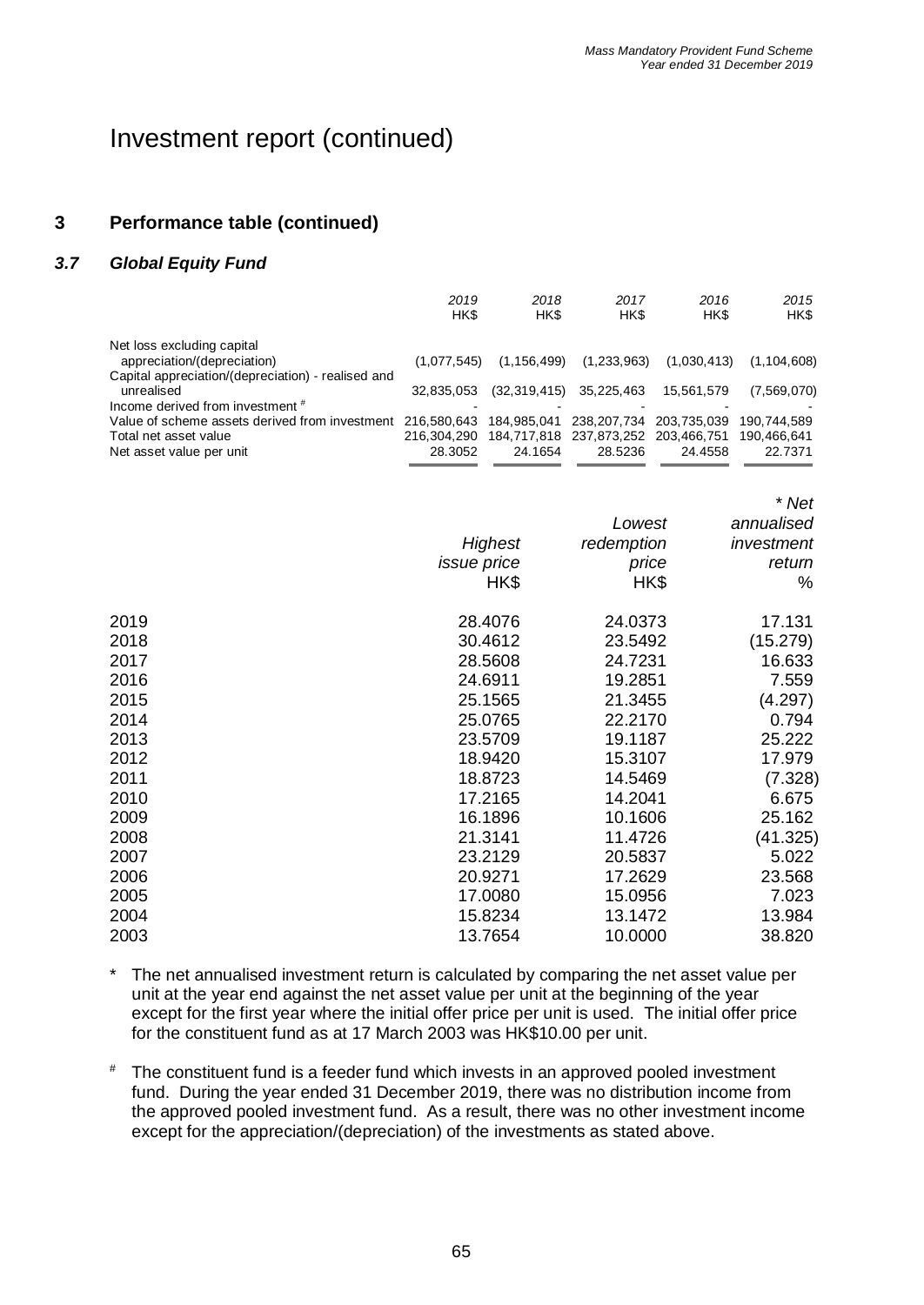### **3 Performance table (continued)**

#### *3.8 Asian Pacific Equity Fund*

|                                                                                    | 2019<br>HK\$ | 2018<br>HK\$   | 2017<br>HK\$                                    | 2016<br>HK\$            | 2015<br>HK\$   |
|------------------------------------------------------------------------------------|--------------|----------------|-------------------------------------------------|-------------------------|----------------|
| Net loss excluding capital                                                         |              |                |                                                 |                         |                |
| appreciation/(depreciation)                                                        | (1.500.718)  | (1,714,091)    | (1,770,490)                                     | (1,321,956)             | (1,354,853)    |
| Capital appreciation/(depreciation) - realised and                                 |              |                |                                                 |                         |                |
| unrealised                                                                         | 23.426.188   | (62, 496, 861) | 98,711,178                                      | 17,432,566              | (24, 446, 375) |
| Income derived from investment #                                                   |              |                |                                                 |                         |                |
| Value of scheme assets derived from investment 295,340,675 283,480,885 370,283,965 |              |                |                                                 | 263.151.010 234.344.910 |                |
| Total net asset value                                                              | 294.967.579  |                | 283,078,211 369,776,745 262,804,917 234,008,703 |                         |                |
| Net asset value per unit                                                           | 16.8512      | 15.6220        | 19.0845                                         | 14.0094                 | 13.1476        |

|             |       | * Net                                                                                                                                                           |
|-------------|-------|-----------------------------------------------------------------------------------------------------------------------------------------------------------------|
|             |       | annualised                                                                                                                                                      |
| Highest     |       | investment                                                                                                                                                      |
| issue price | price | return                                                                                                                                                          |
| HK\$        | HK\$  | $\%$                                                                                                                                                            |
| 17.3536     |       | 7.868                                                                                                                                                           |
| 20.1514     |       | (18.143)                                                                                                                                                        |
| 19.0873     |       | 36.226                                                                                                                                                          |
| 14.8787     |       | 6.555                                                                                                                                                           |
| 16.5244     |       | (9.922)                                                                                                                                                         |
| 15.8544     |       | 3.452                                                                                                                                                           |
| 14.8350     |       | 3.003                                                                                                                                                           |
| 13.6975     |       | 23.531                                                                                                                                                          |
| 13.0446     |       | (9.141)                                                                                                                                                         |
| 12.2665     |       | 16.814                                                                                                                                                          |
| 10.2897     |       | 57.873                                                                                                                                                          |
| 11.2614     |       | (42.682)                                                                                                                                                        |
| 11.9923     |       | 11.545                                                                                                                                                          |
|             |       | Lowest<br>redemption<br>14.5798<br>15.3485<br>14.1042<br>11.4581<br>12.4430<br>13.1142<br>12.7741<br>11.2112<br>10.1754<br>9.5443<br>6.0054<br>6.0252<br>9.9953 |

\* The net annualised investment return is calculated by comparing the net asset value per unit at the year end against the net asset value per unit at the beginning of the year except for the first year where the initial offer price per unit is used. The initial offer price for the constituent fund as at 19 March 2007 was HK\$10.00 per unit.

# The constituent fund is a feeder fund which invests in an approved pooled investment fund. During the year ended 31 December 2019, there was no distribution income from the approved pooled investment fund. As a result, there was no other investment income except for the appreciation/(depreciation) of the investments as stated above.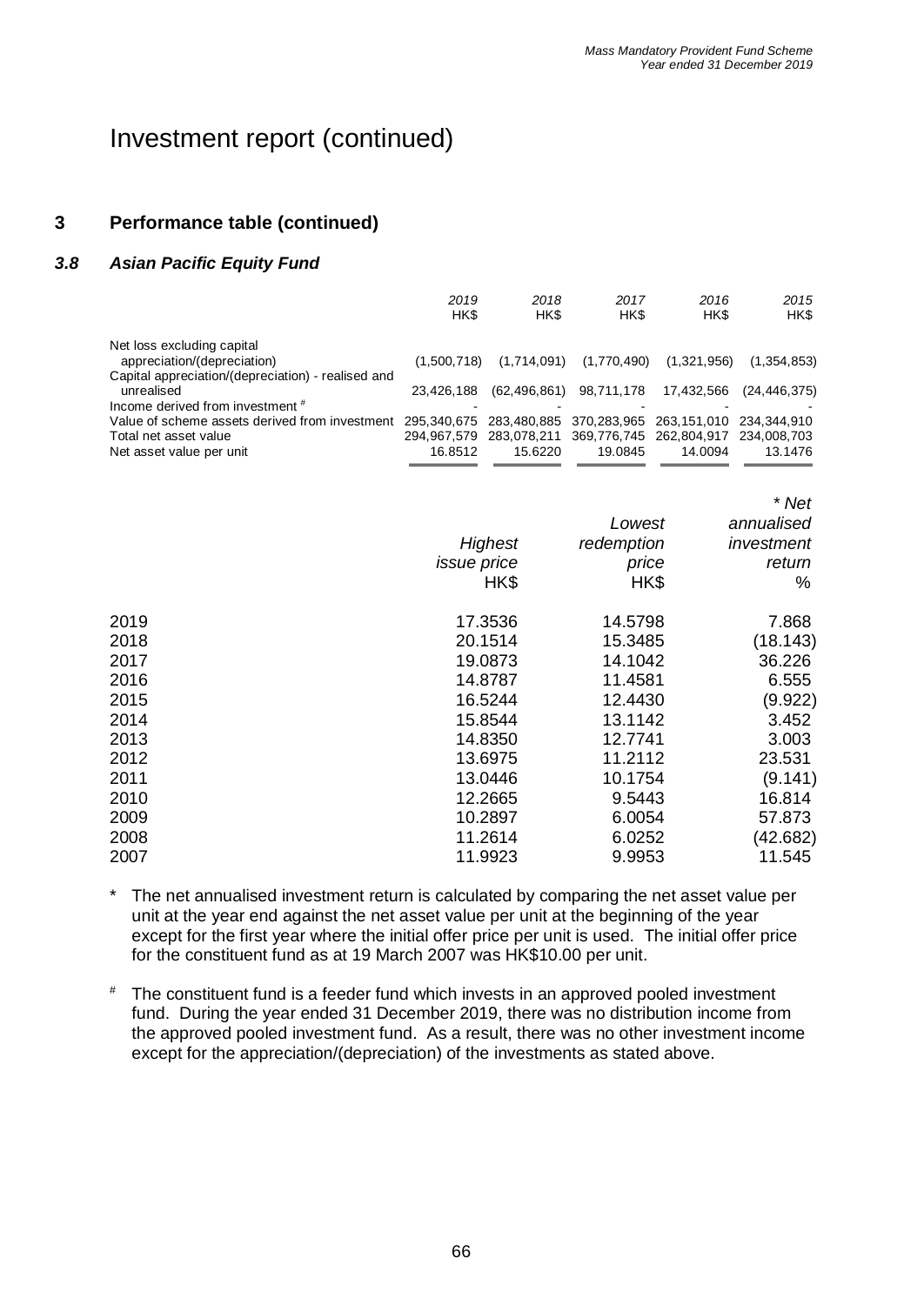## Investment report (continued)

## **3 Performance table (continued)**

#### *3.9 European Equity Fund*

|                                                    | 2019<br>HK\$ | 2018<br>HK\$   | 2017<br>HK\$ | 2016<br>HK\$ | 2015<br>HK\$ |
|----------------------------------------------------|--------------|----------------|--------------|--------------|--------------|
| Net loss excluding capital                         |              |                |              |              |              |
| appreciation/(depreciation)                        | (422, 738)   | (441.134)      | (419, 301)   | (318, 593)   | (322, 037)   |
| Capital appreciation/(depreciation) - realised and |              |                |              |              |              |
| unrealised                                         | 12.039.779   | (10, 358, 543) | 11.629.184   | 3,081,876    | 1,465,532    |
| Income derived from investment #                   |              |                |              |              |              |
| Value of scheme assets derived from investment     | 74.597.656   | 65.320.075     | 75.832.101   | 53,001,787   | 49,033,302   |
| Total net asset value                              | 74.498.222   | 65.222.909     | 75.726.181   | 52,928,219   | 48,957,386   |
| Net asset value per unit                           | 12.0718      | 10.2399        | 11.9242      | 9.9617       | 9.4497       |
|                                                    |              |                |              |              |              |

|      |                    |            | <i>ivet</i> |
|------|--------------------|------------|-------------|
|      |                    | Lowest     | annualised  |
|      | Highest            | redemption | investment  |
|      | <i>issue</i> price | price      | return      |
|      | HK\$               | HK\$       | %           |
| 2019 | 12.1282            | 10.1244    | 17.890      |
| 2018 | 12.6320            | 10.0022    | (14.125)    |
| 2017 | 12.0110            | 10.0583    | 19.700      |
| 2016 | 9.9619             | 8.0227     | 5.418       |
| 2015 | 10.4644            | 8.8133     | 2.995       |
| 2014 | 10.6668            | 8.7725     | (9.966)     |
| 2013 | 10.1985            | 7.7446     | 33.288      |
| 2012 | 7.6862             | 5.8722     | 18.747      |
| 2011 | 7.9347             | 5.7303     | (8.094)     |
| 2010 | 7.1234             | 5.9442     | 1.143       |
| 2009 | 7.0720             | 4.3835     | 21.290      |
| 2008 | 9.5319             | 4.9302     | (41.909)    |
| 2007 | 10.7555            | 9.5143     | (1.695)     |
|      |                    |            |             |

\* The net annualised investment return is calculated by comparing the net asset value per unit at the year end against the net asset value per unit at the beginning of the year except for the first year where the initial offer price per unit is used. The initial offer price for the constituent fund as at 19 March 2007 was HK\$10.00 per unit.

# The constituent fund is a feeder fund which invests in an approved pooled investment fund. During the year ended 31 December 2019, there was no distribution income from the approved pooled investment fund. As a result, there was no other investment income except for the appreciation/(depreciation) of the investments as stated above.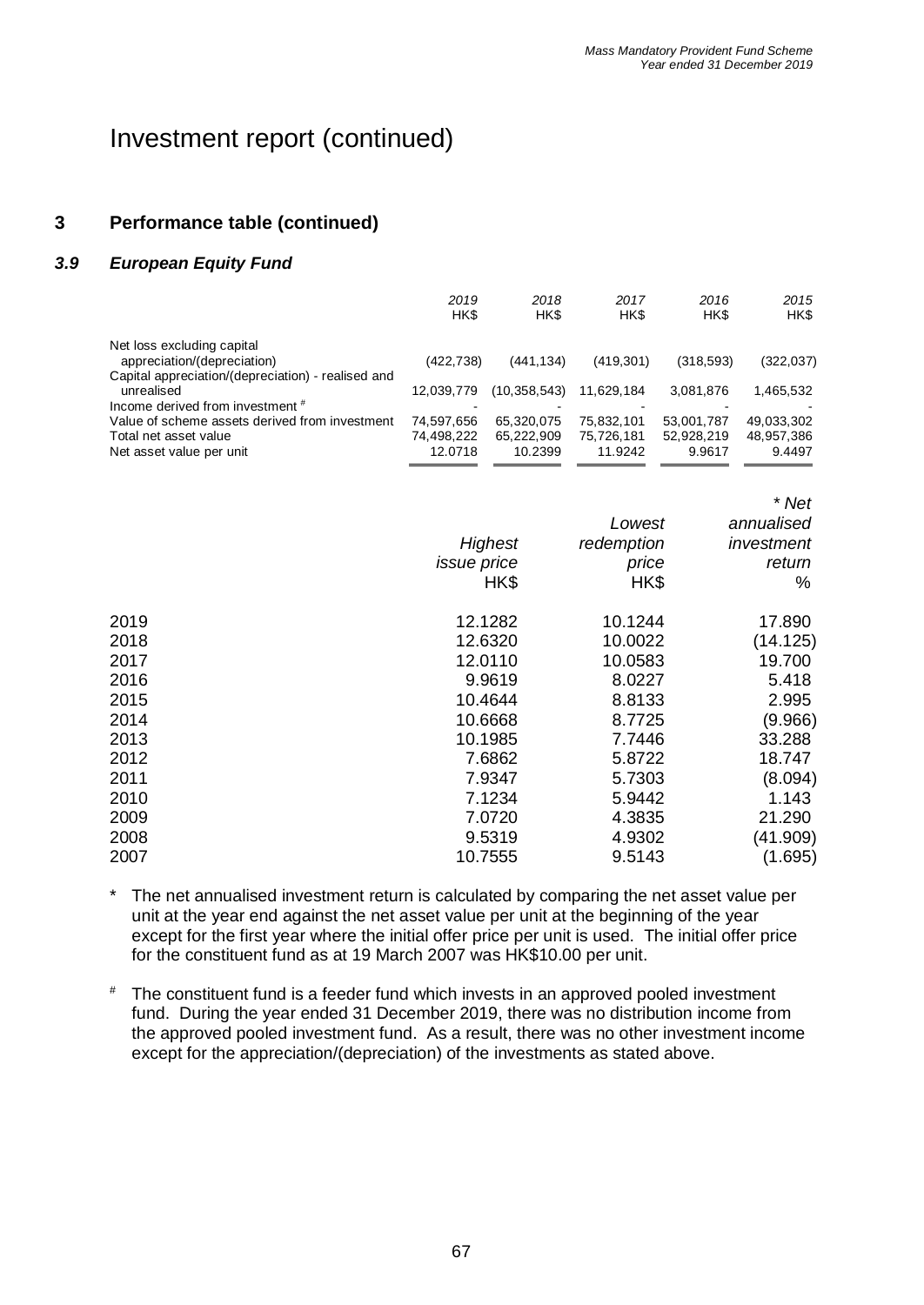## **3 Performance table (continued)**

### *3.10 Hong Kong Equities Fund*

|                                                    | 2019<br>HK\$ | 2018<br>HK\$                                                | 2017<br>HK\$ | 2016<br>HK\$ | 2015<br>HK\$   |
|----------------------------------------------------|--------------|-------------------------------------------------------------|--------------|--------------|----------------|
| Net loss excluding capital                         |              |                                                             |              |              |                |
| appreciation/(depreciation)                        | (3,916,766)  | (4,411,104)                                                 | (4,257,925)  | (3,313,320)  | (3,369,120)    |
| Capital appreciation/(depreciation) - realised and |              |                                                             |              |              |                |
| unrealised                                         | 34.381.023   | (51,628,593)                                                | 89,008,219   | 5,986,659    | (15, 738, 875) |
| Income derived from investment #                   |              |                                                             |              |              |                |
| Value of scheme assets derived from investment     | 290.564.140  | 268.621.364 333.160.764                                     |              | 252.097.298  | 235.128.701    |
| Total net asset value                              |              | 290,065,655 267,984,503 332,421,465 251,700,906 234,728,589 |              |              |                |
| Net asset value per unit                           | 13.2857      | 11.9327                                                     | 14.4571      | 10.8217      | 10.7475        |

|      |                    |            | * Net      |
|------|--------------------|------------|------------|
|      |                    | Lowest     | annualised |
|      | Highest            | redemption | investment |
|      | <i>issue</i> price | price      | return     |
|      | HK\$               | HK\$       | %          |
| 2019 | 13.9915            | 11.5534    | 11.339     |
| 2018 | 16.1100            | 11.4778    | (17.461)   |
| 2017 | 14.5820            | 10.8868    | 33.594     |
| 2016 | 11.6763            | 8.9468     | 0.690      |
| 2015 | 14.1390            | 10.0351    | (6.251)    |
| 2014 | 11.7593            | 9.8941     | 4.824      |
| 2013 | 11.5142            | 9.2715     | 0.038      |
| 2012 | 10.9323            | 8.8298     | 18.453     |
| 2011 | 12.3011            | 7.8526     | (21.155)   |
| 2010 | 12.6515            | 9.6137     | 8.735      |
| 2009 | 11.0622            | 6.0293     | 56.596     |
| 2008 | 13.5555            | 6.0162     | (49.674)   |
| 2007 | 14.9542            | 10.0000    | 36.600     |

- \* The net annualised investment return is calculated by comparing the net asset value per unit at the year end against the net asset value per unit at the beginning of the year except for the first year where the initial offer price per unit is used. The initial offer price for the constituent fund as at 19 March 2007 was HK\$10.00 per unit.
- # The constituent fund is a feeder fund which invests in an approved pooled investment fund. During the year ended 31 December 2019, there was no distribution income from the approved pooled investment fund. As a result, there was no other investment income except for the appreciation/(depreciation) of the investments as stated above.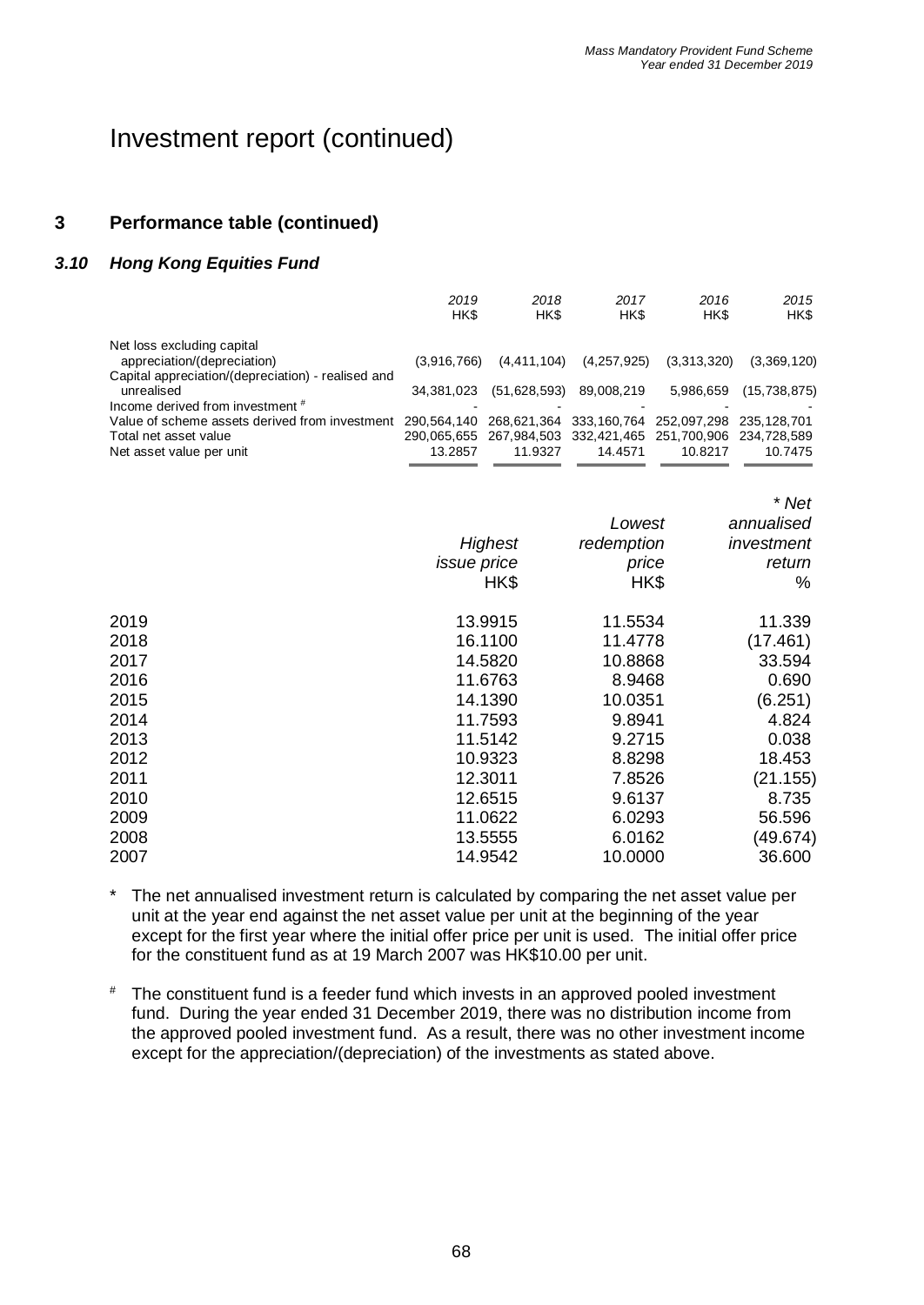## **3 Performance table (continued)**

#### *3.11 US Equity Fund*

|                                                    | 2019<br>HK\$ | 2018<br>HK\$  | 2017<br>HK\$ | 2016<br>HK\$ | 2015<br>HK\$ |
|----------------------------------------------------|--------------|---------------|--------------|--------------|--------------|
| Net loss excluding capital                         |              |               |              |              |              |
| appreciation/(depreciation)                        | (38,256)     | (35, 810)     | (64, 752)    | (58, 703)    | (69, 176)    |
| Capital appreciation/(depreciation) - realised and |              |               |              |              |              |
| unrealised                                         | 41.736.423   | (4, 440, 584) | 22,166,334   | (529, 658)   | 2,993,978    |
| Income derived from investment #                   |              |               |              |              |              |
| Value of scheme assets derived from investment     | 230.163.272  | 123.697.741   | 111.870.179  | 78,865,113   | 68,855,547   |
| Total net asset value                              | 229.974.214  | 123,576,974   | 111.765.186  | 78,792,763   | 68,783,055   |
| Net asset value per unit                           | 24.4598      | 18.7598       | 19.0615      | 15.0451      | 15.2663      |
|                                                    |              |               |              |              |              |

|      |                    |            | * Net      |
|------|--------------------|------------|------------|
|      |                    | Lowest     | annualised |
|      | Highest            | redemption | investment |
|      | <i>issue</i> price | price      | return     |
|      | HK\$               | HK\$       | %          |
| 2019 | 24.6165            | 18.1960    | 30.384     |
| 2018 | 22.7878            | 17.3957    | (1.583)    |
| 2017 | 19.2594            | 15.2167    | 26.696     |
| 2016 | 15.3378            | 12.8351    | (1.449)    |
| 2015 | 16.4709            | 14.1146    | 5.112      |
| 2014 | 14.7888            | 12.7755    | 6.451      |
| 2013 | 13.6437            | 10.2317    | 36.523     |
| 2012 | 10.3225            | 9.1580     | 9.680      |
| 2011 | 10.0570            | 8.2608     | (4.075)    |
| 2010 | 9.5012             | 7.8833     | 10.261     |
| 2009 | 8.6833             | 5.3381     | 29.111     |
| 2008 | 9.9090             | 5.9919     | (34.956)   |
| 2007 | 10.8644            | 9.9387     | 2.583      |

\* The net annualised investment return is calculated by comparing the net asset value per unit at the year end against the net asset value per unit at the beginning of the year except for the first year where the initial offer price per unit is used. The initial offer price for the constituent fund as at 19 March 2007 was HK\$10.00 per unit.

# The constituent fund is a feeder fund which invests in an approved pooled investment fund. During the year ended 31 December 2019, there was no distribution income from the approved pooled investment fund. As a result, there was no other investment income except for the appreciation/(depreciation) of the investments as stated above.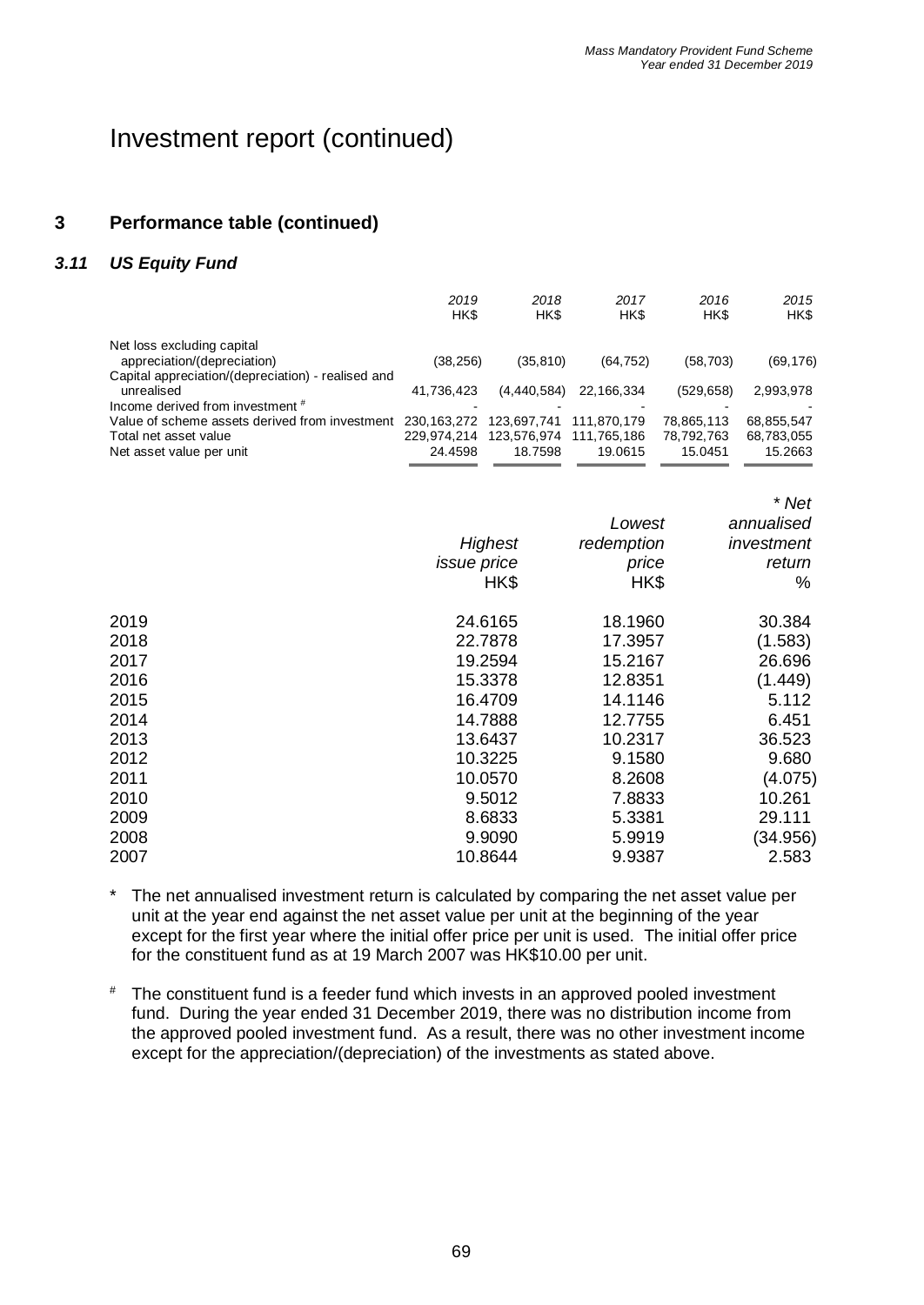## **3 Performance table (continued)**

### *3.12 Greater China Equity Fund*

| 2019<br>HK\$           | 2018<br>HK\$ | 2017<br>HK\$ | 2016<br>HK\$                  | 2015<br>HK\$                                                                                                    |
|------------------------|--------------|--------------|-------------------------------|-----------------------------------------------------------------------------------------------------------------|
|                        |              |              |                               | (2, 142, 118)                                                                                                   |
| 72,388,783             |              | 77,871,343   | 4,288,381                     | (10, 258, 684)                                                                                                  |
|                        |              |              |                               | 135,624,846                                                                                                     |
| 267.743.510<br>16.2691 | 12.0746      | 15.2137      | 10.3457                       | 135.255.316<br>10.2093                                                                                          |
|                        | 268.699.445  | (3,716,644)  | (3,701,779)<br>(48, 321, 090) | (3, 198, 630)<br>(2, 274, 041)<br>199,597,420 242,153,578<br>153,012,566<br>199,058,218 241,525,408 152,612,344 |

|      |                                       |                                       | * Net<br>annualised<br>investment<br>return<br>% |
|------|---------------------------------------|---------------------------------------|--------------------------------------------------|
|      | Highest<br><i>issue</i> price<br>HK\$ | Lowest<br>redemption<br>price<br>HK\$ |                                                  |
|      |                                       |                                       |                                                  |
|      |                                       |                                       |                                                  |
|      |                                       |                                       |                                                  |
| 2019 | 16.3476                               | 11.5763                               | 34.599                                           |
| 2018 | 16.6890                               | 11.6303                               | (20.633)                                         |
| 2017 | 15.4837                               | 10.3727                               | 47.053                                           |
| 2016 | 11.4956                               | 8.5158                                | 1.336                                            |
| 2015 | 13.1753                               | 9.5152                                | (6.844)                                          |
| 2014 | 11.3512                               | 9.5145                                | 4.918                                            |
| 2013 | 10.5845                               | 8.6086                                | 11.327                                           |
| 2012 | 9.4156                                | 7.5260                                | 24.939                                           |
| 2011 | 10.3089                               | 6.9237                                | (24.900)                                         |
|      |                                       |                                       |                                                  |

- \* The net annualised investment return is calculated by comparing the net asset value per unit at the year end against the net asset value per unit at the beginning of the year except for the first year where the initial offer price per unit is used. The initial offer price for the constituent fund as at 1 May 2011 was HK\$10.00 per unit.
- # The constituent fund is a feeder fund which invests in an approved pooled investment fund. During the year ended 31 December 2019, there was no distribution income from the approved pooled investment fund. As a result, there was no other investment income except for the (depreciation)/appreciation of the investments as stated above.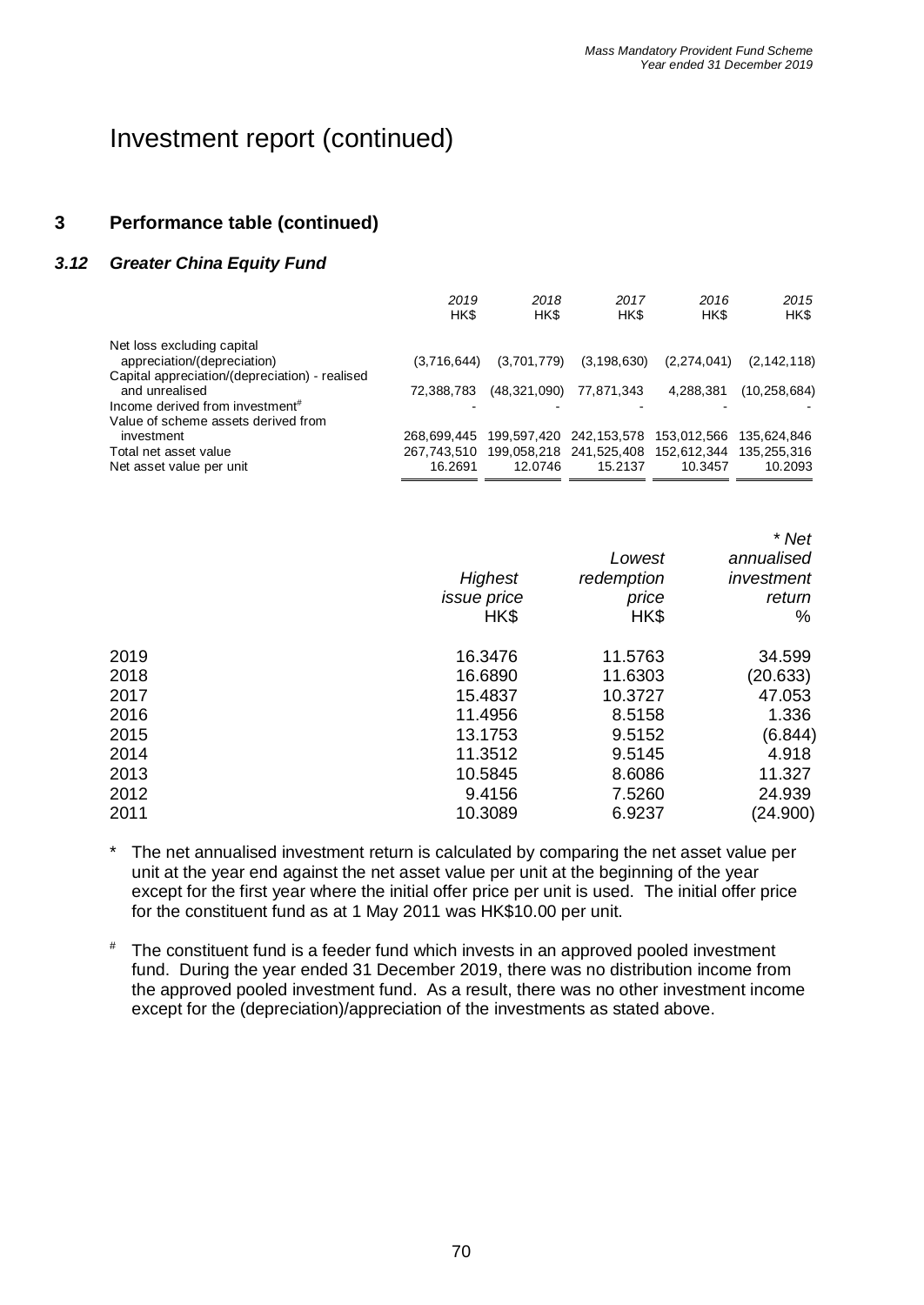#### **3 Performance table (continued)**

#### *3.13 Age 65 Plus Fund*

|                                                           | 2019<br>HK\$ | 2018<br>HK\$ | 2017<br>HK\$ |
|-----------------------------------------------------------|--------------|--------------|--------------|
| Net loss excluding capital<br>appreciation/(depreciation) | (177, 205)   | (153, 174)   | (24, 430)    |
| Capital appreciation/(depreciation) - realised            |              |              |              |
| and unrealised                                            | 2,234,031    | (90, 991)    | 168,909      |
| Income derived from investment <sup>#</sup>               |              |              |              |
| Value of scheme assets derived from                       |              |              |              |
| investment                                                | 32,452,782   | 19,756,284   | 9,933,985    |
| Total net asset value                                     | 32,411,453   | 19,727,094   | 9,927,408    |
| Net asset value per unit                                  | 11.0418      | 10.1328      | 10.2936      |

|      | Highest<br><i>issue</i> price<br>HK\$ | Lowest<br>redemption<br>price<br>HK\$ | * Net<br>annualised<br>investment<br>return<br>% |
|------|---------------------------------------|---------------------------------------|--------------------------------------------------|
| 2019 | 11.0736                               | 10.1402                               | 8.971                                            |
| 2018 | 10.3963                               | 10.0340                               | (1.562)                                          |
| 2017 | 10.3142                               | 9.9848                                | 2.936                                            |

- \* The net annualized investment return is calculated by comparing the net asset value per unit at the period end against the initial offer price per unit. The initial offer price for the constituent fund as at 1 April 2017 was HK\$10 per unit.
- # The constituent fund is a feeder fund which invests in an approved pooled investment fund. During the year ended 31 December 2019, there was no distribution income from the approved pooled investment fund. As a result, there was no other investment income except for the appreciation/(depreciation)of the investments as stated above.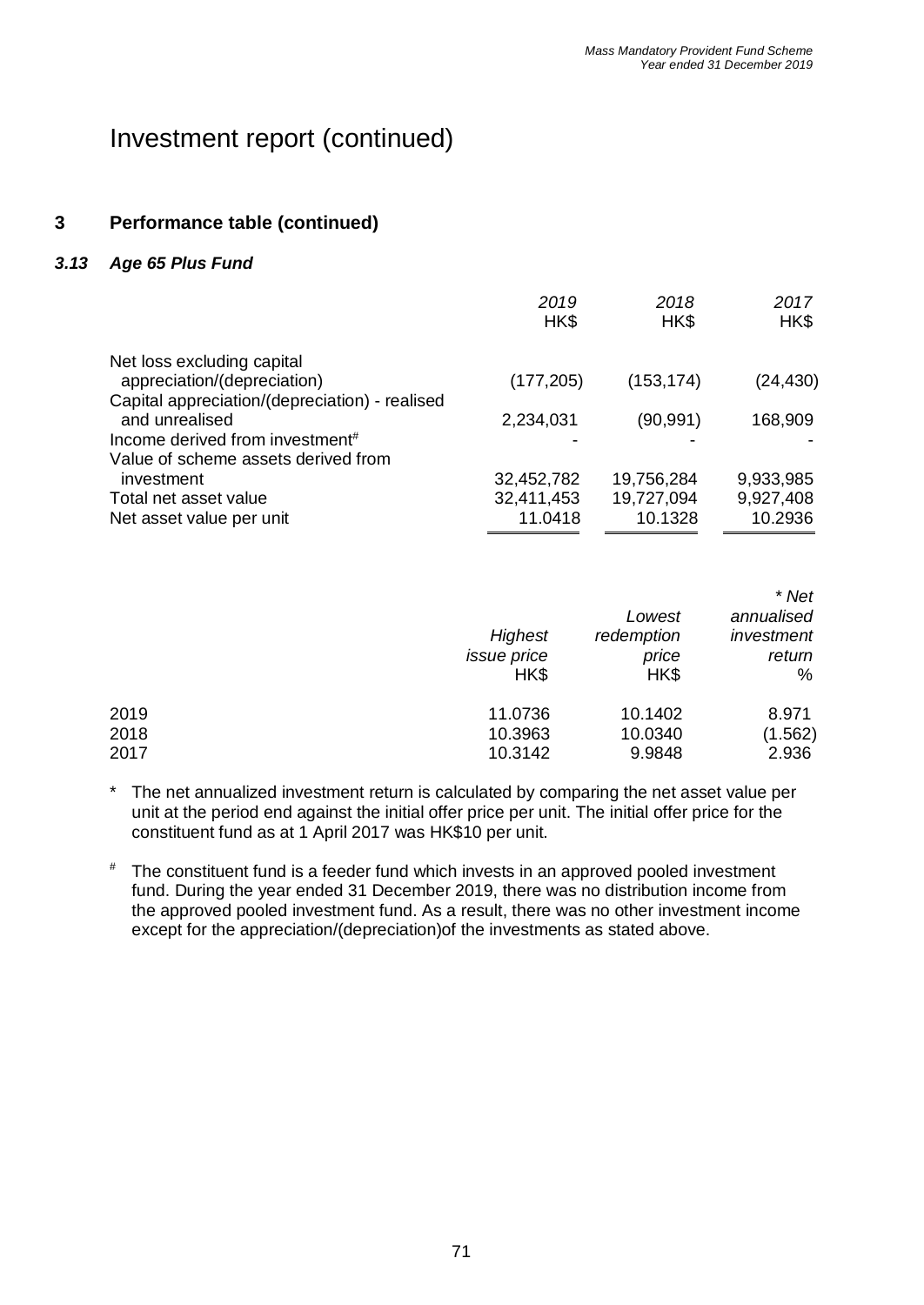#### **3 Performance table (continued)**

#### *3.14 Core Accumulation Fund*

|                                                                                                                 | 2019<br>HK\$                        | 2018<br>HK\$                        | 2017<br>HK\$                        |
|-----------------------------------------------------------------------------------------------------------------|-------------------------------------|-------------------------------------|-------------------------------------|
| Net loss excluding capital<br>appreciation/(depreciation)                                                       | (403, 154)                          | (266, 892)                          | (75, 921)                           |
| Capital appreciation/(depreciation) - realised<br>and unrealised<br>Income derived from investment <sup>#</sup> | 8,638,189                           | (3,063,040)                         | 1,515,144                           |
| Value of scheme assets derived from<br>investment<br>Total net asset value<br>Net asset value per unit          | 72,704,592<br>72,610,367<br>11.7984 | 46,180,759<br>46,123,677<br>10.1951 | 27,907,106<br>27,887,652<br>10.9163 |
|                                                                                                                 |                                     |                                     | * Net                               |
|                                                                                                                 | Highest                             | Lowest                              | annualised                          |
|                                                                                                                 | issue<br>price<br>HK\$              | redemption<br>price<br>HK\$         | investment<br>return<br>%           |
| 2019<br>2018<br>2017                                                                                            | 11.8329<br>11.3854<br>10.9244       | 10.1154<br>9.9343<br>9.9888         | 15.726<br>(6.607)<br>9.163          |

- The net annualized investment return is calculated by comparing the net asset value per unit at the period end against the initial offer price per unit. The initial offer price for the constituent fund as at 1 April 2017 was HK\$10 per unit.
- # The constituent fund is a feeder fund which invests in an approved pooled investment fund. During the year ended 31 December 2019, there was no distribution income from the approved pooled investment fund. As a result, there was no other investment income except for the appreciation/(depreciation)of the investments as stated above.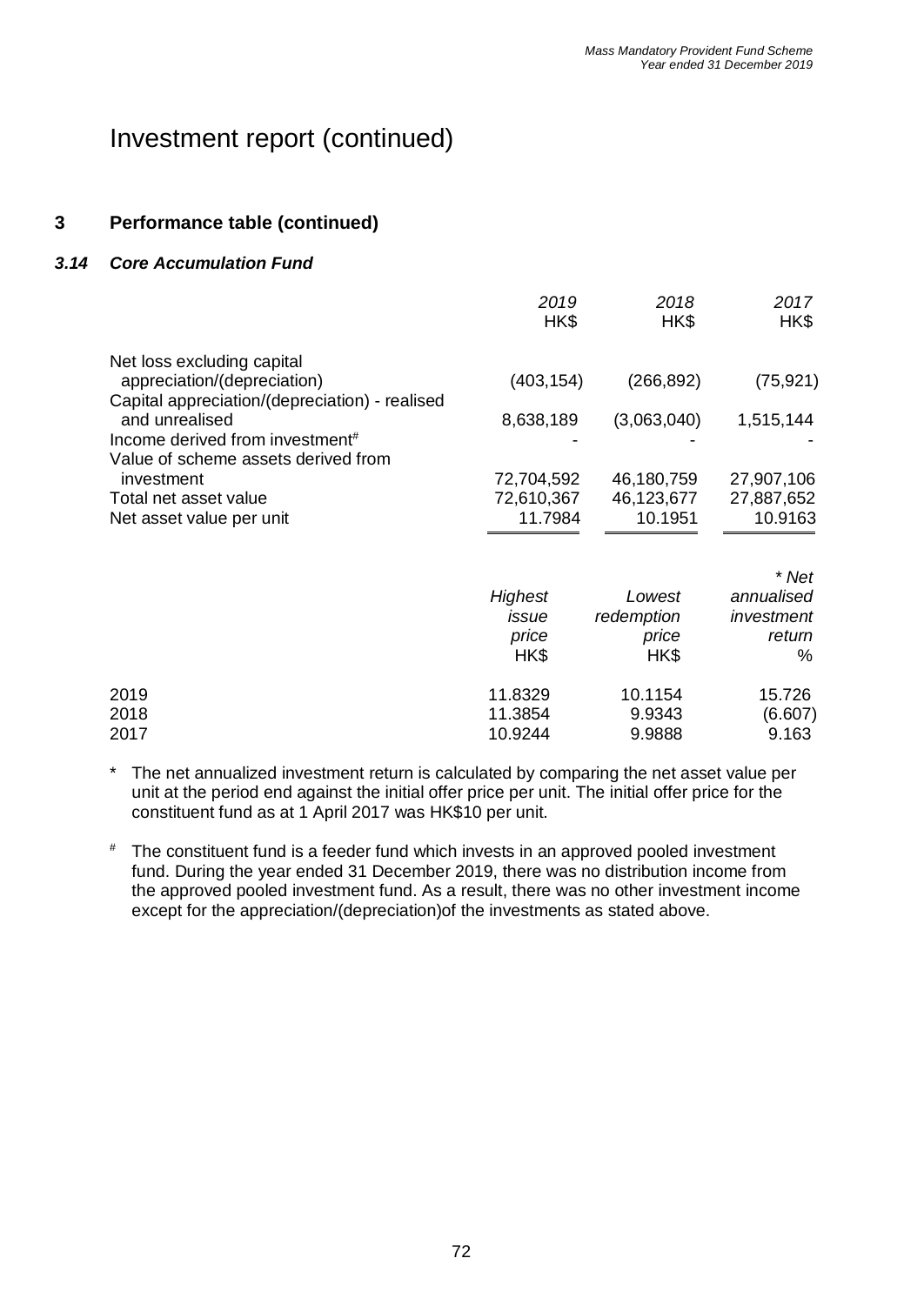### **4 Fund expense ratio**

|                                  | Fund expense ratio |      |
|----------------------------------|--------------------|------|
|                                  | 2019               | 2018 |
|                                  | %                  | %    |
| <b>MPF Conservative Fund</b>     | 0.91               | 0.96 |
| <b>Guaranteed Fund</b>           | 3.34               | 3.38 |
| <b>Global Stable Fund</b>        | 1.47               | 1.52 |
| <b>Global Growth Fund</b>        | 1.45               | 1.51 |
| Asian Balanced Fund              | 1.68               | 1.69 |
| <b>Global Bond Fund</b>          | 1.63               | 1.60 |
| <b>Global Equity Fund</b>        | 1.70               | 1.66 |
| Asian Pacific Equity Fund        | 1.72               | 1.73 |
| <b>European Equity Fund</b>      | 1.90               | 1.88 |
| Hong Kong Equities Fund          | 1.48               | 1.52 |
| <b>US Equity Fund</b>            | 1.18               | 1.21 |
| <b>Greater China Equity Fund</b> | 1.64               | 1.68 |
| Age 65 Plus Fund                 | 0.91               | 0.89 |
| <b>Core Accumulation Fund</b>    | 0.91               | 0.92 |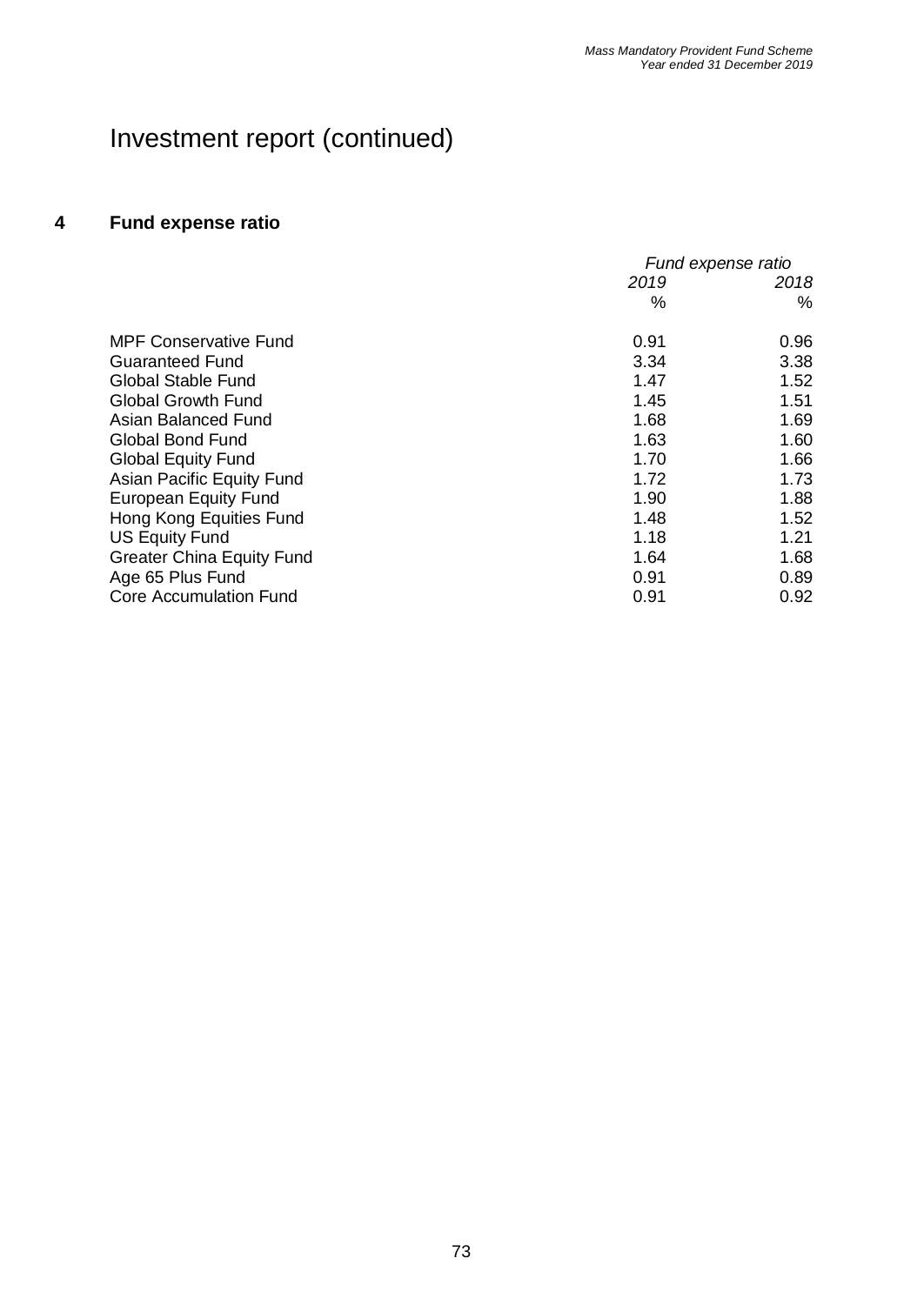#### **5 Investment portfolio and statement of movements in portfolio holdings**

#### *5.1 MPF Conservative Fund*

|                                         |                                           |                           | 2019                 |                                                |
|-----------------------------------------|-------------------------------------------|---------------------------|----------------------|------------------------------------------------|
| Quoted investment                       |                                           | <b>Holdings</b><br>Units  | Market value<br>HK\$ | % of net assets                                |
| Allianz Choice HK\$ Liquidity Fund #    |                                           | 20,775,139.7593           | 270,068,507          | 100.10                                         |
| Total investment, at market value       |                                           |                           | 270,068,507          | 100.10                                         |
| Total investment, at cost               |                                           |                           | 262,683,792          |                                                |
|                                         |                                           | 2019                      |                      |                                                |
| Name of investment                      | Holdings as at<br>1 January 2019<br>Units | <b>Additions</b><br>Units | Disposals<br>Units   | Holdings as at<br>31 December<br>2019<br>Units |
| Allianz Choice<br>HK\$ Liquidity Fund # | 20.875.421.6654                           | 5,020,639.6768            | 5,120,921.5829       | 20.775.139.7593                                |

# Approved Pooled Investment Fund of the Allianz Global Investors Choice Fund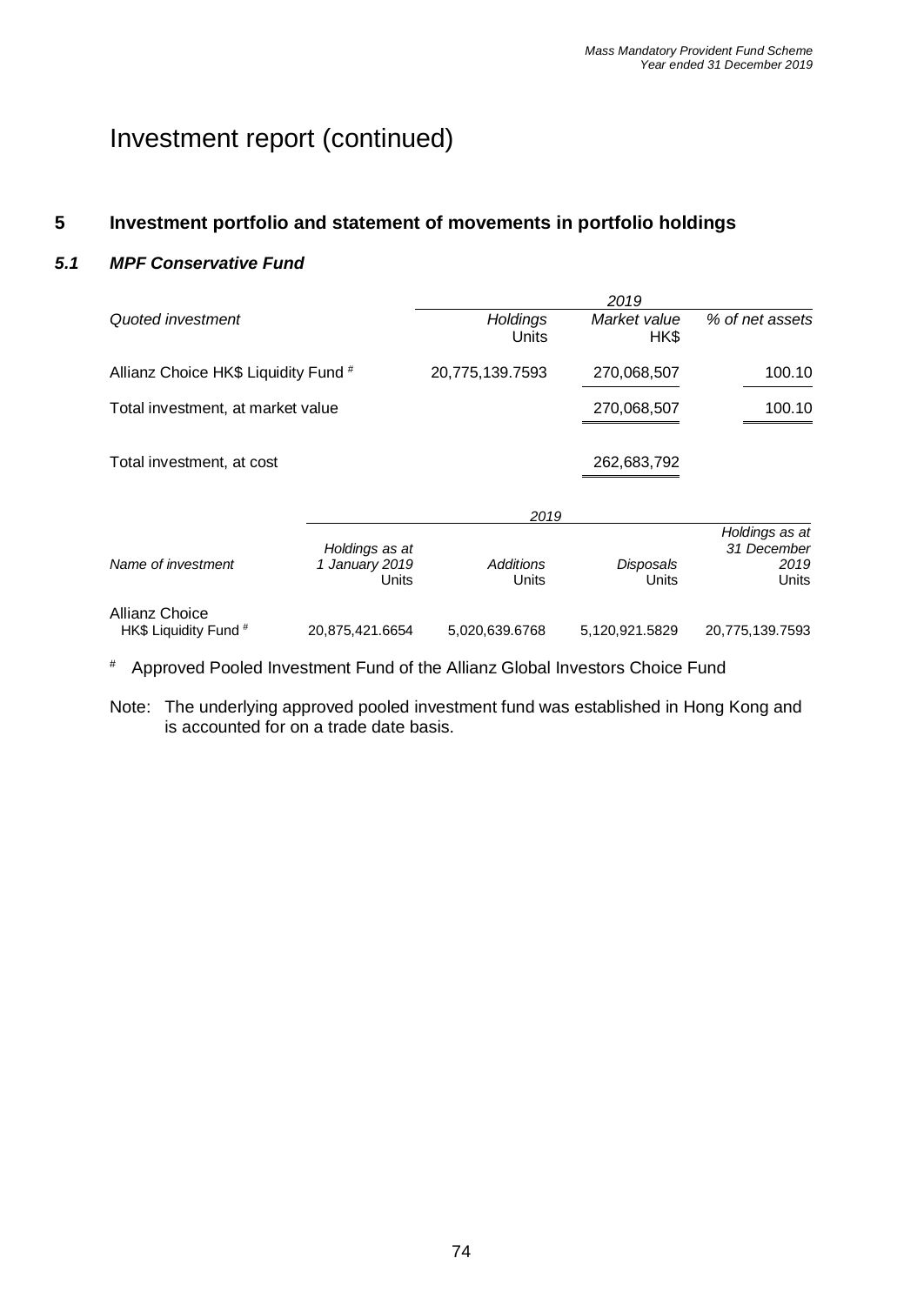#### **5 Investment portfolio and statement of movements in portfolio holdings (continued)**

#### *5.2 Guaranteed Fund*

|                                   |                                           |                           | 2019                 |                                                |
|-----------------------------------|-------------------------------------------|---------------------------|----------------------|------------------------------------------------|
| Quoted investment                 |                                           | <b>Holdings</b><br>Units  | Market value<br>HK\$ | % of net assets                                |
| <b>Mass MPF Guaranteed Policy</b> |                                           | 14,231,855.2704           | 158,820,443          | 100.00                                         |
| Total investment, at market value |                                           |                           | 158,820,443          | 100.00                                         |
| Total investment, at cost         |                                           |                           | 152,720,328          |                                                |
|                                   |                                           | 2019                      |                      |                                                |
| Name of investment                | Holdings as at<br>1 January 2019<br>Units | <b>Additions</b><br>Units | Disposals<br>Units   | Holdings as at<br>31 December<br>2019<br>Units |
| <b>Mass MPF Guaranteed</b>        |                                           |                           |                      |                                                |
| Policy                            | 14,224,109.2433                           | 2,076,721.2705            | 2,068,975.2434       | 14,231,855.2704                                |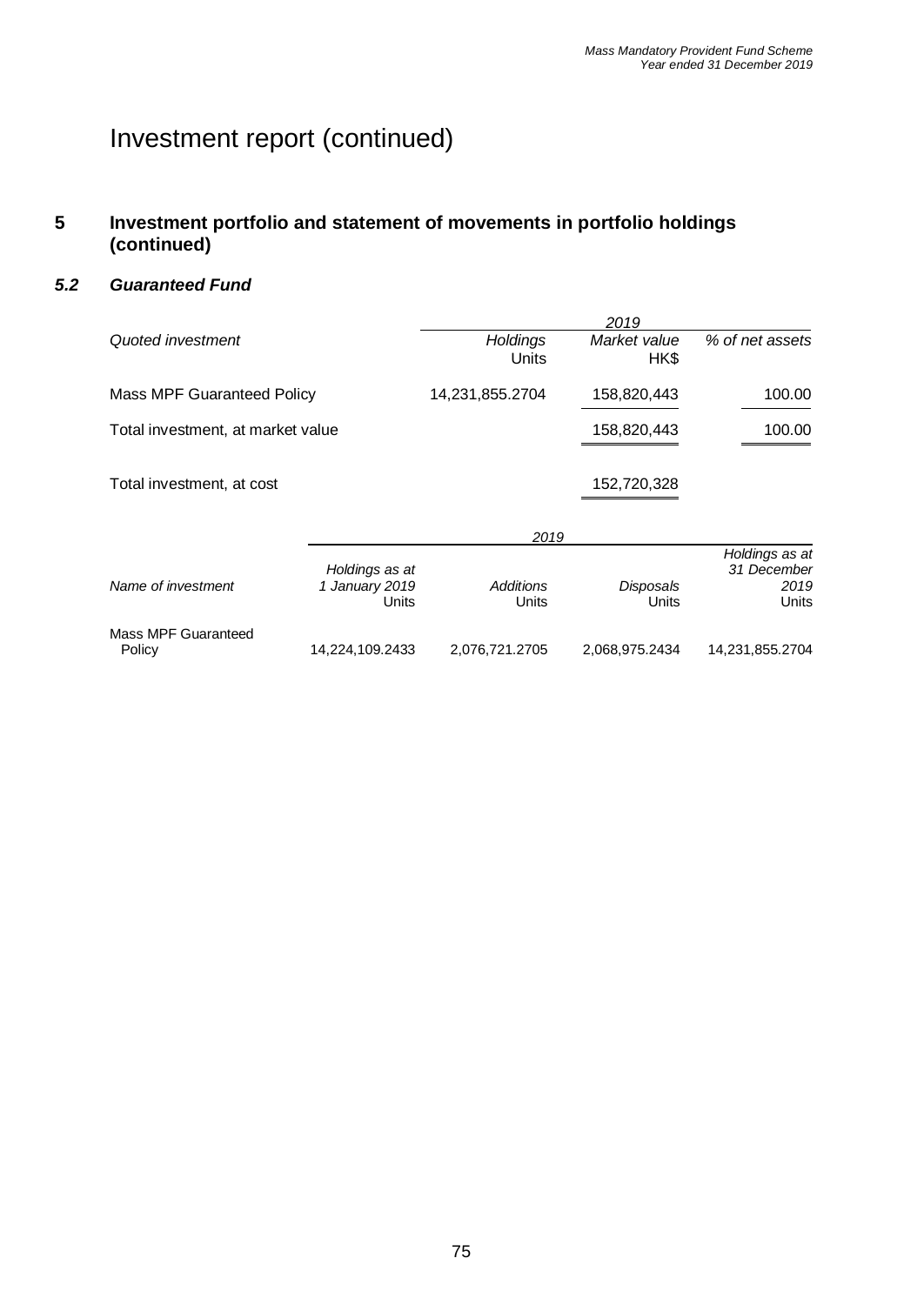#### **5 Investment portfolio and statement of movements in portfolio holdings (continued)**

#### *5.3 Global Stable Fund*

|                                        |                                           |                          | 2019                 |                                                |
|----------------------------------------|-------------------------------------------|--------------------------|----------------------|------------------------------------------------|
| Quoted investment                      |                                           | <b>Holdings</b><br>Units | Market value<br>HK\$ | % of net assets                                |
| Allianz Choice Stable Growth Fund #    |                                           | 11,808,702.7001          | 259,673,372          | 100.18                                         |
| Total investment, at market value      |                                           |                          | 259,673,372          | 100.18                                         |
| Total investment, at cost              |                                           |                          | 217,336,536          |                                                |
|                                        |                                           | 2019                     |                      |                                                |
| Name of investment                     | Holdings as at<br>1 January 2019<br>Units | Additions<br>Units       | Disposals<br>Units   | Holdings as at<br>31 December<br>2019<br>Units |
| Allianz Choice Stable<br>Growth Fund # | 12,133,831.2302                           | 443,816.6190             | 768,945.1491         | 11,808,702.7001                                |

# Approved Pooled Investment Fund of the Allianz Global Investors Choice Fund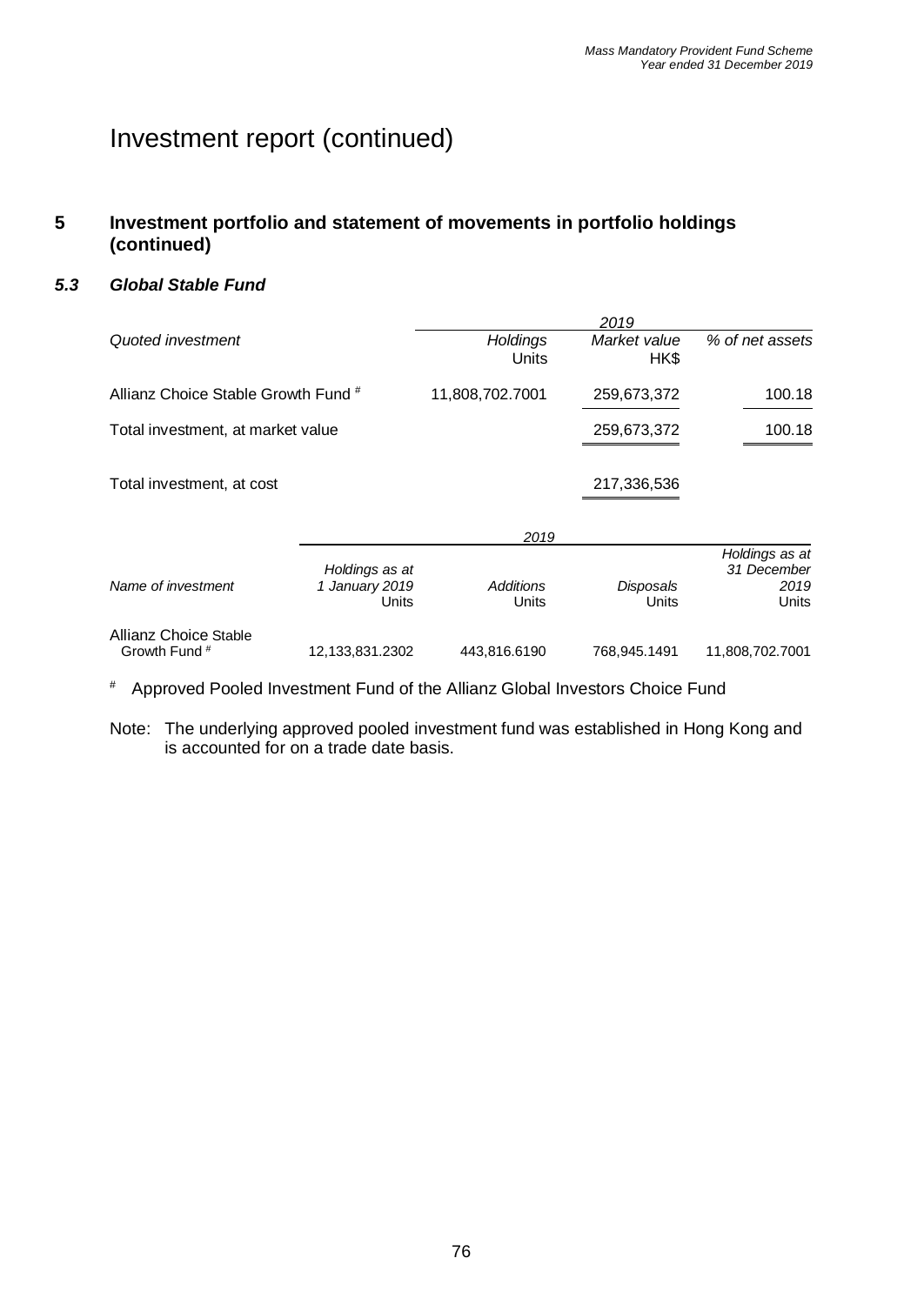#### **5 Investment portfolio and statement of movements in portfolio holdings (continued)**

#### *5.4 Global Growth Fund*

|                                              |                                           |                          | 2019                 |                                                |
|----------------------------------------------|-------------------------------------------|--------------------------|----------------------|------------------------------------------------|
| Quoted investment                            |                                           | <b>Holdings</b><br>Units | Market value<br>HK\$ | % of net assets                                |
| Allianz Choice Balanced Fund #               |                                           | 10,304,688.5152          | 404,252,930          | 100.17                                         |
| Total investment, at market value            |                                           |                          | 404,252,930          | 100.17                                         |
| Total investment, at cost                    |                                           |                          | 326,967,520          |                                                |
|                                              |                                           | 2019                     |                      |                                                |
| Name of investment                           | Holdings as at<br>1 January 2019<br>Units | Additions<br>Units       | Disposals<br>Units   | Holdings as at<br>31 December<br>2019<br>Units |
| Allianz Choice Balanced<br>Fund <sup>#</sup> | 10,783,914.2055                           | 284,821.3651             | 764.047.0554         | 10,304,688.5152                                |

# Approved Pooled Investment Fund of the Allianz Global Investors Choice Fund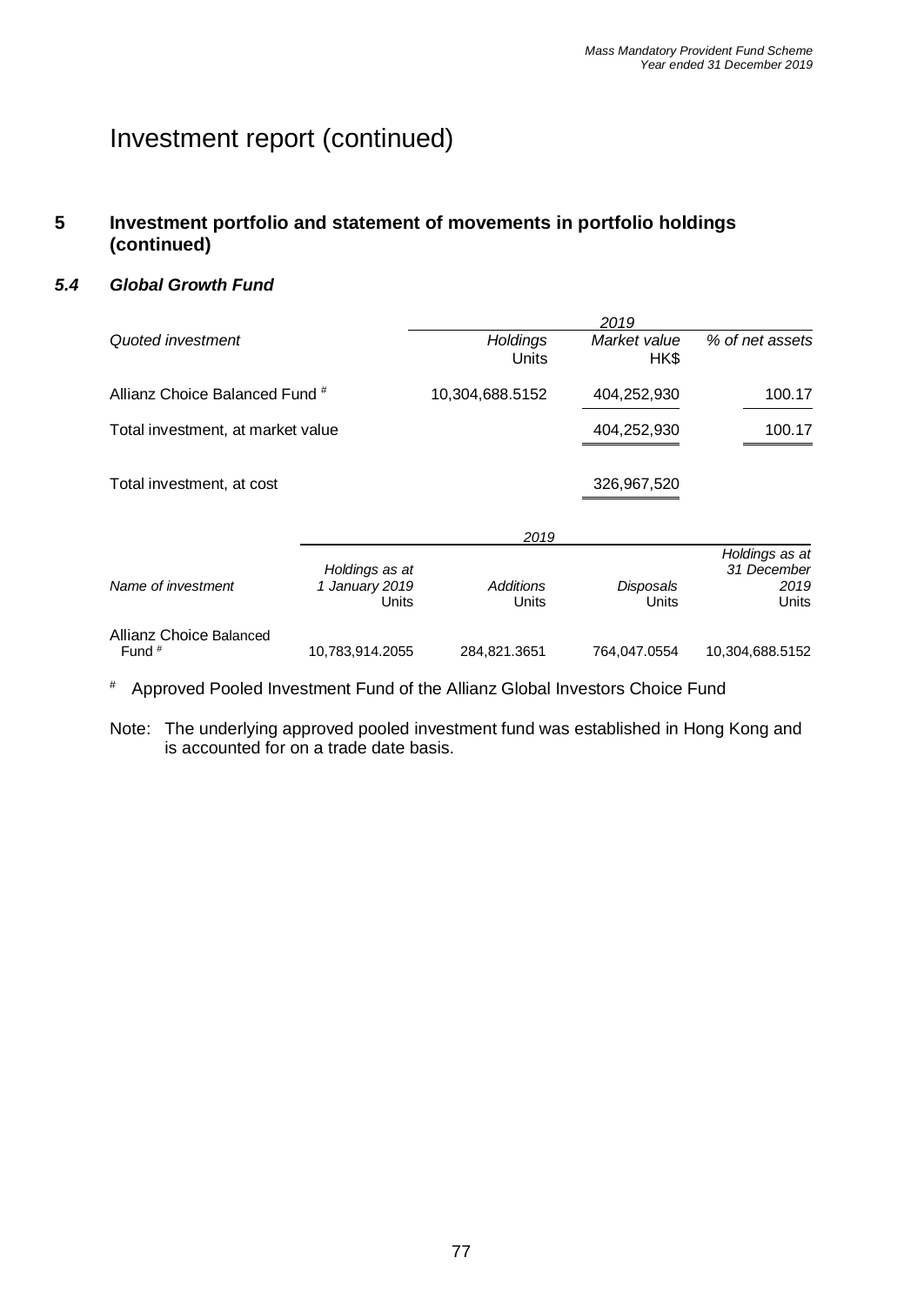#### **5 Investment portfolio and statement of movements in portfolio holdings (continued)**

#### *5.5 Asian Balanced Fund*

|                                        |                                           |                           | 2019                 |                                                |
|----------------------------------------|-------------------------------------------|---------------------------|----------------------|------------------------------------------------|
| Quoted investment                      |                                           | Holdings<br>Units         | Market value<br>HK\$ | % of net assets                                |
| Templeton MPF Asian Balanced Fund *    |                                           | 13,738,691.1320           | 415,732,794          | 100.13                                         |
| Total investment, at market value      |                                           |                           | 415,732,794          | 100.13                                         |
|                                        |                                           |                           | 310,897,969          |                                                |
|                                        |                                           | 2019                      |                      |                                                |
| Name of investment                     | Holdings as at<br>1 January 2019<br>Units | <b>Additions</b><br>Units | Disposals<br>Units   | Holdings as at<br>31 December<br>2019<br>Units |
| Templeton MPF Asian<br>Balanced Fund * | 14,124,423.2370                           | 505,459.2010              | 891,191.3060         | 13,738,691.1320                                |

\* Approved Pooled Investment Fund of the Templeton MPF Investment Funds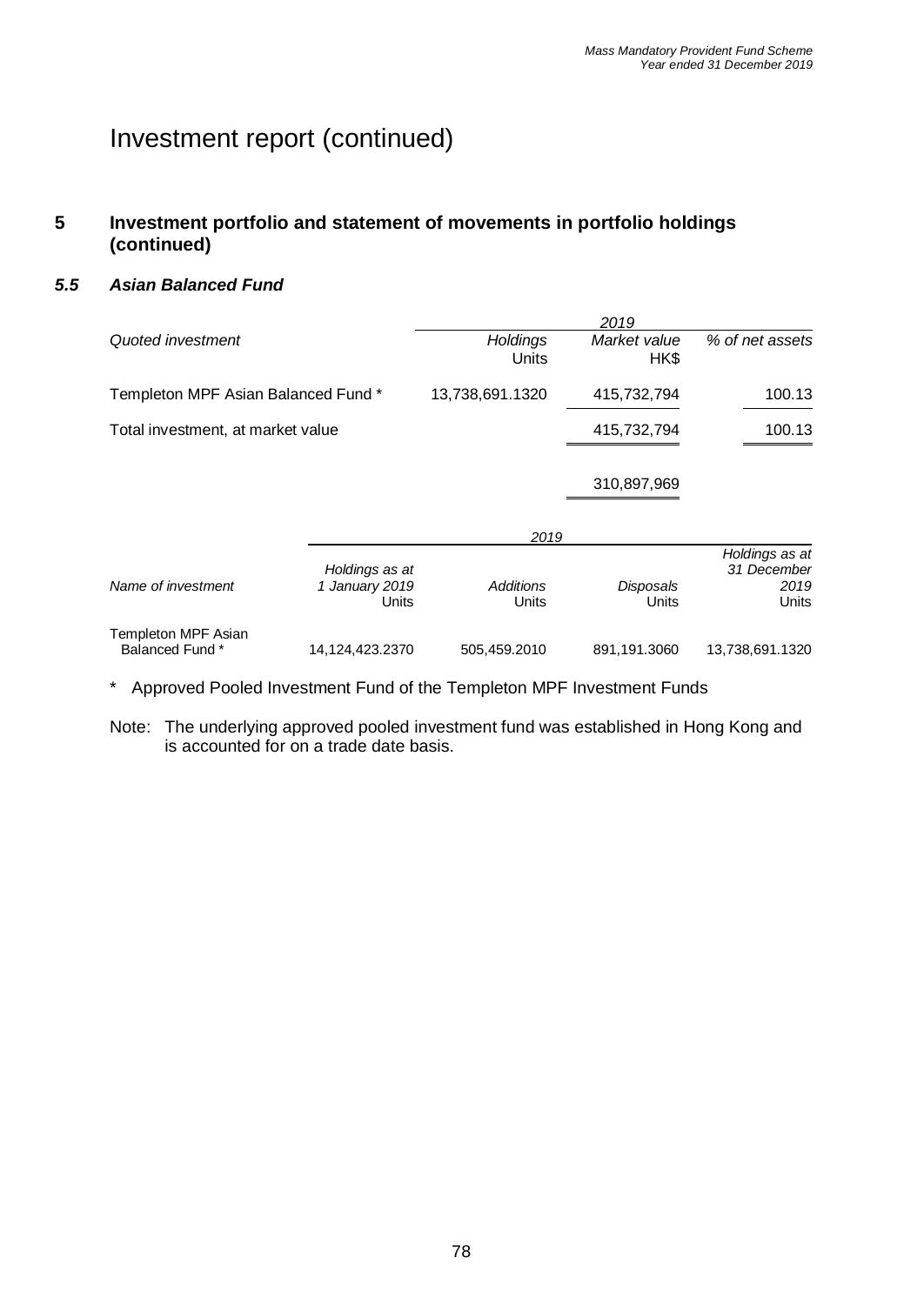#### **5 Investment portfolio and statement of movements in portfolio holdings (continued)**

#### *5.6 Global Bond Fund*

|                                            |                                           |                           | 2019                 |                                                |
|--------------------------------------------|-------------------------------------------|---------------------------|----------------------|------------------------------------------------|
| Quoted investment                          |                                           | <b>Holdings</b><br>Units  | Market value<br>HK\$ | % of net assets                                |
| Templeton MPF Global Bond Fund *           |                                           | 6,095,292.6600            | 128,671,628          | 100.12                                         |
| Total investment, at market value          |                                           |                           | 128,671,628          | 100.12                                         |
| Total investment, at cost                  |                                           |                           | 122,818,534          |                                                |
|                                            |                                           | 2019                      |                      |                                                |
| Name of investment                         | Holdings as at<br>1 January 2019<br>Units | <b>Additions</b><br>Units | Disposals<br>Units   | Holdings as at<br>31 December<br>2019<br>Units |
| <b>Templeton MPF Global</b><br>Bond Fund * | 5,894,525.7110                            | 815,449.9960              | 614,683.0470         | 6,095,292.6600                                 |
|                                            |                                           |                           |                      |                                                |

\* Approved Pooled Investment Fund of the Templeton MPF Investment Funds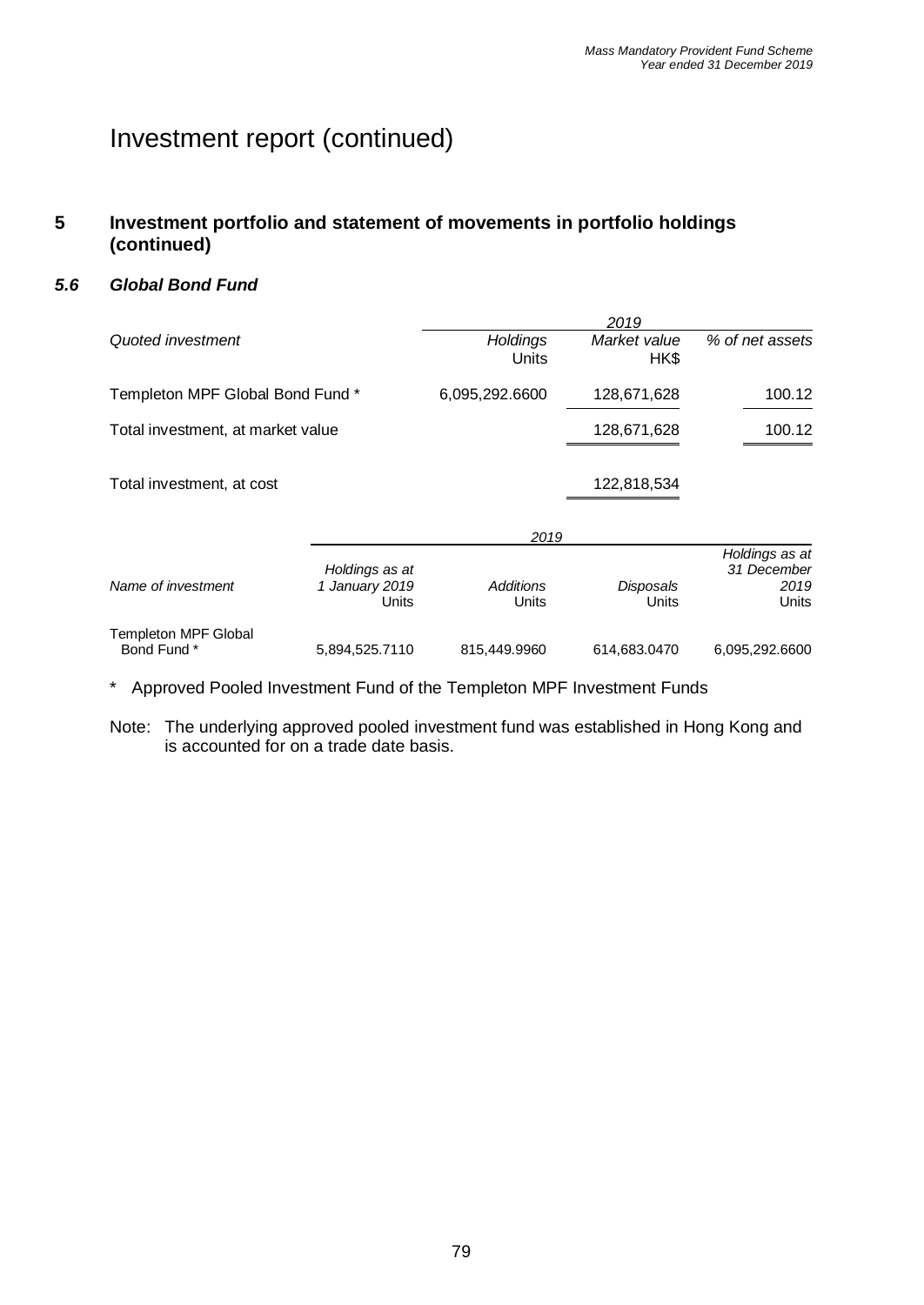#### **5 Investment portfolio and statement of movements in portfolio holdings (continued)**

#### *5.7 Global Equity Fund*

|                                       |                                           |                           | 2019                 |                                                |
|---------------------------------------|-------------------------------------------|---------------------------|----------------------|------------------------------------------------|
| Quoted investment                     |                                           | <b>Holdings</b><br>Units  | Market value<br>HK\$ | % of net assets                                |
| Templeton MPF Global Equity Fund *    |                                           | 8,775,552.7640            | 216,580,643          | 100.13                                         |
| Total investment, at market value     |                                           |                           | 216,580,643          | 100.13                                         |
| Total investment, at cost             |                                           |                           | 145,600,227          |                                                |
|                                       |                                           | 2019                      |                      |                                                |
| Name of investment                    | Holdings as at<br>1 January 2019<br>Units | <b>Additions</b><br>Units | Disposals<br>Units   | Holdings as at<br>31 December<br>2019<br>Units |
| Templeton MPF Global<br>Equity Fund * | 8,829,834.9120                            | 731,761.0670              | 786,043.2150         | 8,775,552.7640                                 |

\* Approved Pooled Investment Fund of the Templeton MPF Investment Funds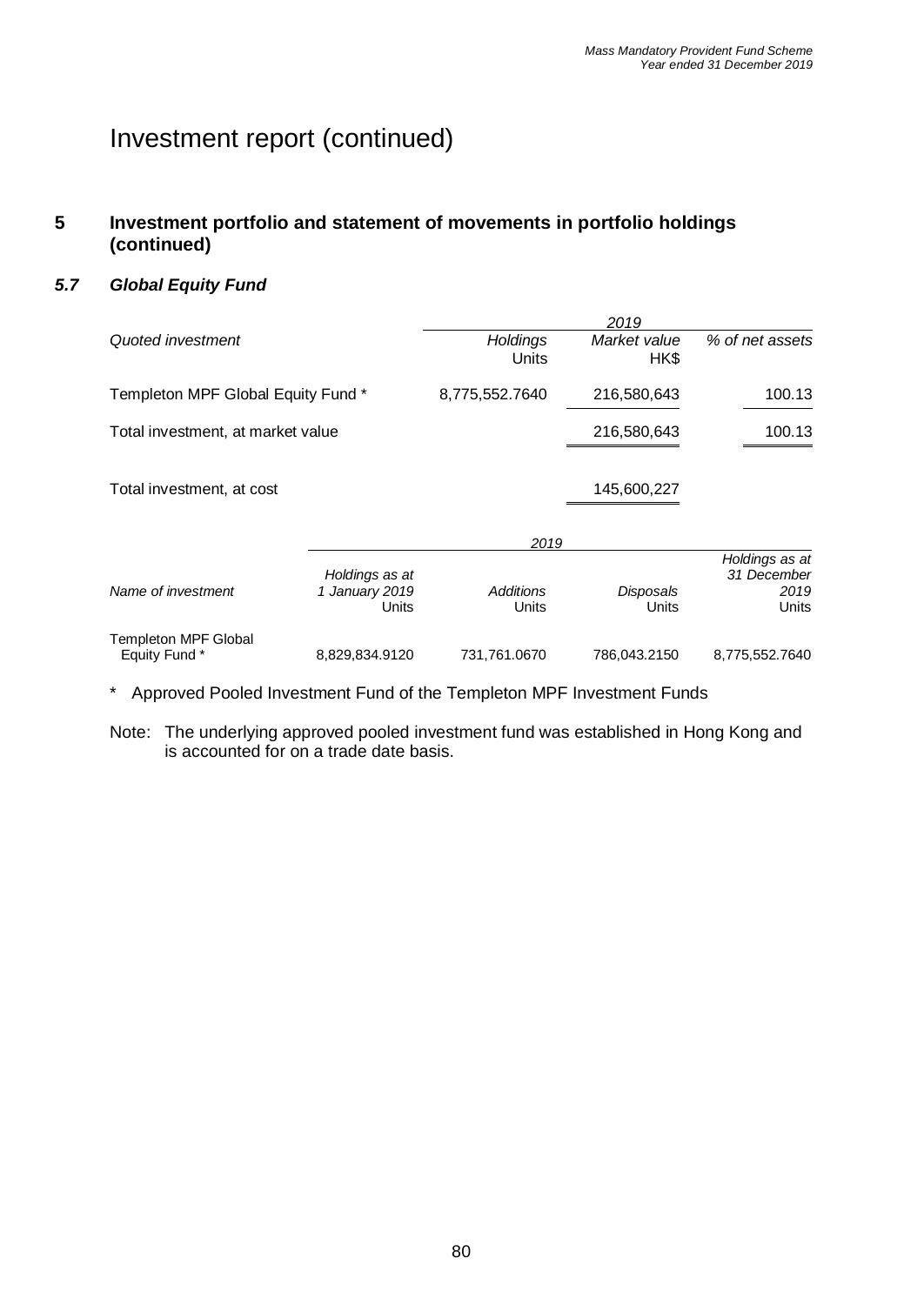#### **5 Investment portfolio and statement of movements in portfolio holdings (continued)**

#### *5.8 Asian Pacific Equity Fund*

|                                              |                                           |                           | 2019                      |                                                |
|----------------------------------------------|-------------------------------------------|---------------------------|---------------------------|------------------------------------------------|
| Quoted investment                            |                                           | <b>Holdings</b><br>Units  | Market value<br>HK\$      | % of net assets                                |
| Templeton MPF Asian Pacific Equity Fund *    |                                           | 10,946,652.1660           | 295,340,675               | 100.13                                         |
| Total investment, at market value            |                                           |                           | 295,340,675               | 100.13                                         |
| Total investment, at cost                    |                                           |                           | 222,374,478               |                                                |
|                                              |                                           | 2019                      |                           |                                                |
| Name of investment                           | Holdings as at<br>1 January 2019<br>Units | <b>Additions</b><br>Units | <b>Disposals</b><br>Units | Holdings as at<br>31 December<br>2019<br>Units |
| Templeton MPF Asian<br>Pacific Equity Fund * | 11,393,926.2590                           | 585,784.6100              | 1,033,058.7030            | 10,946,652.1660                                |

\* Approved Pooled Investment Fund of the Templeton MPF Investment Funds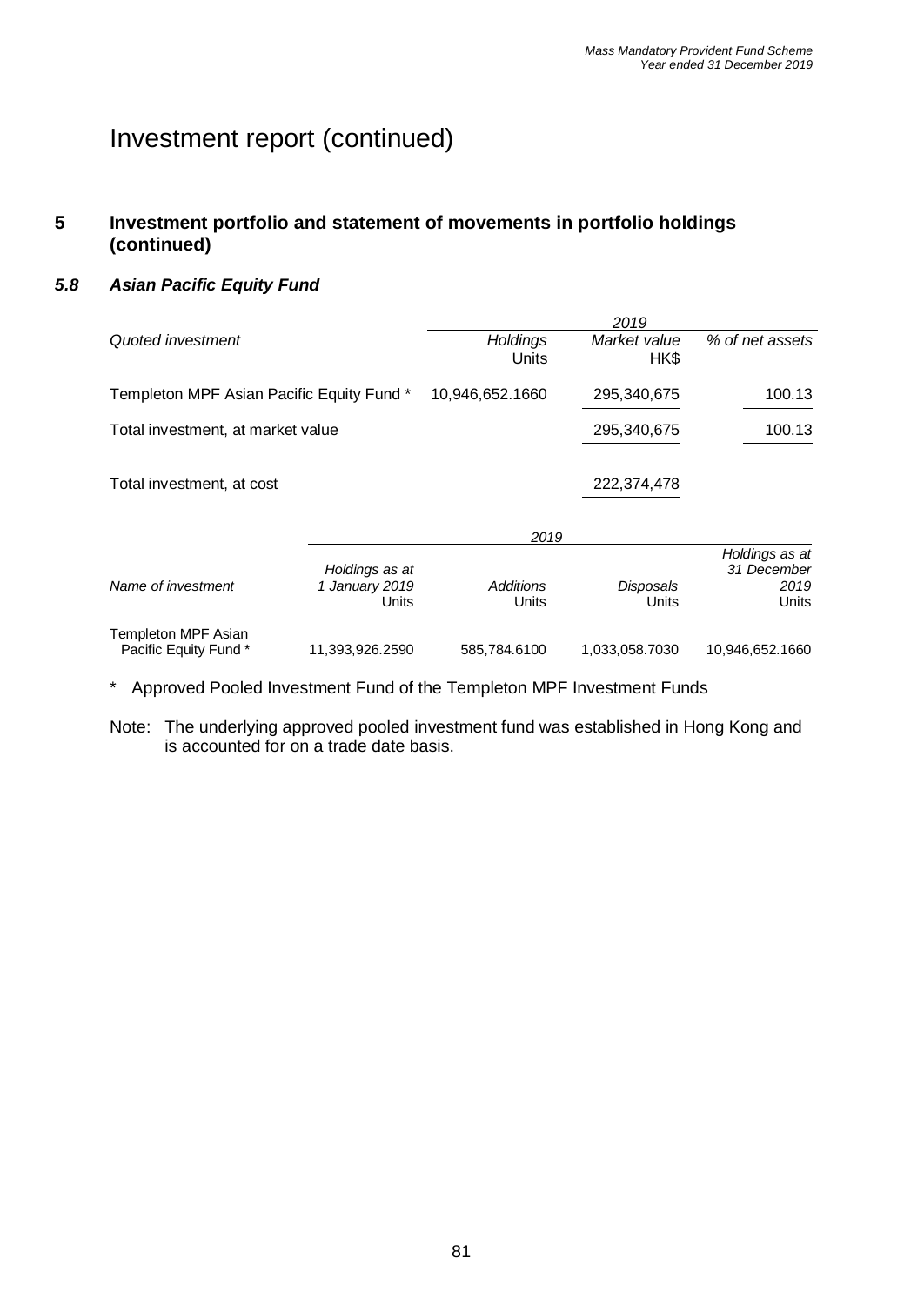#### **5 Investment portfolio and statement of movements in portfolio holdings (continued)**

#### *5.9 European Equity Fund*

|                                         |                                           | 2019                      |                      |                                                |  |  |  |
|-----------------------------------------|-------------------------------------------|---------------------------|----------------------|------------------------------------------------|--|--|--|
| Quoted investment                       |                                           | <b>Holdings</b><br>Units  | Market value<br>HK\$ | % of net assets                                |  |  |  |
| Templeton MPF European Equity Fund*     |                                           | 3,920,002.9370            | 74,597,656           | 100.13                                         |  |  |  |
| Total investment, at market value       |                                           |                           | 74,597,656           | 100.13                                         |  |  |  |
| Total investment, at cost               |                                           |                           | 62,196,409           |                                                |  |  |  |
|                                         |                                           | 2019                      |                      |                                                |  |  |  |
| Name of investment                      | Holdings as at<br>1 January 2019<br>Units | <b>Additions</b><br>Units | Disposals<br>Units   | Holdings as at<br>31 December<br>2019<br>Units |  |  |  |
| Templeton MPF European<br>Equity Fund * | 4,069,786.5880                            | 473,549.8690              | 623,333.5200         | 3,920,002.9370                                 |  |  |  |

\* Approved Pooled Investment Fund of the Templeton MPF Investment Funds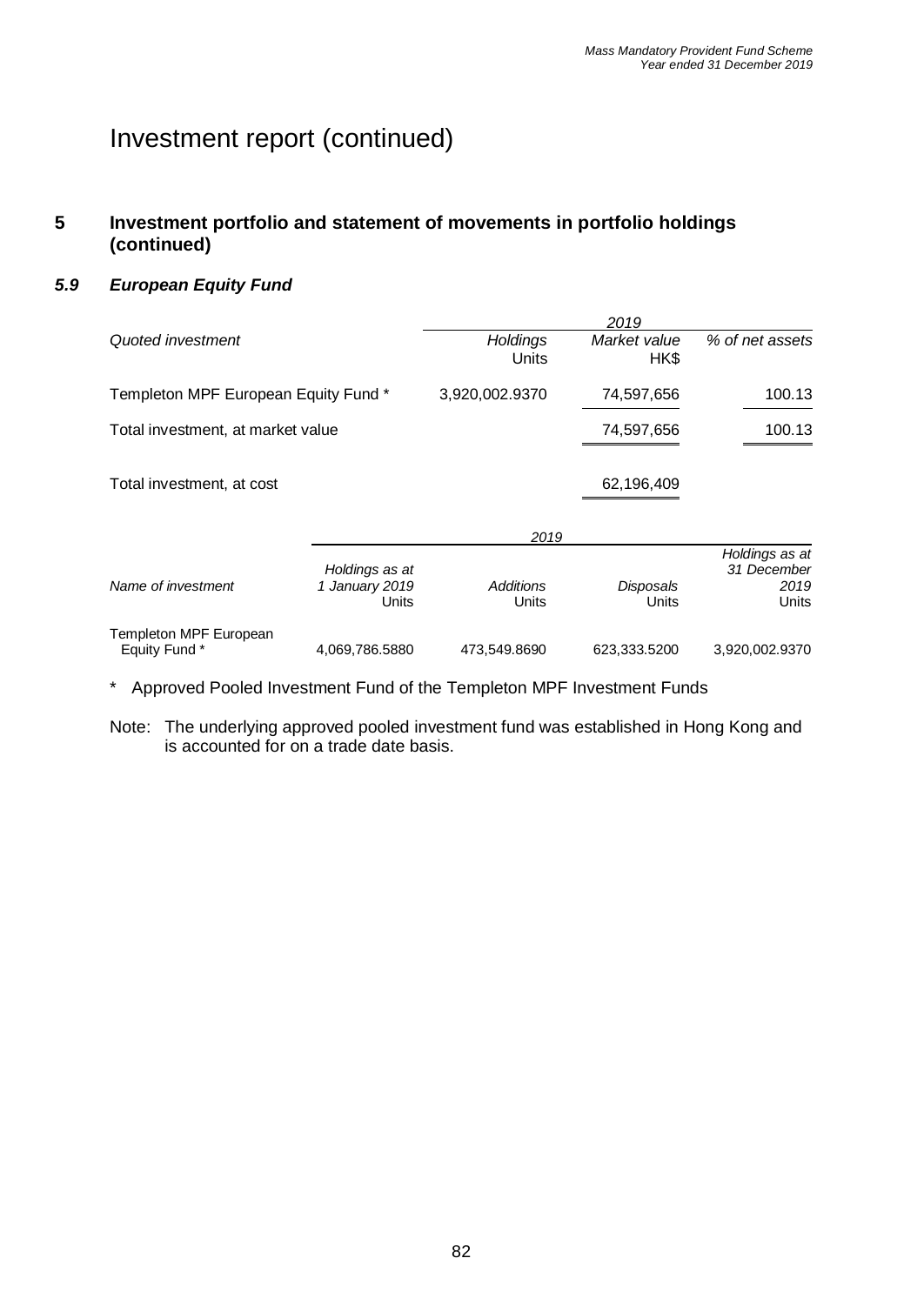#### **5 Investment portfolio and statement of movements in portfolio holdings (continued)**

#### *5.10 Hong Kong Equities Fund*

|                                      |                                           | 2019                      |                      |                                                |  |  |  |  |
|--------------------------------------|-------------------------------------------|---------------------------|----------------------|------------------------------------------------|--|--|--|--|
| Quoted investment                    |                                           | <b>Holdings</b><br>Units  | Market value<br>HK\$ | % of net assets                                |  |  |  |  |
| Allianz Choice Hong Kong Fund #      |                                           | 5,579,188.5580            | 290,564,140          | 100.17                                         |  |  |  |  |
| Total investment, at market value    |                                           |                           | 290,564,140          | 100.17                                         |  |  |  |  |
| Total investment, at cost            |                                           |                           | 244,450,450          |                                                |  |  |  |  |
|                                      |                                           | 2019                      |                      |                                                |  |  |  |  |
| Name of investment                   | Holdings as at<br>1 January 2019<br>Units | <b>Additions</b><br>Units | Disposals<br>Units   | Holdings as at<br>31 December<br>2019<br>Units |  |  |  |  |
| Allianz Choice Hong Kong<br>Fund $#$ | 5,816,833.3480                            | 742,731.9157              | 980,376.7057         | 5,579,188.5580                                 |  |  |  |  |

# Approved Pooled Investment Fund of the Allianz Global Investors Choice Fund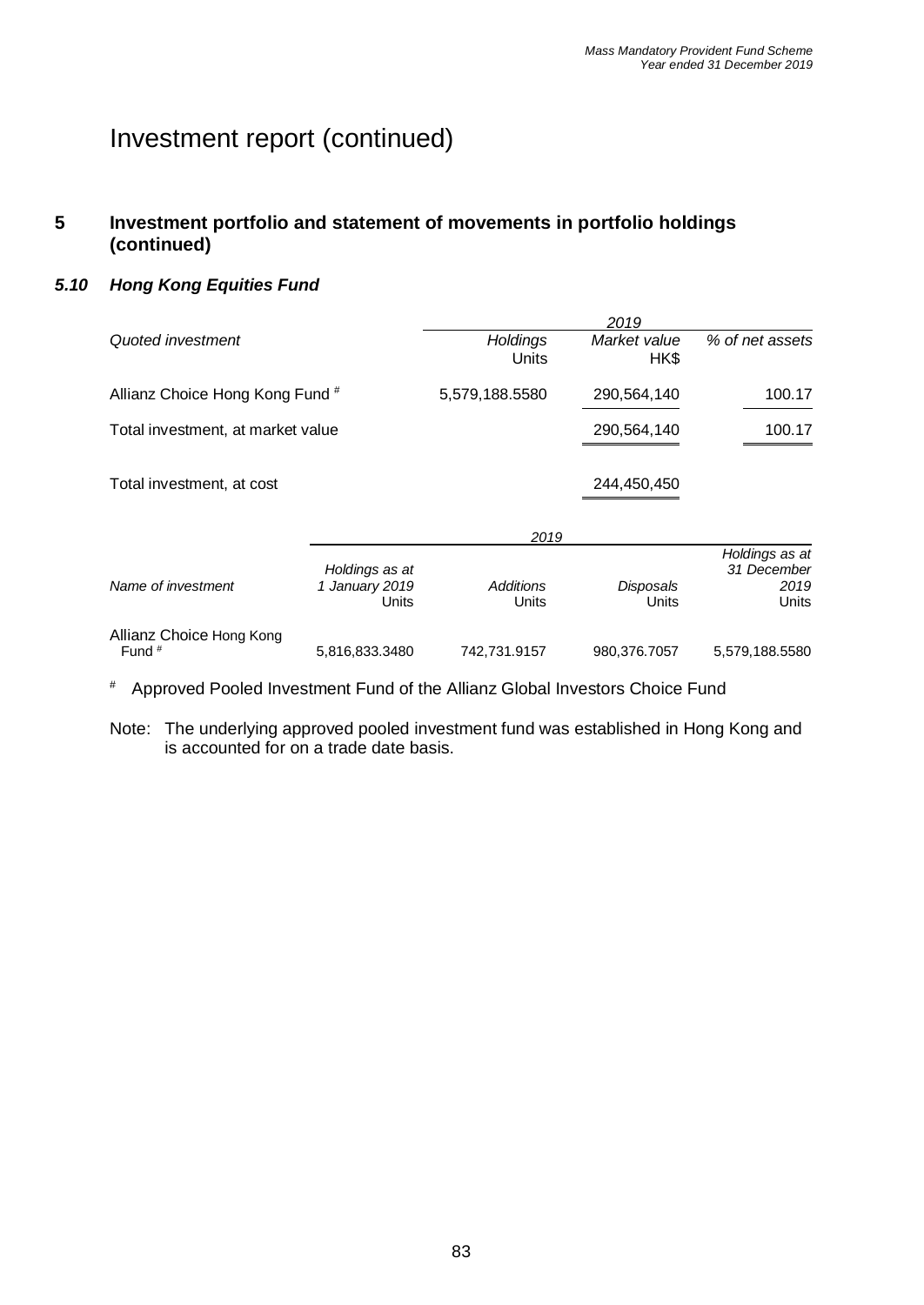#### **5 Investment portfolio and statement of movements in portfolio holdings (continued)**

#### *5.11 US Equity Fund*

|                                        |                                           | 2019                     |                      |                                                |  |  |  |
|----------------------------------------|-------------------------------------------|--------------------------|----------------------|------------------------------------------------|--|--|--|
| Quoted investment                      |                                           | <b>Holdings</b><br>Units | Market value<br>HK\$ | % of net assets                                |  |  |  |
| Franklin MPF US Opportunities Fund *   |                                           | 7,644,080.7880           | 230, 163, 272        | 100.08                                         |  |  |  |
| Total investment, at market value      |                                           |                          | 230, 163, 272        | 100.08                                         |  |  |  |
| Total investment, at cost              |                                           |                          | 175,209,713          |                                                |  |  |  |
|                                        |                                           | 2019                     |                      |                                                |  |  |  |
| Name of investment                     | Holdings as at<br>1 January 2019<br>Units | Additions<br>Units       | Disposals<br>Units   | Holdings as at<br>31 December<br>2019<br>Units |  |  |  |
| Franklin MPF US<br>Opportunities Fund* | 5,380,502.0070                            | 2,779,627.5200           | 516,048.7390         | 7,644,080.7880                                 |  |  |  |

\* Approved Pooled Investment Fund of the Templeton MPF Investment Funds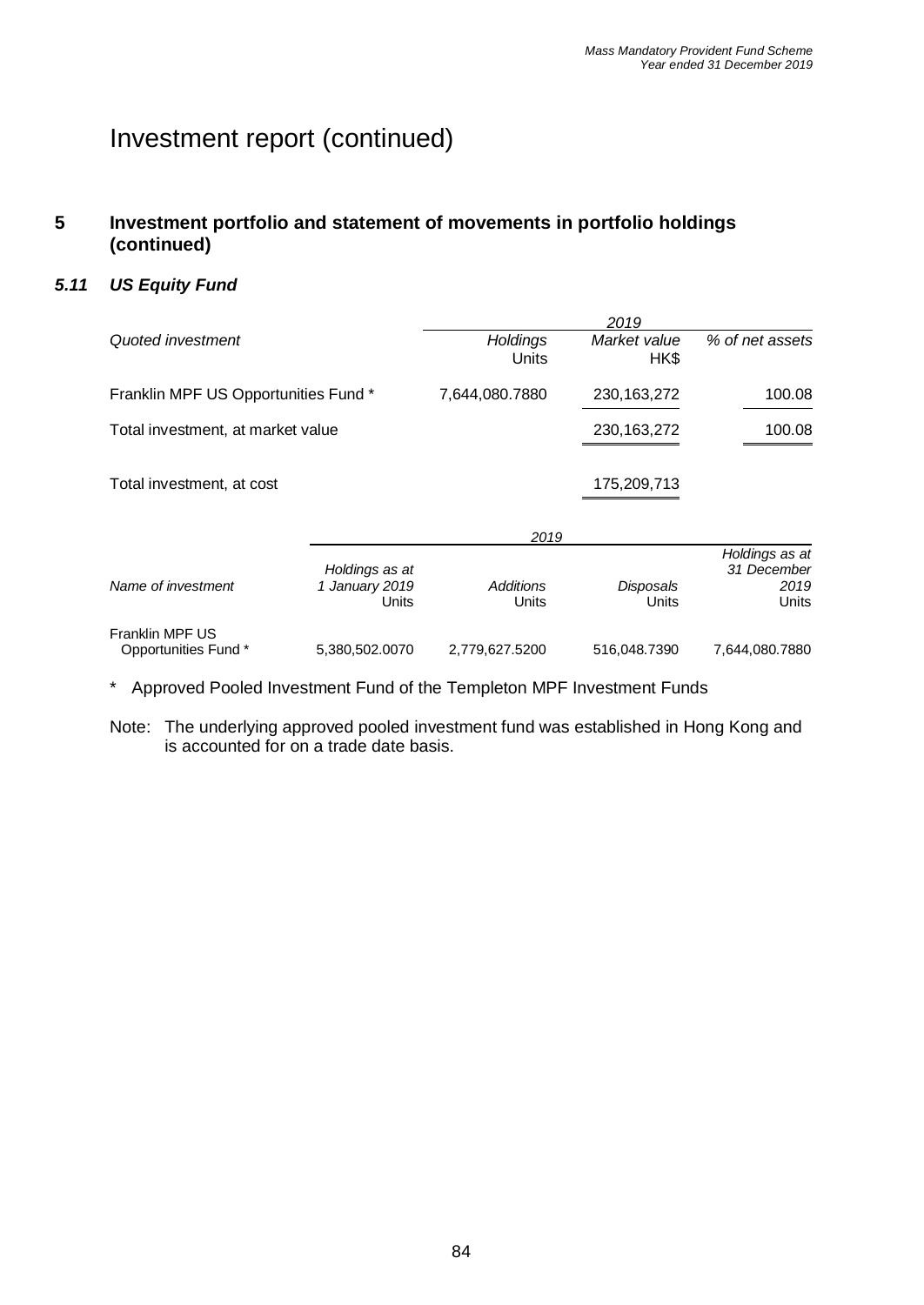#### **5 Investment portfolio and statement of movements in portfolio holdings (continued)**

#### *5.12 Greater China Equity Fund*

|                                       |                                           | 2019                      |                           |                                                |  |  |  |  |
|---------------------------------------|-------------------------------------------|---------------------------|---------------------------|------------------------------------------------|--|--|--|--|
| Quoted investment                     |                                           | <b>Holdings</b><br>Units  | Market value<br>HK\$      | % of net assets                                |  |  |  |  |
| JP Morgan SAR Greater China Fund *    |                                           | 1,416,145.4880            | 268,699,445               | 100.36                                         |  |  |  |  |
| Total investment, at market value     |                                           |                           | 268,699,445               | 100.36                                         |  |  |  |  |
| Total investment, at cost             |                                           |                           | 180,853,674               |                                                |  |  |  |  |
|                                       |                                           | 2019                      |                           |                                                |  |  |  |  |
| Name of investment                    | Holdings as at<br>1 January 2019<br>Units | <b>Additions</b><br>Units | <b>Disposals</b><br>Units | Holdings as at<br>31 December<br>2019<br>Units |  |  |  |  |
| JP Morgan SAR Greater<br>China Fund * | 1,439,577.5000                            | 165,310.8560              | 188,742.8680              | 1,416,145.4880                                 |  |  |  |  |

\* Approved Pooled Investment Fund of the JP Morgan SAR Greater China Fund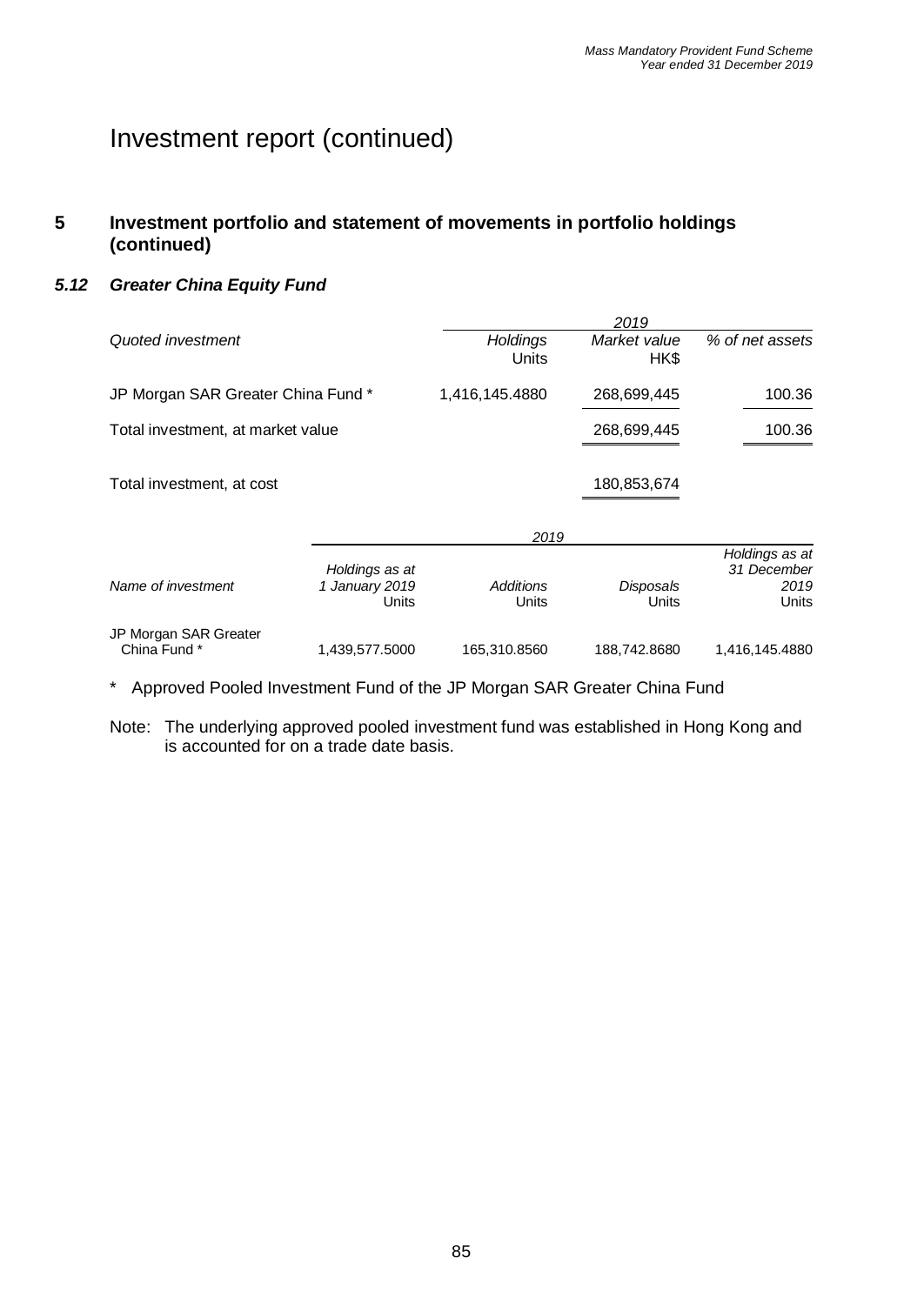#### **5 Investment portfolio and statement of movements in portfolio holdings (continued)**

#### *5.13 Age 65 Plus Fund*

|                                   |                                           | 2019                      |                      |                                                |  |  |  |  |
|-----------------------------------|-------------------------------------------|---------------------------|----------------------|------------------------------------------------|--|--|--|--|
| Quoted investment                 |                                           | <b>Holdings</b><br>Units  | Market value<br>HK\$ | % of net assets                                |  |  |  |  |
| Age 65 Plus Fund *                |                                           | 2,872,486.9040            | 32,452,782           | 100.13                                         |  |  |  |  |
| Total investment, at market value |                                           |                           | 32,452,782           | 100.13                                         |  |  |  |  |
| Total investment, at cost         |                                           |                           | 30,546,049           |                                                |  |  |  |  |
|                                   |                                           | 2019                      |                      |                                                |  |  |  |  |
| Name of investment                | Holdings as at<br>1 January 2019<br>Units | <b>Additions</b><br>Units | Disposals<br>Units   | Holdings as at<br>31 December<br>2019<br>Units |  |  |  |  |
| Age 65 Plus Fund *                | 1,920,080.4760                            | 1,365,330.5000            | 412,924.0720         | 2,872,486.9040                                 |  |  |  |  |

\* Approved Pooled Investment Fund of the Invesco Pooled Investment Fund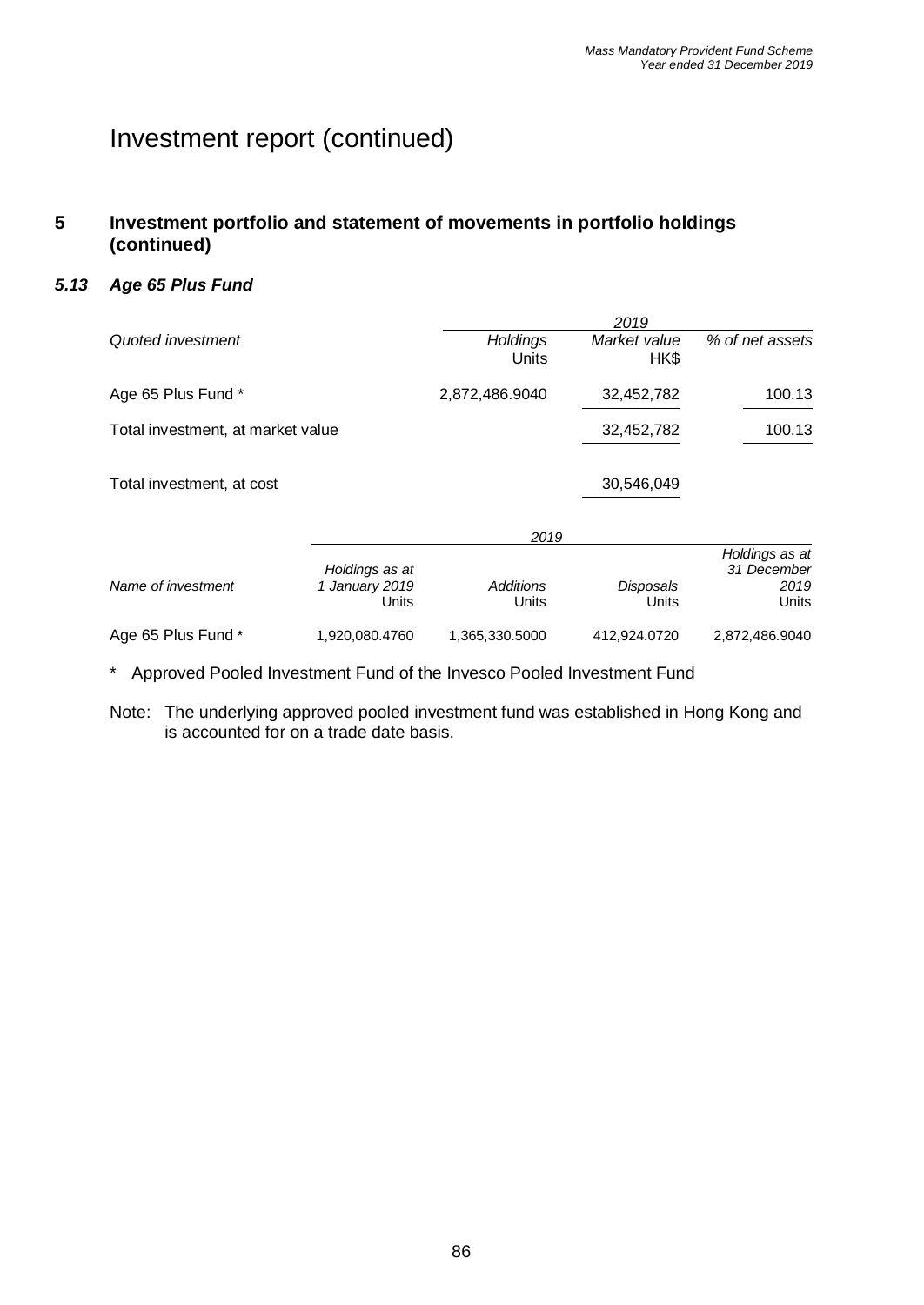#### **5 Investment portfolio and statement of movements in portfolio holdings (continued)**

#### *5.14 Core Accumulation Fund*

|                                   |                                           | 2019                      |                      |                                                |  |  |  |
|-----------------------------------|-------------------------------------------|---------------------------|----------------------|------------------------------------------------|--|--|--|
| Quoted investment                 |                                           | <b>Holdings</b><br>Units  | Market value<br>HK\$ | % of net assets                                |  |  |  |
| Core Accumulation Fund *          |                                           | 6,023,778.1540            | 72,704,592           | 100.13                                         |  |  |  |
| Total investment, at market value |                                           |                           | 72,704,592           | 100.13                                         |  |  |  |
| Total investment, at cost         |                                           |                           | 66,133,158           |                                                |  |  |  |
|                                   |                                           | 2019                      |                      |                                                |  |  |  |
| Name of investment                | Holdings as at<br>1 January 2019<br>Units | <b>Additions</b><br>Units | Disposals<br>Units   | Holdings as at<br>31 December<br>2019<br>Units |  |  |  |
| Core Accumulation Fund *          | 4,462,900.8290                            | 2,061,054.0760            | 500,176.7510         | 6,023,778.1540                                 |  |  |  |

\* Approved Pooled Investment Fund of the Invesco Pooled Investment Fund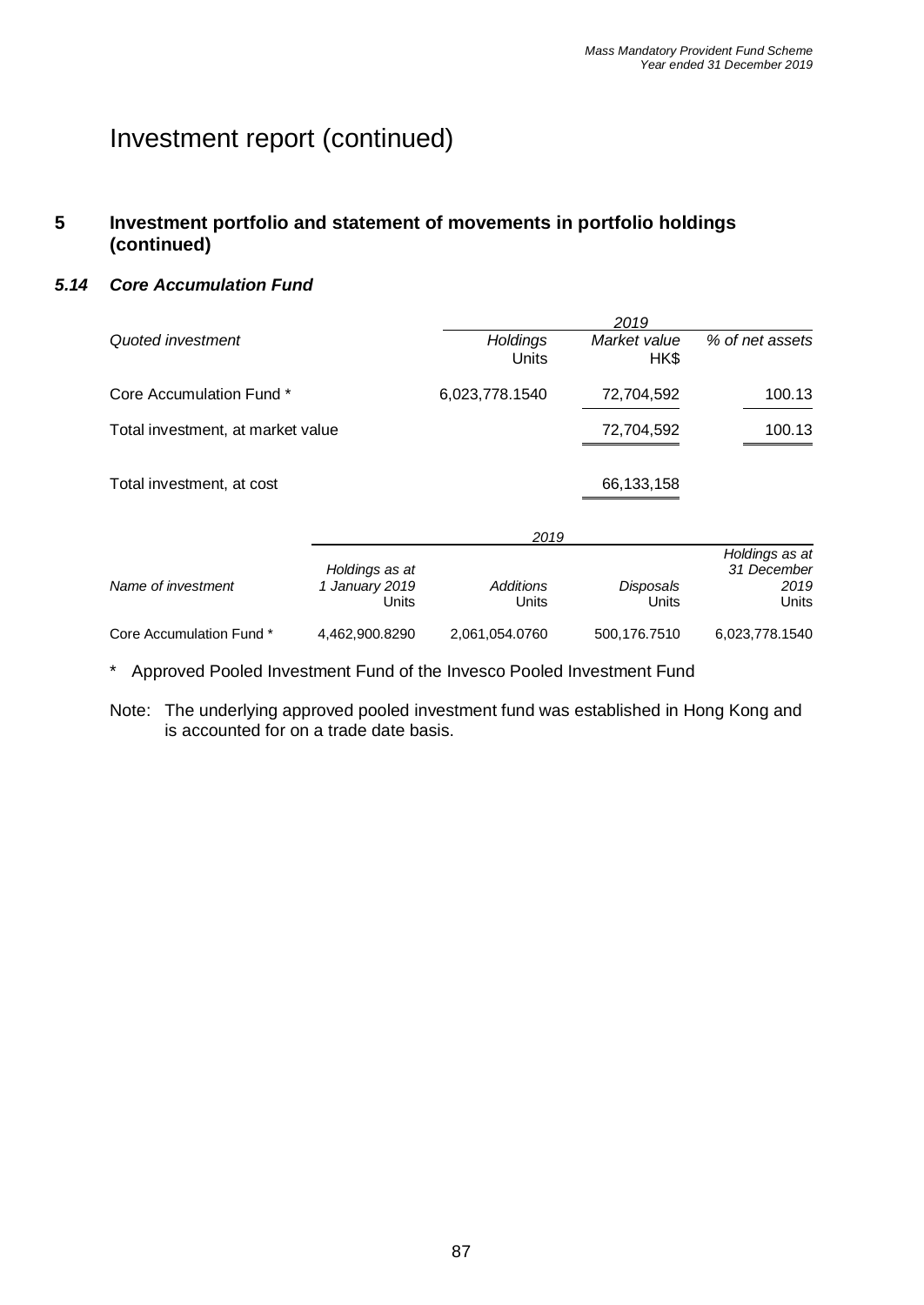

### Independent auditor's report

To the Trustee of Mass Mandatory Provident Fund Scheme

#### **Report on the Audit of the Financial Statements**

#### **Opinion**

We have audited the financial statements of Mass Mandatory Provident Fund Scheme ("the Scheme") set out on pages 95 to 137, which comprise the statement of net assets available for benefits as at 31 December 2019, and the statement of comprehensive income, the statement of changes in net assets attributable to members – master trust scheme and constituent funds and cash flow statement for the year then ended, and notes to the financial statements, including a summary of significant accounting policies.

In our opinion, the financial statements give a true and fair view of the financial position of the Scheme as at 31 December 2019, and of its financial transactions and cash flows for the year then ended in accordance with Hong Kong Financial Reporting Standards ("HKFRSs") issued by the Hong Kong Institute of Certified Public Accountants ("HKICPA").

#### **Basis for Opinion**

We conducted our audit in accordance with Hong Kong Standards on Auditing ("HKSAs") and with reference to Practice Note 860.1 (Revised), *The Audit of Retirement Schemes* issued by the HKICPA. Our responsibilities under those standards are further described in the *Auditor's Responsibilities for the Audit of the Financial Statements* section of our report. We are independent of the Scheme in accordance with the HKICPA's *Code of Ethics for Professional Accountants* ("the Code"), and we have fulfilled our other ethical responsibilities in accordance with the Code. We believe that the audit evidence we have obtained is sufficient and appropriate to provide a basis for our opinion.

#### **Information Other than the Financial Statements and Auditor's Report Thereon**

The Trustee is responsible for the other information. The other information comprises all the information included in the annual report, other than the financial statements and our auditor's report thereon.

Our opinion on the financial statements does not cover the other information and we do not express any form of assurance conclusion thereon.

In connection with our audit of the financial statements, our responsibility is to read the other information and, in doing so, consider whether the other information is materially inconsistent with the financial statements or our knowledge obtained in the audit or otherwise appears to be materially misstated.

If, based on the work we have performed, we conclude that there is a material misstatement of this other information, we are required to report that fact. We have nothing to report in this regard.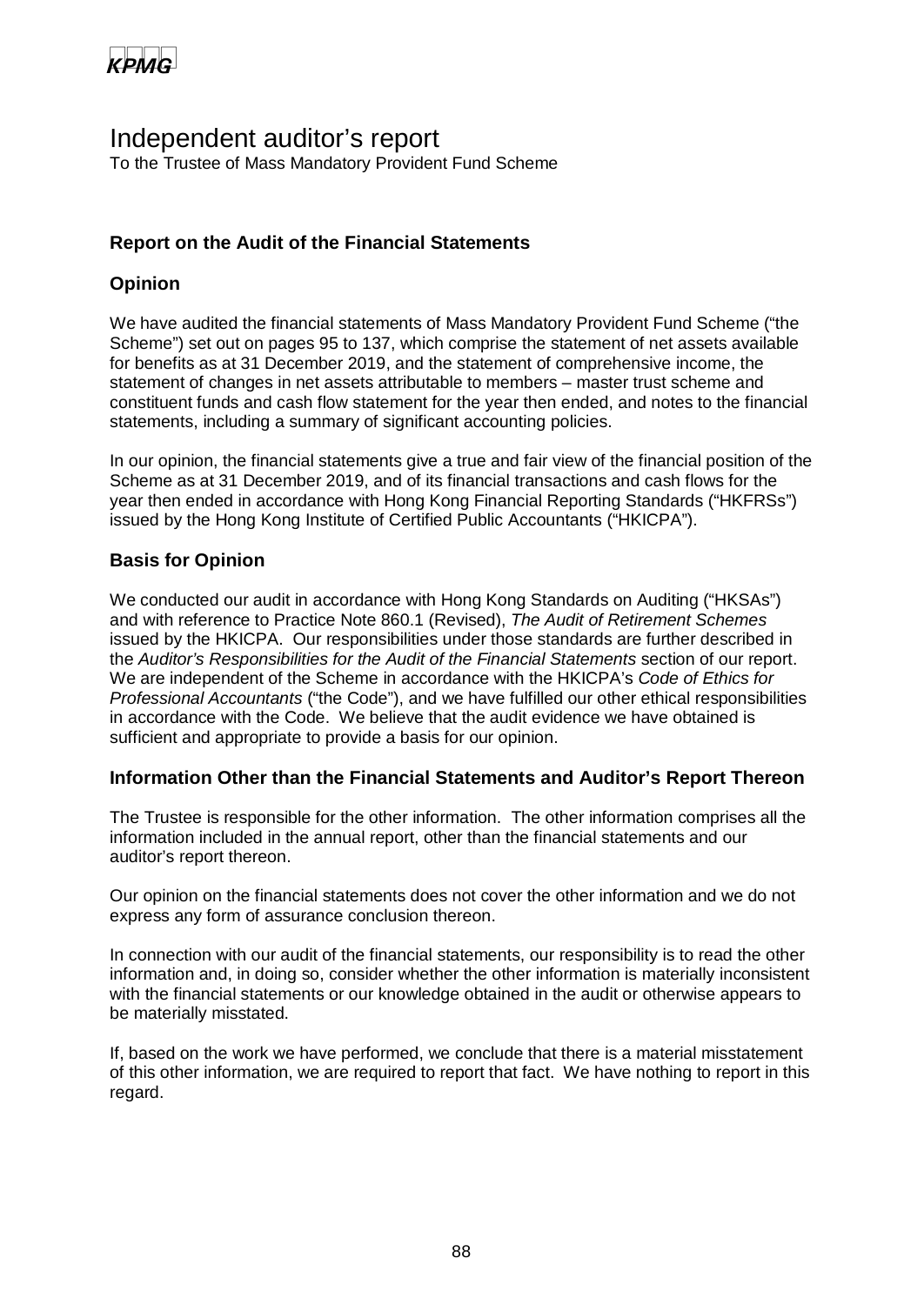

### Independent auditor's report (continued)

To the Trustee of Mass Mandatory Provident Fund Scheme

#### **Report on the Audit of the Financial Statements (continued)**

#### **Responsibilities of Trustee and Those Charged with Governance for the Financial Statements**

The Trustee is responsible for the preparation of the financial statements that give a true and fair view in accordance with HKFRSs issued by the HKICPA and for such internal control as the Trustee determines is necessary to enable the preparation of financial statements that are free from material misstatement, whether due to fraud or error.

In preparing the financial statements, the Trustee is responsible for assessing the Scheme's ability to continue as a going concern, disclosing, as applicable, matters related to going concern and using the going concern basis of accounting unless the Trustee either intends to liquidate the Scheme or to cease operations, or has no realistic alternative but to do so.

In addition, the Trustee is required to ensure that the financial statements have been properly prepared in accordance with sections 80, 81, 83 and 84 of the Mandatory Provident Fund Schemes (General) Regulation ("the General Regulation").

Those charged with governance are responsible for overseeing the Scheme's financial reporting process.

#### **Auditor's Responsibilities for the Audit of the Financial Statements**

Our objectives are to obtain reasonable assurance about whether the financial statements as a whole are free from material misstatement, whether due to fraud or error, and to issue an auditor's report that includes our opinion. This report is made solely to you, in accordance with section 102 of the General Regulation, and for no other purpose. We do not assume responsibility towards or accept liability to any other person for the contents of this report.

Reasonable assurance is a high level of assurance, but is not a guarantee that an audit conducted in accordance with HKSAs will always detect a material misstatement when it exists. Misstatements can arise from fraud or error and are considered material if, individually or in the aggregate, they could reasonably be expected to influence the economic decisions of users taken on the basis of these financial statements. In addition, we are required to assess whether the financial statements of the Scheme have been properly prepared, in all material respects, in accordance with sections 80, 81, 83 and 84 of the General Regulation.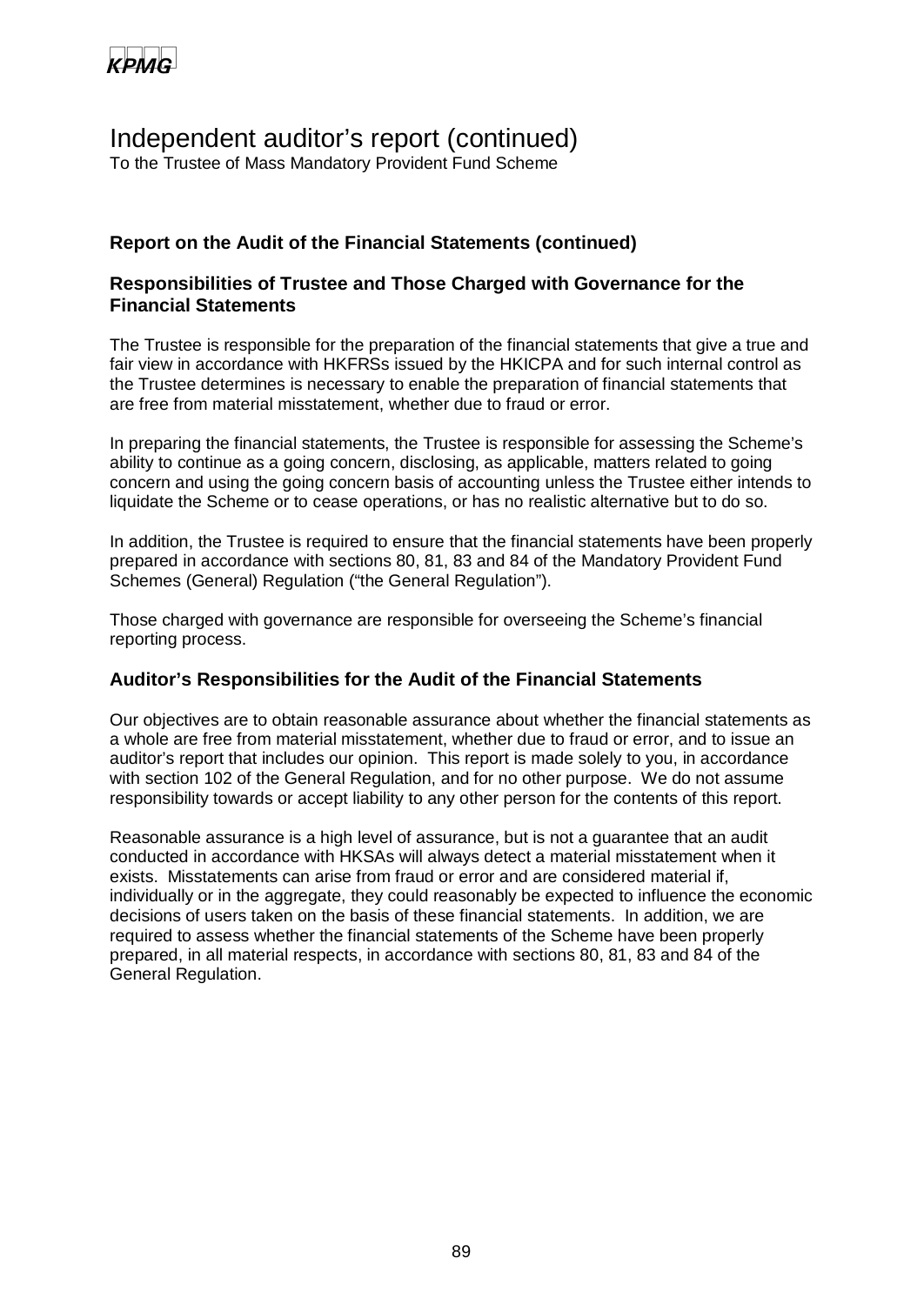

### Independent auditor's report (continued)

To the Trustee of Mass Mandatory Provident Fund Scheme

#### **Report on the Audit of the Financial Statements (continued)**

#### **Auditor's Responsibilities for the Audit of the Financial Statements (continued)**

As part of an audit in accordance with HKSAs, we exercise professional judgement and maintain professional scepticism throughout the audit. We also:

- Identify and assess the risks of material misstatement of the financial statements, whether due to fraud or error, design and perform audit procedures responsive to those risks, and obtain audit evidence that is sufficient and appropriate to provide a basis for our opinion. The risk of not detecting a material misstatement resulting from fraud is higher than for one resulting from error, as fraud may involve collusion, forgery, intentional omissions, misrepresentations, or the override of internal control.
- Obtain an understanding of internal control relevant to the audit in order to design audit procedures that are appropriate in the circumstances, but not for the purpose of expressing an opinion on the effectiveness of the Scheme's internal control.
- Evaluate the appropriateness of accounting policies used and the reasonableness of accounting estimates and related disclosures made by the Trustee.
- Conclude on the appropriateness of the Trustee's use of the going concern basis of accounting and, based on the audit evidence obtained, whether a material uncertainty exists related to events or conditions that may cast significant doubt on the Scheme's ability to continue as a going concern. If we conclude that a material uncertainty exists, we are required to draw attention in our auditor's report to the related disclosures in the financial statements or, if such disclosures are inadequate, to modify our opinion. Our conclusions are based on the audit evidence obtained up to the date of our auditor's report. However, future events or conditions may cause the Scheme to cease to continue as a going concern.
- Evaluate the overall presentation, structure and content of the financial statements, including the disclosures, and whether the financial statements represent the underlying transactions and events in a manner that achieves fair presentation.

We communicate with the Trustee regarding, among other matters, the planned scope and timing of the audit and significant audit findings, including any significant deficiencies in internal control that we identify during our audit.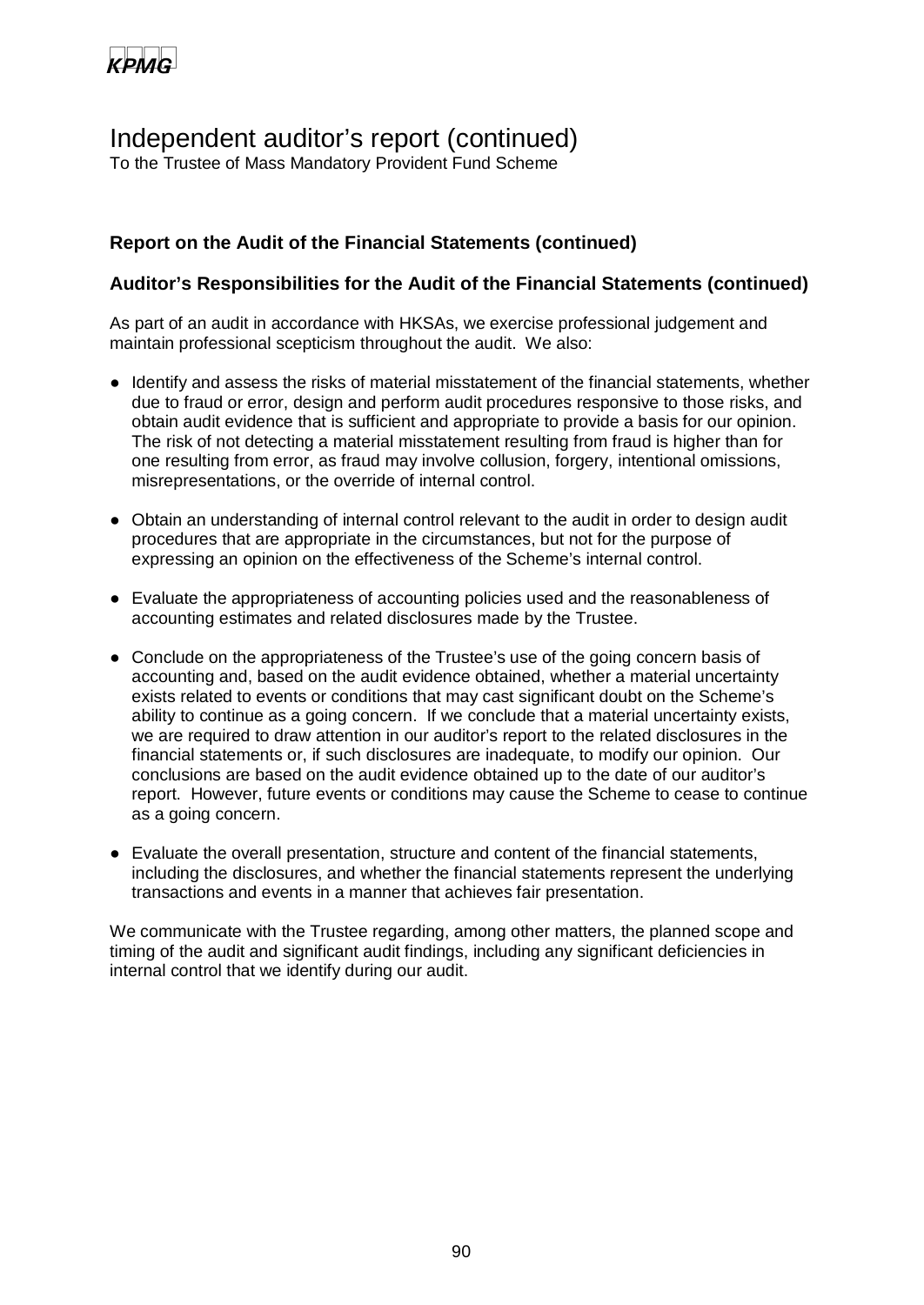

 $\sim$  121

## Independent auditor's report (continued)

To the Trustee of Mass Mandatory Provident Fund Scheme

المالية المتمامين

 $\sim$ 

التواصيف المقدا

المولين المرتبط والزناد

وستشاء والأرواد

#### Report on matters under the Mandatory Provident Fund Schemes (General) Regulation

- In our opinion, the financial statements have been properly prepared, in all material  $a<sub>r</sub>$ respects, in accordance with sections 80, 81, 83 and 84 of the General Regulation.
- We have obtained all the information and explanations which, to the best of our  $b<sub>1</sub>$ knowledge and belief, are necessary for the purpose of our audit.

 $K_{\text{P}}$  on  $G$ 

**Certified Public Accountants** 

8th Floor, Prince's Building 10 Chater Road Central, Hong Kong

29 JUN 2020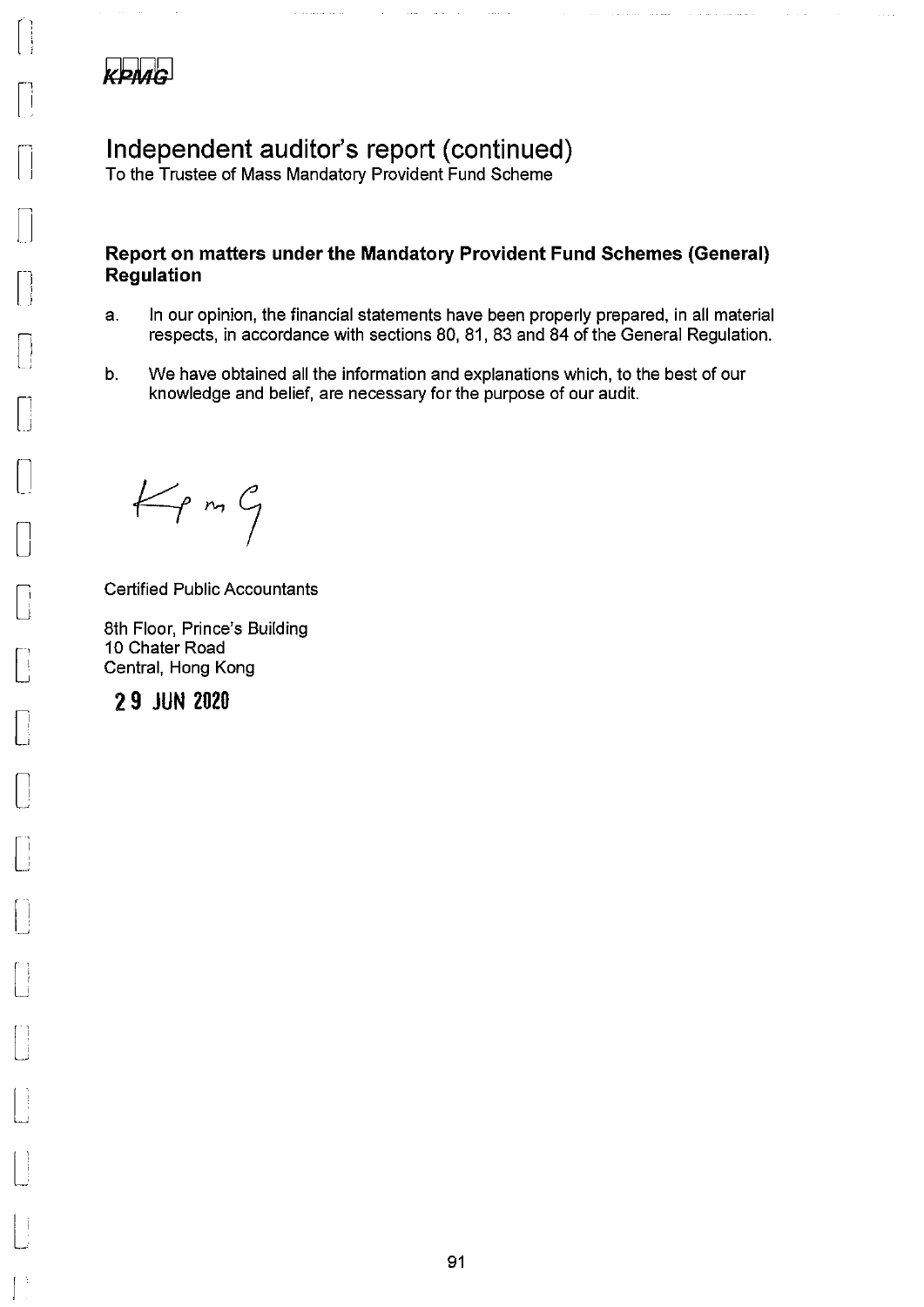

## Independent auditor's assurance report

المساوية والمرواة والمحافظ للمصادر

To the Trustee of Mass Mandatory Provident Fund Scheme

We have audited the financial statements of Mass Mandatory Provident Fund Scheme ("the Scheme") for the year ended 31 December 2019 in accordance with Hong Kong Standards on Auditing and with reference to Practice Note 860.1 (Revised), The Audit of Retirement Schemes ("PN 860.1 (Revised)") issued by the Hong Kong Institute of Certified Public Accountants ("HKICPA"), and have issued an unqualified auditor's report thereon dated 2 9 JUN 2020

ووار ووارد المتابعة فالمتابع الصطفية

Pursuant to section 102 of the Mandatory Provident Fund Schemes (General) Requiation ("the General Regulation"), we are required to report whether the Scheme complied with certain requirements of the Mandatory Provident Fund Schemes Ordinance ("the MPFSO") and the General Regulation.

#### **Trustee's Responsibility**

The General Regulation requires the Trustee to ensure that:

- proper accounting and other records are kept in respect of the constituent funds of the a. Scheme, the Scheme assets and all financial transactions entered into in relation to the Scheme:
- the requirements specified in the quidelines made by the Mandatory Provident Fund  $b.$ Schemes Authority ("the MPFA") under section 28 of the MPFSO with respect to forbidden investment practices and the requirements of sections 37(2), 51 and 52 and Part X of, and Schedule 1 to, the General Regulation are complied with:
- c. the requirements under sections  $34DB(1)(a)$ , (b), (c) and (d),  $34DC(1)$ , and  $34DD(1)$ and (4) of the MPFSO are complied with; and
- the Scheme assets are not subject to any encumbrance, otherwise than as permitted d. by the General Regulation.

#### **Our Independence and Quality Control**

We have complied with the independence and other ethical requirements of the Code of Ethics for Professional Accountants issued by the HKICPA, which is founded on fundamental principles of integrity, objectivity, professional competence and due care, confidentiality and professional behavior.

The firm applies Hong Kong Standard on Quality Control 1 and accordingly maintains a comprehensive system of quality control including documented policies and procedures regarding compliance with ethical requirements, professional standards and applicable legal and regulatory requirements.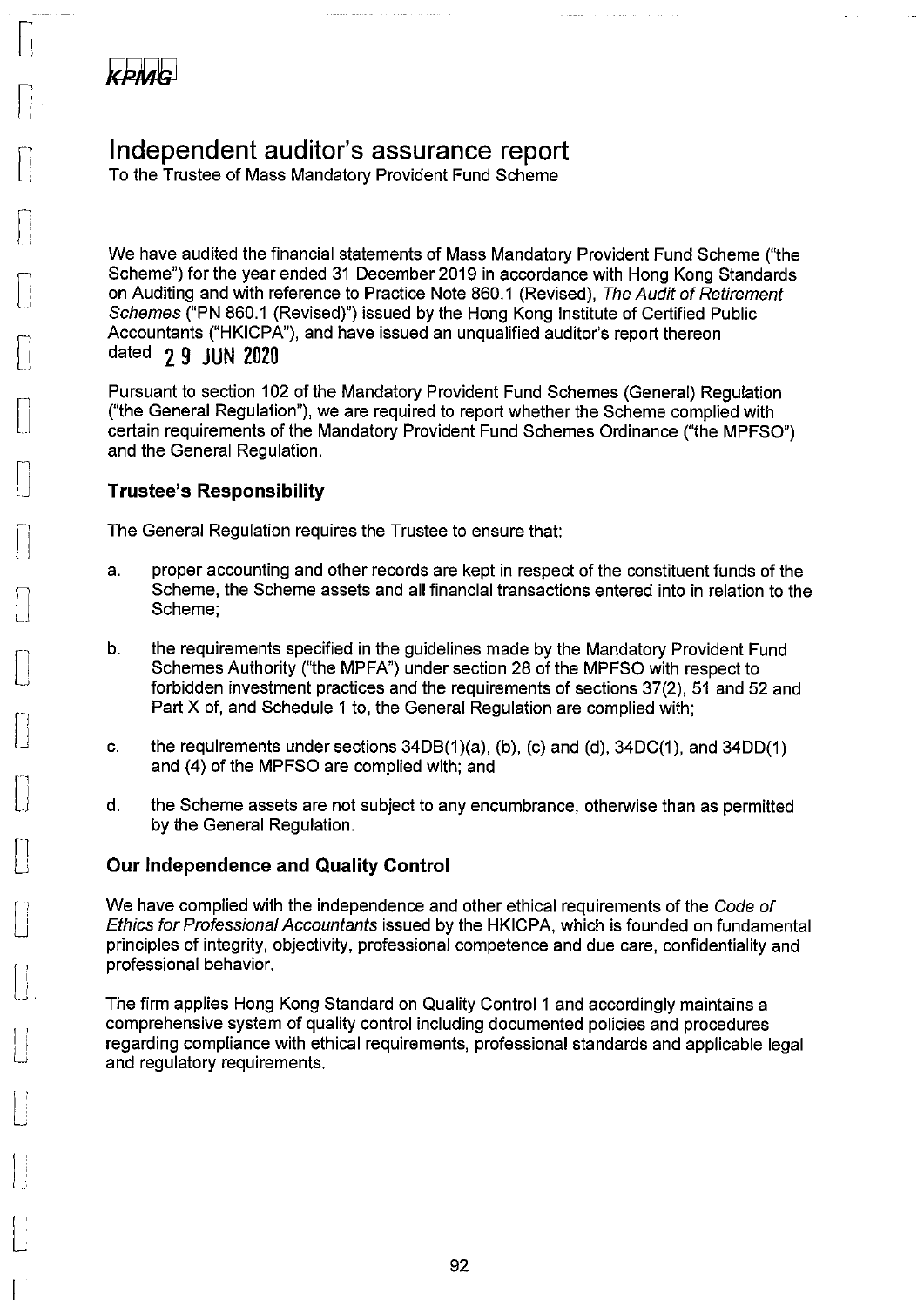

### Independent auditor's assurance report (continued)

To the Trustee of Mass Mandatory Provident Fund Scheme

#### **Auditor's Responsibility**

Our responsibility is to report solely to you, on the Scheme's compliance with the above requirements based on the results of the procedures performed by us, in accordance with section 102 of the General Regulation, and for no other purpose. We do not assume responsibility towards or accept liability to any other person for the contents of this report.

We conducted our engagement in accordance with Hong Kong Standard on Assurance Engagements 3000 (Revised), *Assurance Engagements Other Than Audits or Reviews of Historical Financial Information* and with reference to PN 860.1 (Revised) issued by the HKICPA. We have planned and performed our work to obtain reasonable assurance on whether the Scheme has complied with the above requirements.

We have planned and performed such procedures as we considered necessary with reference to the procedures recommended in PN 860.1 (Revised), which included reviewing, on a test basis, evidence obtained from the Trustee regarding the Scheme's compliance with the above requirements.

We believe that the evidence we have obtained is sufficient and appropriate to provide a basis for our opinion.

#### **Opinion**

Based on the foregoing:

- 1. in our opinion:
	- a. proper accounting and other records have been kept during the year ended 31 December 2019 in respect of the constituent funds of the Scheme, the Scheme assets and all financial transactions entered into in relation to the Scheme;
	- b. the requirements specified in the guidelines made by the MPFA under section 28 of the MPFSO with respect to forbidden investment practices and the requirements of sections 37(2), 51 and 52 and Part X of, and Schedule 1 to, the General Regulation have been complied with, in all material respects, as at 31 December 2019, 30 September 2019 and 30 June 2019;
	- c. the requirements specified in the MPFSO under sections 34DB(1)(a), (b), (c) and (d), 34DC(1) and 34DD(1) and (4)(a) with respect to the investment of accrued benefits and control of payment for services relating to the Core Accumulation Fund and the Age 65 Plus Fund have been complied with, in all material respects, as at 31 December 2019, 30 September 2019 and 30 June 2019;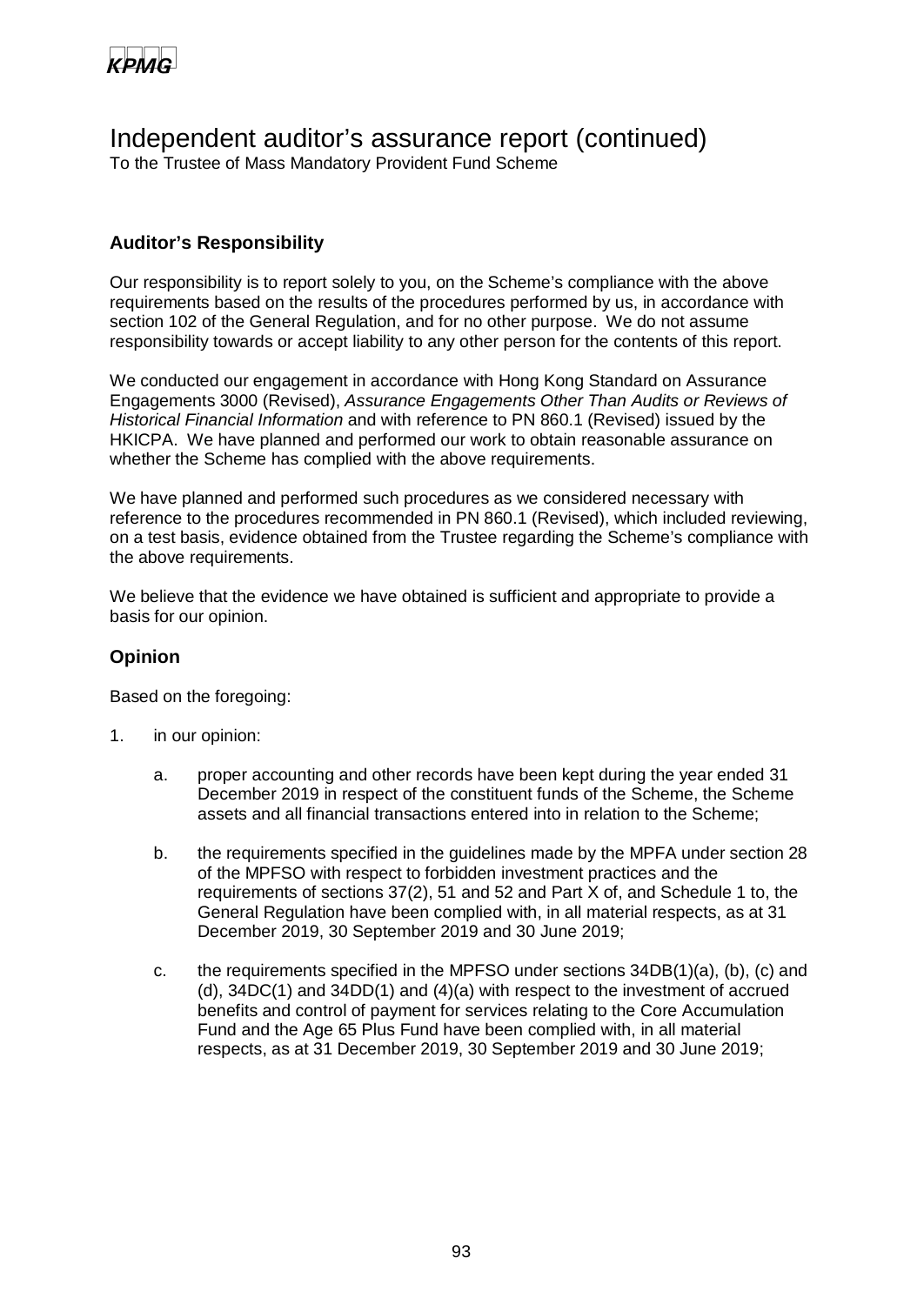

Independent auditor's assurance report (continued)

To the Trustee of Mass Mandatory Provident Fund Scheme

#### **Opinion (continued)**

 $\mathsf{d}$ . the requirements specified in section 34DD(4)(b) of the MPFSO with respect to the controls of out-of-pocket expenses of the Core Accumulation Fund and the Age 65 Plus Fund have been complied with, in all material respects, as at 31 December 2019.

 $\mathcal{L}_{\mathcal{F}}$  , and  $\mathcal{L}_{\mathcal{F}}$ 

 $\sim$  and  $\sim$   $\sim$ 

 $2.$ as at 31 December 2019, the Scheme assets were not subject to any encumbrance, otherwise than as permitted by the General Regulation.

#### **Other Matter**

The requirements specified in the MPFSO under sections 34D(1) and (2) and 34DK(2) with respect to the transfer of accrued benefits to an account and specified notice, and 34DJ(2). (3), (4) and (5) with respect to locating scheme members relating to the Core Accumulation Fund and the Age 65 Plus Fund are not applicable to the Trustee during the year ended 31 December 2019 as the Trustee has completed the relevant transitional provisions. Accordingly, there is no reporting on these sections.

#### **Intended Users and Purpose**

This report is intended solely for submission by the Trustee to the MPFA pursuant to section 102 of the General Regulation, and is not intended to be, and should not be, used by anyone for any other purpose.

 $KprG$ 

**Certified Public Accountants** 

8th Floor, Prince's Building 10 Chater Road Central, Hong Kong

2 9 JUN 2020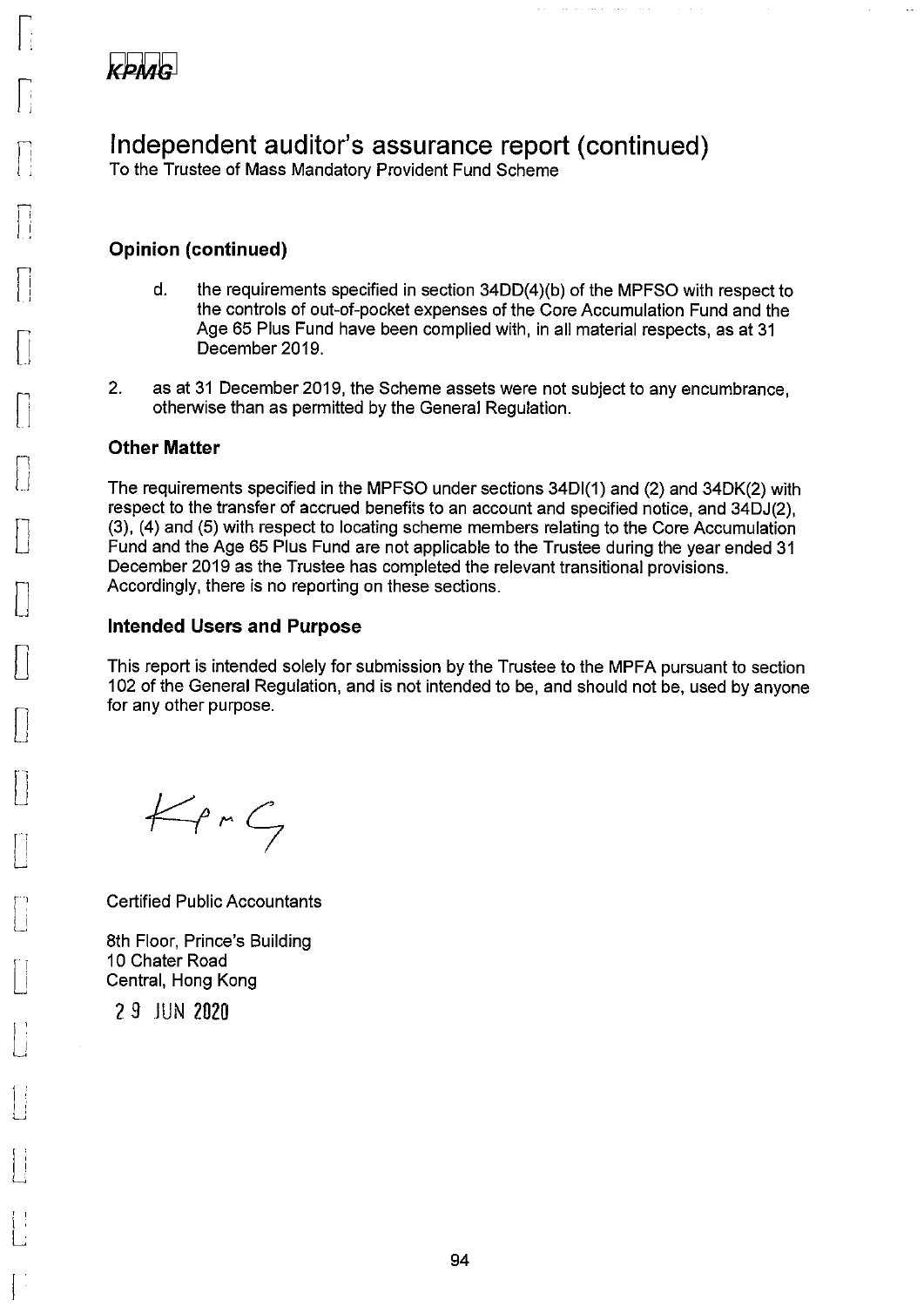### Statement of comprehensive income for the year ended 31 December 2019 *(Expressed in Hong Kong dollars)*

|                                                            |             |                                          |                         |                                 | 2019                     |                           |                               |                          |
|------------------------------------------------------------|-------------|------------------------------------------|-------------------------|---------------------------------|--------------------------|---------------------------|-------------------------------|--------------------------|
|                                                            | <b>Note</b> | <b>MPF</b><br>Conservative<br>Fund<br>\$ | Guaranteed<br>Fund<br>S | Global<br><b>Stable</b><br>Fund | Global<br>Growth<br>Fund | Asian<br>Balanced<br>Fund | Global<br><b>Bond</b><br>Fund | Global<br>Equity<br>Fund |
| <b>Income</b>                                              |             |                                          |                         |                                 |                          |                           |                               |                          |
| Interest income                                            |             |                                          |                         |                                 |                          |                           |                               |                          |
| Net realised gain on investments<br>Net unrealised gain on |             | 1,381,049                                | 1,534,090               | 2,039,350                       | 4,166,315                | 5,645,659                 | 498,739                       | 5,156,380                |
| investments                                                |             | 3,225,278                                | 9,390,077               | 27,739,125                      | 51,060,068               | 27,711,775                | 2,605,988                     | 27,678,673               |
| Rebates and other income                                   | 5(c), 5(d)  | 265,894                                  |                         |                                 |                          | 2,206,910                 | 561,105                       | 1,112,791                |
| <b>Total income</b>                                        |             | 4,872,221                                | 10,924,167              | 29,778,475                      | 55,226,383               | 35,564,344                | 3,665,832                     | 33,947,844               |
| <b>Expenses</b>                                            |             |                                          |                         |                                 |                          |                           |                               |                          |
| Bank charges                                               |             |                                          |                         |                                 |                          |                           |                               |                          |
| Trustee fees                                               | 5(a)        | 1,628,966                                |                         | 2,375,021                       | 3,704,612                | 4,009,517                 | 1,122,492                     | 2,022,740                |
| Fund administration fees<br>Investment management fee      | 5(b)        | 58,500                                   |                         | 58,500<br>860.362               | 58.500<br>1,342,281      | 58,500                    | 58,500                        | 58,500                   |
| Auditor's remuneration                                     | 5(e), 5(f)  | 49,312                                   |                         | 47,215                          | 73,505                   | 75,463                    | 23,387                        | 39,327                   |
| Other expenses                                             |             | 86,676                                   |                         | 82,206                          | 119,346                  | 122,575                   | 47,790                        | 69,769                   |
| <b>Total expenses</b>                                      |             | 1,823,454                                |                         | 3,423,304                       | 5,298,244                | 4,266,055                 | 1,252,169                     | 2,190,336                |
| Increase/(decrease) in net<br>assets attributable to       |             |                                          |                         |                                 |                          |                           |                               |                          |
| members                                                    |             | 3,048,767                                | 10,924,167              | 26,355,171                      | 49,928,139               | 31,298,289                | 2,413,663                     | 31,757,508               |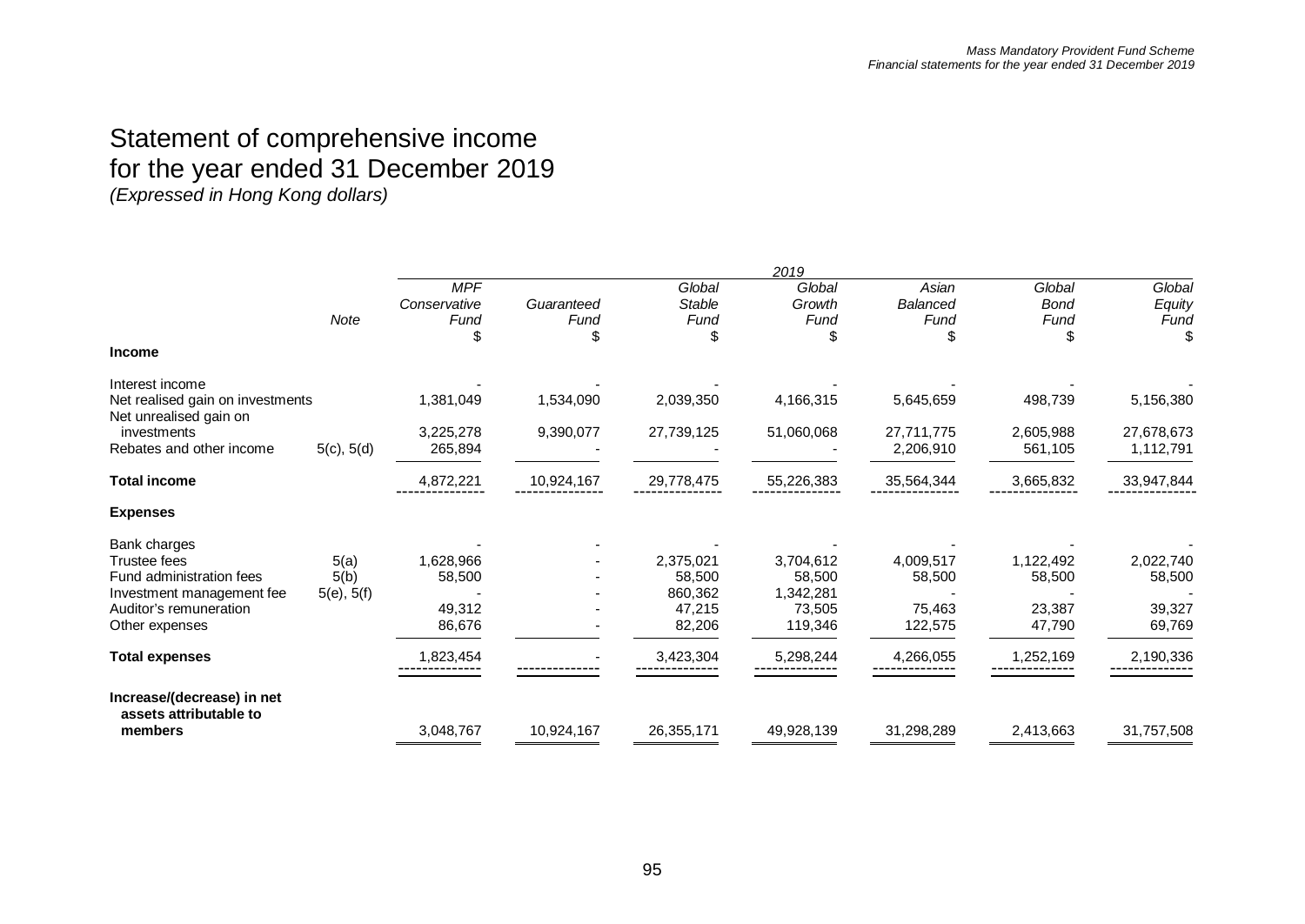### Statement of comprehensive income for the year ended 31 December 2019 (continued) *(Expressed in Hong Kong dollars)*

*2019 Note Asian Pacific Equity Fund European Equity Fund Hong Kong Equities Fund US Equity Fund Greater China Equity Fund Age 65 Plus Fund Core Accumulation Fund The Scheme Total* \$ \$ \$ \$ \$ \$ \$ \$ \$ **Income** Interest income - - - - - - - 1,309 1,309 Net realised gain on<br>investments investments 5,792,583 1,241,481 6,619,270 3,377,239 7,250,262 266,910 286,792 - 45,256,119 Net unrealised gain on<br>investments investments 17,633,605 10,798,298 27,761,753 38,359,184 65,138,521 1,967,121 8,351,397 - 319,420,863 Rebates and other<br>income income 5(c), 5(d) 1,590,281 388,889 - 963,436 - - - 7,089,306 **Total income** 25,016,469 12,428,668 34,381,023 42,699,859 72,388,783 2,234,031 8,638,189 1,309 371,767,597 ------------- ------------- ------------- ------------- ------------- ------------- ------------- ------------- ------------- **Expenses** Bank charges - - - - - - - 1,560 1,560 Trustee fees 5(a) 2,889,770 706,884 2,726,471 826,792 2,349,619 151,523 344,725 - 24,859,132 Fund administration fees 5(b) 58,500 58,500 58,500 58,500 58,500 - - - 643,500 Investment<br>management fee management fee 5(e), 5(f) - - 990,201 - 1,175,758 - - 4,368,602 Auditor's remuneration and the control to the state of the state of the state of the state of the state of the<br>Cther expenses and the state of the state of the state of the state of the state of the state of the state of<br> Other expenses 89,037 32,672 88,705 74,795 83,769 19,852 32,038 - 949,230 **Total expenses** 3,090,999 811,627 3,916,766 1,001,692 3,716,644 177,205 403,154 1,560 31,373,209 ------------- ------------- ------------- ------------- ------------- ------------- ------------- ------------- ------------- **Increase/(decrease) in net assets attributable to members** 21,925,470 11,617,041 30,464,257 41,698,167 68,672,139 2,056,826 8,235,035 (251) 340,394,388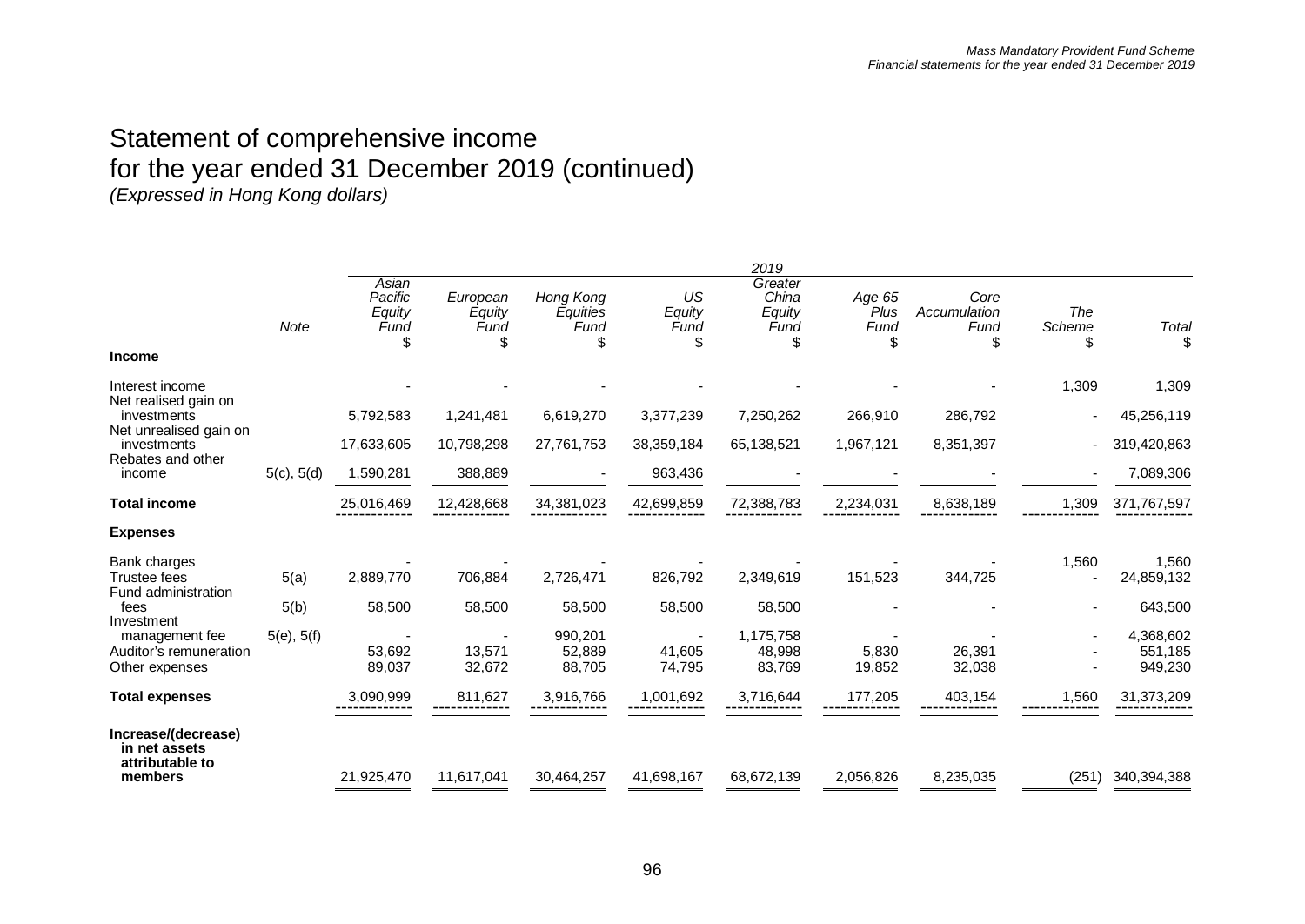### Statement of comprehensive income for the year ended 31 December 2019 (continued) *(Expressed in Hong Kong dollars)*

|                                                                   |             |                                         |                         |                                 | 2018                     |                           |                               |                          |
|-------------------------------------------------------------------|-------------|-----------------------------------------|-------------------------|---------------------------------|--------------------------|---------------------------|-------------------------------|--------------------------|
|                                                                   | <b>Note</b> | <b>MPF</b><br>Conservative<br>Fund<br>S | Guaranteed<br>Fund<br>S | Global<br><b>Stable</b><br>Fund | Global<br>Growth<br>Fund | Asian<br>Balanced<br>Fund | Global<br><b>Bond</b><br>Fund | Global<br>Equity<br>Fund |
| <b>Income</b>                                                     |             |                                         |                         |                                 |                          |                           |                               |                          |
| Interest income                                                   |             |                                         |                         |                                 |                          |                           |                               |                          |
| Net realised gain on investments<br>Net unrealised gain/(loss) on |             | 558,039                                 | 1,802,161               | 2,554,617                       | 7,007,793                | 8,435,813                 | 307,585                       | 10,288,477               |
| investments                                                       |             | 2,335,496                               | (13,868,152)            | (23, 307, 953)                  | (53, 164, 352)           | (71, 922, 622)            | (1,318,950)                   | (42,607,892)             |
| Rebates and other income                                          | 5(c), 5(d)  | 232,892                                 |                         | 5,938                           | 2,490                    | 2,406,952                 | 528,981                       | 1,205,703                |
| <b>Total income/(loss)</b>                                        |             | 3,126,427                               | (12,065,991)            | (20, 747, 398)                  | (46, 154, 069)           | (61,079,857)              | (482, 384)                    | (31, 113, 712)           |
| <b>Expenses</b>                                                   |             |                                         |                         |                                 |                          |                           |                               |                          |
| Bank charges                                                      |             |                                         |                         |                                 |                          |                           |                               |                          |
| <b>Trustee fees</b>                                               | 5(a)        | 1,473,571                               |                         | 2,425,388                       | 3,954,343                | 4,371,455                 | 1,058,750                     | 2,189,748                |
| Fund administration fees                                          | 5(b)        | 97,500                                  |                         | 58,500                          | 58,500                   | 58,500                    | 58,500                        | 58,500                   |
| Investment management fee<br>Auditor's remuneration               | 5(e), 5(f)  | 54,386                                  |                         | 1,018,088<br>49,856             | 1,660,465<br>77,506      | 83,168                    | 25,442                        | 39,246                   |
| Other expenses                                                    |             | 103,851                                 |                         | 90,168                          | 134,349                  | 143,042                   | 51,375                        | 74,708                   |
| <b>Total expenses</b>                                             |             | 1,729,308                               |                         | 3,642,000                       | 5,885,163                | 4,656,165                 | 1,194,067                     | 2,362,202                |
| Increase/(decrease) in net<br>assets attributable to              |             |                                         |                         |                                 |                          |                           |                               |                          |
| members                                                           |             | 1,397,119                               | (12,065,991)            | (24, 389, 398)                  | (52,039,232)             | (65, 736, 022)            | (1,676,451)                   | (33, 475, 914)           |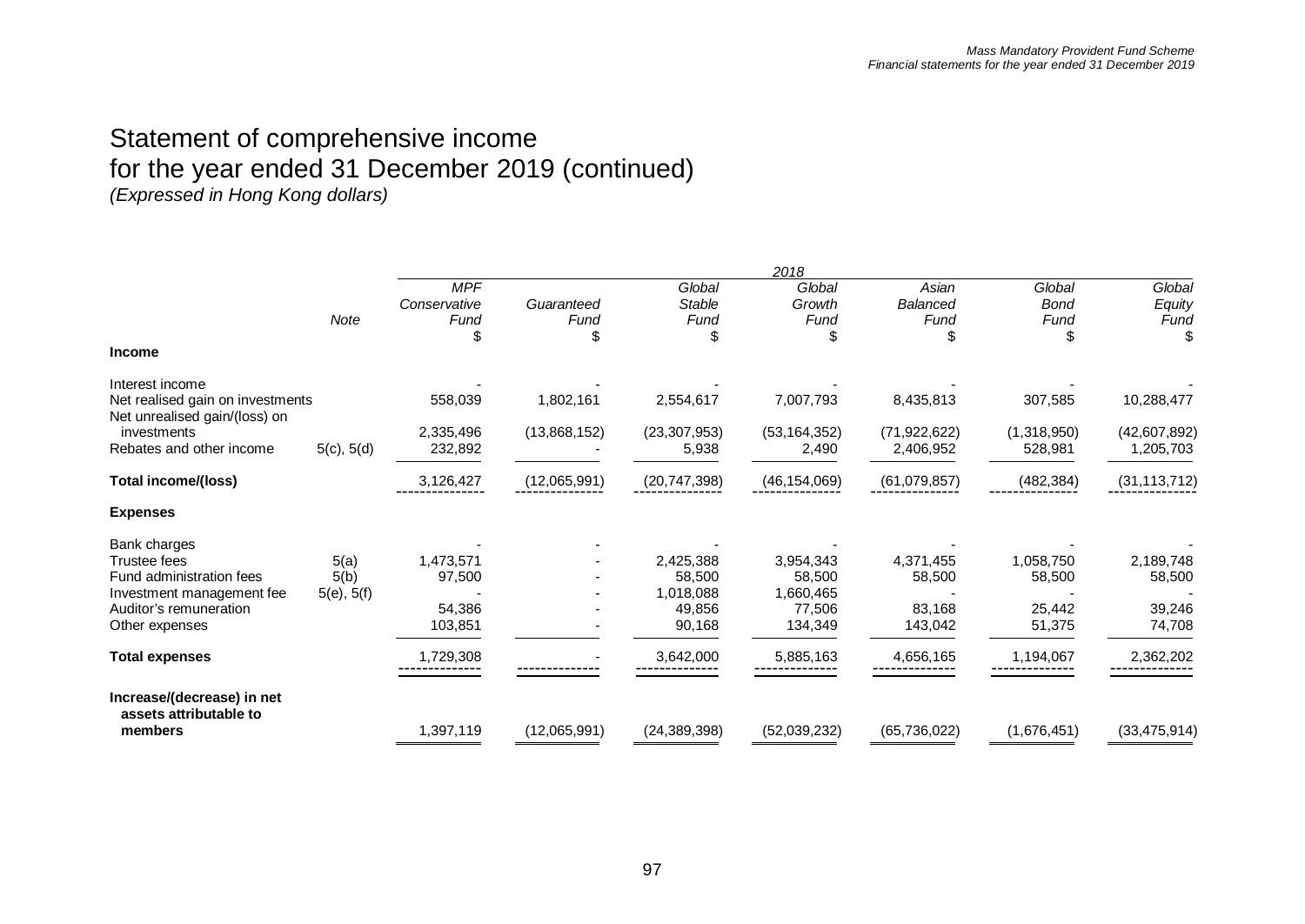### Statement of comprehensive income for the year ended 31 December 2019 (continued) *(Expressed in Hong Kong dollars)*

*2018 Note Asian Pacific Equity Fund European Equity Fund Hong Kong Equities Fund US Equity Fund Greater China Equity Fund Age 65 Plus Fund Core Accumulation Fund The Scheme Total* \$ \$ \$ \$ \$ \$ \$ \$ \$ **Income** Interest income and the set of the set of the set of the set of the set of the set of the set of the set of the set of the set of the set of the set of the set of the set of the set of the set of the set of the set of the Net realised gain on<br>investments investments 11,530,896 2,166,837 11,160,362 6,481,454 9,540,664 129,814 194,874 - 72,159,386 Net unrealised gain/(loss)<br>on investments on investments (74,027,757) (12,525,380) (62,788,955) (10,922,038) (57,861,754) (220,805) (3,257,914) - (425,459,028) Rebates and other income  $5(c),$ <br> $5(d)$ 5(d) 1,822,022 408,842 - 699,571 - - - - 7,313,391 **Total income/(loss)** (60,674,839) (9,949,701) (51,628,593) (3,741,013) (48,321,090) (90,991) (3,063,040) <sup>751</sup> (345,985,500) ------------- ------------- ------------- ------------- ------------- ------------- ------------- ------------- ------------- **Expenses** Bank charges - - - - - - - 1,360 1,360 Trustee fees 5(a) 3,309,601 743,538 2,955,647 599,338 2,352,579 133,962 232,887 - 25,800,807 Fund administration fees 5(b) 58,500 58,500 58,500 58,500 58,500 - - - 682,500 Investment management fee 5(e), 5(f) - - 1,239,127 - 1,169,996 - - - 5,087,676 Auditor's remuneration and increase the control of the control of the control of the control of the control of<br>Cther expenses control of the control of the control of the control of the control of the control of the contr<br> Other expenses 107,894 34,166 101,468 51,831 78,676 - - 971,528 **Total expenses** 3,536,113 849,976 4,411,104 735,381 3,701,779 153,174 266,892 1,360 33,124,684 ------------- ------------- ------------- ------------- ------------- ------------- ------------- ------------- ------------- **Increase/(decrease) in net assets attributable to members** (64,210,952) (10,799,677) (56,039,697) (4,476,394) (52,022,869) (244,165) (3,329,932) (609) (379,110,184)

The notes on pages 114 to 137 form part of these financial statements.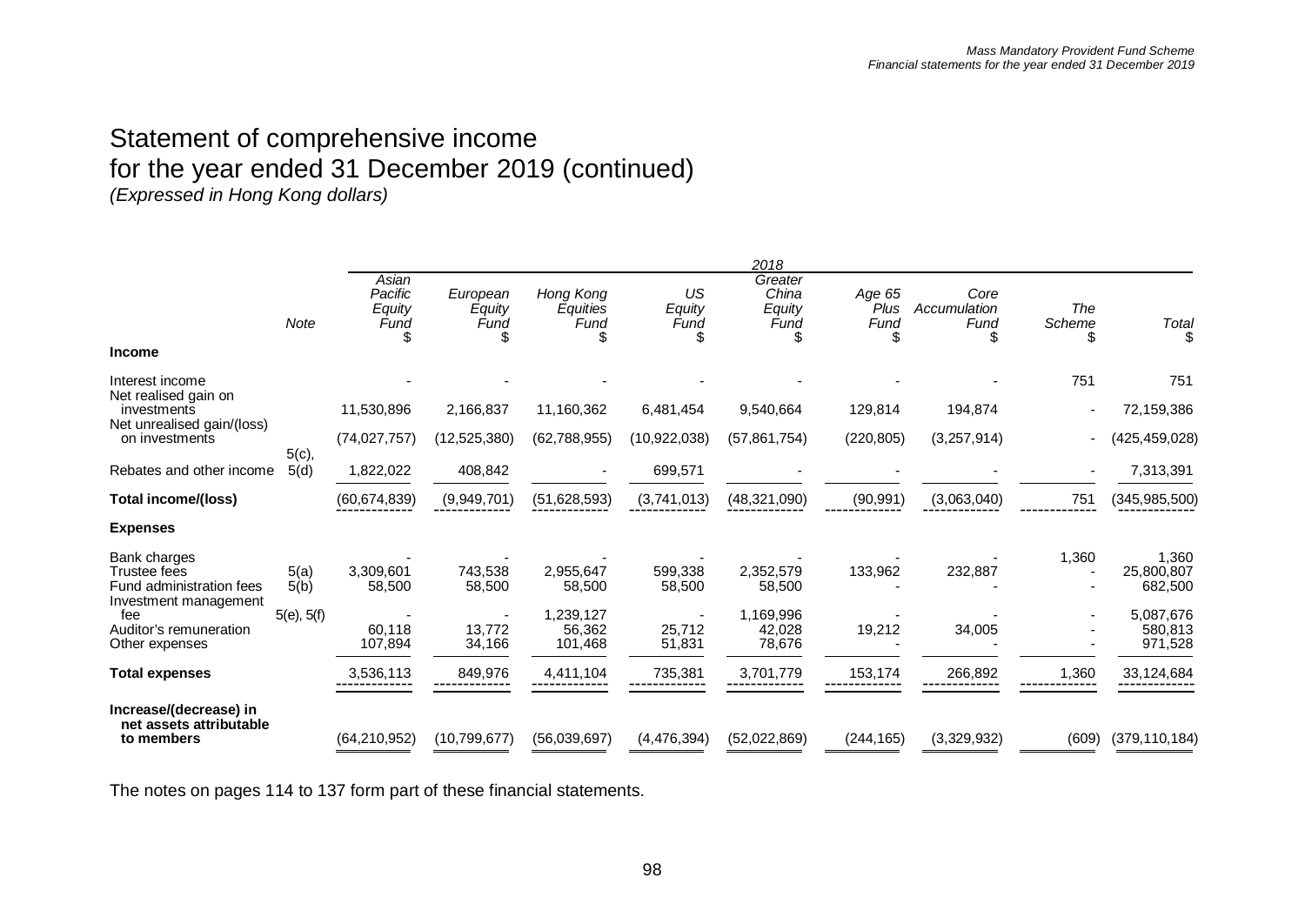|                                                                        |                                    |                    |                                 | 2019                     |                                        |                               |                                |                                        |
|------------------------------------------------------------------------|------------------------------------|--------------------|---------------------------------|--------------------------|----------------------------------------|-------------------------------|--------------------------------|----------------------------------------|
|                                                                        | <b>MPF</b><br>Conservative<br>Fund | Guaranteed<br>Fund | Global<br><b>Stable</b><br>Fund | Global<br>Growth<br>Fund | Asian<br><b>Balanced</b><br>Fund<br>\$ | Global<br><b>Bond</b><br>Fund | Global<br>Equity<br>Fund<br>\$ | <b>Asian Pacific</b><br>Equity<br>Fund |
| <b>Assets</b>                                                          |                                    |                    |                                 |                          |                                        |                               |                                |                                        |
| Investments<br>Contributions receivable                                | 270,068,507                        | 158,820,443        | 259,673,372                     | 404,252,930              | 415,732,794                            | 128,671,628                   | 216,580,643                    | 295,340,675                            |
| - from employers                                                       |                                    |                    |                                 |                          |                                        |                               |                                |                                        |
| $-$ from members<br>Transfers in receivable<br>Amounts receivable on   |                                    |                    |                                 |                          |                                        |                               |                                |                                        |
| subscriptions<br>Amounts receivable on sales of                        | 714,834                            | 124,136            | 101,537                         | 278,447                  | 312,486                                | 92,872                        | 146,567                        | 240,822                                |
| investments<br>Other receivables<br>Cash at bank                       | 930,657<br>22,901                  |                    | 96,073                          | 73,258                   | 1,618<br>192,293                       | 34,720<br>49,110              | 82,929<br>99,962               | 167,319<br>135,304                     |
| <b>Total assets</b>                                                    | 271,736,899                        | 158,944,579        | 259,870,982                     | 404,604,635              | 416,239,191                            | 128,848,330                   | 216,910,101                    | 295,884,120                            |
| <b>Liabilities</b>                                                     |                                    |                    |                                 |                          |                                        |                               |                                |                                        |
| Benefits payable<br>Transfers out payable<br>Forfeitures payable       |                                    |                    |                                 |                          |                                        |                               |                                |                                        |
| Amounts payable on redemptions<br>Amounts payable on purchases of      | 930,657                            |                    | 96,073                          | 73,258                   | 1,618                                  | 34,720                        | 82,929                         | 167,319                                |
| investments<br>Other payables                                          | 737,735<br>257,148                 | 124,136            | 101,537<br>454,023              | 278,447<br>700,077       | 504,779<br>525,744                     | 141,982<br>156,865            | 246,529<br>276,353             | 376,126<br>373,096                     |
| Total liabilities (excluding net<br>assets attributable to<br>members) | 1,925,540<br>-----------           | 124,136            | 651,633                         | 1,051,782                | 1,032,141                              | 333,567                       | 605,811                        | 916,541                                |
| Net assets attributable to<br>members                                  | 269,811,359                        | 158,820,443        | 259,219,349                     | 403,552,853              | 415,207,050                            | 128,514,763                   | 216,304,290                    | 294,967,579                            |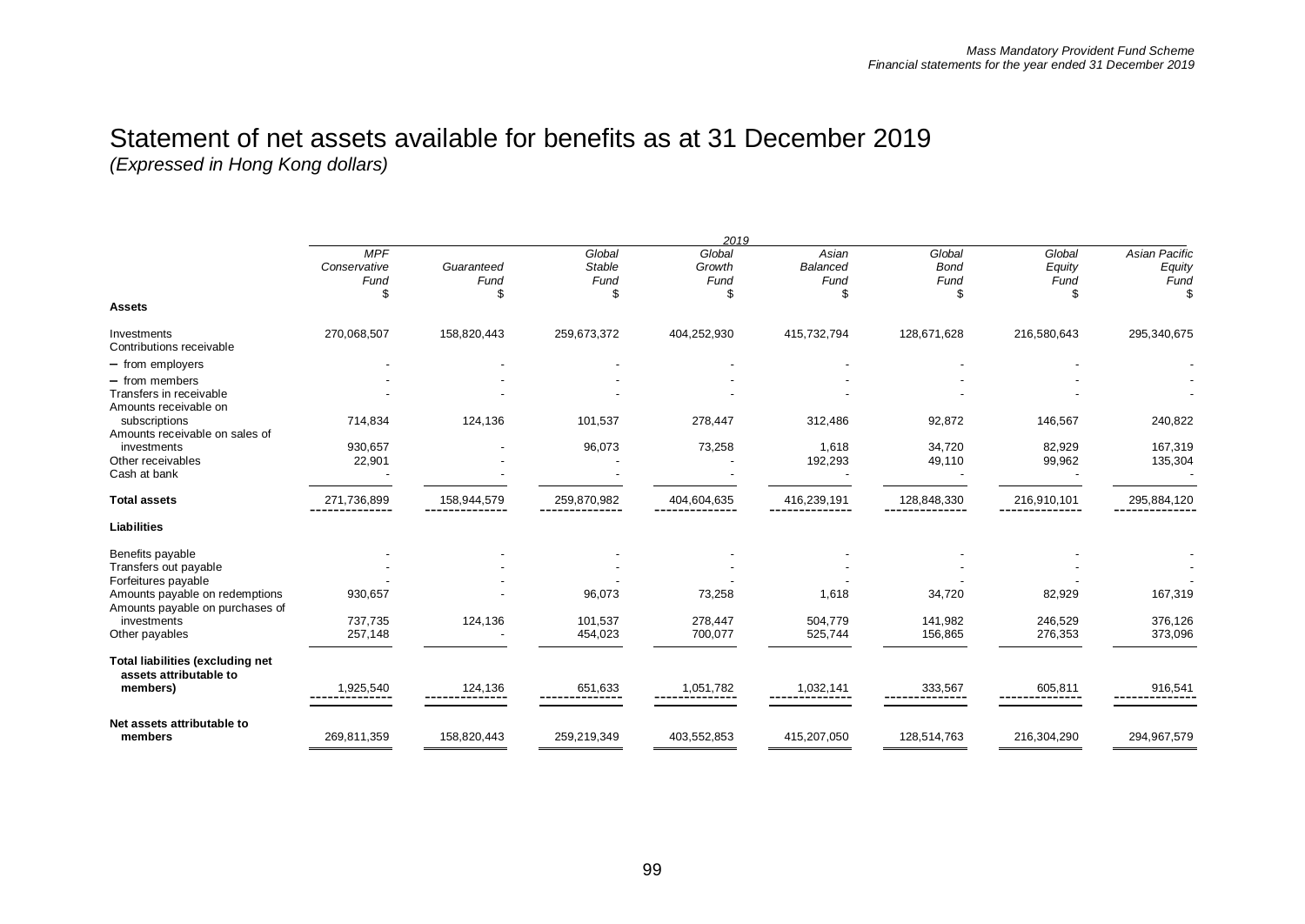|                                                                    |                                  |                                     |                            |                                       | 2019                         |                                   |                                   |                   |                        |
|--------------------------------------------------------------------|----------------------------------|-------------------------------------|----------------------------|---------------------------------------|------------------------------|-----------------------------------|-----------------------------------|-------------------|------------------------|
|                                                                    | European<br>Equity<br>Fund<br>\$ | Hong Kong<br>Equities<br>Fund<br>\$ | US<br>Equity<br>Fund<br>\$ | Greater<br>China Equity<br>Fund<br>\$ | Age 65<br>Plus<br>Fund<br>\$ | Core<br>Accumulation<br>Fund<br>S | The<br>Constituent<br>Funds<br>\$ | The Scheme<br>\$. | Total<br>\$            |
| <b>Assets</b>                                                      |                                  |                                     |                            |                                       |                              |                                   |                                   |                   |                        |
| Investments<br>Contributions receivable                            | 74,597,656                       | 290,564,140                         | 230, 163, 272              | 268,699,445                           | 32,452,782                   | 72,704,592                        | 3,118,322,879                     |                   | 3,118,322,879          |
| - from employers                                                   |                                  |                                     |                            |                                       |                              |                                   |                                   | 6,596,849         | 6,596,849              |
| - from members                                                     |                                  |                                     |                            |                                       |                              |                                   |                                   | 6,334,848         | 6,334,848              |
| Transfers in receivable<br>Amounts receivable on                   |                                  |                                     |                            |                                       |                              |                                   |                                   | 7,413,370         | 7,413,370              |
| subscriptions                                                      | 56,903                           | 326,529                             | 1,803,719                  | 884,051                               | 742,804                      | 759,534                           | 6,585,241                         | (6, 585, 241)     |                        |
| Amounts receivable on sales of<br>investments<br>Other receivables | 18,564<br>34,602                 | 58,343                              | 308,013<br>104,224         | 628,184                               |                              | 30,427                            | 2,430,105<br>638,396              | 5,160,012         | 2,430,105<br>5,798,408 |
| Cash at bank                                                       |                                  |                                     |                            |                                       |                              |                                   |                                   | 10,204,558        | 10,204,558             |
| <b>Total assets</b>                                                | 74,707,725                       | 290,949,012                         | 232,379,228                | 270,211,680                           | 33, 195, 586                 | 73,494,553                        | 3,127,976,621                     | 29,124,396        | 3,157,101,017          |
| <b>Liabilities</b>                                                 |                                  |                                     |                            |                                       |                              |                                   |                                   |                   |                        |
| Benefits payable                                                   |                                  |                                     |                            |                                       |                              |                                   |                                   | 4,039,363         | 4,039,363              |
| Transfers out payable                                              |                                  |                                     |                            |                                       |                              |                                   |                                   | 2,593,526         | 2,593,526              |
| Forfeitures payable                                                |                                  |                                     |                            |                                       |                              |                                   |                                   | 32,470            | 32,470                 |
| Amounts payable on<br>redemptions                                  | 18,564                           | 58,343                              | 308,013                    | 628,184                               |                              | 30,427                            | 2,430,105                         | (2,430,105)       |                        |
| Amounts payable on                                                 |                                  |                                     |                            |                                       |                              |                                   |                                   |                   |                        |
| purchases of investments<br>Other payables                         | 91,505<br>99,434                 | 326,529<br>498,485                  | 1,907,943<br>189,058       | 884,051<br>955,935                    | 742,804<br>41,329            | 759,534<br>94,225                 | 7,223,637<br>4,621,772            | 1,816,000         | 7,223,637<br>6,437,772 |
| <b>Total liabilities (excluding</b><br>net assets attributable to  |                                  |                                     |                            |                                       |                              |                                   |                                   |                   |                        |
| members)                                                           | 209,503                          | 883,357                             | 2,405,014                  | 2,468,170                             | 784,133                      | 884,186                           | 14,275,514                        | 6,051,254         | 20,326,768             |
| Net assets attributable to                                         |                                  |                                     |                            |                                       |                              |                                   |                                   |                   |                        |
| members                                                            | 74,498,222                       | 290,065,655                         | 229,974,214                | 267,743,510                           | 32,411,453                   | 72,610,367                        | 3,113,701,107                     | 23,073,142        | 3,136,774,249          |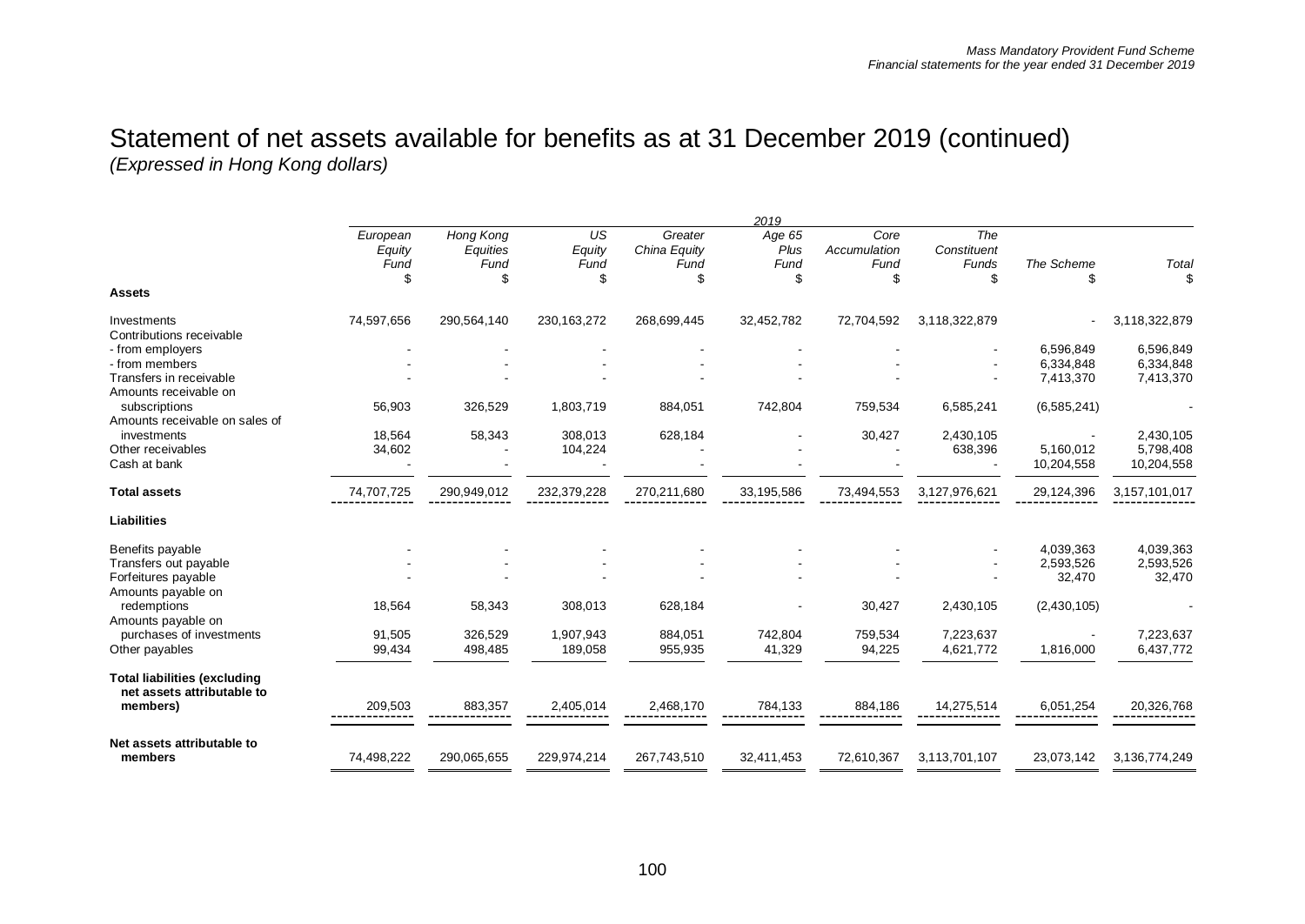|                                                                   |                                    |                         |                                 | 2018                           |                                       |                                    |                          |                                              |
|-------------------------------------------------------------------|------------------------------------|-------------------------|---------------------------------|--------------------------------|---------------------------------------|------------------------------------|--------------------------|----------------------------------------------|
|                                                                   | <b>MPF</b><br>Conservative<br>Fund | Guaranteed<br>Fund<br>S | Global<br><b>Stable</b><br>Fund | Global<br>Growth<br>Fund<br>\$ | Asian<br><b>Balanced</b><br>Fund<br>S | Global<br><b>Bond</b><br>Fund<br>S | Global<br>Equity<br>Fund | <b>Asian Pacific</b><br>Equity<br>Fund<br>.T |
| <b>Assets</b>                                                     |                                    |                         |                                 |                                |                                       |                                    |                          |                                              |
| Investments                                                       | 266,714,825                        | 149,019,980             | 236,731,048                     | 366,868,761                    | 393,506,432                           | 121,368,284                        | 184,985,041              | 283,480,885                                  |
| Contributions receivable                                          |                                    |                         |                                 |                                |                                       |                                    |                          |                                              |
| - from employers                                                  |                                    |                         |                                 |                                |                                       |                                    |                          |                                              |
| - from members                                                    |                                    |                         |                                 |                                |                                       |                                    |                          |                                              |
| Transfers in receivable<br>Amounts receivable on                  |                                    |                         |                                 |                                |                                       |                                    |                          |                                              |
| subscriptions<br>Amounts receivable on sales of                   | 798,786                            | 344,607                 | 121,634                         | 191,156                        | 213,502                               | 126,994                            | 81,059                   | 142,798                                      |
| investments                                                       | 32,820                             | 304,405                 | 486                             |                                | 4,566                                 |                                    |                          |                                              |
| Other receivables                                                 | 22,378                             |                         |                                 |                                | 185,465                               | 46,040                             | 88,538                   | 133,488                                      |
| Cash at bank                                                      |                                    |                         |                                 |                                |                                       |                                    |                          |                                              |
| <b>Total assets</b>                                               | 267,568,809                        | 149,668,992             | 236,853,168                     | 367,059,917                    | 393,909,965                           | 121,541,318                        | 185, 154, 638            | 283,757,171                                  |
| <b>Liabilities</b>                                                |                                    |                         |                                 |                                |                                       |                                    |                          |                                              |
| Benefits payable                                                  |                                    |                         |                                 |                                |                                       |                                    |                          |                                              |
| Transfers out payable<br>Forfeitures payable                      |                                    |                         |                                 |                                |                                       |                                    |                          |                                              |
| Amounts payable on redemptions<br>Amounts payable on purchases of | 32,820                             | 304,405                 | 486                             |                                | 4,566                                 |                                    |                          |                                              |
| investments                                                       | 821,164                            | 344,607                 | 121.634                         | 191,156                        | 398,967                               | 173,034                            | 169,597                  | 276,286                                      |
| Other payables                                                    | 281,866                            |                         | 559,149                         | 872,273                        | 554,706                               | 161,767                            | 267,223                  | 402,674                                      |
| <b>Total liabilities (excluding net</b><br>assets attributable to |                                    |                         |                                 |                                |                                       |                                    |                          |                                              |
| members)                                                          | 1,135,850                          | 649,012                 | 681,269                         | 1,063,429                      | 958,239                               | 334,801                            | 436,820                  | 678,960                                      |
| Net assets attributable to                                        |                                    |                         |                                 |                                |                                       |                                    |                          |                                              |
| members                                                           | 266,432,959                        | 149,019,980             | 236,171,899                     | 365,996,488                    | 392,951,726                           | 121,206,517                        | 184,717,818              | 283,078,211                                  |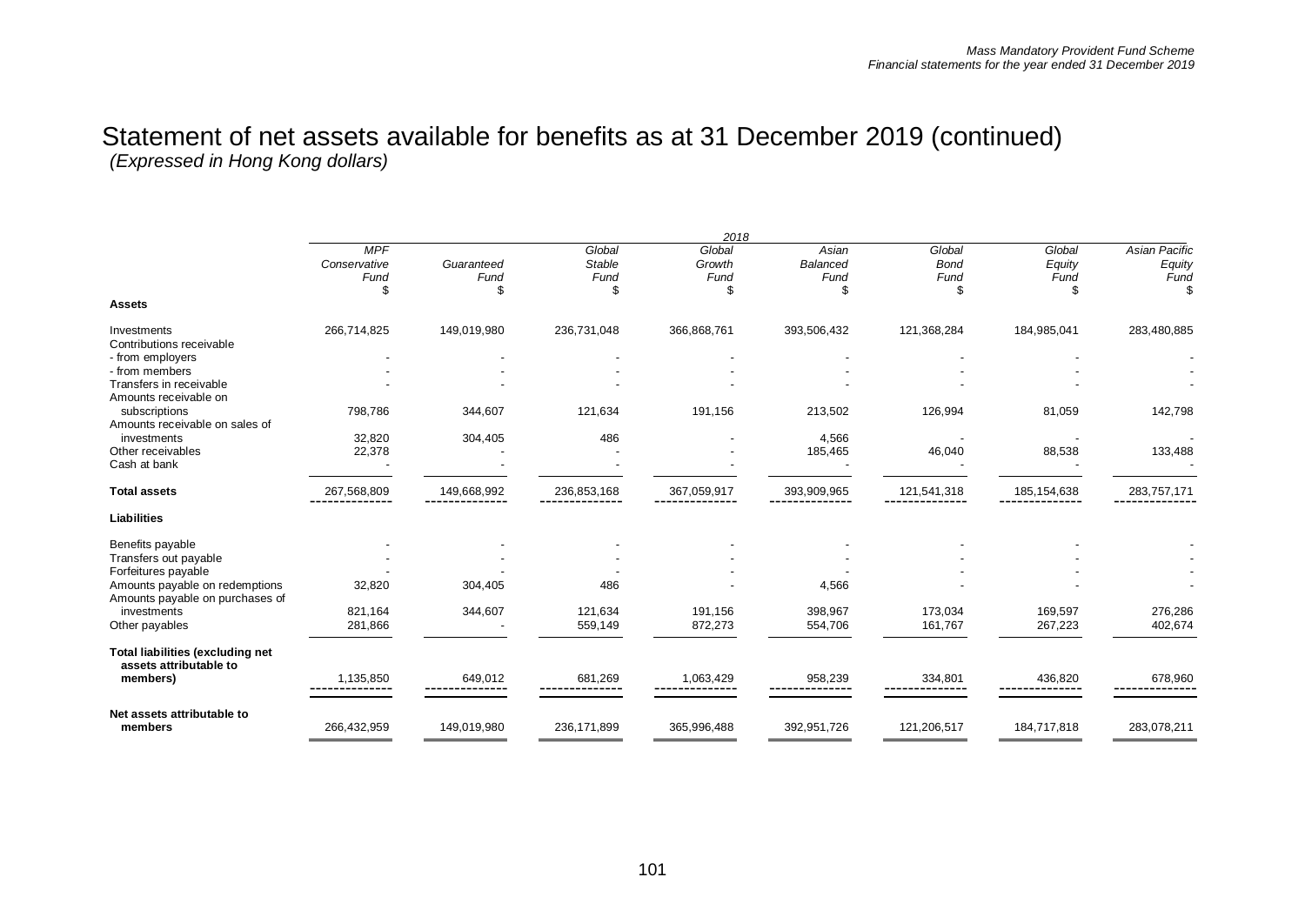|                                                                   |                            |                               |                      |                                 | 2018                   |                              |                            |                        |                        |
|-------------------------------------------------------------------|----------------------------|-------------------------------|----------------------|---------------------------------|------------------------|------------------------------|----------------------------|------------------------|------------------------|
|                                                                   | European<br>Equity<br>Fund | Hong Kong<br>Equities<br>Fund | US<br>Equity<br>Fund | Greater<br>China Equity<br>Fund | Age 65<br>Plus<br>Fund | Core<br>Accumulation<br>Fund | The<br>Constituent<br>Fund | The Scheme             | Total                  |
| <b>Assets</b>                                                     | \$                         | \$                            | \$                   | \$                              | S                      | \$                           |                            | \$                     | \$                     |
| Investments<br>Contributions receivable                           | 65,320,075                 | 268,621,364                   | 123,697,741          | 199,597,420                     | 19,756,284             | 46,180,759                   | 2,725,848,899              |                        | 2,725,848,899          |
| - from employers                                                  |                            |                               |                      |                                 |                        |                              |                            | 7,113,476              | 7,113,476              |
| - from members                                                    |                            |                               |                      |                                 |                        |                              |                            | 6,708,932              | 6,708,932              |
| Transfers in receivable<br>Amounts receivable on                  |                            |                               |                      |                                 |                        |                              |                            | 4,788,367              | 4,788,367              |
| subscriptions                                                     | 14,646                     | 123,842                       | 227,529              | 151,922                         | 92,045                 | 143,154                      | 2,773,674                  | (2,773,674)            |                        |
| Amounts receivable on sales of<br>investments                     |                            | 4,717                         | 5,973                | 5,312                           | 519                    | 16,046                       | 374,844                    |                        | 374,844                |
| Other receivables<br>Cash at bank                                 | 30,966                     |                               | 58,522               |                                 |                        |                              | 565,397                    | 1,313,841<br>7,382,869 | 1,879,238<br>7,382,869 |
| <b>Total assets</b>                                               | 65,365,687                 | 268,749,923                   | 123,989,765          | 199,754,654                     | 19,848,848             | 46,339,959                   | 2,729,562,814              | 24,533,811             | 2,754,096,625          |
| <b>Liabilities</b>                                                |                            |                               |                      |                                 |                        |                              |                            |                        |                        |
| Benefits payable                                                  |                            |                               |                      |                                 |                        |                              |                            | 2,536,934              | 2,536,934              |
| Transfers out payable                                             |                            |                               |                      |                                 |                        |                              |                            | 2,915,052              | 2,915,052              |
| Forfeitures payable                                               |                            |                               |                      |                                 |                        |                              |                            | 113,121                | 113,121                |
| Amounts payable on                                                |                            |                               |                      |                                 |                        |                              |                            |                        |                        |
| redemptions                                                       |                            | 4,717                         | 5,973                | 5,312                           | 519                    | 16,046                       | 374,844                    | (374, 844)             |                        |
| Amounts payable on                                                | 45,612                     | 123,842                       | 286,051              | 151,922                         | 92,045                 | 143,154                      | 3,339,071                  |                        | 3,339,071              |
| purchases of investments<br>Other payables                        | 97,166                     | 636,861                       | 120,767              | 539,202                         | 29,190                 | 57,082                       | 4,579,926                  | 1,381,853              | 5,961,779              |
| <b>Total liabilities (excluding</b><br>net assets attributable to |                            |                               |                      |                                 |                        |                              |                            |                        |                        |
| members)                                                          | 142.778                    | 765,420                       | 412,791              | 696,436                         | 121.754                | 216,282                      | 8.293.841                  | 6,572,116              | 14.865.957             |
| Net assets attributable to                                        |                            |                               |                      |                                 |                        |                              |                            |                        |                        |
| members                                                           | 65,222,909                 | 267,984,503                   | 123,576,974          | 199,058,218                     | 19,727,094             | 46,123,677                   | 2,721,268,973              | 17,961,695             | 2,739,230,668          |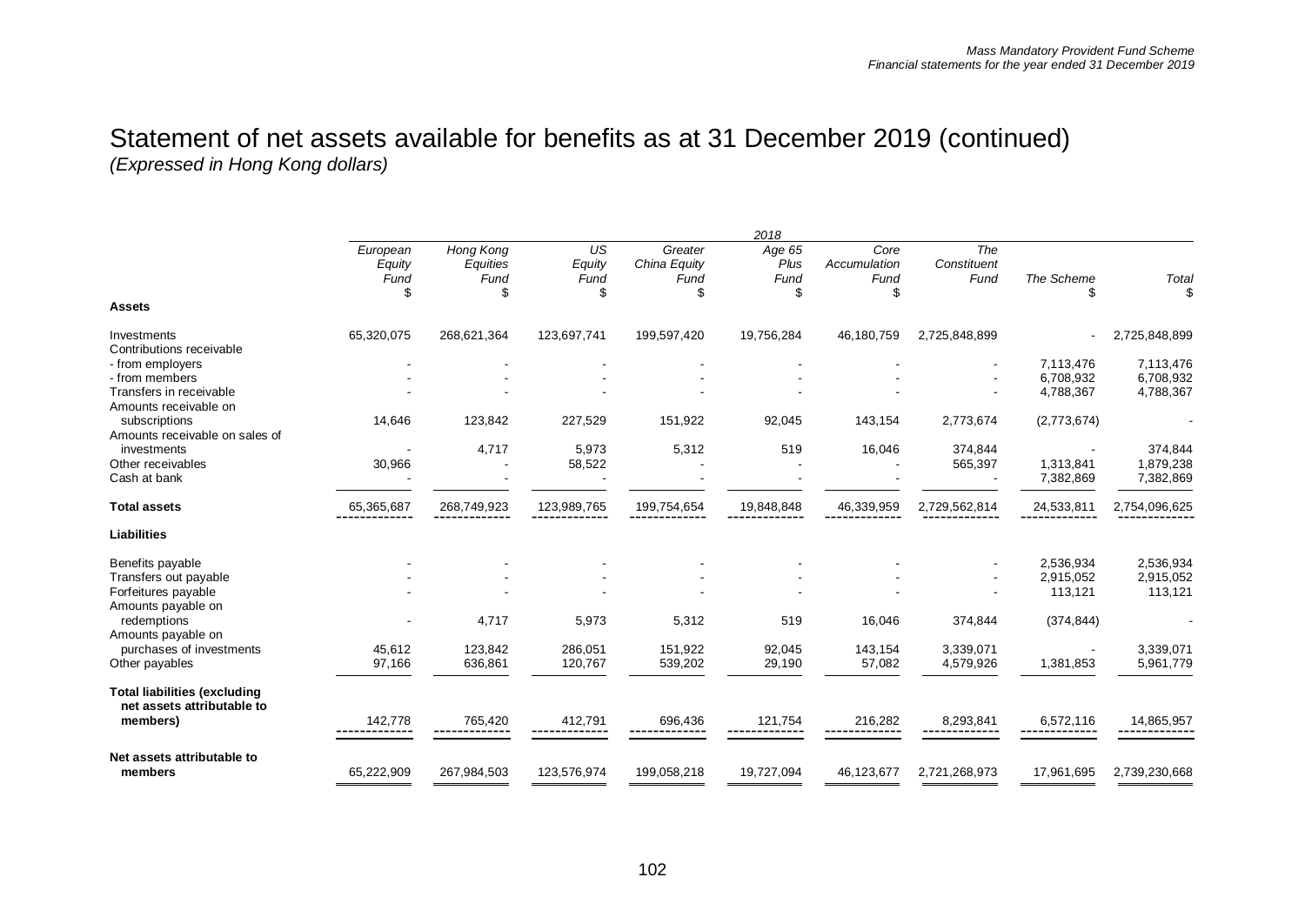|                                    |      |                 |                 |                 | 2019            |                 |                |                |
|------------------------------------|------|-----------------|-----------------|-----------------|-----------------|-----------------|----------------|----------------|
|                                    |      | <b>MPF</b>      |                 | Global          | Global          | Asian           | Global         | Global         |
|                                    |      | Conservative    | Guaranteed      | Stable          | Growth          | Balanced        | <b>Bond</b>    | Equity         |
|                                    | Note | Fund            | Fund            | Fund            | Fund            | Fund            | Fund           | Fund           |
|                                    |      |                 |                 | Æ               | D               | S               |                | \$             |
| Representing:                      |      |                 |                 |                 |                 |                 |                |                |
| Net assets attributable to members |      | 269,811,359     | 158,820,443     | 259.219.349     | 403,552,853     | 415,207,050     | 128,514,763    | 216,304,290    |
|                                    |      |                 |                 |                 |                 |                 |                |                |
| Total number of units in issue     | 6    | 24,523,677.7167 | 14,288,349.9681 | 12,344,539.2953 | 17,568,748.2518 | 15,188,994.7314 | 9.370.095.4470 | 7,641,843.9319 |
|                                    |      |                 |                 |                 |                 |                 |                |                |
| Net asset value per unit           |      | 11.0021         | 11.1154         | 20.9987         | 22.9699         | 27.3360         | 13.7154        | 28.3052        |
|                                    |      |                 |                 |                 |                 |                 |                |                |
|                                    |      |                 |                 |                 |                 |                 |                |                |

|                                    |      |                 |                |                 | 2019           |                 |                |                |
|------------------------------------|------|-----------------|----------------|-----------------|----------------|-----------------|----------------|----------------|
|                                    |      | Asian Pacific   | European       | Hong Kong       | US             | Greater         | Age 65         | Core           |
|                                    |      | Equity          | Equity         | Equities        | Equity         | China Equity    | Plus           | Accumulation   |
|                                    | Note | Fund            | Fund           | Fund            | Fund           | Fund            | Fund           | Fund           |
|                                    |      |                 |                |                 |                |                 |                |                |
| Representing:                      |      |                 |                |                 |                |                 |                |                |
| Net assets attributable to members |      | 294,967,579     | 74.498.222     | 290,065,655     | 229,974,214    | 267,743,510     | 32,411,453     | 72,610,367     |
|                                    |      |                 |                |                 |                |                 |                |                |
| Total number of units in issue     | 6    | 17,504,254.6332 | 6,171,274.7909 | 21,832,929.7476 | 9,402,115.8559 | 16,457,191.8319 | 2,935,337.3314 | 6,154,257.3119 |
|                                    |      |                 |                |                 |                |                 |                |                |
| Net asset value per unit           |      | 16.8512         | 12.0718        | 13.2857         | 24.4598        | 16.2691         | 11.0418        | 11.7984        |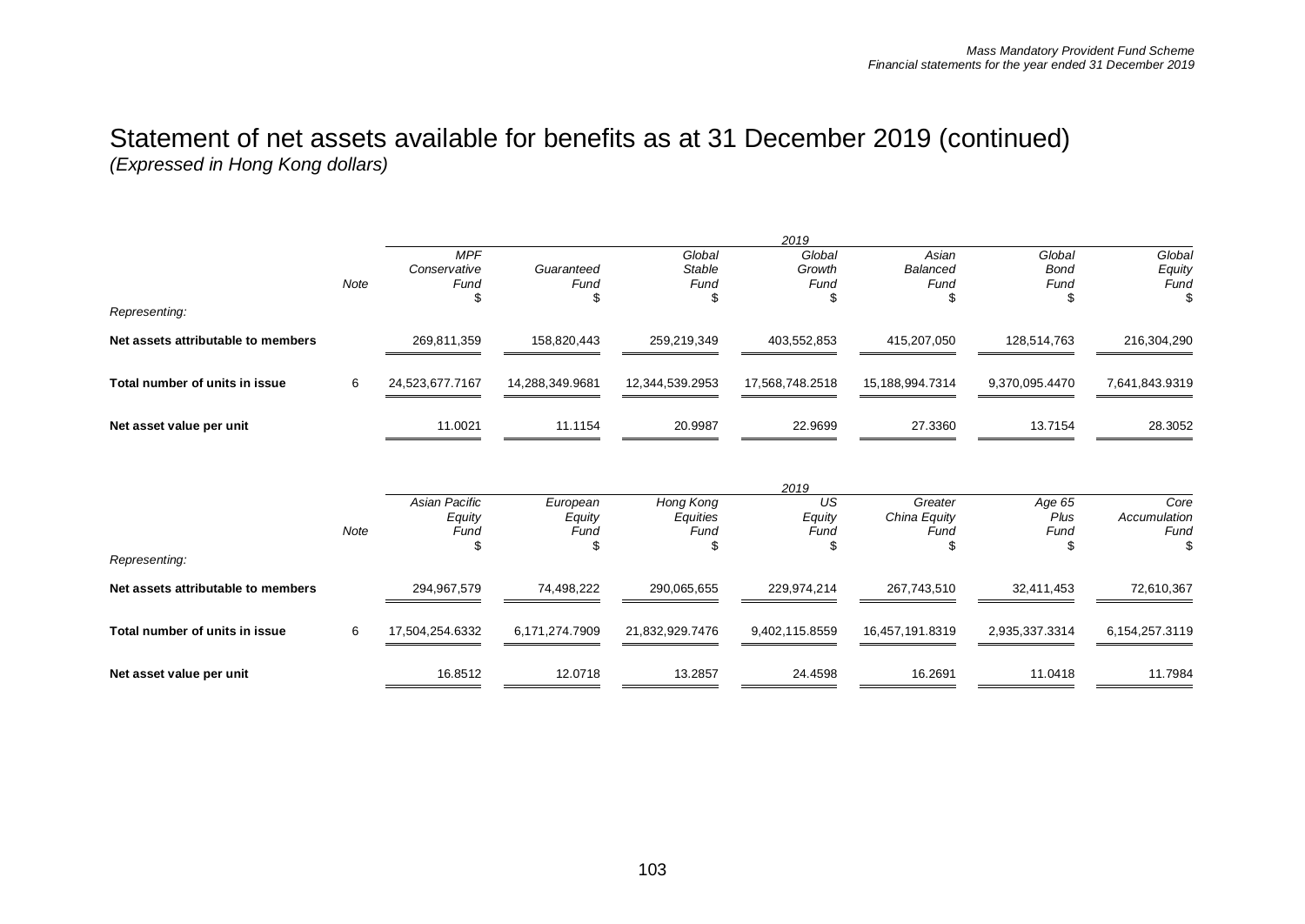|   | <b>MPF</b>      |                 |                 |                 |                 |                |                |
|---|-----------------|-----------------|-----------------|-----------------|-----------------|----------------|----------------|
|   |                 |                 | Global          | Global          | Asian           | Global         | Global         |
|   | Conservative    | Guaranteed      | <b>Stable</b>   | Growth          | Balanced        | Bond           | Equity         |
|   | Fund            | Fund            | Fund            | Fund            | Fund            | Fund           | Fund           |
|   |                 |                 |                 |                 |                 |                |                |
|   |                 |                 |                 |                 |                 |                |                |
|   | 266,432,959     | 149,019,980     | 236,171,899     | 365,996,488     | 392,951,726     | 121,206,517    | 184,717,818    |
|   |                 |                 |                 |                 |                 |                |                |
| 6 | 24,494,362.7713 | 14,283,706.8947 | 12,507,139.5072 | 18,131,396.4424 | 15,533,915.2621 | 9,010,595.1016 | 7,643,909.8287 |
|   |                 |                 |                 |                 |                 |                |                |
|   | 10.8773         | 10.4329         | 18.8830         | 20.1858         | 25.2964         | 13.4516        | 24.1654        |
|   | Note            |                 |                 |                 |                 |                |                |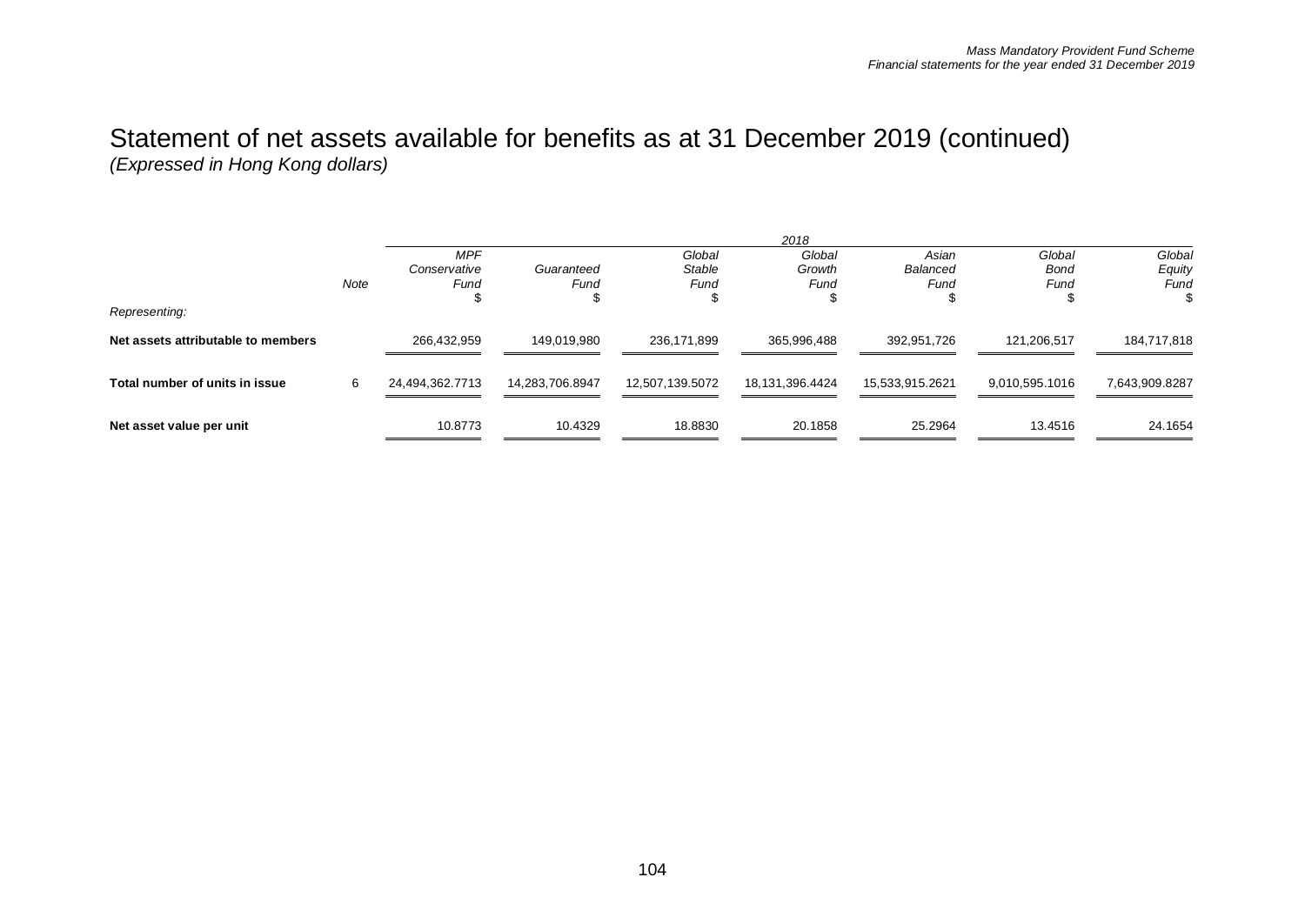|                                    |      | 2018                            |                            |                                      |                      |                                 |                        |                              |
|------------------------------------|------|---------------------------------|----------------------------|--------------------------------------|----------------------|---------------------------------|------------------------|------------------------------|
|                                    | Note | Asian Pacific<br>Equity<br>Fund | European<br>Equity<br>Fund | Hong Kong<br><b>Equities</b><br>Fund | US<br>Equity<br>Fund | Greater<br>China Equity<br>Fund | Age 65<br>Pius<br>Fund | Core<br>Accumulation<br>Fund |
| Representing:                      |      |                                 |                            |                                      |                      |                                 |                        |                              |
| Net assets attributable to members |      | 283,078,211                     | 65.222.909                 | 267,984,503                          | 123.576.974          | 199.058.218                     | 19.727.094             | 46, 123, 677                 |
| Total number of units in issue     | 6.   | 18,120,522,0075                 | 6.369.508.2012             | 22,457,911.0326                      | 6.587.331.7256       | 16,485,715,4565                 | 1,946,847,3868         | 4.524.102.2533               |
| Net asset value per unit           |      | 15.6220                         | 10.2399                    | 11.9327                              | 18.7598              | 12.0746                         | 10.1328                | 10.1951                      |

Approved and authorised for issue by the Trustee on 29 JUN 2020

 $\angle \leftarrow \leftarrow$ 

 $\frac{1}{2}$ 

) For and on behalf of<br>) YF Life Trustees Limited

The notes on pages 114 to 137 form part of these financial statements.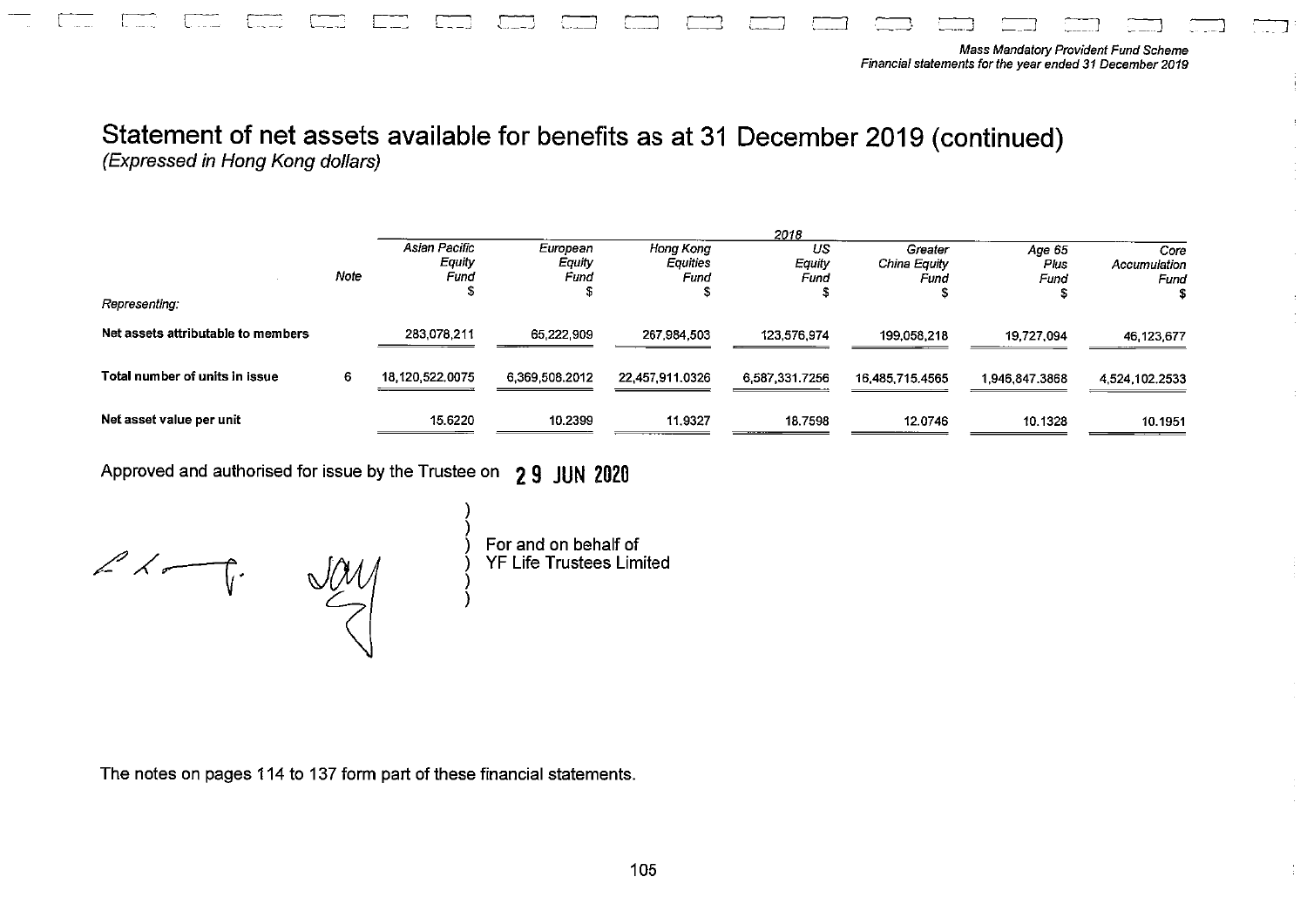## Statement of changes in net assets attributable to members - Master trust scheme for the year ended 31 December 2019

*(Expressed in Hong Kong dollars)*

|                                                                                     | 2019<br>\$               | 2018<br>\$               |
|-------------------------------------------------------------------------------------|--------------------------|--------------------------|
| Net assets attributable to members brought<br>forward                               | 2,739,230,668            | 3,067,895,909            |
| Contributions received and receivable from<br>employers                             |                          |                          |
| From employers<br>- Mandatory<br>- Additional voluntary                             | 78,695,303<br>20,405,257 | 80,056,460<br>15,974,143 |
| From members<br>- Mandatory<br>- Additional voluntary                               | 93,897,570<br>9,539,804  | 95,665,303<br>10,635,199 |
| <b>Contribution surcharge received and</b><br>receivable                            | 509,933                  | 484,982                  |
| <b>Transfers in</b>                                                                 |                          |                          |
| Group transfers in from other schemes<br>Individual transfers in from other schemes | 8,515,889<br>129,292,954 | 7,731,868<br>138,914,373 |
|                                                                                     | 340,856,710              | 349,462,328              |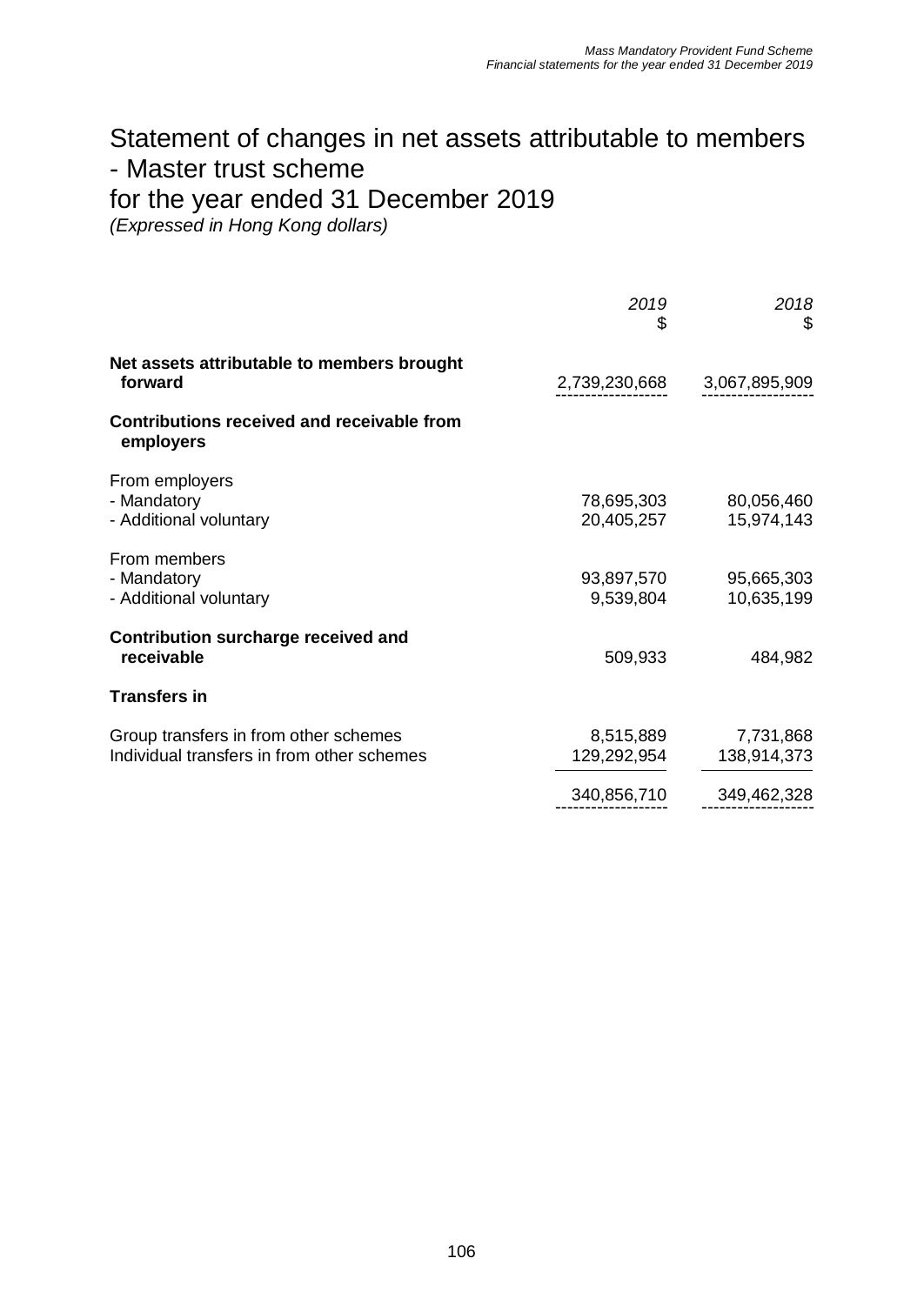## Statement of changes in net assets attributable to members - Master trust scheme for the year ended 31 December 2019 (continued)

*(Expressed in Hong Kong dollars)*

| <b>Benefits paid and payable</b>                                                                                                                                                             | 2019<br>\$                                                                                     | 2018<br>\$                                                                                     |
|----------------------------------------------------------------------------------------------------------------------------------------------------------------------------------------------|------------------------------------------------------------------------------------------------|------------------------------------------------------------------------------------------------|
| Retirement<br>Early retirement<br>Death<br>Permanent departure<br>Total incapacity<br>Small balance<br>Refund of additional voluntary contributions to<br>leavers<br><b>Terminal illness</b> | 29,555,117<br>8,757,995<br>3,351,530<br>18,803,382<br>436,933<br>4,844<br>1,598,142<br>836,779 | 34,872,133<br>8,582,480<br>2,646,629<br>19,792,014<br>969,864<br>4,117<br>2,005,553<br>512,587 |
| <b>Transfers out</b>                                                                                                                                                                         |                                                                                                |                                                                                                |
| Group transfers out to other schemes<br>Individual transfers out to other schemes                                                                                                            | 63,127,678<br>145,518,468                                                                      | 67,283,809<br>152,399,228                                                                      |
| <b>Forfeitures</b>                                                                                                                                                                           | 1,548,778                                                                                      | 2,306,457                                                                                      |
| Withdrawal of additional voluntary<br>contributions                                                                                                                                          | 374,730                                                                                        | 199,965                                                                                        |
| Long services payments                                                                                                                                                                       | 9,793,141<br>283,707,517                                                                       | 7,442,549<br>299,017,385                                                                       |
| Increase/(decrease) in the net assets<br>attributable to members for the year                                                                                                                | 340,394,388                                                                                    | (379, 110, 184)                                                                                |
| Net assets attributable to members carried<br>forward                                                                                                                                        | 3,136,774,249                                                                                  | 2,739,230,668                                                                                  |

The notes on pages 114 to 137 form part of these financial statements.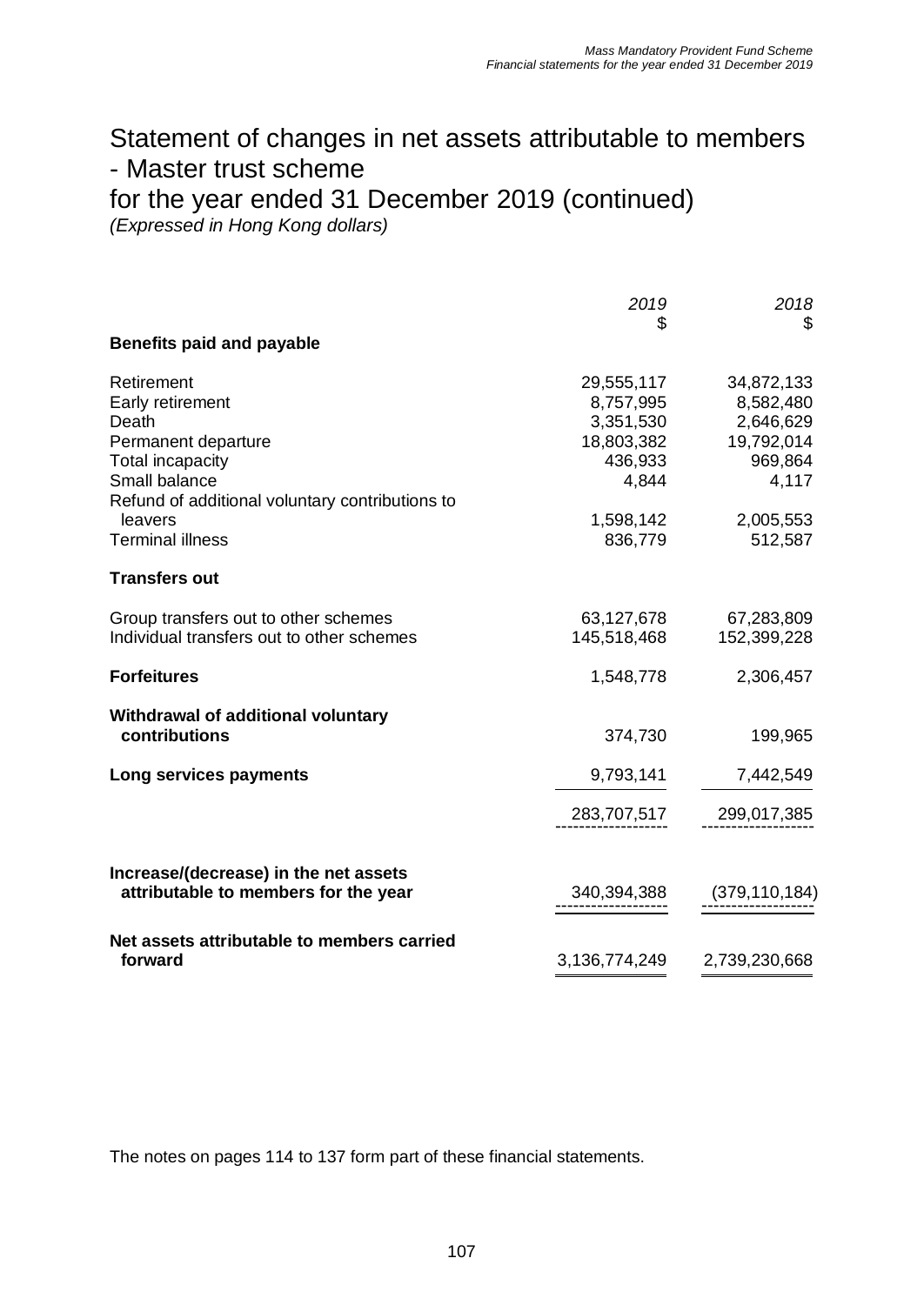# Cash flow statement - Master trust scheme for the year ended 31 December 2019

|                                                                                                                                                                   | 2019<br>S                             | 2018<br>\$                                                          |
|-------------------------------------------------------------------------------------------------------------------------------------------------------------------|---------------------------------------|---------------------------------------------------------------------|
| <b>Operating activities</b>                                                                                                                                       |                                       |                                                                     |
| Increase/(decrease) in net assets attributable to<br>members                                                                                                      | 340,394,388                           | (379, 110, 184)                                                     |
| Adjustments for:<br>Interest income<br>Net (gain)/loss on investments                                                                                             | (1,309)<br>(340, 394, 639)            | (751)<br>379,109,575                                                |
| Operating cash flow before changes in<br>working capital                                                                                                          | (1,560)                               | (1,360)                                                             |
| (Increase)/decrease in other receivables<br>Increase in accruals and other payables<br>Payment for purchases of investments<br>Proceeds from sales of investments | (3,846,171)<br>434,147<br>569,109,087 | 554,023<br>57,895<br>$(619,390,276)$ $(762,055,223)$<br>711,382,798 |
| Net cash used in operating activities                                                                                                                             | (53,694,773)                          | (50,061,867)                                                        |
| <b>Investing activity</b>                                                                                                                                         |                                       |                                                                     |
| Interest received                                                                                                                                                 | 1,309                                 | 751                                                                 |
| Net cash generated from investing activity                                                                                                                        | 1,309                                 | 751                                                                 |
| <b>Financing activities</b>                                                                                                                                       |                                       |                                                                     |
| Contributions and transfers in received                                                                                                                           | 339,122,418                           | 350, 165, 429                                                       |
| Benefits, transfers out, forfeitures, long service<br>payments and initial charges paid                                                                           | (282,607,265)                         | (301, 771, 121)                                                     |
| Net cash generated from financing activities                                                                                                                      | 56,515,153                            | 48,394,308                                                          |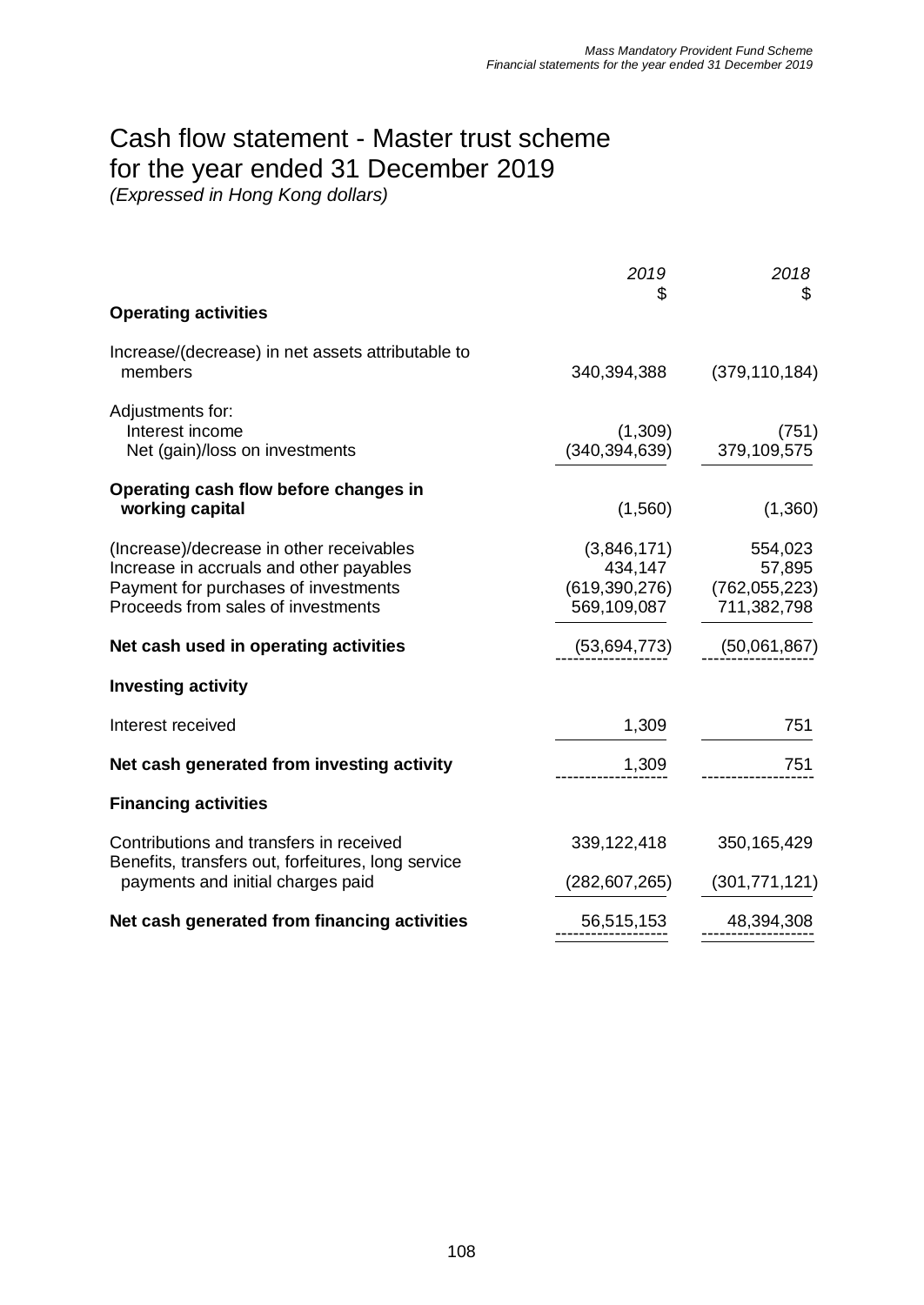# Cash flow statement - Master trust scheme for the year ended 31 December 2019 (continued)

*(Expressed in Hong Kong dollars)*

|                                                         | 2019<br>\$ | 2018<br>\$  |
|---------------------------------------------------------|------------|-------------|
| Net increase/(decrease) in cash and cash<br>equivalents | 2,821,689  | (1,666,808) |
| Cash and cash equivalents at 1 January                  | 7,382,869  | 9,049,677   |
| Cash and cash equivalents at 31 December                | 10,204,558 | 7,382,869   |
| Analysis of balance of cash and cash<br>equivalents:    |            |             |
| Cash at bank                                            | 10,204,558 | 7,382,869   |

The notes on pages 114 to 137 form part of these financial statements.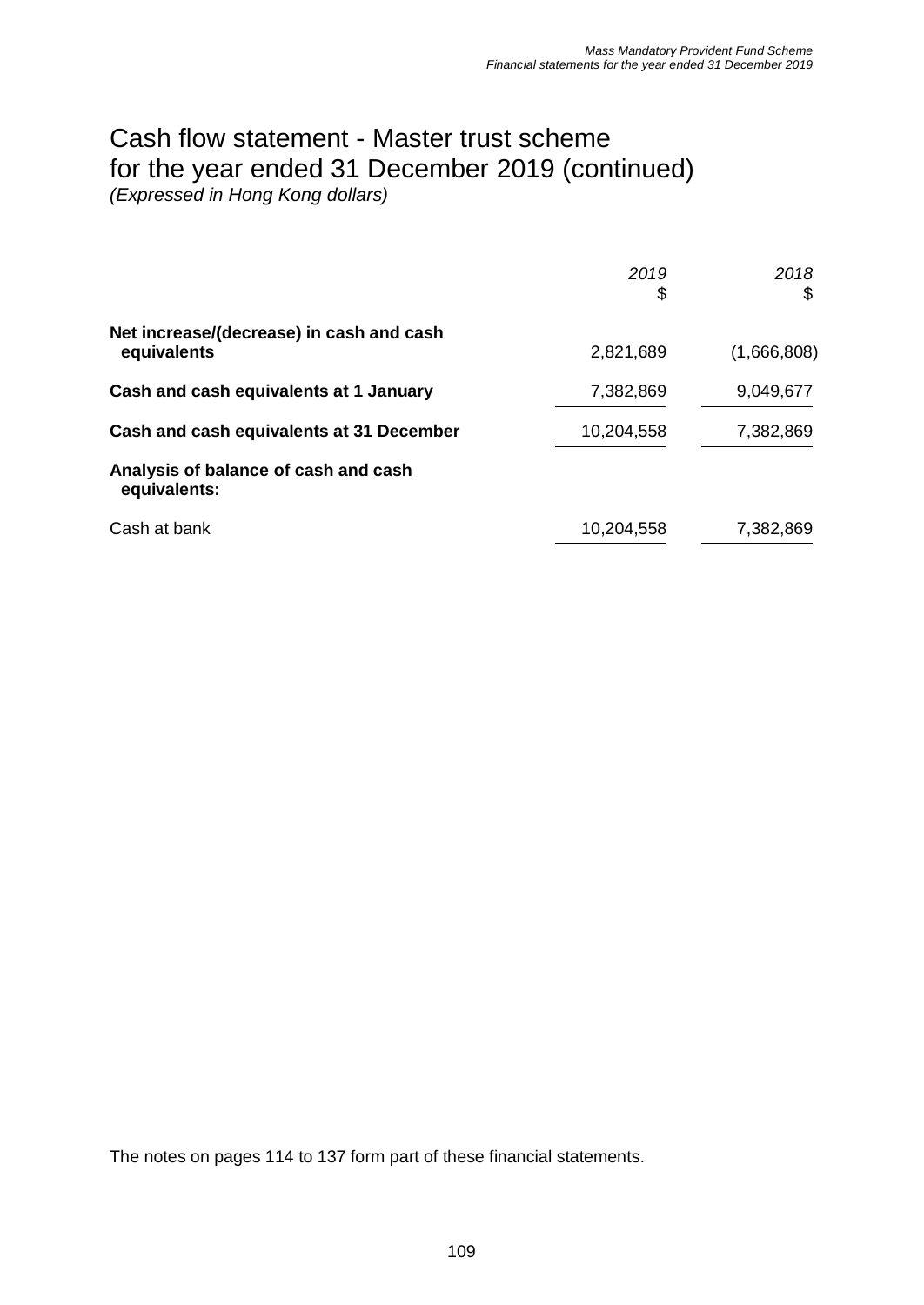## Statement of changes in net assets attributable to members - Constituent funds for the year ended 31 December 2019

|                                        |                 |               |                | 2019           |                |                |                |
|----------------------------------------|-----------------|---------------|----------------|----------------|----------------|----------------|----------------|
|                                        | <b>MPF</b>      |               | Global         | Global         | Asian          | Global         | Global         |
|                                        | Conservative    | Guaranteed    | Stable         | Growth         | Balanced       | <b>Bond</b>    | Equity         |
|                                        | Fund            | Fund          | Fund           | Fund           | Fund           | Fund           | Fund           |
|                                        |                 | \$            | ß.             |                | \$             | \$             | S              |
| Net assets attributable to             |                 |               |                |                |                |                |                |
| members brought forward                | 266,432,959     | 149,019,980   | 236, 171, 899  | 365,996,488    | 392,951,726    | 121,206,517    | 184,717,818    |
| Proceeds on units issued               | 120,043,005     | 35,717,843    | 24,291,132     | 29,269,042     | 35,618,776     | 27,705,323     | 24,547,849     |
| Payments on units redeemed             | (119, 713, 372) | (36,841,547)  | (27, 598, 853) | (41, 640, 816) | (44, 661, 741) | (22, 810, 740) | (24, 718, 885) |
|                                        | 329,633         | (1, 123, 704) | (3,307,721)    | (12, 371, 774) | (9,042,965)    | 4,894,583      | (171, 036)     |
| Increase in net assets attributable to |                 |               |                |                |                |                |                |
| members for the year                   | 3,048,767       | 10,924,167    | 26,355,171     | 49,928,139     | 31,298,289     | 2,413,663      | 31,757,508     |
| Net assets attributable to             |                 |               |                |                |                |                |                |
| members carried forward                | 269,811,359     | 158,820,443   | 259,219,349    | 403,552,853    | 415,207,050    | 128,514,763    | 216,304,290    |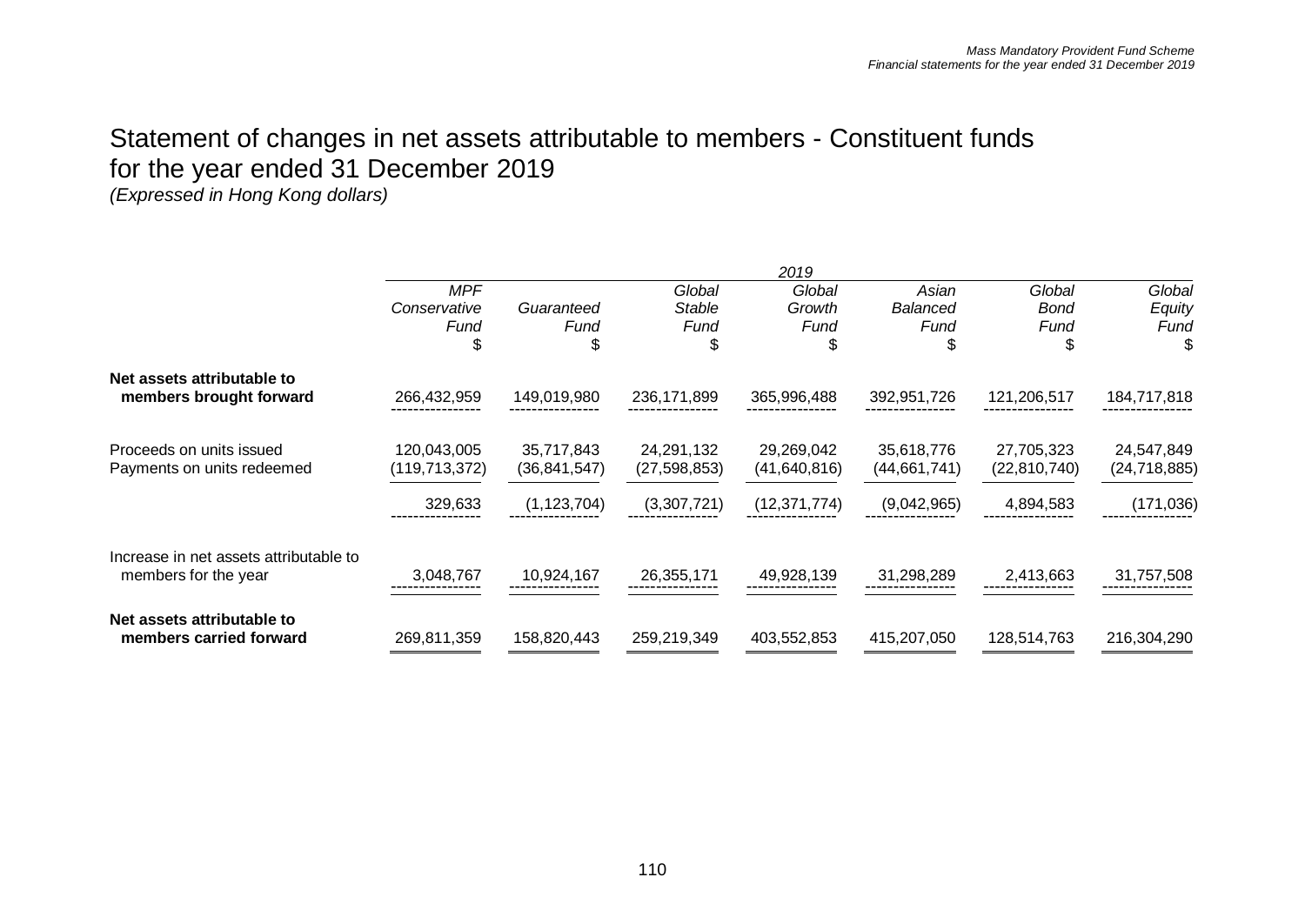## Statement of changes in net assets attributable to members - Constituent funds for the year ended 31 December 2019 (continued)

|                                                                |                                 |                              |                               |                               | 2019                            |                              |                              |                                |
|----------------------------------------------------------------|---------------------------------|------------------------------|-------------------------------|-------------------------------|---------------------------------|------------------------------|------------------------------|--------------------------------|
|                                                                | Asian Pacific<br>Equity<br>Fund | European<br>Equity<br>Fund   | Hong Kong<br>Equities<br>Fund | US<br>Equity<br>Fund          | Greater<br>China Equity<br>Fund | Age 65<br>Plus<br>Fund<br>J. | Core<br>Accumulation<br>Fund | Total                          |
| Net assets attributable to members brought<br>forward          | 283,078,211                     | 65,222,909                   | 267,984,503                   | 123,576,974                   | 199,058,218                     | 19,727,094                   | 46,123,677                   | 2,721,268,973                  |
| Proceeds on units issued<br>Payments on units redeemed         | 31,521,210<br>(41, 557, 312)    | 11,941,973<br>(14, 283, 701) | 71,790,454<br>(80, 173, 559)  | 108,162,253<br>(43, 463, 180) | 54,183,027<br>(54, 169, 874)    | 18,185,075<br>(7, 557, 542)  | 30,224,881<br>(11, 973, 226) | 623,201,843<br>(571, 164, 348) |
|                                                                | (10,036,102)                    | (2,341,728)                  | (8,383,105)                   | 64,699,073                    | 13,153                          | 10,627,533                   | 18,251,655                   | 52,037,495                     |
| Increase in net assets attributable to members for the<br>year | 21,925,470                      | 11,617,041                   | 30,464,257                    | 41,698,167                    | 68,672,139                      | 2,056,826                    | 8,235,035                    | 340,394,639                    |
| Net assets attributable to members carried forward             | 294,967,579                     | 74,498,222                   | 290,065,655                   | 229,974,214                   | 267,743,510                     | 32,411,453                   | 72,610,367                   | 3,113,701,107                  |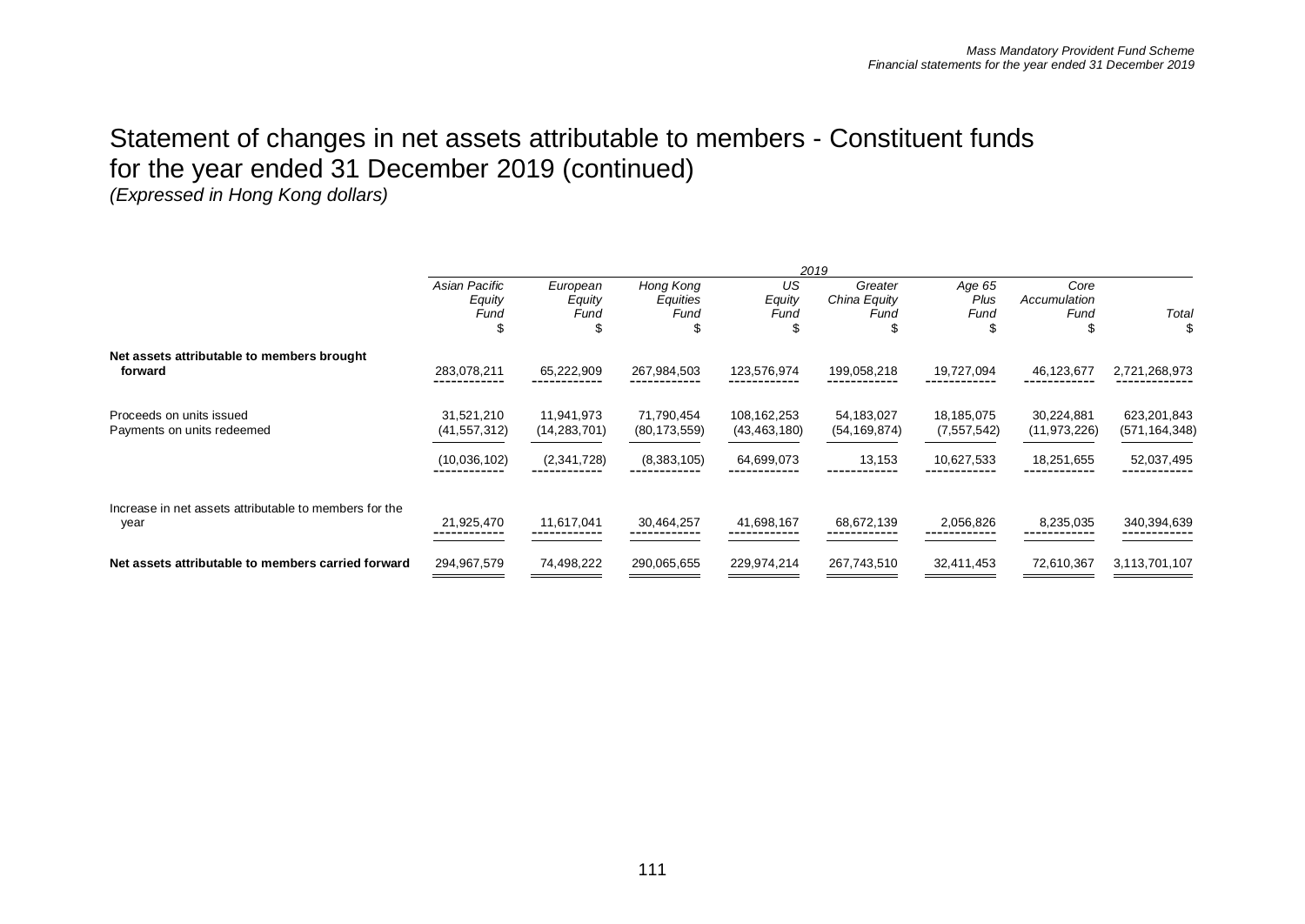## Statement of changes in net assets attributable to members - Constituent funds for the year ended 31 December 2019 (continued)

|                                                                           |               |              |                | 2018           |                |                |                |
|---------------------------------------------------------------------------|---------------|--------------|----------------|----------------|----------------|----------------|----------------|
|                                                                           | <b>MPF</b>    |              | Global         | Global         | Asian          | Global         | Global         |
|                                                                           | Conservative  | Guaranteed   | Stable         | Growth         | Balanced       | <b>Bond</b>    | Equity         |
|                                                                           | Fund          | Fund         | Fund           | Fund           | Fund           | Fund           | Fund           |
|                                                                           |               | \$           |                |                |                | \$             | Ъ              |
| Net assets attributable to                                                |               |              |                |                |                |                |                |
| members brought forward                                                   | 205,907,680   | 151,097,210  | 262,885,641    | 444,063,468    | 470,527,484    | 109,324,099    | 237,873,252    |
| Proceeds on units issued                                                  | 179,688,288   | 47,359,165   | 29,159,802     | 34,218,497     | 45,313,121     | 34,963,071     | 20,532,285     |
| Payments on units redeemed                                                | (120,560,128) | (37,370,404) | (31, 484, 146) | (60, 246, 245) | (57, 152, 857) | (21, 404, 202) | (40, 211, 805) |
|                                                                           | 59,128,160    | 9,988,761    | (2,324,344)    | (26,027,748)   | (11,839,736)   | 13,558,869     | (19,679,520)   |
| Increase/(decrease) in net assets<br>attributable to members for the year | 1,397,119     | (12,065,991) | (24, 389, 398) | (52,039,232)   | (65, 736, 022) | (1,676,451)    | (33, 475, 914) |
|                                                                           |               |              |                |                |                |                |                |
| Net assets attributable to<br>members carried forward                     | 266,432,959   | 149,019,980  | 236,171,899    | 365,996,488    | 392,951,726    | 121,206,517    | 184,717,818    |
|                                                                           |               |              |                |                |                |                |                |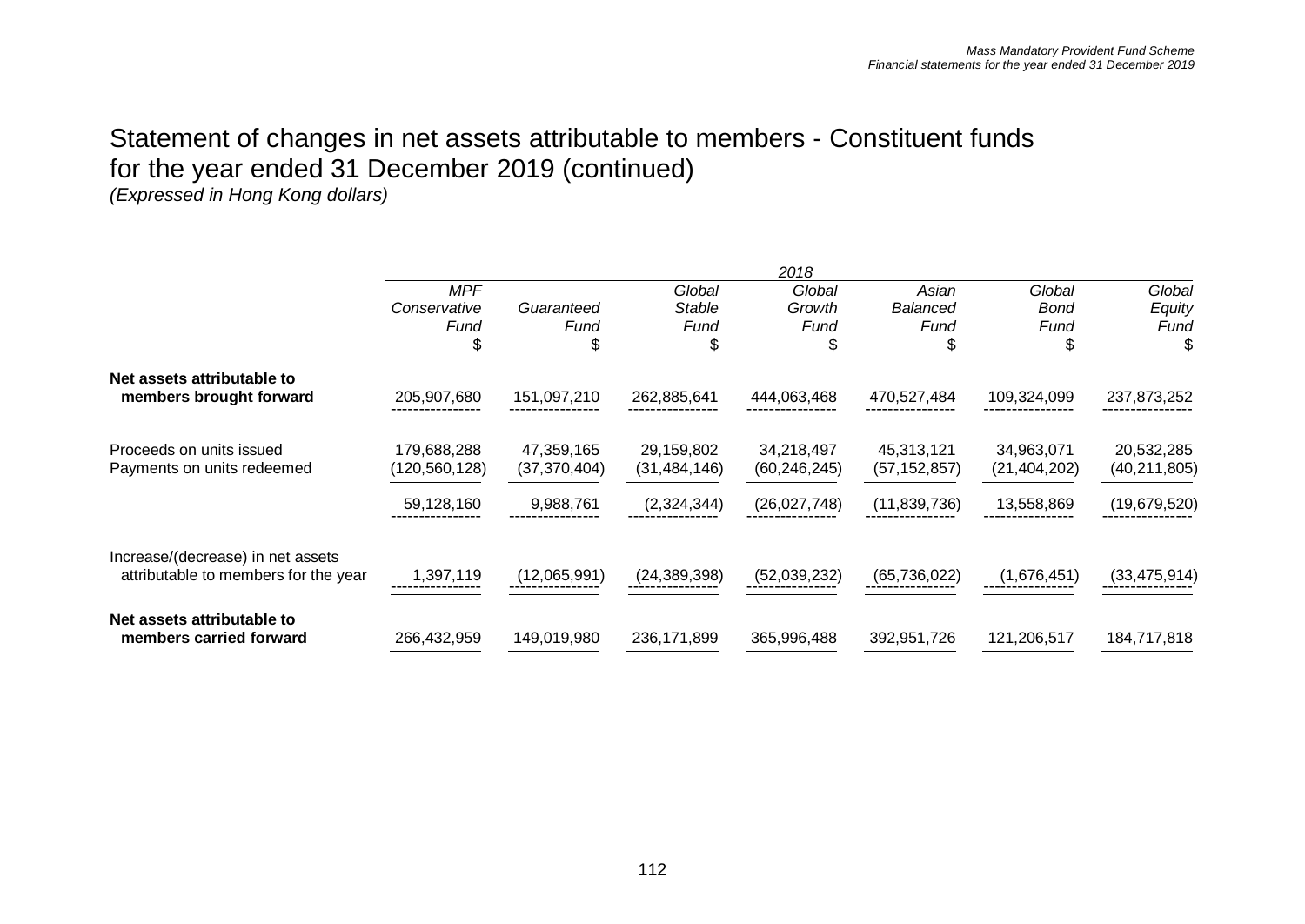## Statement of changes in net assets attributable to members - Constituent funds for the year ended 31 December 2019 (continued)

*(Expressed in Hong Kong dollars)*

|                                                                           |                                 |                            |                                |                              | 2018                            |                            |                              |                                |
|---------------------------------------------------------------------------|---------------------------------|----------------------------|--------------------------------|------------------------------|---------------------------------|----------------------------|------------------------------|--------------------------------|
|                                                                           | Asian Pacific<br>Equity<br>Fund | European<br>Equity<br>Fund | Hong Kong<br>Equities<br>Fund  | US<br>Equity<br>Fund         | Greater<br>China Equity<br>Fund | Age 65<br>Plus<br>Fund     | Core<br>Accumulation<br>Fund | Total                          |
| Net assets attributable to members brought<br>forward                     | 369,776,745                     | 75,726,181                 | 332,421,465                    | 111,765,186                  | 241,525,408                     | 9,927,408                  | 27,887,652                   | 3,050,708,879                  |
| Proceeds on units issued<br>Payments on units redeemed                    | 43,613,242<br>(66, 100, 824)    | 19,909,584<br>(19,613,179) | 100,287,867<br>(108, 685, 132) | 65,143,711<br>(48, 855, 529) | 77,159,661<br>(67,603,982)      | 29,656,010<br>(19,612,159) | 33,104,625<br>(11,538,668)   | 760,108,929<br>(710, 439, 260) |
|                                                                           | (22, 487, 582)                  | 296,405                    | (8,397,265)                    | 16,288,182                   | 9,555,679                       | 10,043,851                 | 21,565,957                   | 49,669,669                     |
| Increase/(decrease) in net assets attributable to<br>members for the year | (64, 210, 952)                  | (10,799,677)               | (56,039,697)                   | (4,476,394)                  | (52,022,869)                    | (244, 165)                 | (3,329,932)                  | (379, 109, 575)                |
| Net assets attributable to members carried forward                        | 283,078,211                     | 65,222,909                 | 267,984,503                    | 123,576,974                  | 199,058,218                     | 19,727,094                 | 46,123,677                   | 2,721,268,973                  |

The notes on pages 114 to 137 form part of these financial statements.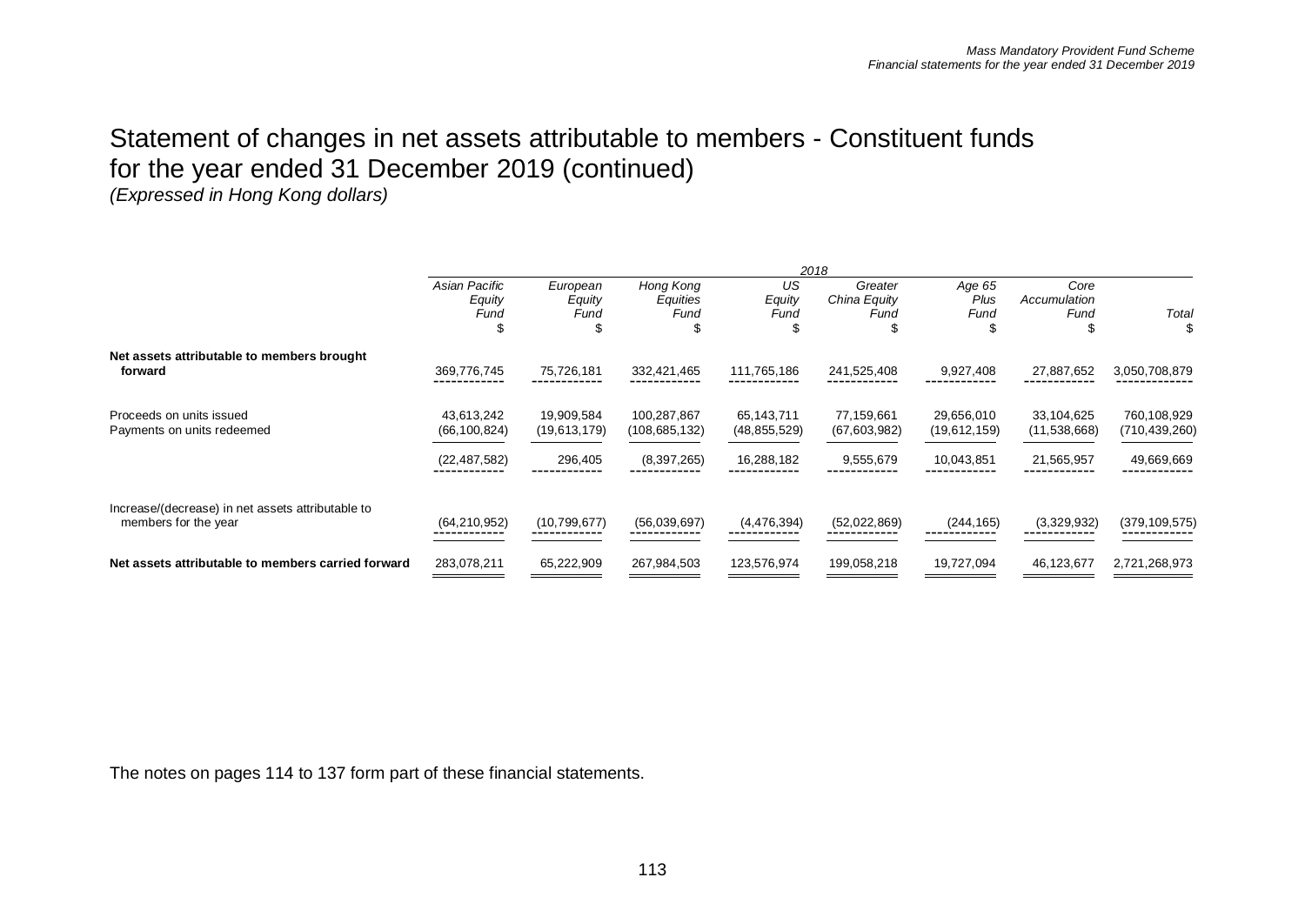## Notes to the financial statements

*(Expressed in Hong Kong dollars)*

### **1 The Scheme**

Mass Mandatory Provident Fund Scheme ("the Scheme") is a master trust scheme established under a trust deed dated 27 January 2000, as amended by the deeds of amendment dated 24 October 2000, 15 August 2002, 27 February 2003, 20 January 2006, 1 March 2007, 30 September 2009, 1 May 2011, 15 November 2011, 13 June 2012, 31 January 2013, 17 July 2013, 27 August 2015, 24 December 2015, 21 November 2016, 2 December 2016, 11 January 2019, 14 March 2019, 1 May 2019 and 16 March 2020 with YF Life Trustees Limited as the Trustee. The Scheme is registered under Section 21 of the Hong Kong Mandatory Provident Fund Schemes Ordinance ("the MPFSO").

Under the trust deed, the Trustee is required to establish and maintain separate constituent funds into which contributions may be invested. The constituent funds are established within the Scheme and are only available for investment by members of the Scheme.

The Scheme had the following constituent funds during the year ended 31 December 2019:

- MPF Conservative Fund
- Guaranteed Fund
- Global Stable Fund
- Global Growth Fund
- Asian Balanced Fund
- Global Bond Fund
- Global Equity Fund
- Asian Pacific Equity Fund
- European Equity Fund
- Hong Kong Equities Fund
- US Equity Fund
- Greater China Equity Fund
- Age 65 Plus Fund
- Core Accumulation Fund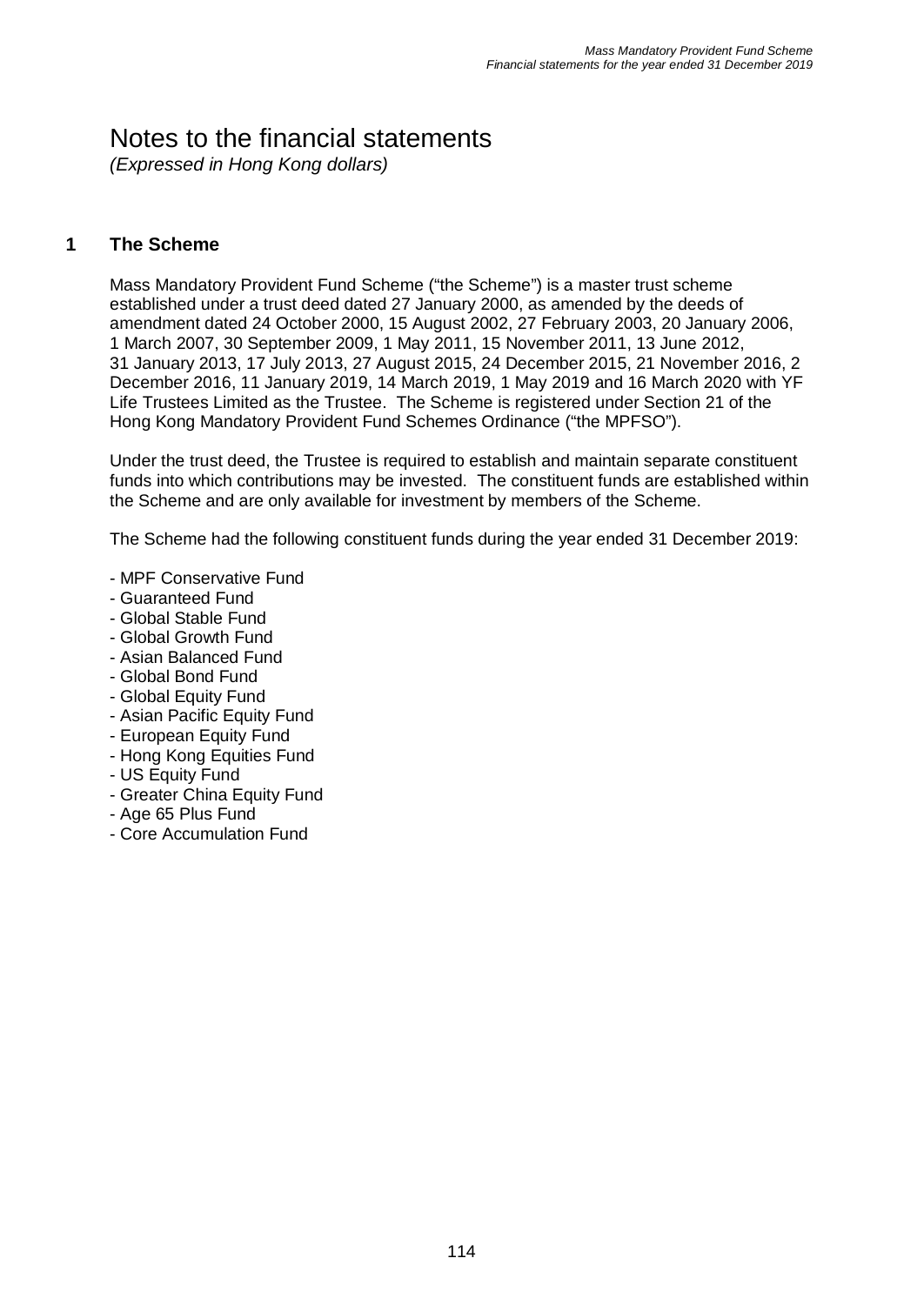## **2 Significant accounting policies**

#### *(a) Statement of compliance*

These financial statements have been prepared in accordance with all applicable Hong Kong Financial Reporting Standards ("HKFRSs"), which collective term includes all applicable individual Hong Kong Financial Reporting Standards, Hong Kong Accounting Standards ("HKASs") and Interpretations issued by the Hong Kong Institute of Certified Public Accountants ("HKICPA"), accounting principles generally accepted in Hong Kong and the relevant disclosure requirements of the MPFSO, the Hong Kong Mandatory Provident Fund Schemes (General) Regulation ("the General Regulation"), the Hong Kong Code on MPF Investment Funds ("the MPF Code") and Guidelines II.4 ("the MPF Guidelines") issued by the Hong Kong Mandatory Provident Fund Schemes Authority. A summary of the significant accounting policies adopted by the Scheme is set out below.

The HKICPA has issued certain new and revised HKFRSs that are first effective or available for early adoption for the current accounting period of the Scheme. Note 3 provides information on any changes in accounting policies resulting from initial application of these developments to the extent that they are relevant to the Scheme for the current and prior accounting periods reflected in these financial statements.

#### *(b) Basis of preparation of the financial statements*

The financial statements have been prepared on the historical cost basis except for financial instruments at fair value through profit or loss which are measured at fair value.

The preparation of financial statements in conformity with HKFRSs requires management to make judgements, estimates and assumptions that affect the application of policies and reported amounts of assets, liabilities, income and expenses. The estimates and associated assumptions are based on historical experience and various other factors that are believed to be reasonable under the circumstances, the results of which form the basis of making the judgements about carrying values of assets and liabilities that are not readily apparent from other sources. Actual results may differ from these estimates.

#### *(c) Revenue recognition*

Provided it is probable that the economic benefits will flow to the Scheme and the revenue and costs, if applicable, can be measured reliably, revenue is recognised in the statement of comprehensive income as follows:

- Distributions from approved pooled investment funds ("APIFs") are recognised only when declared.
- Rebates income is recognised when the right to receive payment is established.
- Interest income is recognised as it accrues using the effective interest method.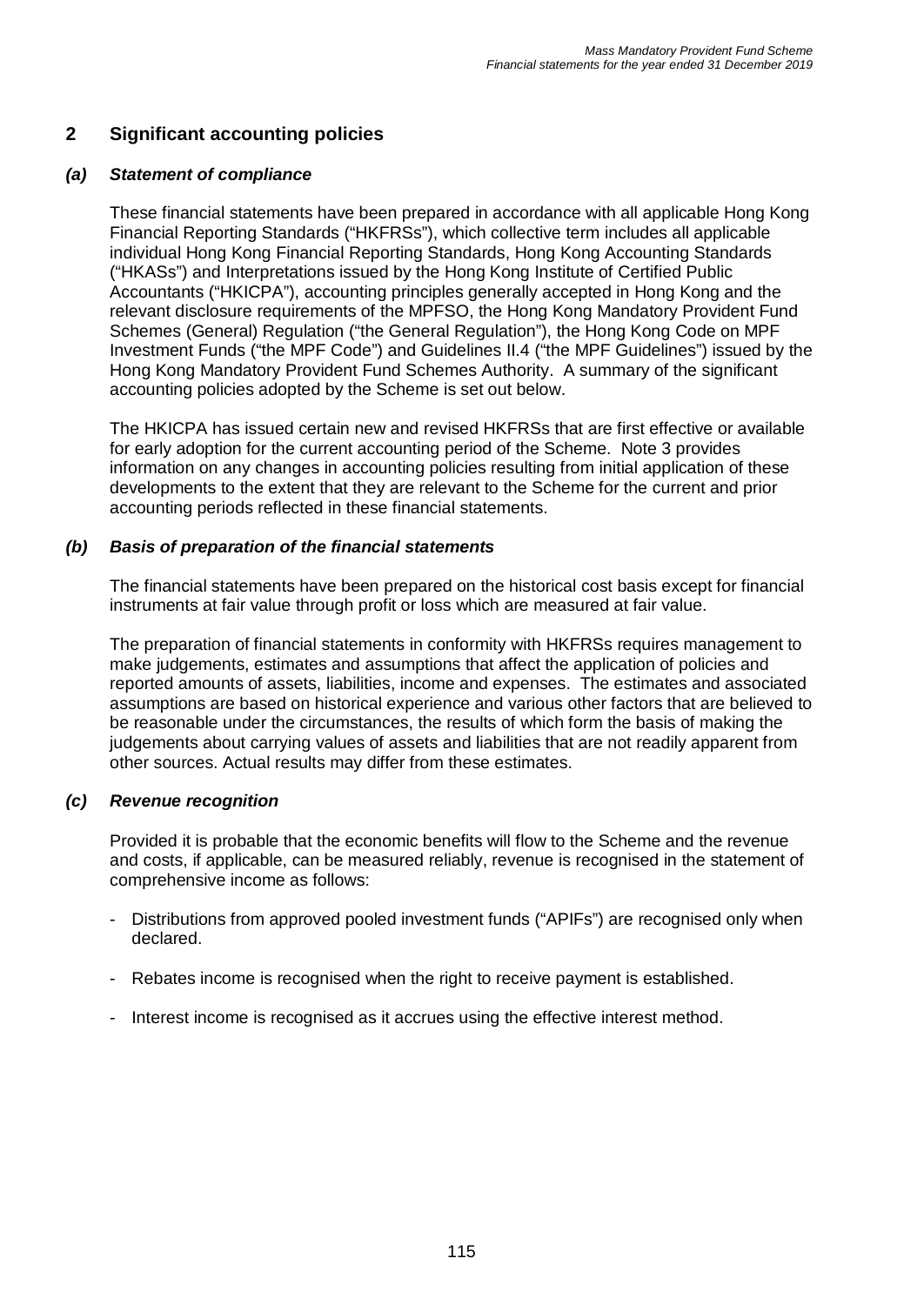#### *(d) Contributions/subscriptions for units*

Contributions/subscriptions for units are accounted for on an accrual basis.

Contributions receivable are initially recognised at fair value and thereafter stated at amortised cost less allowance for credit losses, except where effect of discounting would be immaterial. In such cases, contributions receivable is stated at cost less allowance for credit losses. Contributions receivable are assessed for expected credit losses ("ECLs") in accordance with the policy set out in note  $2(q)(vi)$ .

#### *(e) Amounts paid and payable on redemption of units*

Amounts paid and payable on redemption of units are accounted for on an accrual basis.

Redemptions payable is initially recognised at fair value and thereafter stated at amortised cost unless the effect of discounting would be immaterial, in which case it is stated at cost.

#### *(f) Other expenses*

Other expenses are accounted for on an accrual basis.

#### *(g) Financial assets and financial liabilities*

(i) Recognition and initial measurement

Financial assets and financial liabilities at fair value through profit or loss are initially recognised on the trade date, which is the date on which the Scheme becomes a party to the contractual provisions of the instrument. Other financial assets and financial liabilities are recognised on the date on which they are originated.

A financial asset or financial liability is measured initially at fair value plus, for an item not at fair value through profit or loss ("FVTPL"), transaction costs that are directly attributable to its acquisition or issue.

#### (ii) Classification

On initial recognition, the Scheme classifies financial assets as measured at amortised cost or FVTPL.

A financial asset is measured at amortised cost if it meets both of the following conditions and is not designated as at FVTPL:

- it is held within a business model whose objective is to hold assets to collect contractual cash flows; and
- its contractual terms give rise on specified dates to cash flows that are solely payments of principal and Interest ("SPPI").

All other financial assets of the Scheme are measured at FVTPL.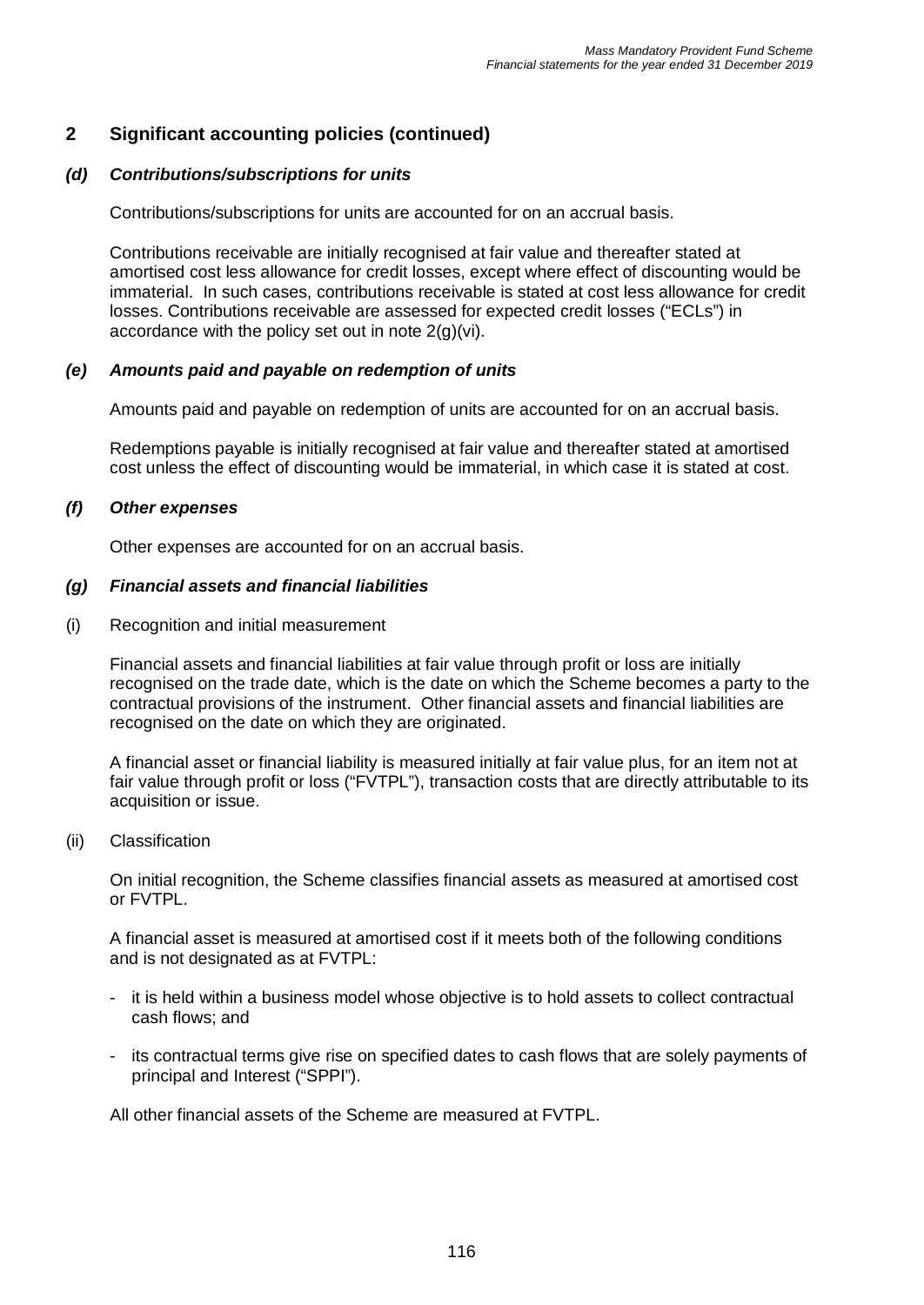#### *Business model assessment*

In making an assessment of the objective of the business model in which a financial asset is held, the Scheme considers all of the relevant information about how the business is managed. The Scheme has determined that it has two business models:

- Held-to-collect: this includes cash at bank, amounts receivable on sales of investments, amounts receivable on subscriptions, contributions receivable, transfers in receivable and other receivables.
- Other: this includes investments where their performance is evaluated on a fair value basis with frequent sales taking place.

#### *Assessment whether contractual cash flows are SPPI*

For the purposes of this assessment, 'principal' is defined as the fair value of the financial asset on initial recognition. 'Interest' is defined as consideration for the time value of money and for the credit risk associated with the principal amount outstanding during a particular period of time and for other basic lending risks and costs (e.g. liquidity risk and administrative costs), as well as a profit margin.

In assessing whether the contractual cash flows are SPPI, the Scheme considers the contractual terms of the instrument. This includes assessing whether the financial asset contains a contractual term that could change the timing or amount of contractual cash flows such that it would not meet this condition.

(iii) Measurement

All investments have been classified by the Trustee as "financial assets at fair value through profit or loss" at inception.

Purchases and sales of investments are accounted for on the trade date basis. Investments are initially recognised at fair value, excluding transaction costs which are expensed as incurred, and are subsequently re-measured at fair value. Realised and unrealised gains and losses on investments are included in the statement of comprehensive income in the period in which they arise. Investments are derecognised when the rights to receive cash flows from the investments have expired or the Scheme has transferred substantially all risks and rewards of ownership.

Investments that are listed or traded on an exchange are fair valued based on quoted bid prices.

Investments which are not listed on an exchange are valued by using bid price quotes from brokers.

Investments in debt securities are presented inclusive of accrued interest.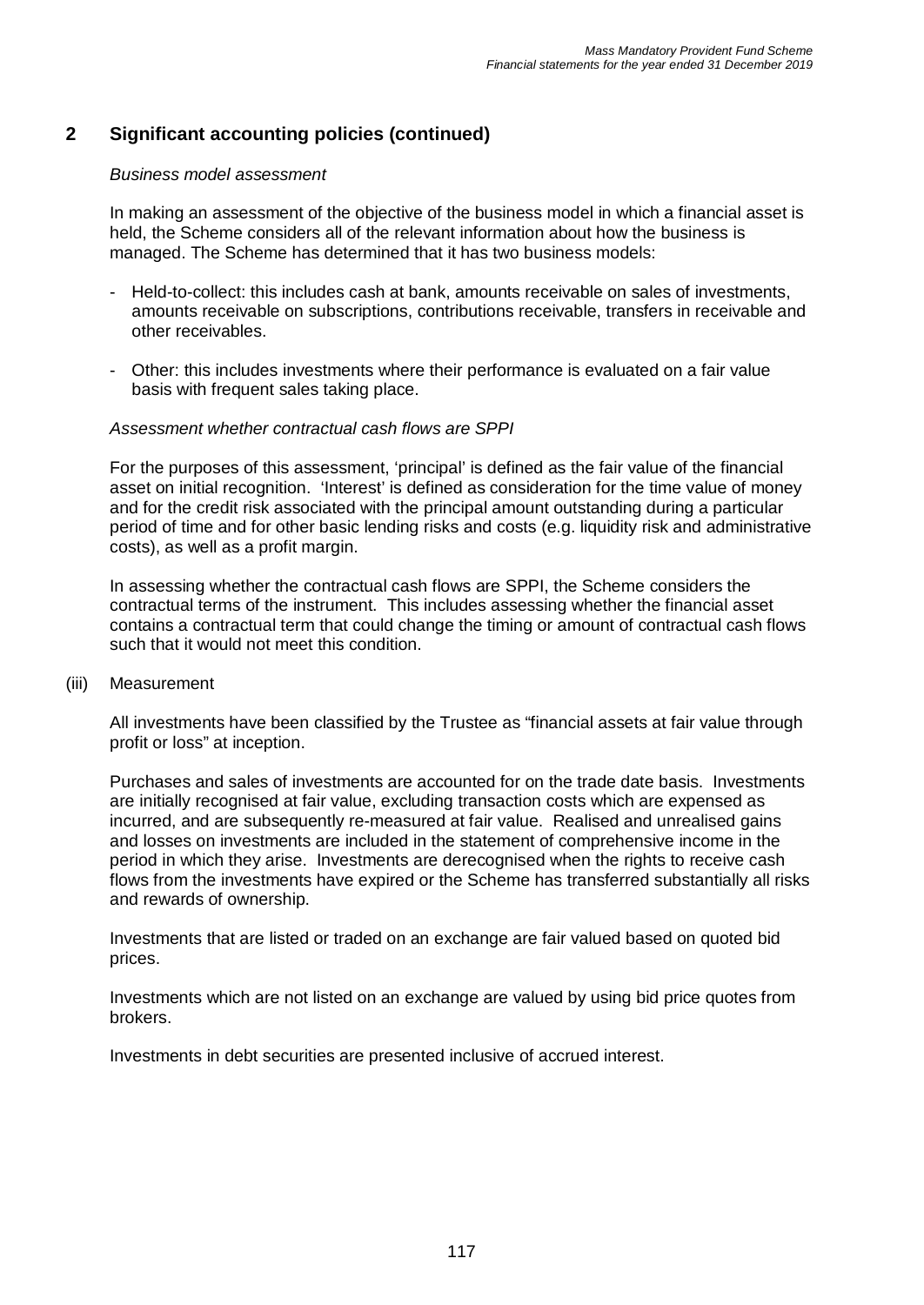## **2 Summary of significant accounting policies (continued)**

(iv) Fair value measurement principles

Fair value' is the price that would be received to sell an asset or paid to transfer a liability in an orderly transaction between market participants at the measurement date in the principal or, in its absence, the most advantageous market to which the Scheme has access at that date. The fair value of a liability reflects its non-performance risk.

When available, the Scheme measures the fair value of an instrument using the quoted price in an active market for that instrument. A market is regarded as 'active' if transactions for the asset or liability take place with sufficient frequency and volume to provide pricing information on an ongoing basis. The Scheme measures instruments quoted in an active market at a bid price.

If there is no quoted price in an active market, then the Scheme uses valuation techniques that maximise the use of relevant observable inputs and minimise the use of unobservable inputs. The chosen valuation technique incorporates all of the factors that market participants would take into account in pricing a transaction.

The Scheme recognises transfers between levels of the fair value hierarchy as at the end of the reporting period during which the change has occurred.

(v) Amortised cost measurement

The amortised cost of a financial asset or financial liability is the amount at which the financial asset or financial liability is measured at initial recognition, minus principal repayments, plus or minus the cumulative amortisation using the effective interest method of any difference between the initial amount recognised and the maturity amount and, for financial assets, adjusted for any loss allowance.

(vi) Impairment

The Scheme recognises loss allowances for expected credit losses ("ECLs") on financial assets measured at amortised cost. A loss allowance on financial assets carried at amortised cost would be recognised with reference to credit losses expected to arise on the financial asset, discounted where the effect would be material, and taking into account whether the credit risk of the financial asset had increased significantly since initial recognition.

At each reporting date, the Scheme assesses whether financial assets carried at amortised cost are credit-impaired. A financial asset is 'credit-impaired' when one or more events that have a detrimental impact on the estimated future cash flows of the financial asset have occurred.

Loss allowances for financial assets measured at amortised cost are deducted from the gross carrying amount of the assets.

The gross carrying amount of a financial asset is written off when the Scheme has no reasonable expectations of recovering a financial asset in its entirety or a portion thereof.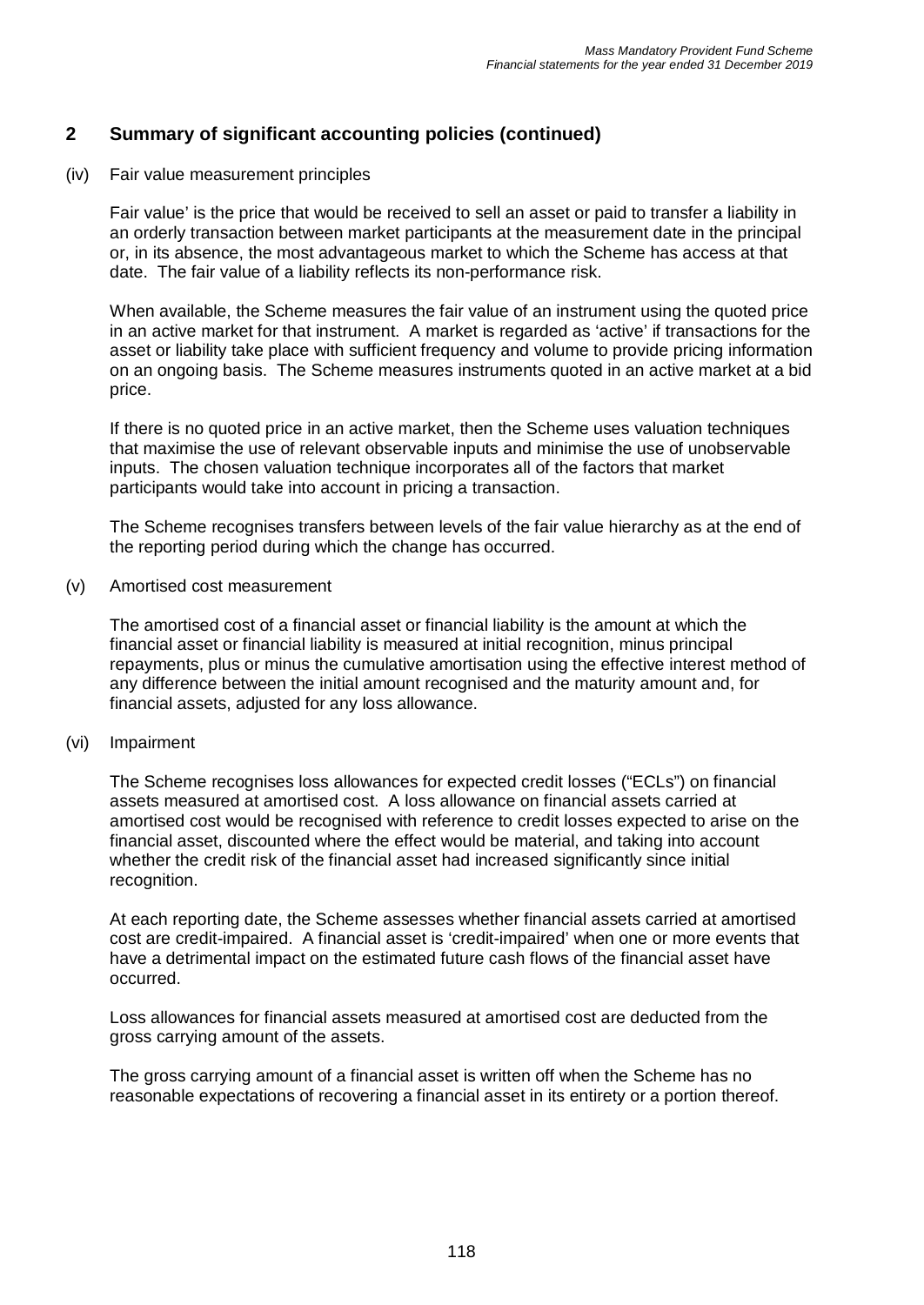## **2 Summary of significant accounting policies (continued)**

#### (vii) Derecognition

The Scheme derecognises a financial asset when the contractual rights to the cash flows from the asset expire, or it transfers the rights to receive the contractual cash flows in a transaction in which substantially all of the risks and rewards of ownership of the financial asset are transferred or in which the Scheme neither transfer nor retain substantially all of the risks and rewards of ownership and do not retain control of the financial asset.

On derecognition of a financial asset, the difference between the carrying amount of the asset (or the carrying amount allocated to the portion of the asset that is derecognised) and the consideration received (including any new asset obtained less any new liability assumed) is recognised in profit or loss. Any interest in such transferred financial assets that is created or retained by the Scheme is recognised as a separate asset or liability.

The Scheme enters into transactions whereby they transfer assets recognised on the statement of net assets available for benefits, but retain either all or substantially all of the risks and rewards of the transferred assets or a portion of them. If all or substantially all of the risks and rewards are retained, then the transferred assets are not derecognised. Transfers of assets with retention of all or substantially all of the risks and rewards include sale and repurchase transactions.

The Scheme derecognises a financial liability when the contractual obligations are discharged or cancelled, or expire.

#### (viii) Offsetting

Financial assets and financial liabilities are offset and the net amount presented in the statement of net assets available for benefits when, and only when, the Scheme has a legal right to offset the amounts and it intends either to settle on a net basis or to realise the asset and settle the liability simultaneously.

Income and expenses are presented on a net basis for gains and losses from financial instruments at FVTPL and foreign exchange gains and losses.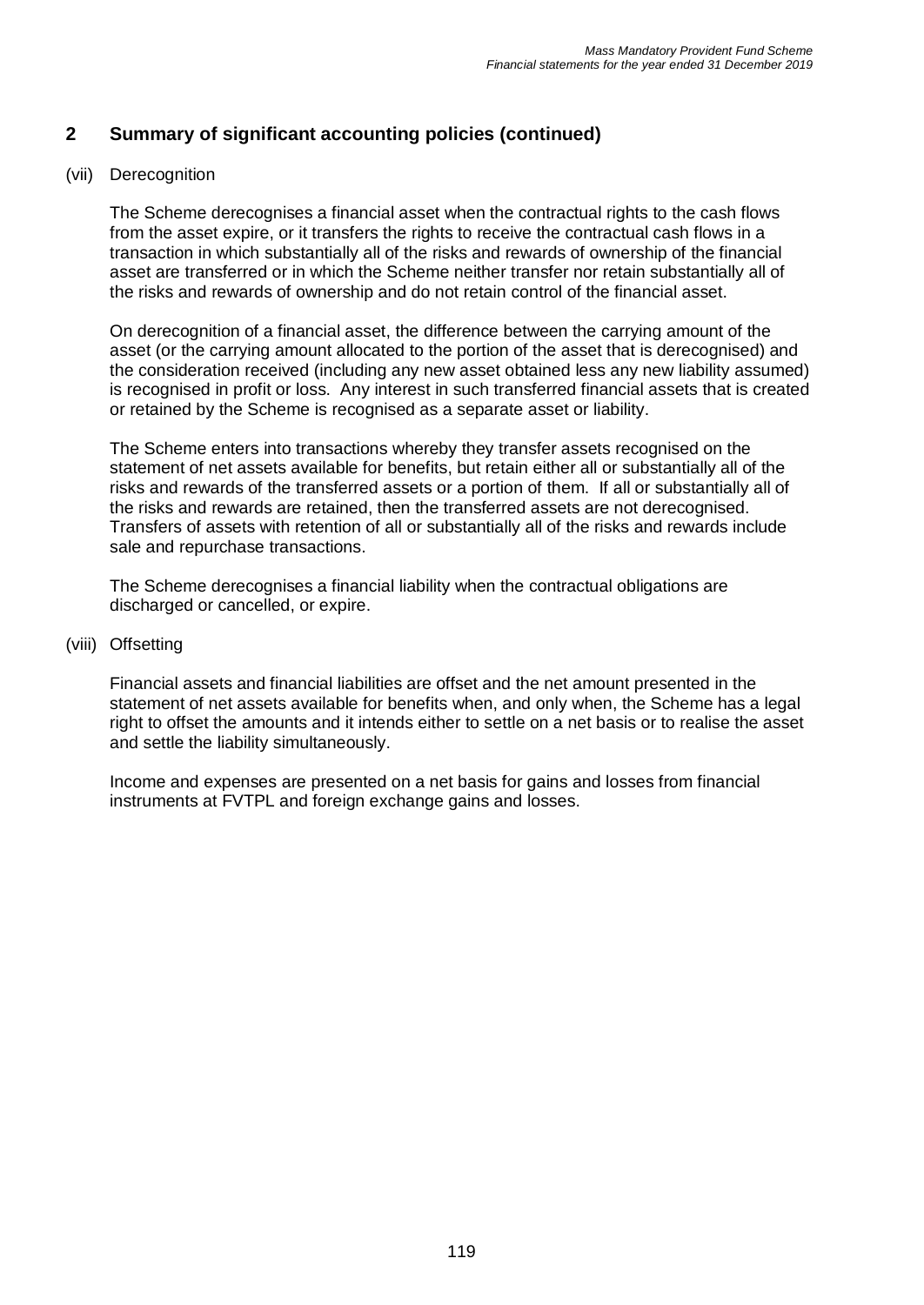#### *(h) Units in issue*

The Scheme classifies financial instruments as financial liabilities or equity instruments in accordance with the substance of the contractual terms of the instruments.

A puttable financial instrument that includes a contractual obligation for the Scheme to repurchase or redeem that instrument for cash or another financial assets is classified as equity instrument if it has all of the following conditions:

- it entitles the holder to a pro rata share of the Scheme's net assets in the event of the Scheme's liquidation;
- it is in the class of instruments that is subordinate to all other classes of instruments;
- all financial instruments in the class of instruments that are subordinate to all other classes of instruments have identical features;
- apart from the contractual obligation for the Scheme to repurchase or redeem the instrument for cash or another financial asset, the instrument does not include any other features that would require classification as a liability; and
- the total expected cash flows attributable to the instrument over its life are based substantially on the profit or loss, the change in the recognised net assets or the change in the fair value of the recognised and unrecognised net assets of Scheme over the life of the instrument.

The redeemable units are not in the class of instruments that are subordinate to all other classes of instruments which have identical features. Therefore, they do not meet the criteria for equity classification and therefore are classified as financial liabilities. They are measured at the present value of the redemption amounts.

Incremental costs directly attributable to the issue or redemption of redeemable units are recognised directly in the statement of changes in net assets attributable to members - Master trust scheme as a deduction from the proceeds or part of the acquisition cost.

#### *(i) Translation of foreign currencies*

Foreign currency transactions during the year are translated into Hong Kong dollars at the exchange rates ruling at the transaction dates. Monetary assets and liabilities denominated in foreign currencies are translated into Hong Kong dollars at the exchange rates ruling at the date of the statement of net assets available for benefits. Exchange gains and losses are recognised in the statement of comprehensive income.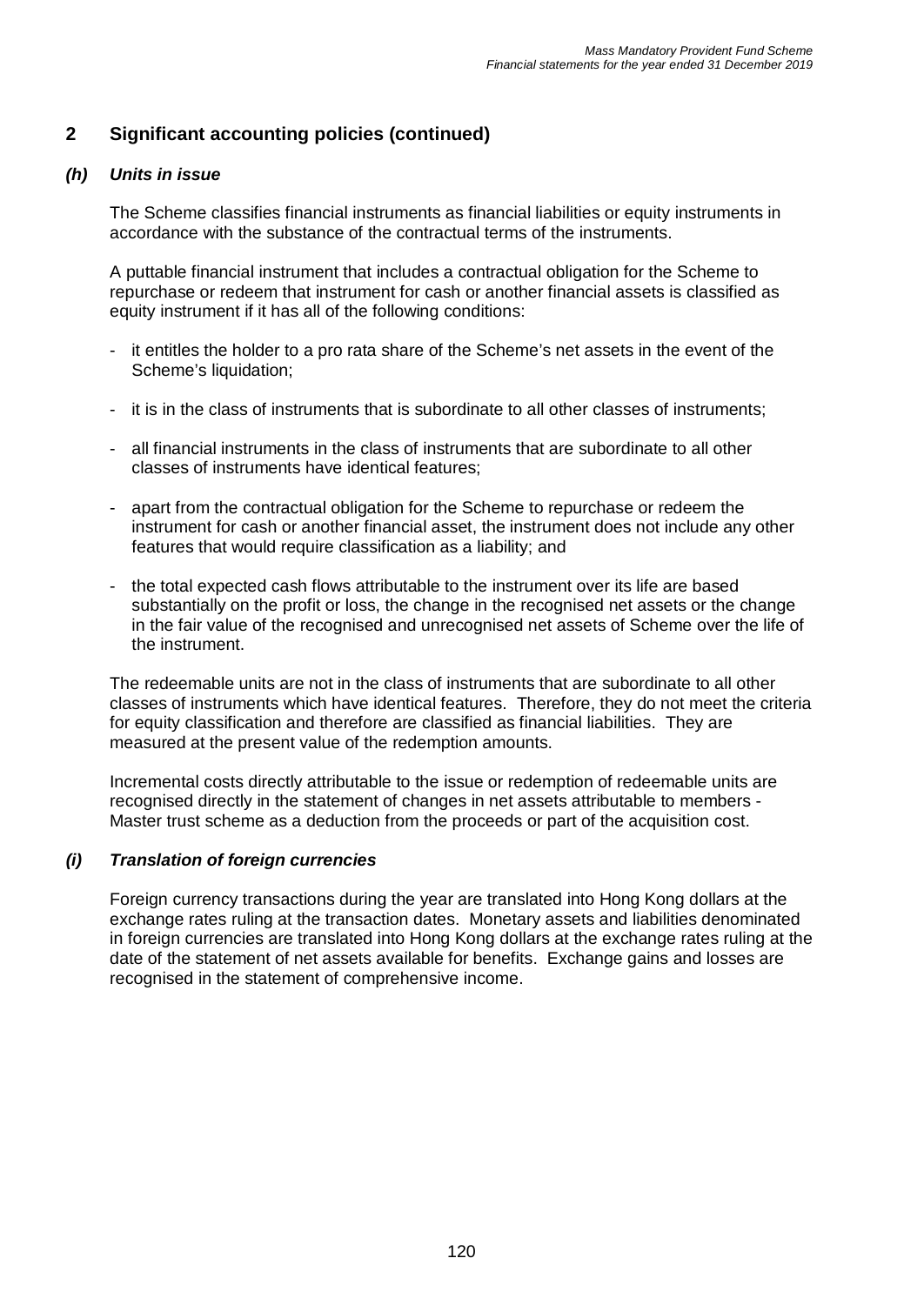#### *(j) Related parties*

- (1) A person, or a close member of that person's family, is related to the Scheme if that person:
	- (i) has control or joint control over the Scheme;
	- (ii) has significant influence over the Scheme; or
	- (iii) is a member of the key management personnel of the Scheme.
- (2) An entity is related to the Scheme if any of the following conditions applies:
	- (i) The entity and the Scheme are members of the same group (which means that each parent, subsidiary and fellow subsidiary is related to the others);
	- (ii) One entity is an associate or joint venture of the other entity (or an associate or joint venture of a member of a group of which the other entity is a member);
	- (iii) Both entities are joint ventures of the same third party;
	- (iv) One entity is a joint venture of a third entity and the other entity is an associate of the third entity;
	- (v) The entity is a post-employment benefit plan for the benefit of employees of either the Scheme or an entity related to the Scheme;
	- (vi) The entity is controlled or jointly controlled by a person identified in (1);
	- (vii) A person identified in (1)(i) has significant influence over the entity or is a member of the key management personnel of the entity (or of a parent of the entity); or
	- (viii) The entity, or any member of a group of which it is a part, provides key management personnel services to the Scheme.

Close members of the family of a person are those family members who may be expected to influence, or be influenced by, that person in their dealings with the entity.

#### *(k) Obligations to pay retirement benefits in the future*

No provision is made in the financial statements for these obligations, except to the extent indicated in note 2(e).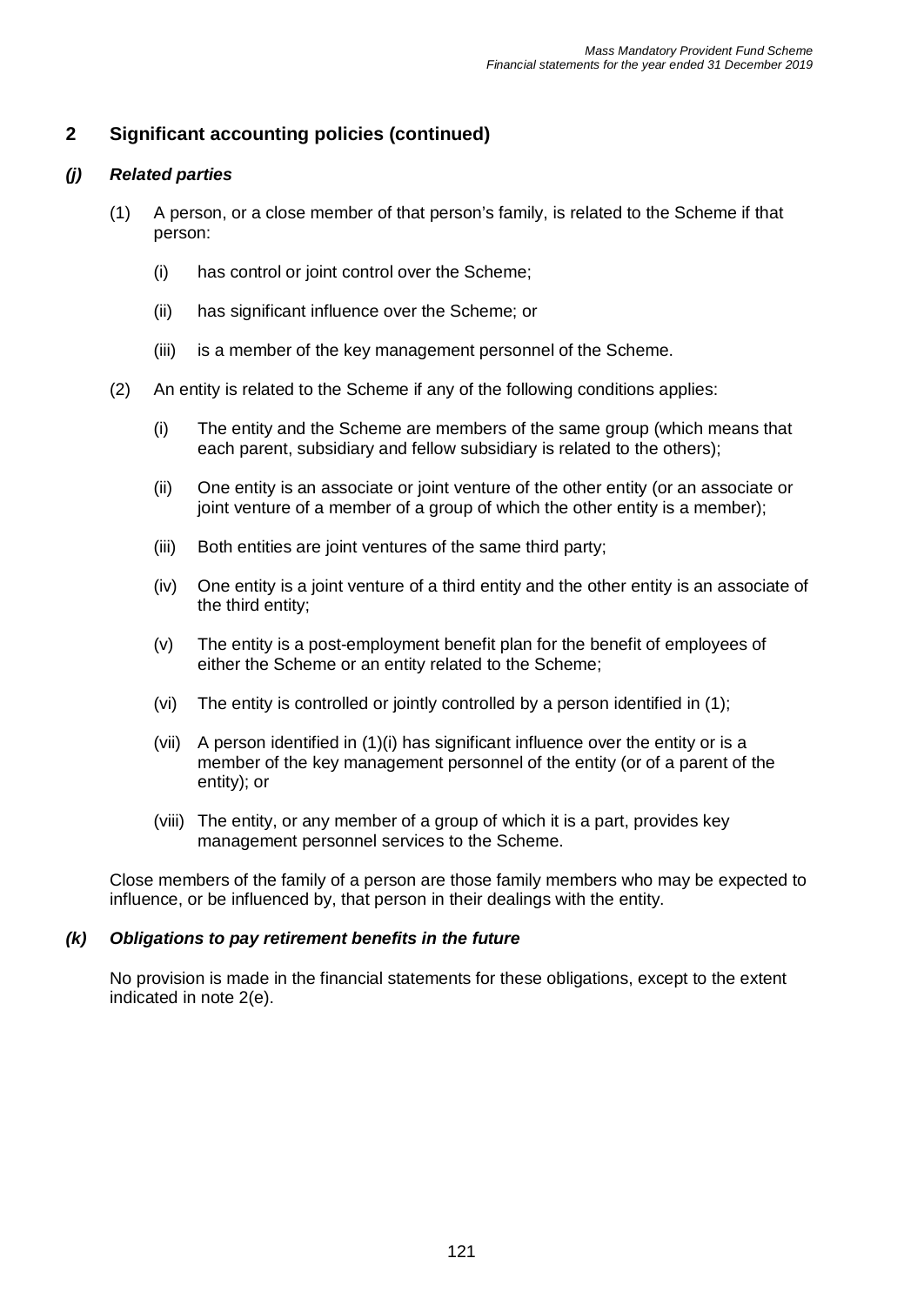#### *(l) Cash and cash equivalents*

Cash and cash equivalents comprise cash at bank and on hand, demand deposits with banks and other financial institutions, and short-term, highly liquid investments that are readily convertible into known amounts of cash and which are subject to an insignificant risk of changes in value, having been within three months of maturity at acquisition.

#### *(m) Segment reporting*

An operating segment is a component of the Scheme that engages in business activities from which it may earn revenues and incur expenses, including revenues and expenses that relate to transactions with any of the Scheme's other components, whose operating results are reviewed regularly by the chief operating decision maker ("the CODM") to make decisions about resources allocated to the segment and assess its performance, and for which discrete financial information is available. Segment results that are reported to the Chief Executive Officer of the Trustee acting as the CODM include items directly attributable to a segment as well as those that can be allocated on a reasonable basis.

## **3 Changes in accounting policies**

The HKICPA has issued a number of new HKFRSs and amendments to HKFRSs that are first effective for the current accounting period of the Scheme. None of these developments are relevant to the Scheme's financial statements position.

The Scheme has not applied any new standard or interpretation that is not yet effective for the current accounting period.

## **4 Taxation**

The Scheme is registered under the MPFSO and is therefore a recognised scheme for Hong Kong Profits Tax purposes. The policy of the Hong Kong Inland Revenue Department ("IRD"), as set out in IRD Practice Note No. 23, is that "recognised retirement schemes and their Trustees are not considered to be subject to profits tax on their investment income". Accordingly, no provision for Hong Kong Profits Tax has been made in the Scheme's financial statements.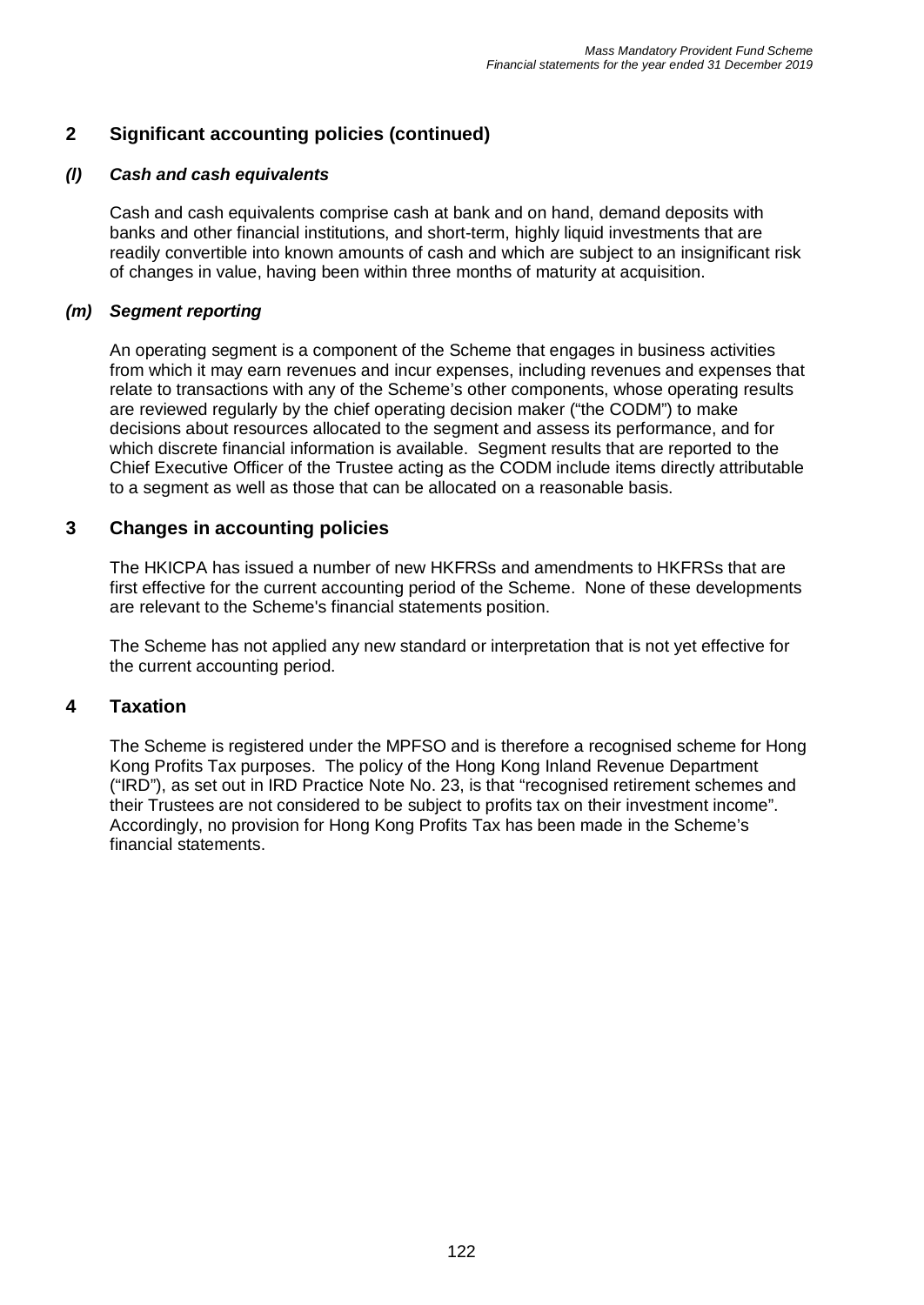## **5 Transactions with related parties**

The following is a summary of transactions with related parties during the year. All such transactions were entered into in the ordinary course of business and on normal commercial terms.

(a) The Trustee is entitled to receive a trustee fee accrued daily and payable monthly at an annual rate of 0.47% to 1.00% of the net asset value of the respective constituent funds. During the year, the Trustee received \$24,859,132 (2018: \$25,800,807) trustee fees.

The trustee fee for the Guaranteed Fund was borne by Mass MPF Guaranteed Policy in accordance with the MPF Scheme brochure of the Scheme.

(b) The Trustee is entitled to receive a fund administration fee at an annual rate of US\$7,500 (approximately \$58,500) per constituent fund including MPF Conservative Fund, Global Stable Fund, Global Growth Fund, Asian Balanced Fund, Asian Pacific Equity Fund, European Equity Fund, Hong Kong Equities Fund, Global Bond Fund, Global Equity Fund, US Equity Fund and Greater China Equity Fund. During the year, the Trustee received \$643,500 (2018: \$682,500) fund administration fees.

The fund administration fee for the Guaranteed Fund was borne by Mass MPF Guaranteed Policy in accordance with the MPF Scheme brochure of the Scheme.

- (c) During the year, rebates of \$265,894 (2018: \$232,892), calculated at an annual rate of 0.10% of the net asset value of Allianz Choice HK\$ Liquidity Fund of the Allianz Global Investors Choice Fund, were received from the Investment Manager, Allianz Global Investors Asia Pacific Limited, and were reinvested into Allianz Choice HK\$ Liquidity Fund of the Allianz Global Investors Choice Fund.
- (d) During the year, rebates of \$6,823,412 (2018: \$7,072,071), calculated at an annual rate of 0.45% to 0.55% of the net asset value of the respective sub-funds of the Templeton MPF Investment Funds held by the constituent funds, were received from the Investment Manager, Franklin Templeton Investments (Asia) Limited, and were reinvested into the respective sub-funds of the Templeton MPF Investment Funds.
- (e) During the year, investment management fee of \$3,621,344 (2018: \$3,917,680), calculated at an annual rate of 0.33% to 0.43% of the net asset value of the underlying investment funds of Global Stable Fund, Global Growth Fund and Hong Kong Equities Fund, were paid to the Investment Manager, Allianz Global Investors Asia Pacific Limited. During the year, Allianz Global Investors Asia Pacific Limited has provided a one-off sponsorship in respect of the period from 1 July 2019 to 30 June 2020 to the MASS MPF Scheme. The sponsorship allocated to Global Stable Fund, Global Growth Fund and Hong Kong Equities Fund are \$116,500, \$181,500 and \$130,500 respectively. The investment management fee, net of sponsorship, is \$3,192,844 (2018: \$3,917,680).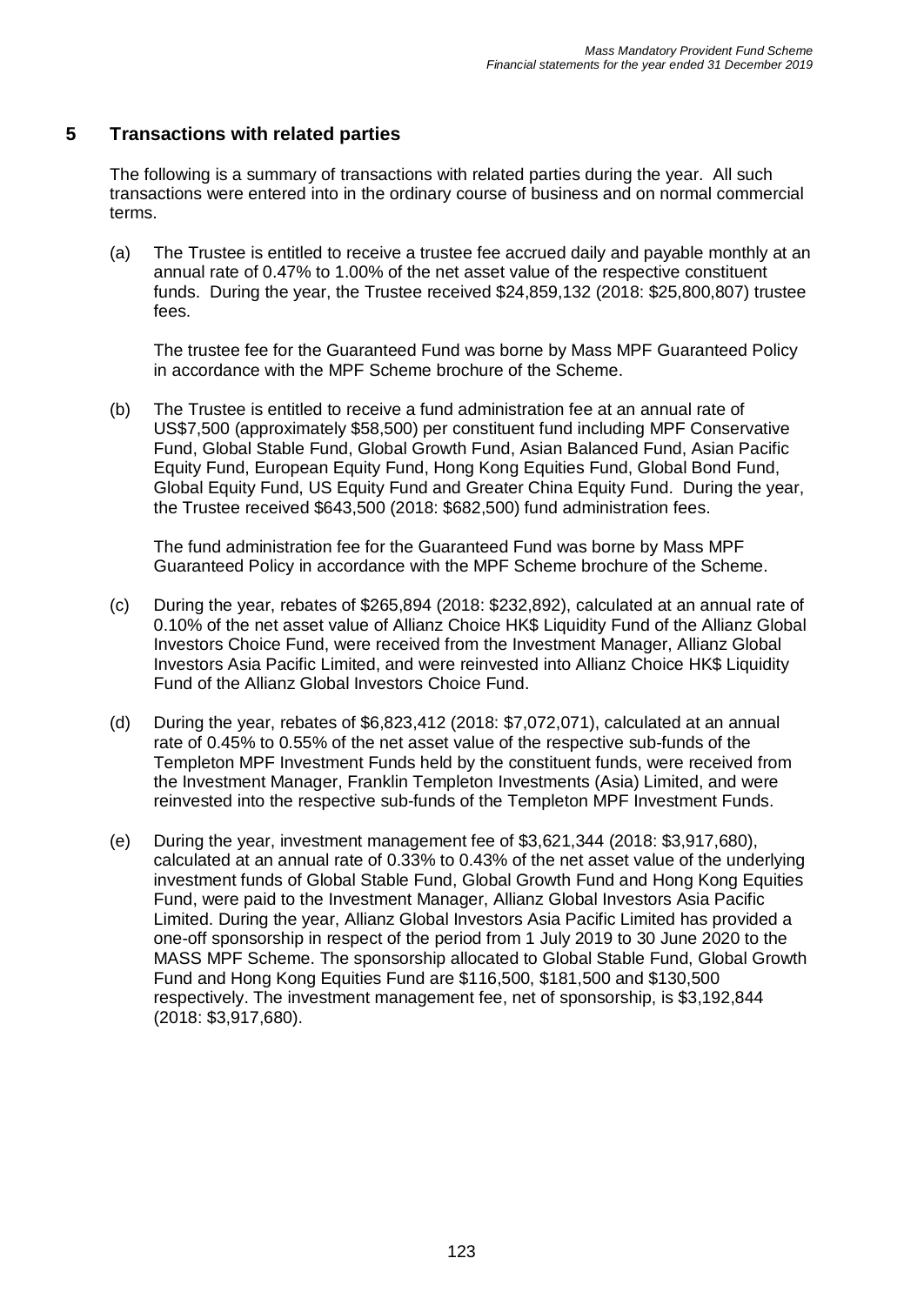## **5 Transactions with related parties (continued)**

- (f) During the year, investment management fee of \$1,175,758 (2018: \$1,169,996), calculated at an annual rate of 0.50% of the net asset value of the underlying investment fund of Greater China Equity Fund were paid to the Investment Manager, JP Morgan Asset Management (Asia Pacific) Limited.
- (g) The transactions with related parties as stated in notes 5(a) to 5(f) are within the definition of transactions with associates in accordance with the MPFSO and MPF Guidelines II.4 Annex CI(D)2.

#### **6 Units in issue**

|                              | Balance at<br>1 January<br>2019 | Issued<br>during<br>the year | Redeemed<br>during<br>the year | <b>Balance</b> at<br>31 December<br>2019 |
|------------------------------|---------------------------------|------------------------------|--------------------------------|------------------------------------------|
|                              |                                 |                              |                                |                                          |
| <b>MPF Conservative Fund</b> | 24,494,362.7713                 | 10,977,816.9832              | 10,948,502.0378                | 24,523,677.7167                          |
| <b>Guaranteed Fund</b>       | 14.283.706.8947                 | 3.291.651.4130               | 3,287,008.3396                 | 14,288,349.9681                          |
| Global Stable Fund           | 12,507,139.5072                 | 1,210,735.1735               | 1,373,335.3854                 | 12,344,539.2953                          |
| <b>Global Growth Fund</b>    | 18,131,396.4424                 | 1,349,082.5848               | 1,911,730.7754                 | 17,568,748.2518                          |
| Asian Balanced Fund          | 15,533,915.2621                 | 1,368,769.9811               | 1,713,690.5118                 | 15,188,994.7314                          |
| Global Bond Fund             | 9,010,595.1016                  | 2,035,759.7899               | 1,676,259.4445                 | 9,370,095.4470                           |
| <b>Global Equity Fund</b>    | 7,643,909.8287                  | 937,867.5906                 | 939,933.4874                   | 7,641,843.9319                           |
| Asian Pacific Equity Fund    | 18.120,522.0075                 | 1.951.753.4466               | 2.568.020.8209                 | 17.504.254.6332                          |
| European Equity Fund         | 6,369,508.2012                  | 1,070,509.7750               | 1,268,743.1853                 | 6,171,274.7909                           |
| Hong Kong Equities Fund      | 22,457,911.0326                 | 5.633.061.4971               | 6.258.042.7821                 | 21.832.929.7476                          |
| US Equity Fund               | 6,587,331.7256                  | 4,724,917.3419               | 1,910,133.2116                 | 9,402,115.8559                           |
| Greater China Equity Fund    | 16.485.715.4565                 | 3.782.238.8691               | 3.810.762.4937                 | 16.457.191.8319                          |
| Age 65 Plus Fund             | 1.946.847.3868                  | 1.683.369.6628               | 694.879.7182                   | 2,935,337.3314                           |
| Core Accumulation Fund       | 4,524,102.2533                  | 2,697,728.7848               | 1,067,573.7262                 | 6,154,257.3119                           |

#### **7 Soft commission arrangements**

During the year ended 31 December 2019, the Investment Managers and their associates did not enter into any soft commission arrangements with brokers in relation to dealings in the assets of the Scheme and its constituent funds (2018: Nil).

#### **8 Marketing expenses**

There were no advertising expenses, promotional expenses, commissions or brokerage fees payable to the MPF intermediaries of the Scheme deducted from the constituent funds during the year ended 31 December 2019 (2018: Nil).

#### **9 Bank loans and other borrowings**

The Scheme had no bank loans and other borrowings as at 31 December 2019 (2018: Nil).

#### **10 Commitments**

The Scheme had no commitments as at 31 December 2019 (2018: Nil).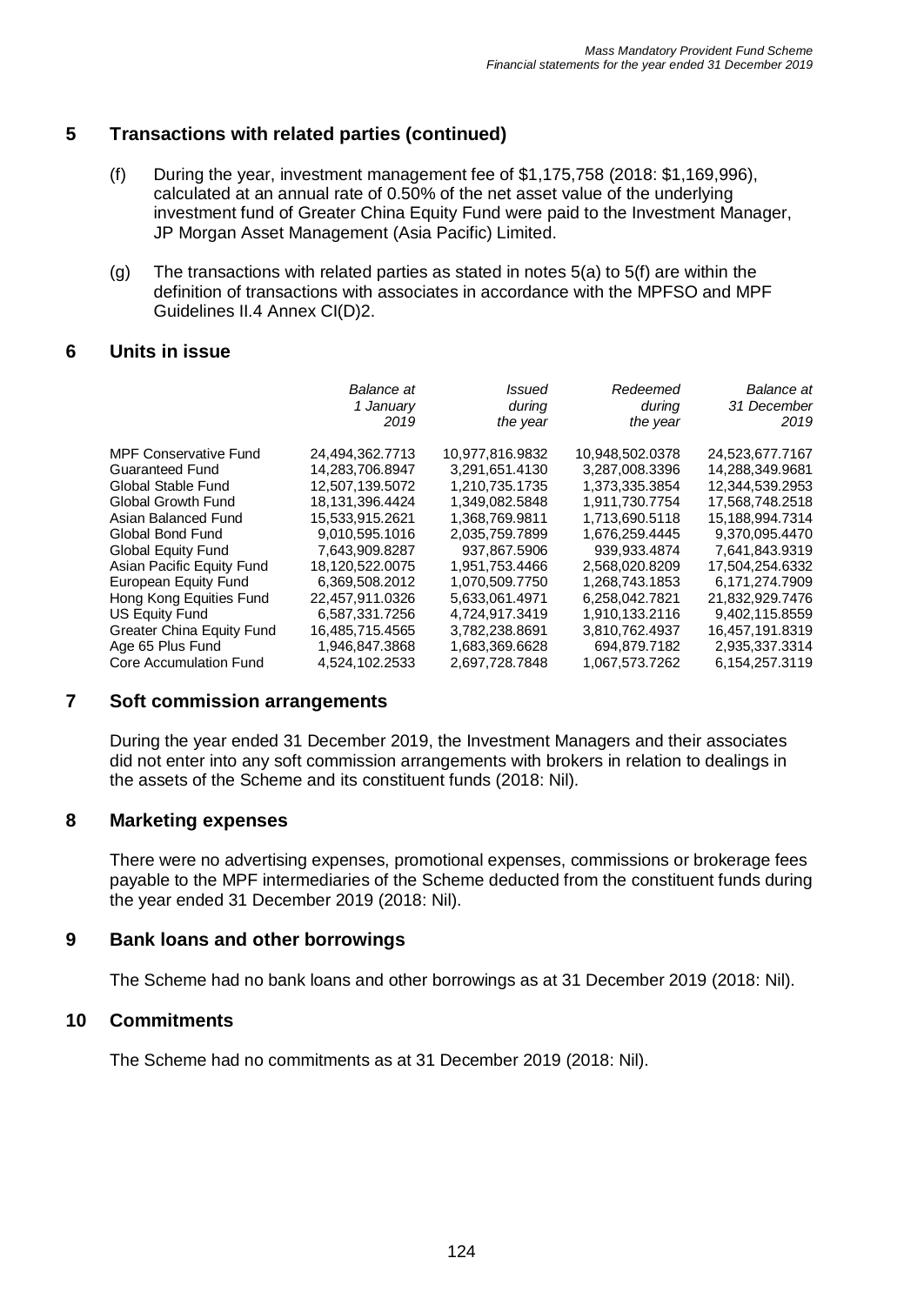### **11 Contingent liabilities**

The Scheme had no contingent liabilities as at 31 December 2019 (2018: Nil).

#### **12 Negotiability of assets**

At 31 December 2019, there was no statutory or contractual requirement restricting the negotiability of the assets of the Scheme (2018: Nil).

#### **13 Financial risk management**

The Scheme is exposed to various risks which are discussed below:

#### *(a) Market risk*

Market risk embodies the potential for both losses and gains and includes currency risk, interest rate risk and other price risk.

The Scheme only invests its funds in the APIFs managed by the Investment Managers, Allianz Global Investors Asia Pacific Limited, Franklin Templeton Investments (Asia) Limited, JP Morgan Asset Management (Asia Pacific) Limited and Invesco Hong Kong Limited. The investment objectives of each of the constituent funds under the Scheme have been set out in Section 2 of the Investment Report.

The Scheme's strategy on the management of investment risk is driven by the Scheme investment objectives of the constituent funds. The Scheme's market risk is managed on an ongoing basis by the Investment Manager in accordance with policies and procedures in place. The Scheme's overall market positions are monitored by the Trustee.

(i) Other price risk

Other price risk is the risk that value of the investments will fluctuate as a result of changes in market prices (other than those arising from interest rate risk or currency risk), whether caused by factors specific to an individual investment, its issuer or all factors affecting all instruments traded in the market.

The Scheme's investments are subject to other price risk inherent in all investments i.e. the value of holdings may fall as well as rise.

The Scheme's other price risk is managed through diversification of the underlying investment portfolio of the Scheme.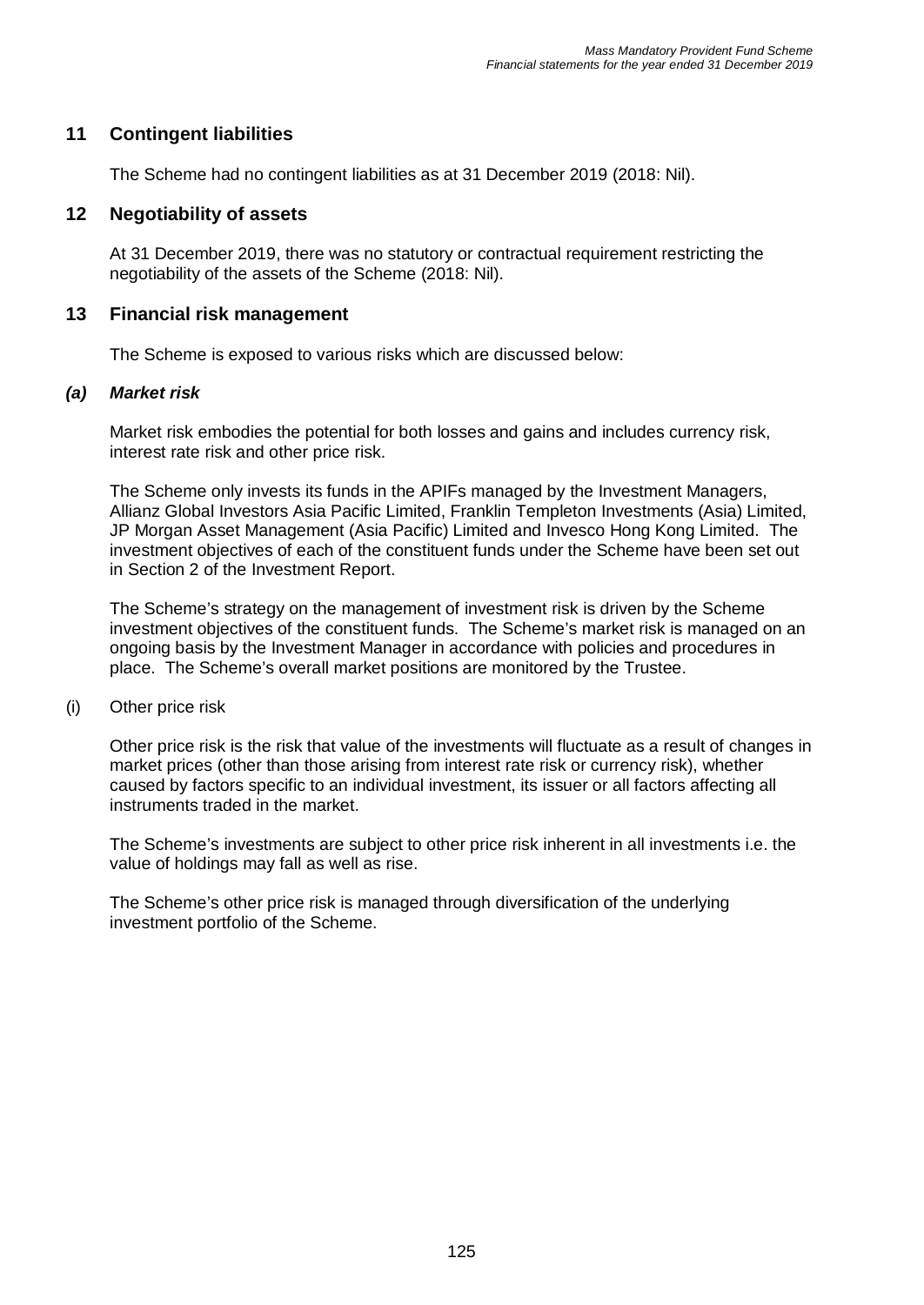#### *Sensitivity analysis*

A 10% (2018: 10%) increase in the underlying fund price of the constituent funds under the Scheme at 31 December 2019 would have increased the respective net profit and net asset value by the following amounts:

|                                  | 2019            | 2018            |
|----------------------------------|-----------------|-----------------|
|                                  | Increase in     | Increase in     |
|                                  | net income/     | net income/     |
| Name of the constituent fund     | net asset value | net asset value |
|                                  | \$              | \$              |
| <b>MPF Conservative Fund</b>     | 27,006,851      | 26,671,483      |
| <b>Guaranteed Fund</b>           | 15,882,044      | 14,901,998      |
| <b>Global Stable Fund</b>        | 25,967,337      | 23,673,105      |
| <b>Global Growth Fund</b>        | 40,425,293      | 36,686,876      |
| Asian Balanced Fund              | 41,573,279      | 39,350,643      |
| <b>Global Bond Fund</b>          | 12,867,163      | 12,136,828      |
| <b>Global Equity Fund</b>        | 21,658,064      | 18,498,504      |
| Asian Pacific Equity Fund        | 29,534,068      | 28,348,089      |
| <b>European Equity Fund</b>      | 7,459,766       | 6,532,008       |
| Hong Kong Equities Fund          | 29,056,414      | 26,862,136      |
| <b>US Equity Fund</b>            | 23,016,327      | 12,369,774      |
| <b>Greater China Equity Fund</b> | 26,869,945      | 19,959,742      |
| Age 65 Plus Fund                 | 3,245,278       | 1,975,628       |
| <b>Core Accumulation Fund</b>    | 7,270,459       | 4,618,076       |
|                                  | 311,832,288     | 272,584,890     |

Any equal change in the opposite direction would have decreased the net profit and the net asset value by an equal but opposite direction.

#### (ii) Interest rate risk

Interest rate risk is the risk that the value of a financial instrument will fluctuate due to changes in market interest rates.

The majority of the Scheme's financial assets are non-interest bearing, except for the bank balance at the Scheme level.

At 31 December 2019, it is estimated that a general increase/decrease of 100 basis points in interest rates, with all other variables held constant, would increase/decrease the Scheme's net profit and net asset value by approximately \$78,503 (2018: \$48,661).

The sensitivity analysis above has been determined assuming that the change in interest rates had occurred at the balance sheet date. The 100 basis point increase or decrease represents Trustee's assessment of a reasonably possible change in interest rates over the period until the next annual balance sheet date. The analysis is performed on the same basis for 2018.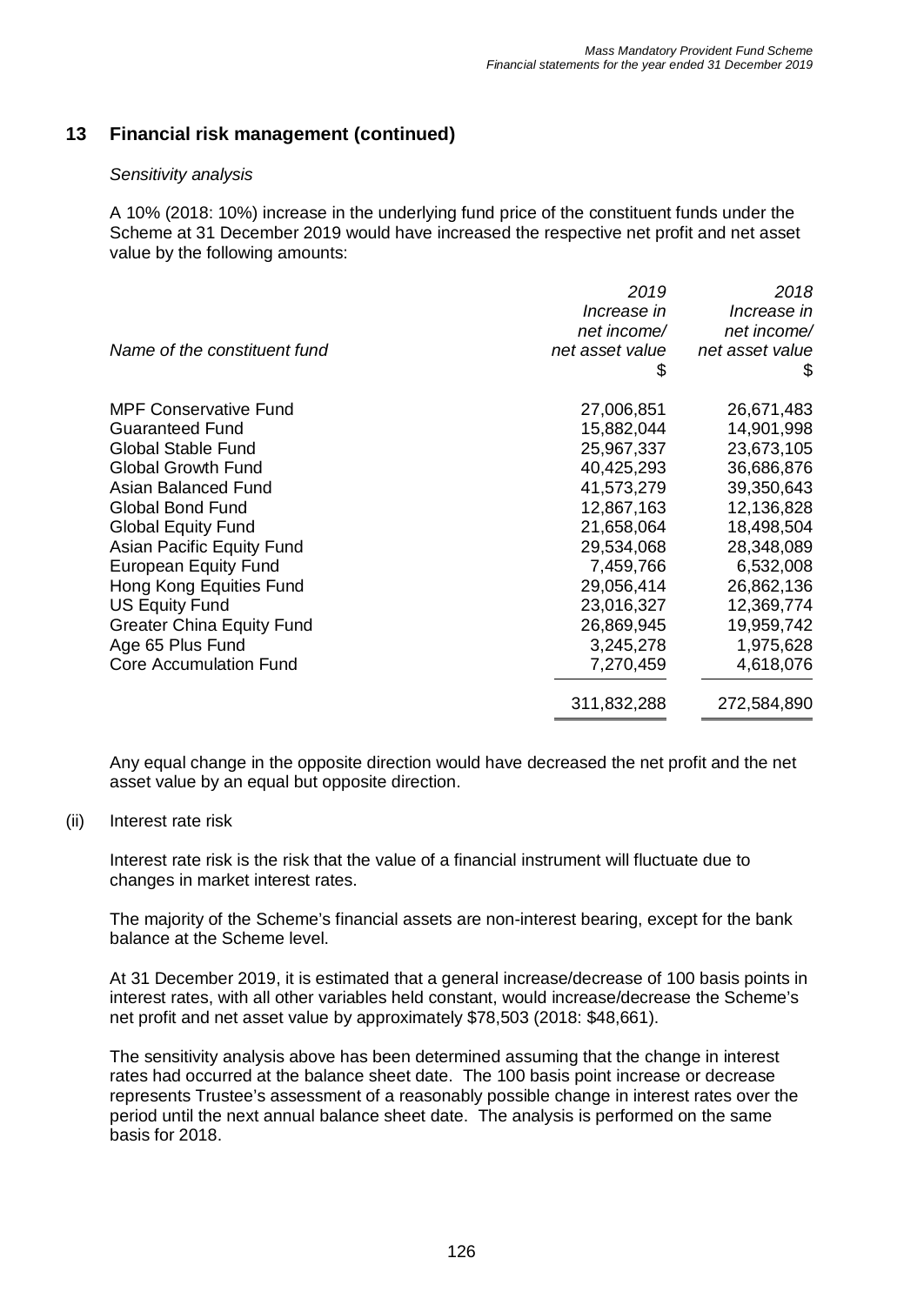The Investment Funds, consisting of MPF Conservative Fund, Guaranteed Fund, Global Stable Fund, Global Growth Fund, Asian Balanced Fund, Global Bond Fund, Age 65 Plus Fund and Core Accumulation Fund, holding interest rate debt securities are exposed to interest rate risk, where the value of these securities may fluctuate as a result of changes in interest rate. In general, if interest rates rise, the income potential of the floating interest rate securities also rises but the value of fixed rate securities declines. A fall in interest rates would generally have the opposite effect. Aligning the portfolio maturity profile to that of the internal benchmark (for Investment Funds that use such internal benchmarks like Financial Times Stock Exchange World Government Bond Index) and keeping deviations within certain limits is an important way of controlling relative interest rate risk. The Investment Managers of the Investment Funds are also aware of the running yield of the portfolio, in absolute and relative terms, based on which they adjust portfolio holdings with the objective of optimising total portfolio returns from the two sources i.e. running yield and expected price changes.

#### (iii) Currency risk

The constituent funds hold investments in various currencies and are therefore exposed to currency risk that the exchange rate may change in a manner that has an adverse effect on the value of the constituent fund's investments.

The currency exposure of the constituent funds is managed by the Investment Managers and the Trustee. They would monitor the currency positions of the constituent funds on an ongoing basis to ascertain that the currency exposures are within an acceptable range and are complied with the requirements of the General Regulation.

At 31 December, the constituent funds have the following currency exposure:

| <b>MPF Conservative Fund</b> | 2019 | 2018 |
|------------------------------|------|------|
| - Hong Kong dollars          | 100% | 100% |
| <b>Guaranteed Fund</b>       |      |      |
| - Hong Kong dollars          | 37%  | 39%  |
| - United States dollars      | 24%  | 21%  |
| - Euro                       | 18%  | 17%  |
| - Japanese Yen               | 11%  | 12%  |
| - Others                     | 10%  | 11%  |
| <b>Global Stable Fund</b>    |      |      |
| - Hong Kong dollars          | 35%  | 36%  |
| - United States dollars      | 23%  | 22%  |
| - Euro                       | 16%  | 15%  |
| - Japanese Yen               | 12%  | 12%  |
| - Others                     | 14%  | 15%  |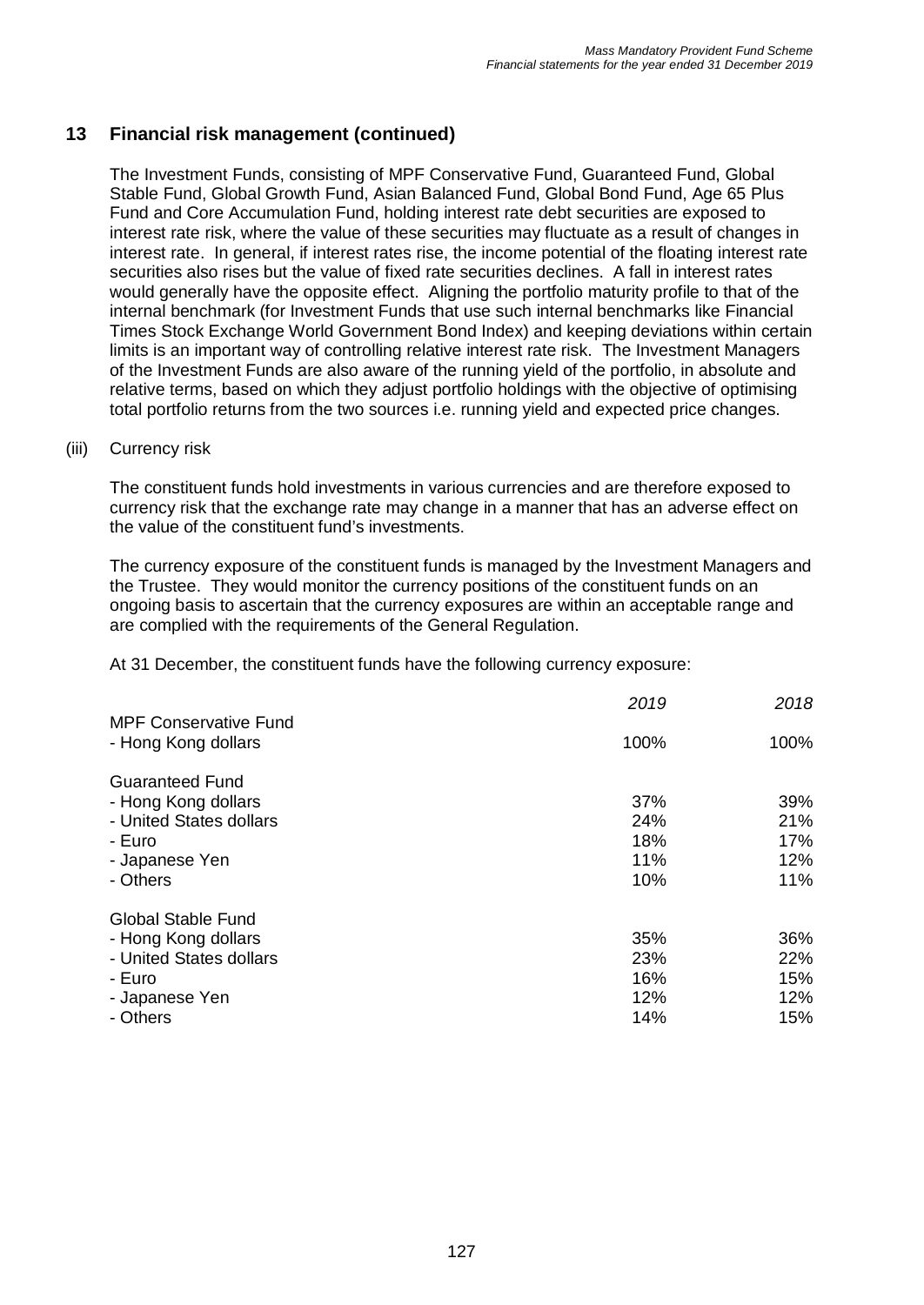|                                                  | 2019 | 2018 |
|--------------------------------------------------|------|------|
| <b>Global Growth Fund</b><br>- Hong Kong dollars | 34%  | 37%  |
| - United States dollars                          | 22%  | 22%  |
| - Euro                                           | 14%  | 11%  |
| - Japanese Yen                                   | 12%  | 12%  |
| - Others                                         | 18%  | 18%  |
|                                                  |      |      |
| Asian Balanced Fund                              |      |      |
| - Hong Kong dollars                              | 43%  | 46%  |
| - Korean Won                                     | 12%  | 10%  |
| - Singapore dollars                              | 5%   | 2%   |
| - Australian dollars                             | 1%   | 1%   |
| - Thai Baht                                      | 8%   | 4%   |
| - Japanese Yen                                   | 11%  | 6%   |
| - New Taiwanese dollars                          | 4%   | 4%   |
| - Indian Rupee                                   | 3%   | 14%  |
| - Others                                         | 13%  | 13%  |
| <b>Global Bond Fund</b>                          |      |      |
| - Hong Kong dollars                              | 40%  | 46%  |
| - Japanese Yen                                   | 8%   | 0%   |
| - Korean Won                                     | 1%   | 1%   |
| - Mexican Peso                                   | 2%   | 8%   |
| - United States dollars                          | 22%  | 17%  |
| - Thailand Baht                                  | 0%   | 7%   |
| - Indonesian Rupee                               | 8%   | 7%   |
| - Indian Rupee                                   | 0%   | 11%  |
| - Others                                         | 19%  | 3%   |
| <b>Global Equity Fund</b>                        |      |      |
| - Hong Kong dollars                              | 39%  | 44%  |
| - United States dollars                          | 7%   | 5%   |
| - Euro                                           | 24%  | 21%  |
| - Great British Pound                            | 7%   | 8%   |
| - Japanese Yen                                   | 8%   | 6%   |
| - Korean Won                                     | 3%   | 3%   |
| - Swiss Franc                                    | 4%   | 4%   |
| - Others                                         | 8%   | 9%   |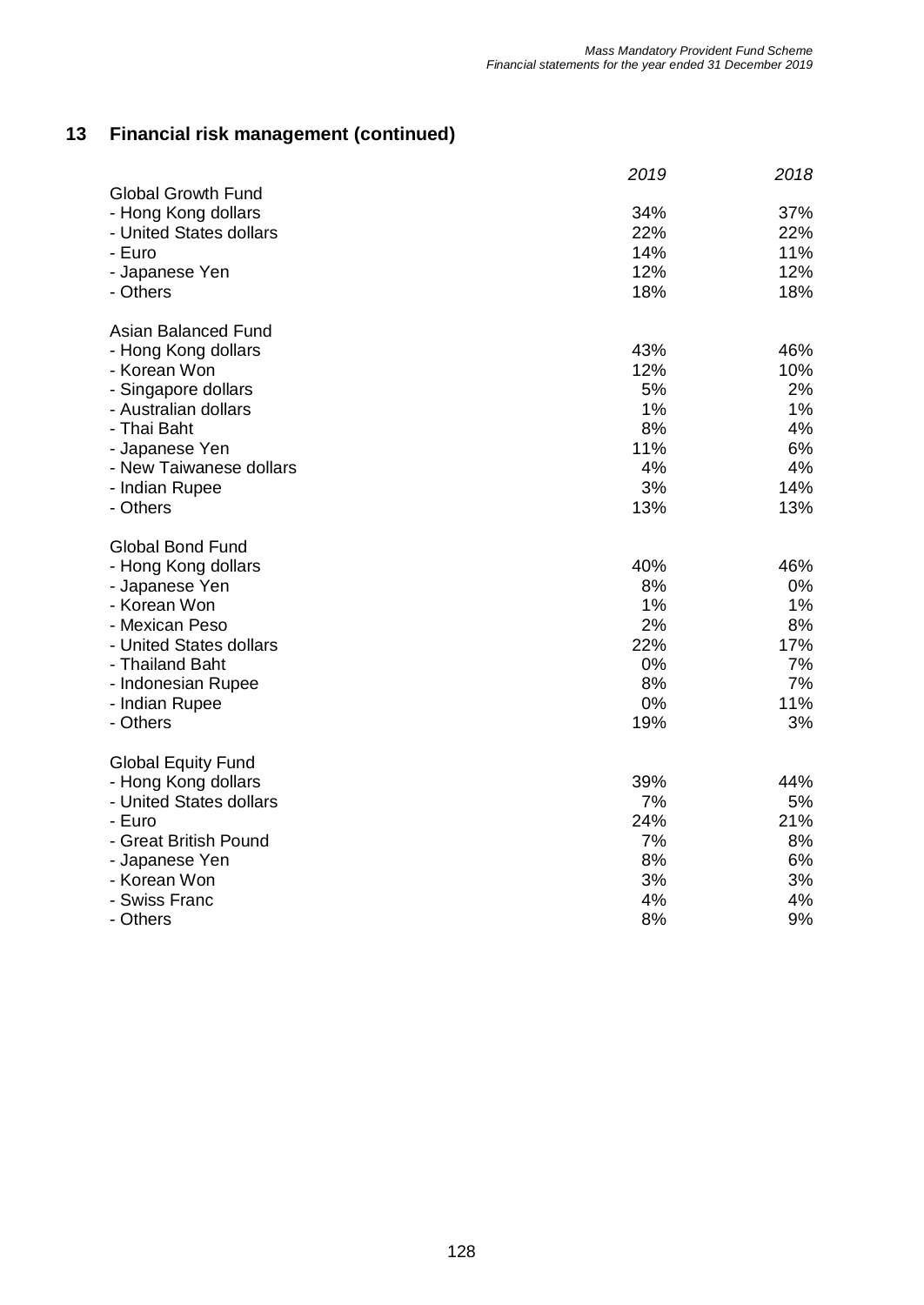|                                  | 2019 | 2018 |
|----------------------------------|------|------|
| Asian Pacific Equity Fund        |      |      |
| - Hong Kong dollars              | 46%  | 46%  |
| - Korean Won                     | 19%  | 18%  |
| - Thai Baht                      | 8%   | 6%   |
| - Singapore dollars              | 2%   | 3%   |
| - New Taiwanese dollars          | 10%  | 8%   |
| - Australian dollars             | 5%   | 4%   |
| - Indian Rupee                   | 7%   | 9%   |
| - Others                         | 3%   | 6%   |
| <b>European Equity Fund</b>      |      |      |
| - Hong Kong dollars              | 38%  | 43%  |
| - Euro                           | 43%  | 38%  |
| - Great British Pound            | 4%   | 5%   |
| - Swiss Franc                    | 6%   | 5%   |
| - Others                         | 9%   | 9%   |
| Hong Kong Equities Fund          |      |      |
| - Hong Kong dollars              | 94%  | 95%  |
| - Others                         | 6%   | 5%   |
| <b>US Equity Fund</b>            |      |      |
| - United States dollars          | 63%  | 56%  |
| - Hong Kong dollars              | 37%  | 44%  |
|                                  |      |      |
| <b>Greater China Equity Fund</b> |      |      |
| - Hong Kong dollars              | 66%  | 68%  |
| - Others                         | 34%  | 32%  |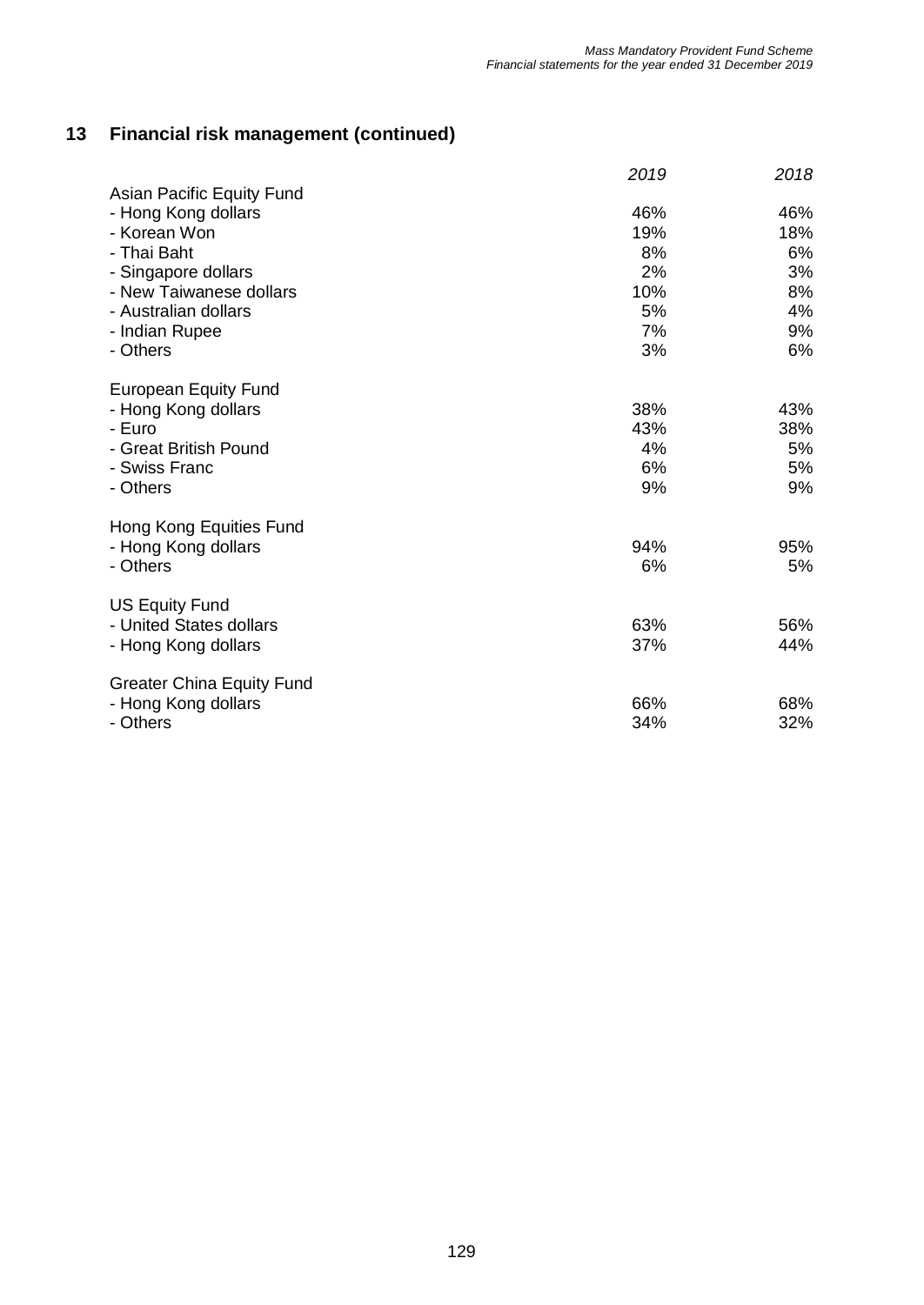|                                                                                                                  | 2019                          | 2018                          |
|------------------------------------------------------------------------------------------------------------------|-------------------------------|-------------------------------|
| Age 65 Plus Fund<br>- Hong Kong dollars<br>- United States dollars<br>- Euro<br>- Japanese Yen<br>- Others       | 80%<br>12%<br>2%<br>2%<br>4%  | 79%<br>11%<br>2%<br>2%<br>6%  |
| Core Accumulation Fund<br>- Hong Kong dollars<br>- United States dollars<br>- Euro<br>- Japanese Yen<br>- Others | 40%<br>36%<br>5%<br>5%<br>14% | 43%<br>33%<br>5%<br>5%<br>14% |

For any change in the exchange rate, the resulting impact on the constituent funds would be reflected as a change in the underlying fund price of the constituent funds.

#### *Sensitivity analysis*

The following table indicates the instantaneous change in the Scheme's net profit and net asset value that would arise if foreign exchange rates to which the Scheme has significant exposure at the end of the reporting period had changed at that date, assuming all other risk variables remained constant. In this respect, it is assumed that the pegged rate between the Hong Kong dollars and the United States dollars would be materially unaffected by any changes in movement in value of the United States dollar against other currencies.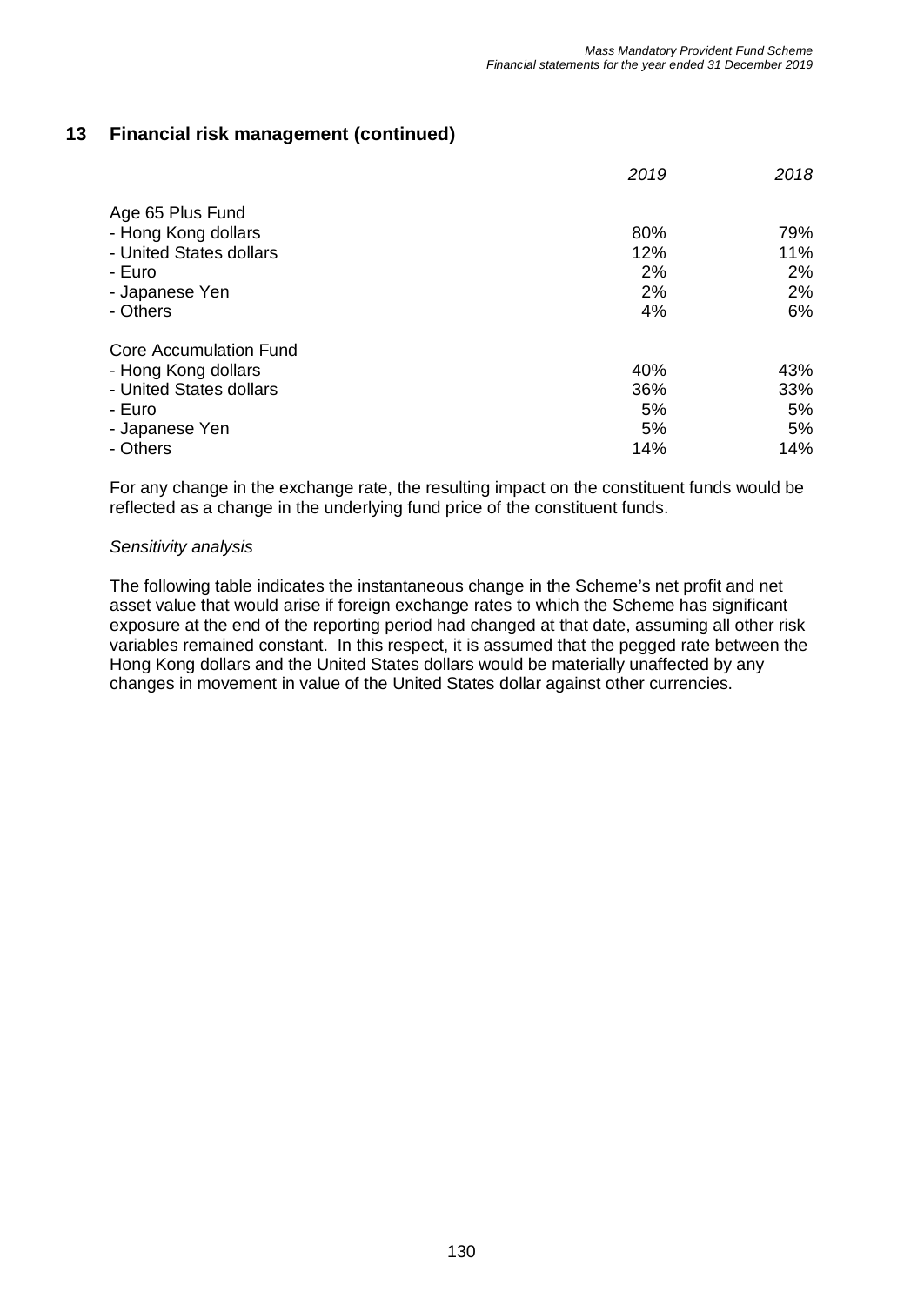|                              | 2019       |             |            | 2018        |
|------------------------------|------------|-------------|------------|-------------|
|                              | Increase/  |             | Increase/  |             |
|                              | (decrease) | Effect on   | (decrease) | Effect on   |
|                              | in foreign | net profit  | in foreign | net profit  |
|                              | exchange   | and net     | exchange   | and net     |
| (Expressed in HKD)           | rates      | asset value | rates      | asset value |
|                              |            | \$'000      |            | \$'000      |
| Australian dollars           | 10%        | 2,035       | 10%        | 1,641       |
|                              | (10%)      | (2,035)     | (10%)      | (1,641)     |
| Euros                        | 10%        | 21,744      | 10%        | 16,979      |
|                              | (10%)      | (21, 744)   | (10%)      | (16, 979)   |
| <b>Great British Pounds</b>  | 10%        | 2,802       | 10%        | 2,910       |
|                              | (10%)      | (2,802)     | (10%)      | (2,910)     |
| <b>Indian Rupee</b>          | 20%        | 6,840       | 20%        | 18,858      |
|                              | (20%)      | (6, 840)    | (20%)      | (18, 858)   |
| Japanese Yen                 | 10%        | 17,438      | 10%        | 12,155      |
|                              | (10%)      | (17, 438)   | (10%)      | (12, 155)   |
| Korean Won                   | 5%         | 5,700       | 5%         | 4,771       |
|                              | (5%)       | (5,700)     | (5%)       | (4, 771)    |
| <b>New Taiwanese dollars</b> | 5%         | 2,523       | 5%         | 2,017       |
|                              | (5%)       | (2,523)     | (5%)       | (2,017)     |
| Singapore dollars            | 10%        | 3,026       | 10%        | 1,999       |
|                              | (10%)      | (3,026)     | (10%)      | (1,999)     |
| <b>Swiss Franc</b>           | 20%        | 2,590       | 20%        | 2,082       |
|                              | (20%)      | (2,590)     | (20%)      | (2,082)     |
| Thai Baht                    | 10%        | 6,142       | 10%        | 4,242       |
|                              | (10%)      | (6, 142)    | (10%)      | (4, 242)    |
| <b>Others</b>                | 10%        | 32,805      | 10%        | 25,455      |
|                              | (10%)      | (32, 805)   | (10%)      | (25, 455)   |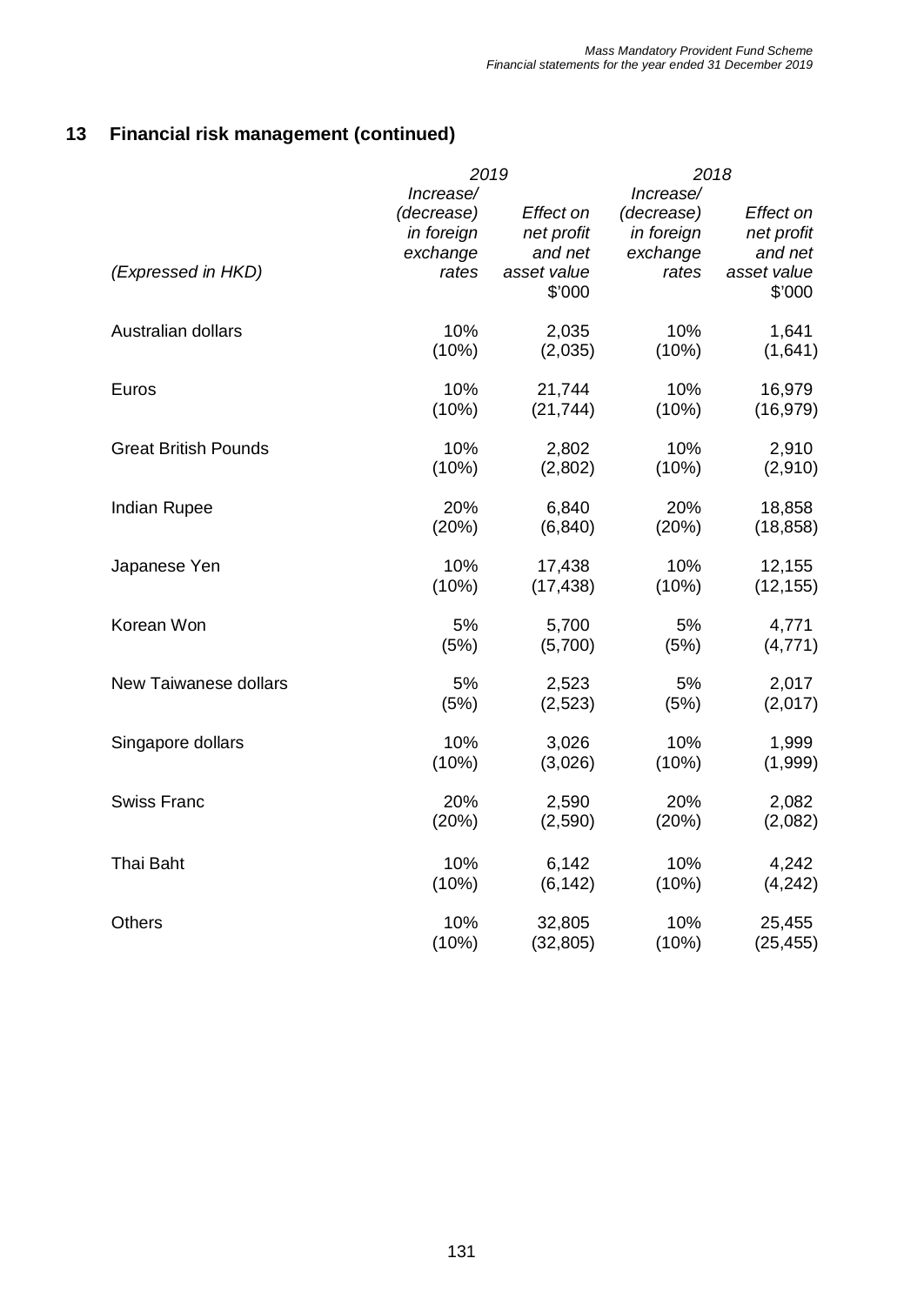Results of the analysis as presented in the above table represent an aggregation of the instantaneous effects on each of the constituent funds' net profit and net asset value measured in the respective functional currencies, translated into Hong Kong dollars at the exchange rate ruling at the end of the reporting period for presentation purposes.

The sensitivity analysis assumes that the change in foreign exchange rates had been applied to re-measure those financial instruments held by the Scheme which expose the Scheme to foreign currency risk at the end of the reporting period. The analysis is performed on the same basis for 2018.

#### *(b) Credit risk*

Credit risk is the risk that a counterparty to a financial instrument will fail to discharge an obligation or commitment to pay dues in time.

The APIF's Investment Manager has a credit review process in place. This ensures that credit quality and credit risk exposure are reviewed and monitored regularly on an ongoing basis, which helps protect portfolios from anticipated negative credit events. The APIF's credit risk is also mitigated through diversification and control on exposure to any single issuer in the APIF.

Credit risk of the APIFs arising on debt securities is mitigated by investing primarily in rated securities or securities issued by rated counterparties of minimum credit ratings ("BBB" by Standard and Poor's). Typically, in cases where credit rating of an investment falls below the above minimum ratings, the Investment Manager disposes it as soon as practical.

As at 31 December 2019, the Scheme net assets amounted to \$3,136,774,249 (2018: \$2,739,230,668) and the investment in APIFs amounted to \$3,118,322,879 (2018: \$2,725,848,899).

With respect to credit risk arising from the other financial assets of the Scheme which comprise cash and cash equivalents, the Scheme's exposure equal to the carrying amount of these instruments. The MPFA requests the Scheme to place deposits with an authorised financial institution or an eligible overseas bank according to the requirement in Schedule 1 to the General Regulation. The credit risk is not considered to be significant.

#### *(c) Liquidity risk*

The major liquidity requirement of the Scheme is to meet benefit payments. The Scheme's investments are made in active markets and are liquid. The Investment Managers would monitor the liquidity positions of the APIFs on an ongoing basis.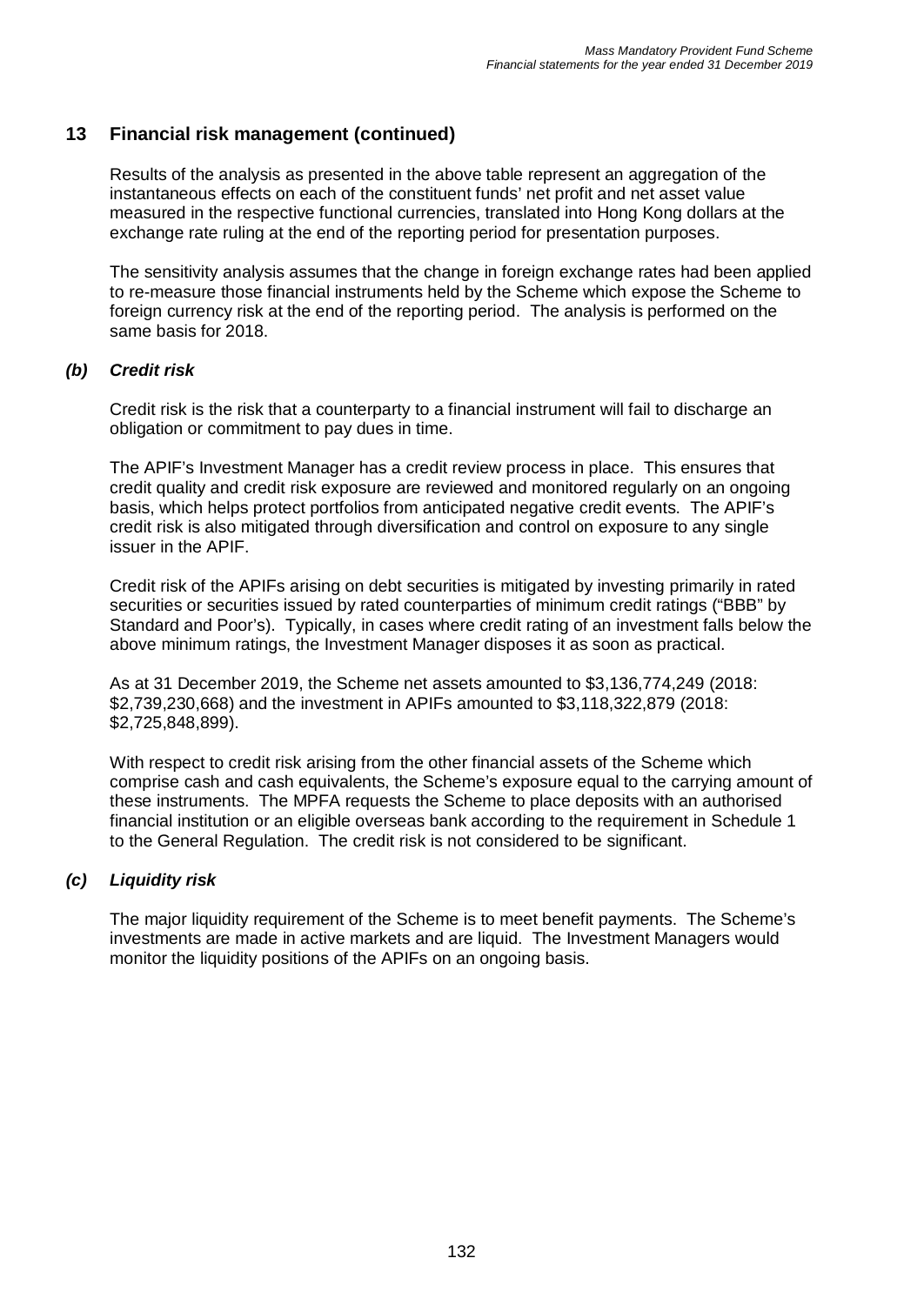#### *(d) Fair value information*

All of the Scheme's investments are carried at fair value on the statement of net assets available for benefits. Usually the fair value of investments can be reliably determined within a reasonable range of estimates. For certain other financial instruments, including contributions receivable, transfers in receivable, amounts receivable on subscriptions, amounts receivable on sales of investments, other receivables, benefits payable, transfers out payable, forfeitures payable, amounts payable on redemptions, amounts payable on purchases of investments and other payables, the carrying amounts approximate their fair value due to the immediate or short-term nature of these financial instruments.

#### **14 Segment information**

The CODM of the Scheme makes the strategic resource allocations on behalf of the Scheme. The operating segments were determined based on the reports reviewed by the CODM, which are used to make strategic decisions. The CODM is responsible for the Scheme's entire portfolio and considers the business to have a single operating segment.

The asset allocation decisions are based on a single, integrated investment strategy, and the Scheme's performance is evaluated on an overall basis.

The internal reporting provided to the CODM for the Scheme's assets, liabilities and performance is prepared on a consistent basis with the measurement and recognition principles of HKFRSs.

The segment information provided to the CODM is the same as that disclosed in the statement of comprehensive income.

The Scheme has a diversified population of members. No individual member holds more than 10% of the net assets of the Scheme. The Scheme has no assets classified as non-current assets as at 31 December 2019 and 2018.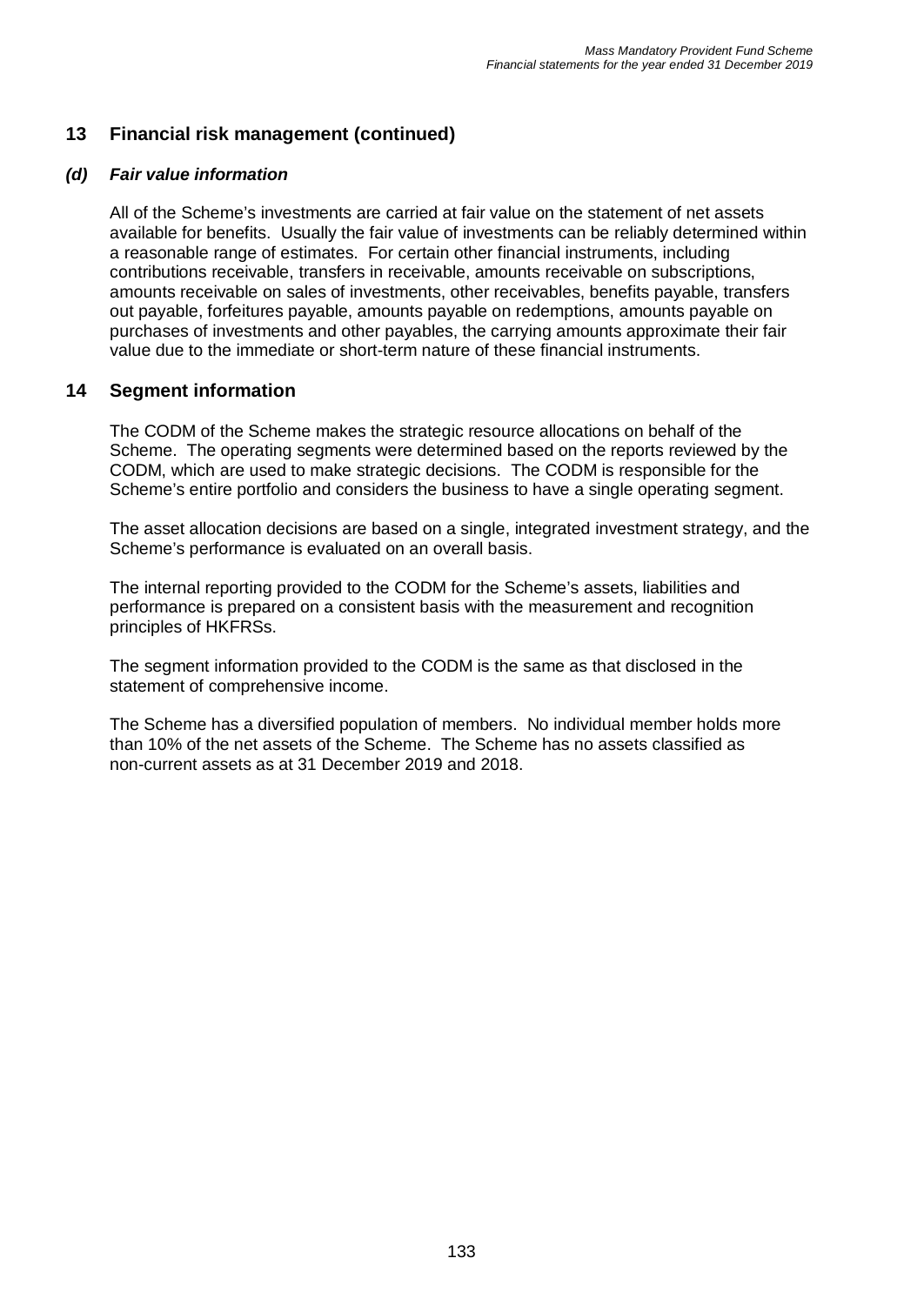### **15 Involvement with unconsolidated structured entities**

The table below describes the types of structured entities that the Scheme does not consolidate but in which it holds an interest.

| Type of structured entity | Nature and purpose                                                                          | Interest held by the<br><b>Scheme</b>                 |
|---------------------------|---------------------------------------------------------------------------------------------|-------------------------------------------------------|
| Investment fund           | To manage assets on behalf<br>of the investors and earn fees<br>for the investment manager. | Investments in units issued<br>by the investment fund |
|                           | These vehicles are financed<br>through the issue of units to<br>investors.                  |                                                       |

The table below sets out interests held by the Scheme in unconsolidated structured entities as at year end. The maximum exposure to loss is the carrying amount of the financial assets held by the Scheme.

#### *As at 31 December 2019*

| Structured entity                       | Number of<br>investee funds    | Total net assets<br>\$ | Carrying amount<br><i>included in</i><br>investment<br>\$ |
|-----------------------------------------|--------------------------------|------------------------|-----------------------------------------------------------|
| Unlisted open-ended investment<br>funds | 14                             | 30,470,000,369         | 3,118,322,879                                             |
| As at 31 December 2018                  |                                |                        |                                                           |
| Structured entity                       | Number of<br>investee<br>funds | Total net assets<br>\$ | Carrying amount<br>included in<br>investment<br>S         |
| Unlisted open-ended investment<br>funds | 14                             | 25,591,456,335         | 2,725,848,899                                             |

During the year, the Scheme did not provide financial support to unconsolidated structured entities and had no intention of providing financial or other support.

The Scheme can redeem units in the above investment funds on a daily basis.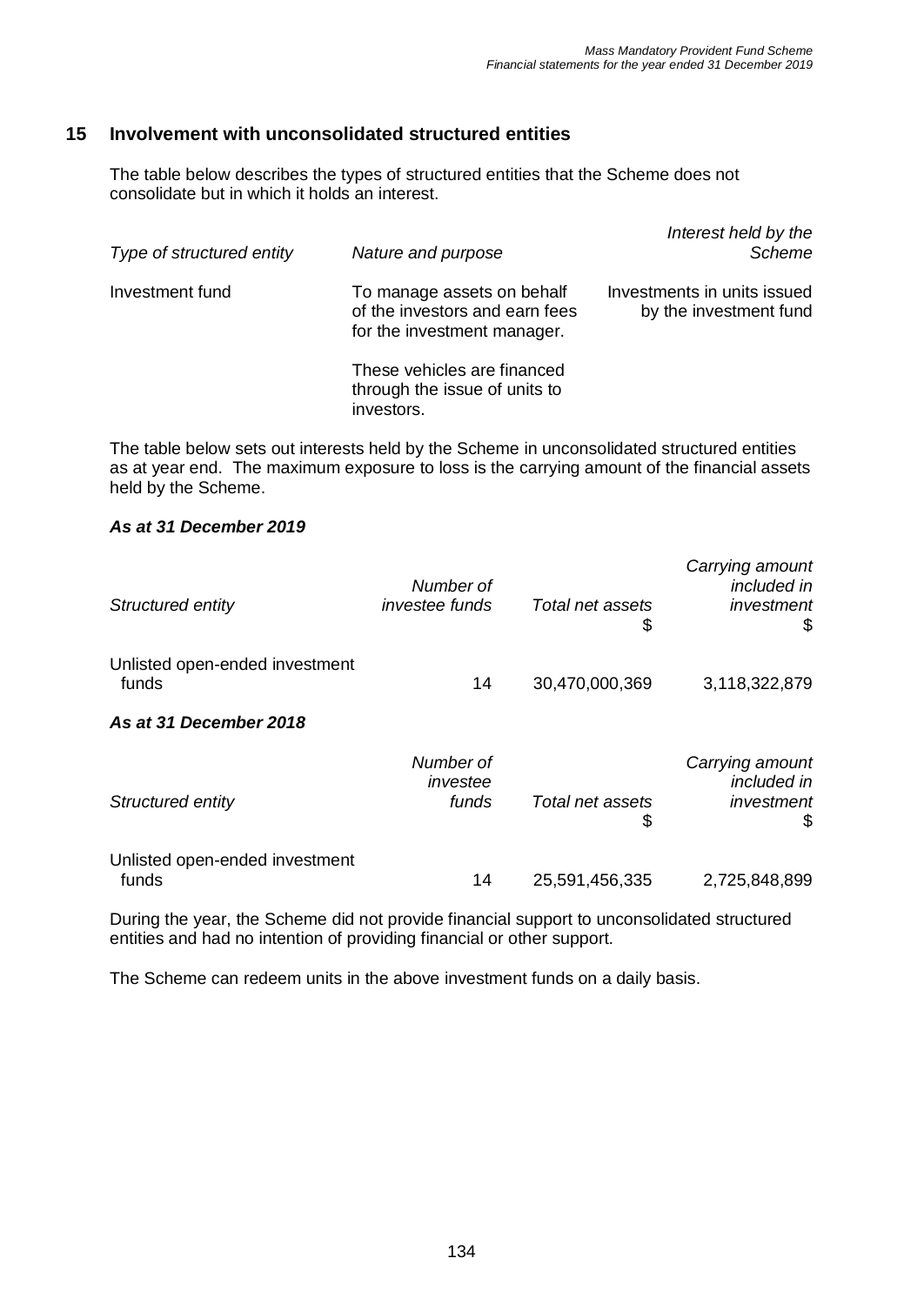#### **16 Payments charged to default investments strategy constituent funds or scheme members who invest in the constituent funds**

Age 65 Plus Fund and Core Accumulation Fund are designated as default investment strategy ("DIS") constituent funds with effect from 1 April 2017. Payments for services and out-of-pocket expenses charged to DIS constituent funds are disclosed below. Payments for services and out-of-pocket expenses are those defined in the MPFSO.

#### *During the year ended 31 December 2019*

|                                                                                                       | Age 65 Plus<br>Fund<br>\$         | Core<br>Accumulation<br>Fund<br>\$  |
|-------------------------------------------------------------------------------------------------------|-----------------------------------|-------------------------------------|
| <b>Payments for services</b>                                                                          |                                   |                                     |
| - Trustee fees                                                                                        | 151,523                           | 344,725                             |
| <b>Total payments for services</b>                                                                    | 151,523                           | 344,725                             |
| <b>Out-of-pocket expenses</b>                                                                         |                                   |                                     |
| - Auditor's remuneration<br>- Printing and postage<br>- Insurance<br>- Price listing                  | 5,830<br>5,763<br>1,441<br>12,648 | 26,391<br>16,157<br>3,233<br>12,648 |
| Total out-of-pocket expenses                                                                          | 25,682                            | 58,429                              |
| <b>Total payments</b>                                                                                 | 177,205                           | 403,154                             |
| Out of pocket expenses expressed as a percentage of<br>net asset value of the DIS constituent funds * | 0.10%                             | 0.10%                               |

The net asset value used for calculating the percentage is the average of the net asset value of the DIS constituent funds as at the month end during the period from 1 January 2019 to 31 December 2019.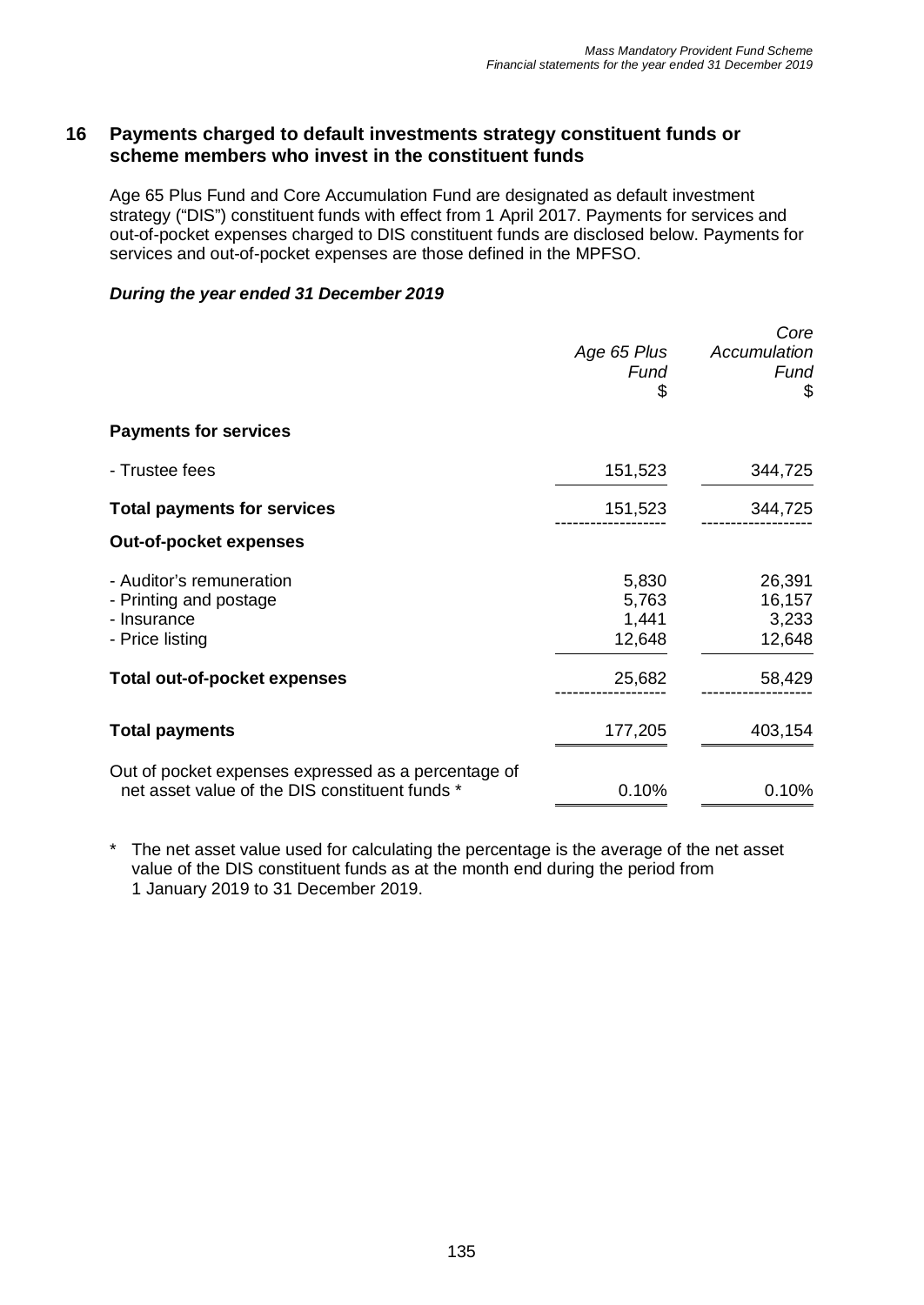#### **16 Payments charged to default investments strategy constituent funds or scheme members who invest in the constituent funds (continued)**

#### *During the year ended 31 December 2018*

|                                                     |             | Core         |
|-----------------------------------------------------|-------------|--------------|
|                                                     | Age 65 Plus | Accumulation |
|                                                     | Fund        | Fund         |
|                                                     | \$          | \$           |
| <b>Payments for services</b>                        |             |              |
| - Trustee fees                                      | 133,962     | 232,887      |
| <b>Total payments for services</b>                  | 133,962     | 232,887      |
| <b>Out-of-pocket expenses</b>                       |             |              |
| - Auditor's remuneration                            | 19,212      | 34,005       |
| Total out-of-pocket expenses                        | 19,212      | 34,005       |
| <b>Total payments</b>                               | 153,174     | 266,892      |
| Out of pocket expenses expressed as a percentage of |             |              |
| net asset value of the DIS constituent funds *      | 0.08%       | 0.08%        |

\* The net asset value used for calculating the percentage is the average of the net asset value of the DIS constituent funds as at the month end during the period from 1 January 2018 to 31 December 2018.